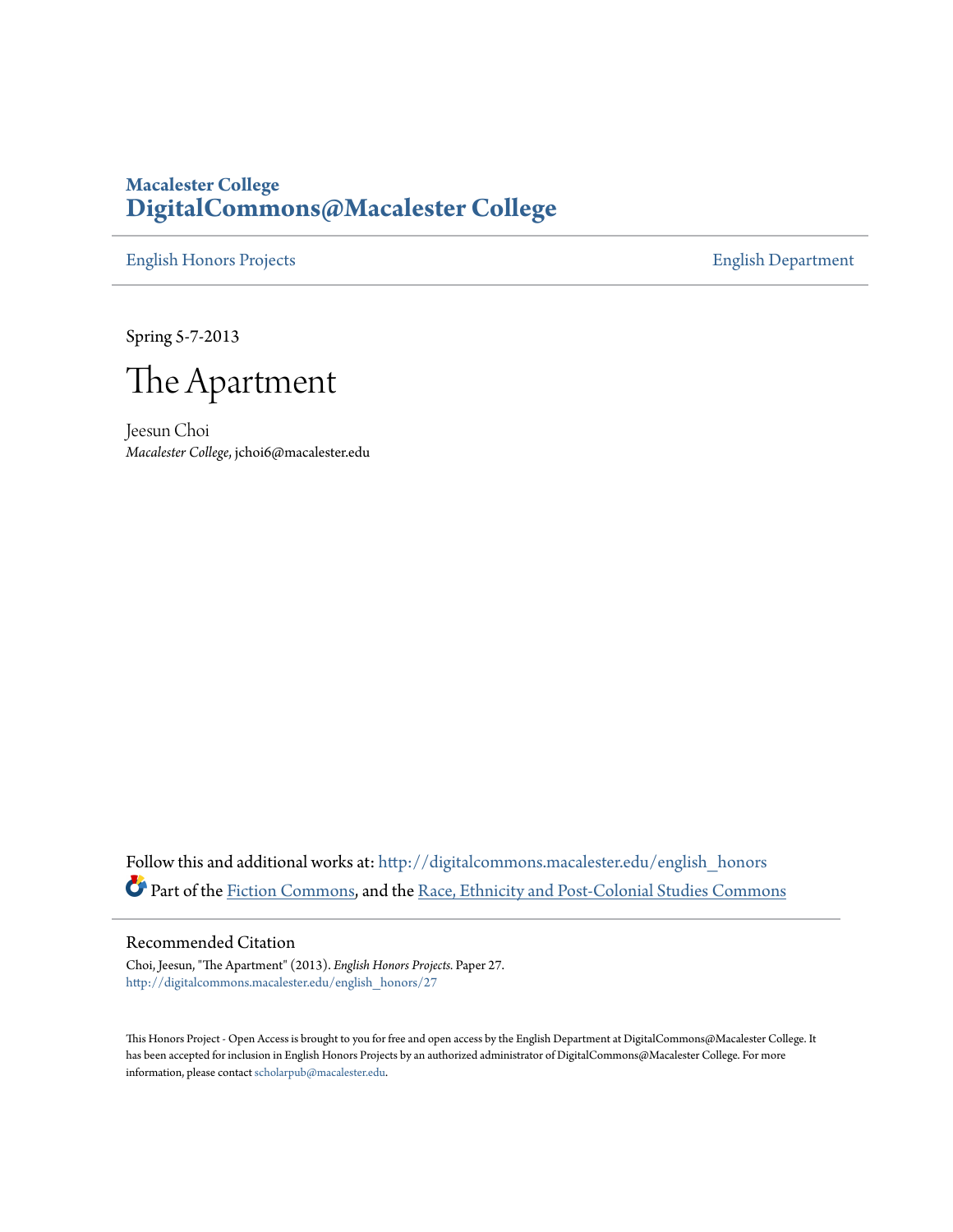## The Apartment

by Jeesun Choi

Advised by Marlon James Macalester English Department

5/7/2013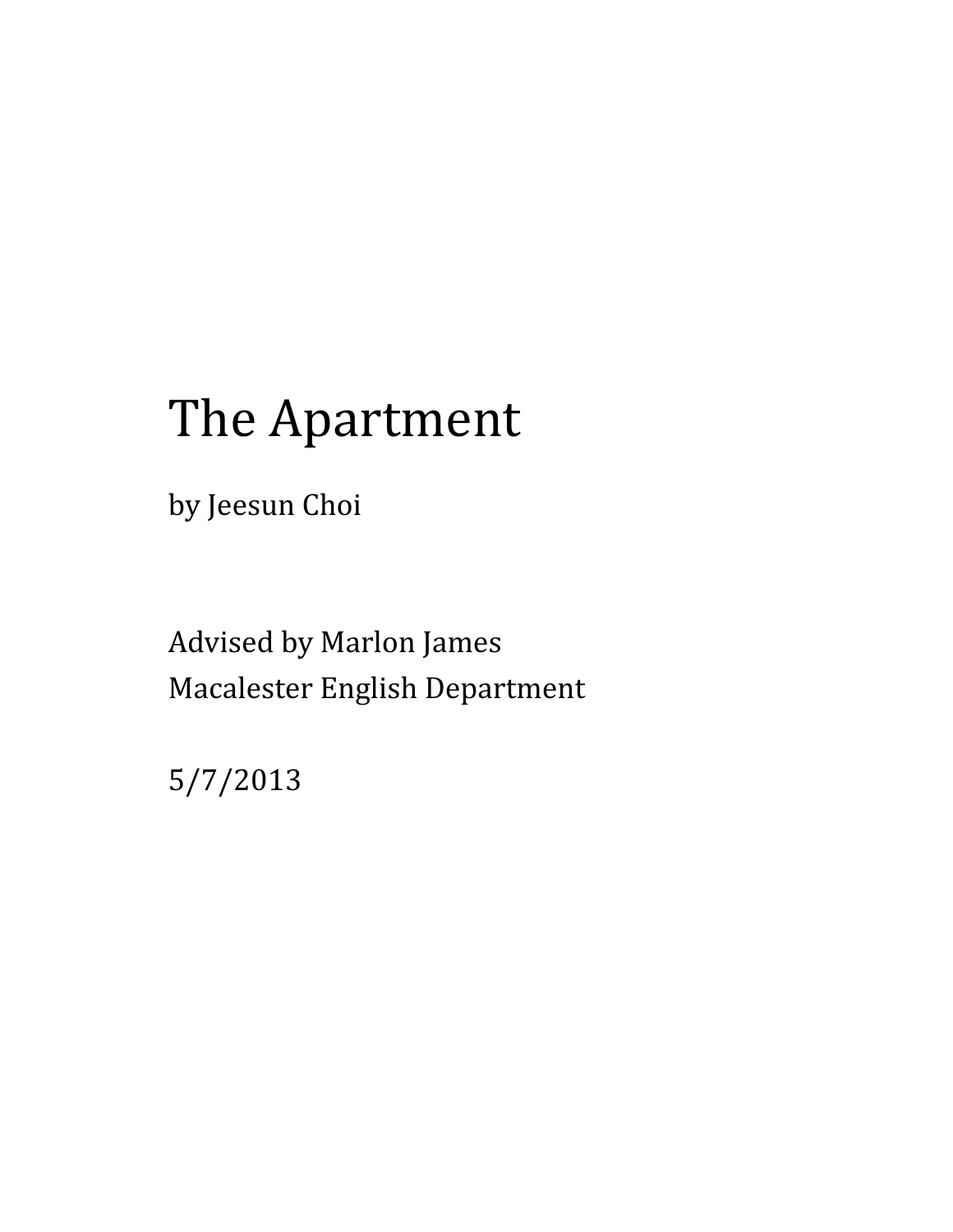The Apartment Jeesun Choi

I.

Lenn clutched the pen. It cracked and bled ink onto her fingers, creating a net of blue veins on her skin. The landlord, his thumbs hooked on the pocket and his toes hooked into his flip flops, waits for her to sign on the line. She looked around the apartment one last time. The papers were coming off the walls like desiccated bark and the place smelled acidic with a persisting strain of moth balls. Thai letters were punched across the four-page lease, pheu pheung, nu nua, due duek, and Lenn could not remember how to put the string of letters together to make any meaning. She only understood the line at the end of the document. She never wanted to stay, but she was going to. And she did.

Bangkok was the final leg of the two-week long trip with David, whom she met in Chicago between lecture halls and circles of friends and when she was still known as Glenda. They lingered near each other for two years before they started talking and when

2/116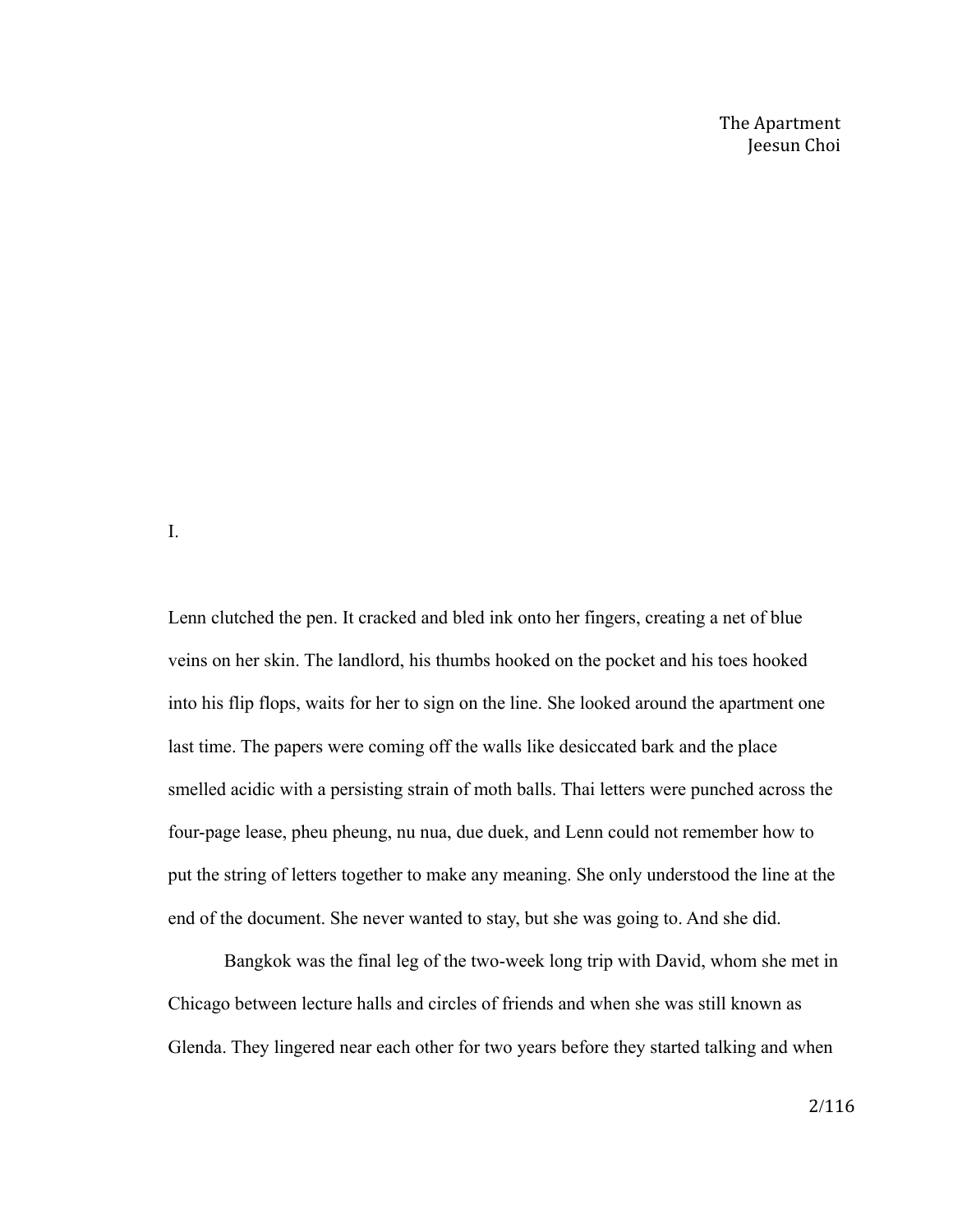they did, they couldn't stop. One day, as they were riding the loop through the buildings, David mentioned that they could go on a trip. They could go anywhere in the world. He wanted to take a backpack through Southeast Asia, live off of nothing, see the world through a different lens and maybe see what it was like for Lenn to live in Thailand. She never talked about it and when he prodded her, she assured him that there was nothing to see. All that was left was a shell of a city, maybe it was interesting at one point in time, but now it was a place where people came because their companies rejected their application for Europe where it was a better place for their kids to grow up. Instead, they had to settle for Thailand.

In Chicago, she had sorted herself away from the expats, the global citizens of liberal arts institutions and the unwitting dual citizens. All the time she had known David, she wasn't sure if he knew that. Maybe this trip to Bangkok will help him see. What she wanted him to see, she wasn't sure, but she wanted him to see that there was a difference between her and the rest of the farangs that drifted in and out of Thailand.

As soon as the possibility of going back to Thailand entered her head, it proliferated in her mind until it consumed her thoughts as she walked to work, ate lunch and waited to fall asleep. When David planned a route across Laos and Cambodia, to all those places that even Lenn hasn't been to, she insisted on making a quick pit stop in Bangkok. "It's the cheapest airport to fly out of."

But when they got to Thailand, things changed quickly. David turned into the monstrous farangs that Lenn knew only too well. He bought and wore shirts with fat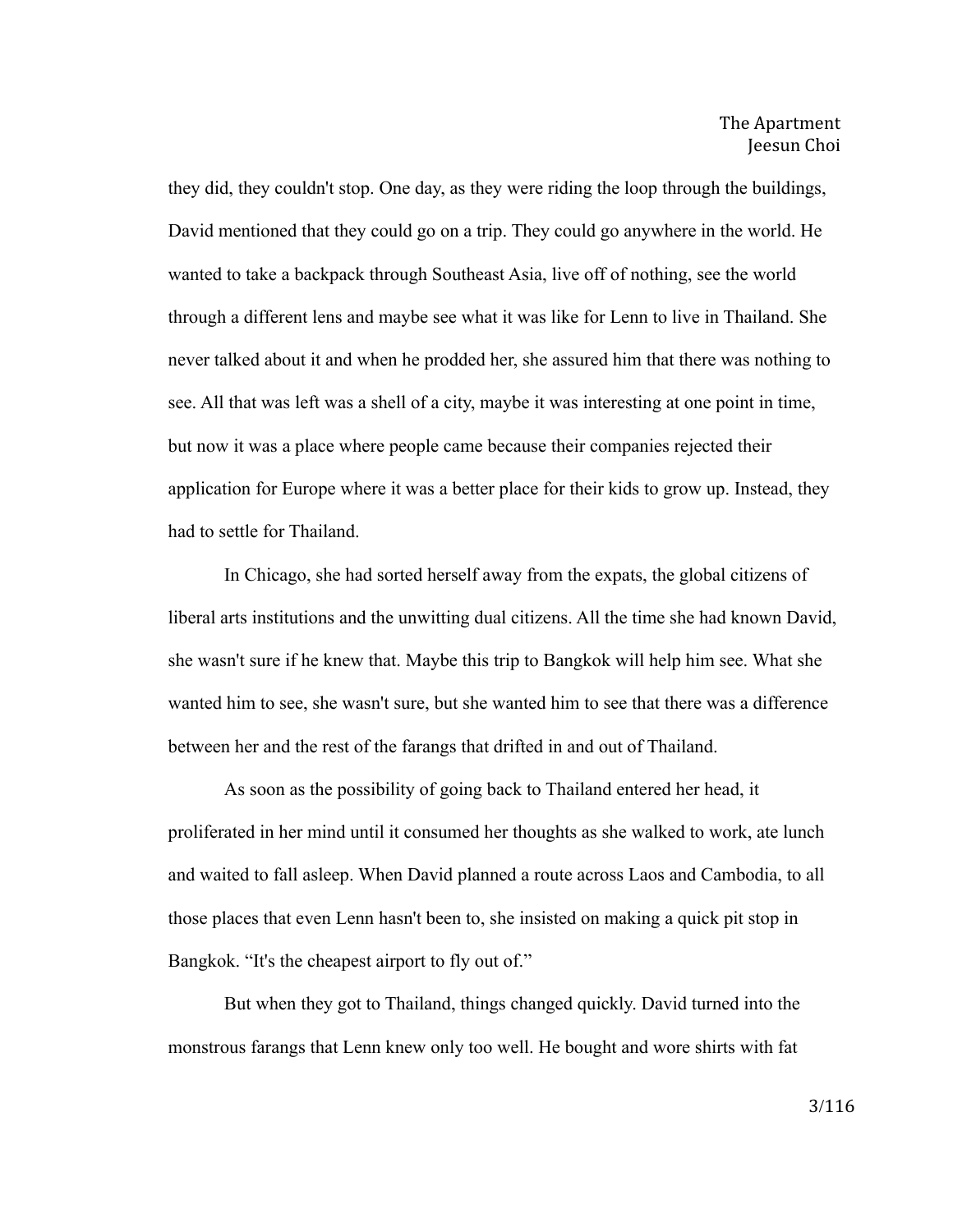people trying to have sex and let the vendors dupe him over and over again. Every time he was swindled his face got redder as he sputtered. He had this strong sense of right and wrong and, god damn it, he was going to have it the right way. He couldn't stand the fact that they were taking advantage of him. Holding close to the legacy of superiority and entitlement, he was going to make his place known to these people.

He knew that this perturbed Lenn, but the more he acted out, the harder it became to hold back. It was like pouring oil into a burning fire. Soon enough, Lenn felt the flames licking at her arms and they left scarlet swatches on her skin, the ultimate symbol of farangness, the crude and unkempt skin tone of the whites. She had never been this red before, outside the Grand Palace shouting for reasons that even she did not know. A significant crowd gathered around them, sipping their sweet drinks and goggling at the two farangs losing control.

She couldn't stand him. She couldn't stand the person that he was forcing her to become. She left him on the streets and went back to the hostel that afternoon. She was no farang and couldn't be around anyone who, like David, couldn't see the blaring difference between ignorance and stupidity. Ten years of Bangkok under her belt, Lenn knew when to leap across the equals sign and how to position herself. Every foreigner had to learn this dance of delicate positioning, knowing when to traverse the double hyphen and flip their positive-negative signs. Some of them, after a few years in Bangkok, danced fairly well though they could not articulate what they were doing. And there were those that knew about it but could not articulate it enough to be able to learn it.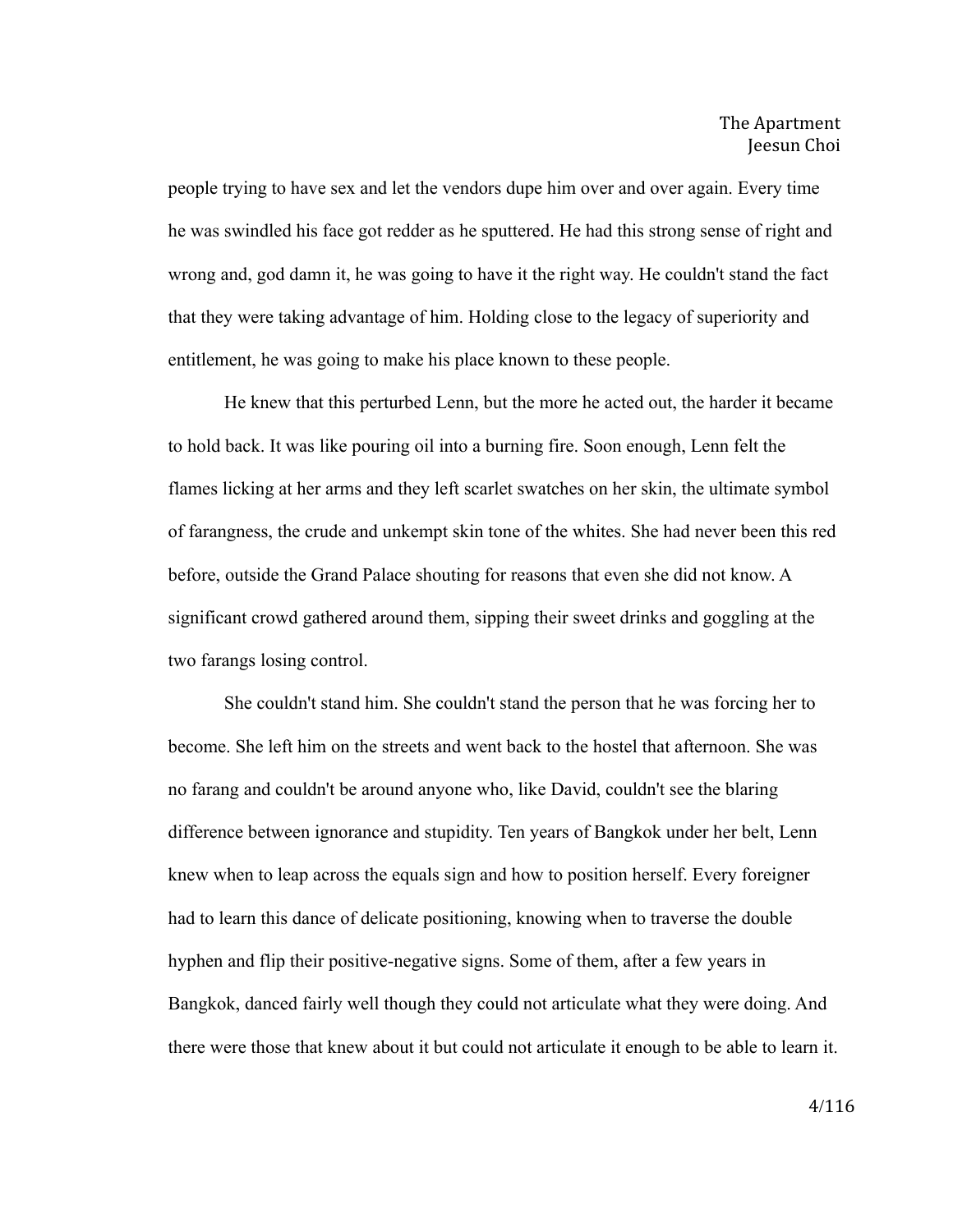They spent their years in frustration and longed for the day they were transferred out of Thailand. But the worst kind, they were totally blind to any of these negotiations happening on the streets or in the minds. They walked around in a bubble of complete oblivion.

As the days wore on, she sorted herself away from David, the confident and edgy boy of Chicago. What she couldn't let go was that she didn't see it coming at all. She failed to see that he carried the thoughts and understanding of an old-world colonialism, which proliferated in the heat of Thailand. Lenn witnessed the dance, knew the dance and aimed for that perfect balance. But she fell short, every time and she couldn't stand to see herself continuing to fail something she knew so well. It was her defeat. She had come short and she couldn't forgive herself.

But another thought crawled itself out of her head. Was she any different from David? The same screaming farang, bumbling through the streets of Bangkok, clutching the sour legacy of foreigners and diplomacy. Was she that different?

She made up her mind. She was going to stay. "You are crazy," David stuffed his suitcases with plastic elephants, key chains and bamboo whistles, "You are absolutely crazy." She left him in the hostel room and caught a taxi to Sukhumvit Soi 83. As the flight time neared, she wondered what they would have been like if they never came to Bangkok and lived in an enclosure of the U.S. They could have been fine. They could have been better than fine. The taxi pulled up in front of the Rose Garden and she shook the thought out of her head.

5/116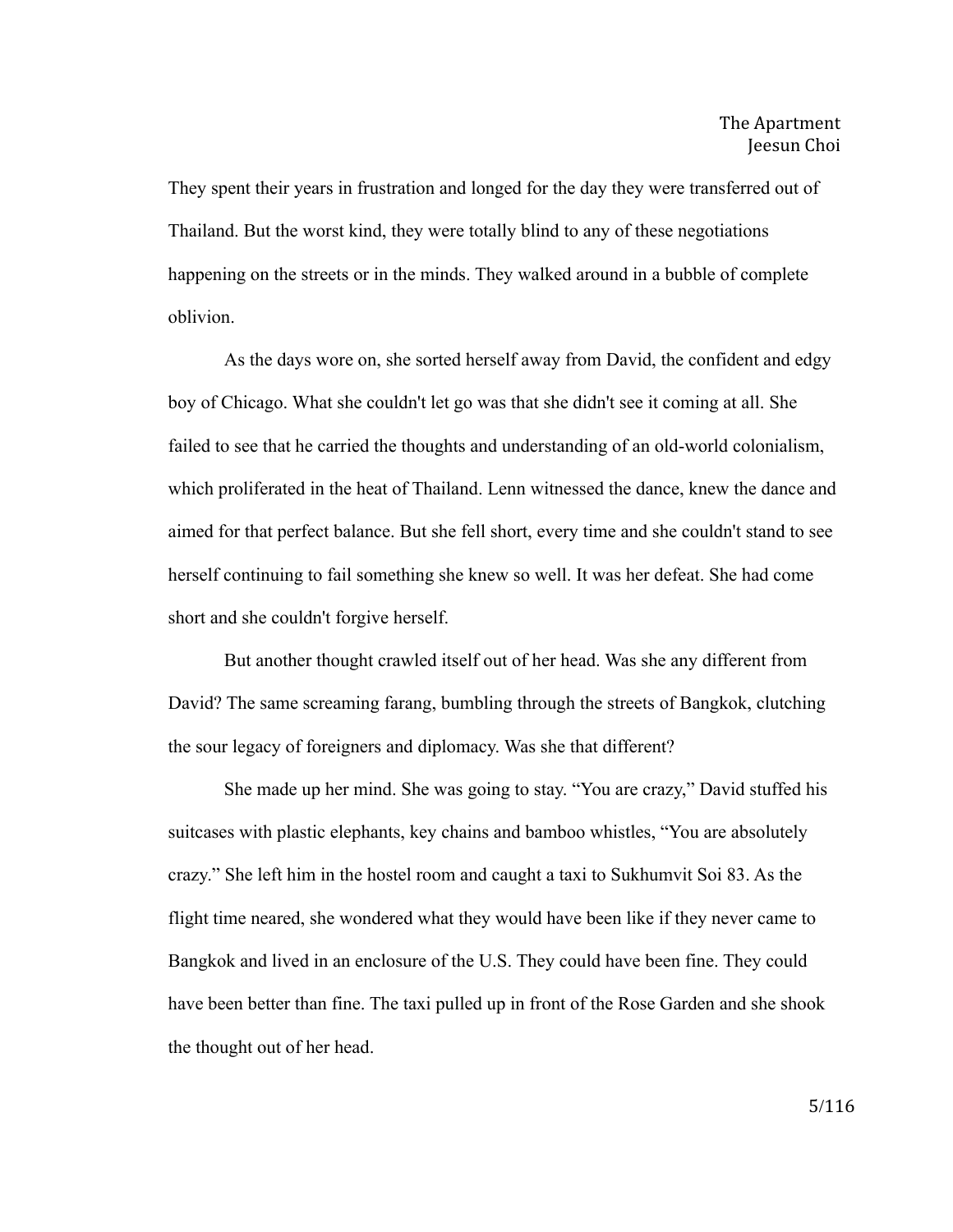Lenn found a routine by the end of the month, a series of destinations and jobs that established her new life. With the ticket refund, she bought a mat and blankets, which she laid out in the corner of the living room, and stocked the fridge. She found a school that needed a teacher, a small market and bought dress shirts for work. Like other people in the building, she does the laundry by hand and hangs them up on the balcony. Some days the paint chips from the peeling building walls fly onto her clothes and she picks them off one with her fingers.

.

A month into the routine, she recognizes the seven thirty bus driver and the old ladies in paisley button ups curled up against the window. At school, only a few students gather around her when she comes through the gates, her farang novelty wearing off like cheap paint.

She promised herself not to go beyond the Ekkamai station, what she believed to be the start of expat enclave as she knew it. She stayed in soi 65 and above, the sparse part of Bangkok where people lived and didn't just filter through. She wanted to test her farangness against the part of Bangkok that had no desire to be lenient, forgiving or understanding. She wanted to know if she can live in a community that didn't care about her or her money.

One evening, Lenn shared five flights of stairs with a woman wearing a tight pink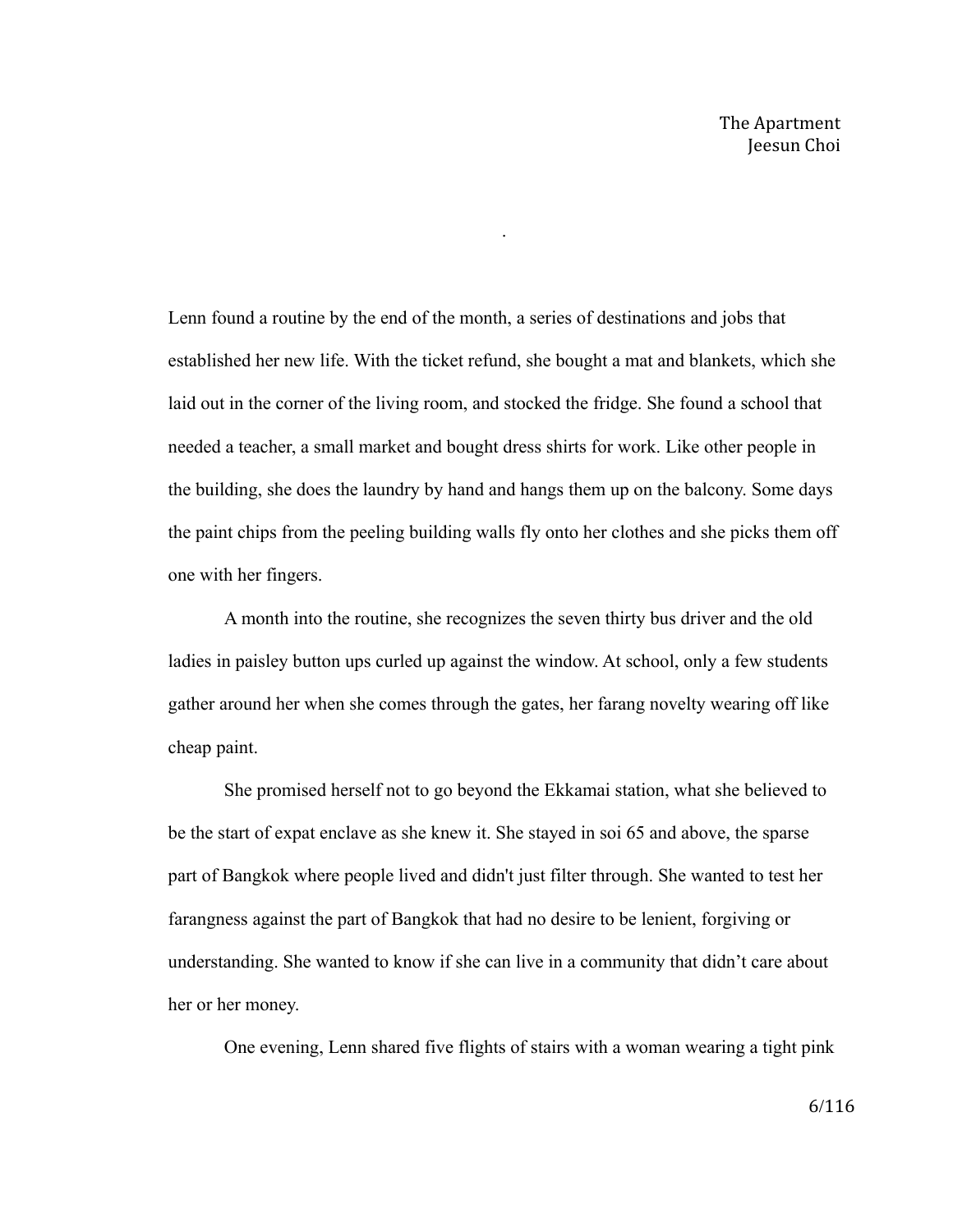skirt and a tube top. Lenn said "Sawatdee kha", but the woman ignored her. She had difficulty climbing the stairs with plat-formed shoes and tight skirt and often paused on the landings, shaking out her cramped feet and muttering to herself. Lenn felt as thought she should wait for her. When she did, the woman looked up from her shoes and fired words at her, words that Lenn did not know, but understood it to be threatening. She kept stepping up the stairs, her feet dully sounding the concrete and the cursing wafting through the stairwell.

When the sun completely sets, she lies on the mat and hears the whirr of insects and evening birds. She opens the windows to allow some air, but all that circulates is humidity. Every night, she tries to fall asleep to the sounds before the grunting starts and the English words that only she can understand seeps through the ceiling. Lenn has seen the man, a fat white man always in a stained singlet, dragging himself along the soi.

At first it was hard, but now, it is as almost too easy. She is picking up Thai quickly, and the hours she logged in Thai language classes as a sixteen-year-old during the summer, in between pool parties and brunches, is finally paying off. The teachers at the school like her, the students like her and she now nods greetings to the people that lived in her building. The only rude awakening in her new life is the visa run that she had to do the end of every month. Without it, she was a natural resident of the eastern stretch of Bangkok.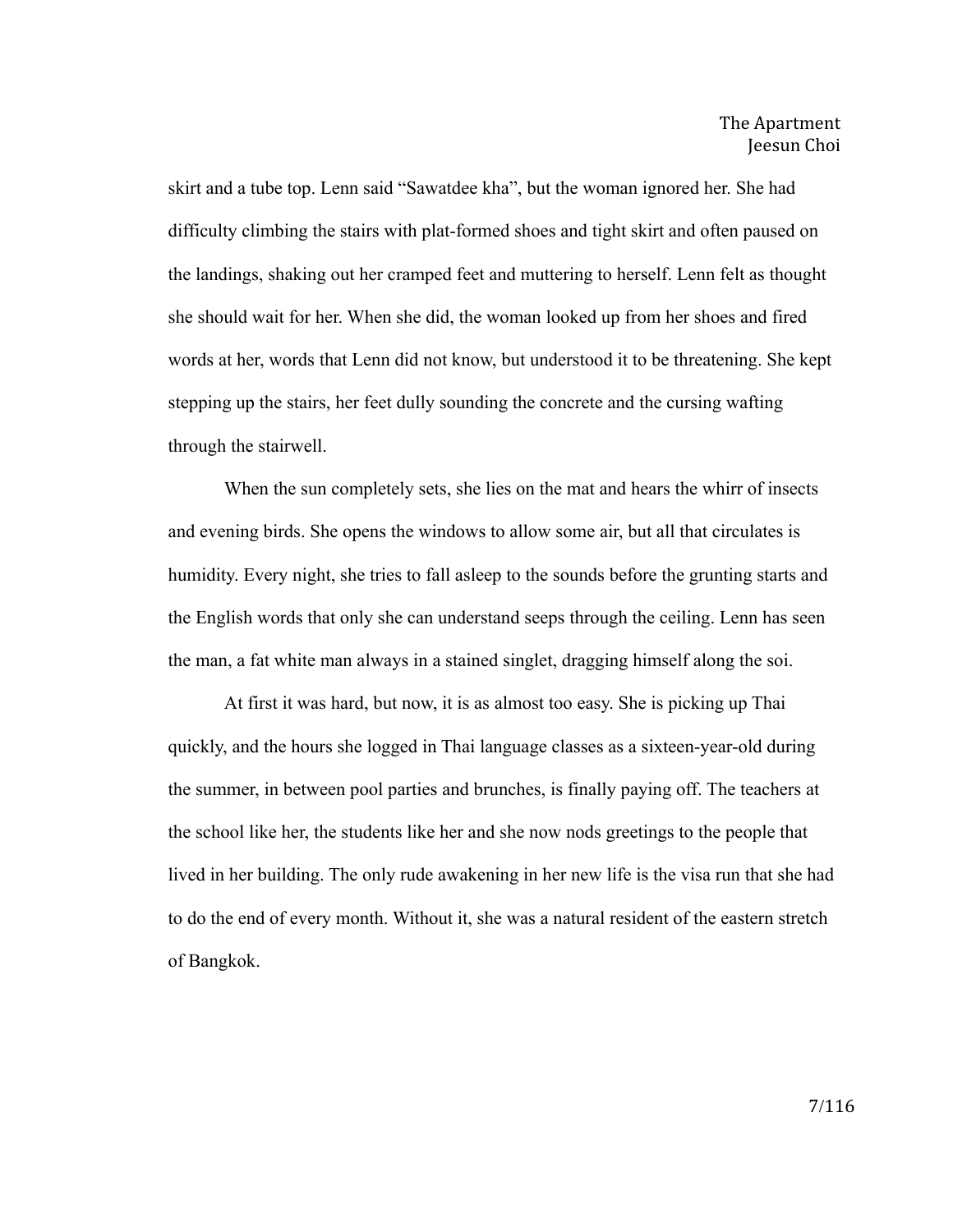The land rushes past her. The pull of the bus nails her to her seat. The sheet on her headrest stinks of narcotic naps. Not a soul present outside, but on this dusty stretch that carves its way from Bangkok to Poipet, visa runners pack themselves in the eighty-seater. In a moment, multiple vans pass in swift succession, one silver bullet after another, voom, voom, voom, voom. The wrinkled drivers glance at the bus speeding on the next lane. Lenn picks at the white tips of her nails, turning it translucent. No bathroom or smoke break. They go on.

"Is this seat free?"

Lenn blinks and looks up. A twenty-something-year-old with a rough auburn cut. Eye shadows in baby blue shimmer and glossy lips, tell-tale signs of MBK mall. Her eyes spark with the question.

## "Yes."

Though it shouldn't, from time to time English catches her off guard. It creeps up on her like a good prank, the pail full of water tottering at the ledge of a door. The sudden douse never cold and always expected, but it trips her up nonetheless. Especially now because no one, except the driver on this bus, is Thai.

"Thanks," Baby Blue says, "The man I was sitting next to kept drooling on my shoulder."

She settles down. From her plastic sack of miscellany she pulls out a bunch of

II.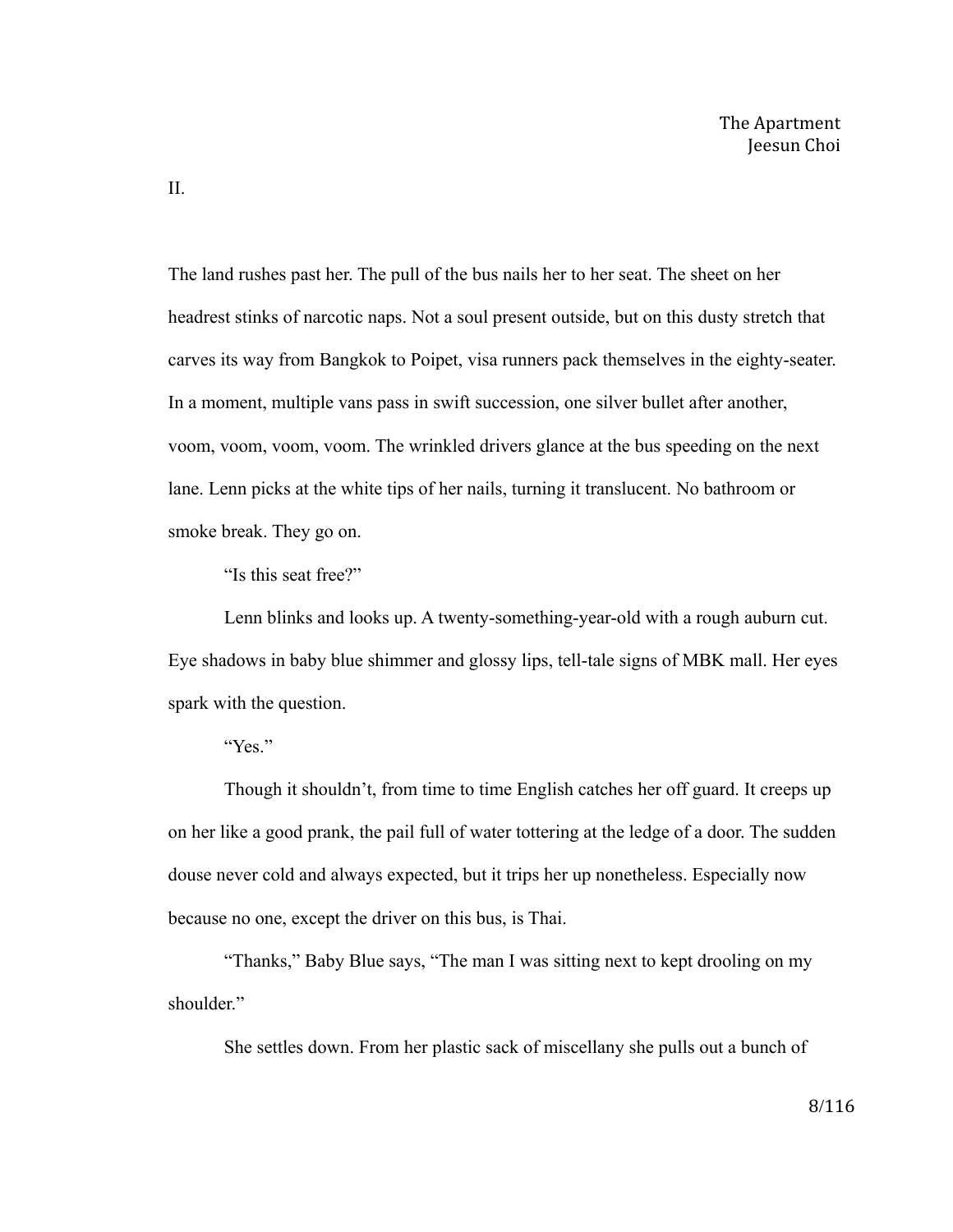bananas, "Want one?"

"No, I'm good."

Usually, bananas have this pungency that explodes as soon as it is peeled, but this one in Baby Blue's hand doesn't smell like anything. A banana khai, she deduces. Speech soon becomes yet another stranger on the bus as she polishes one banana khai after another. The peels go straight back into the plastic bag, which soon is also dropped on the floor with the rest of her belongings.

"I'm Masha by the way."

"I'm Lenn."

"My seventh time," Masha says, "How about you?'

"About twentieth. Around there."

Masha raises her eyebrows, in awe, respect and perplexity. Lenn sees her frown,

trying to process a quick course of arithmetic, twenty divided by twelve months in a year,

which yields two wholesome integers and a crap load of remainders.

"Two whole years in Bangkok," Masha nods, "What do you do?"

"I teach."

"Where?"

"Ramkangheang area."

"I'm in Ruamrudee. Not the international school out far, that is."

"Elementary?"

"Yes, you too?"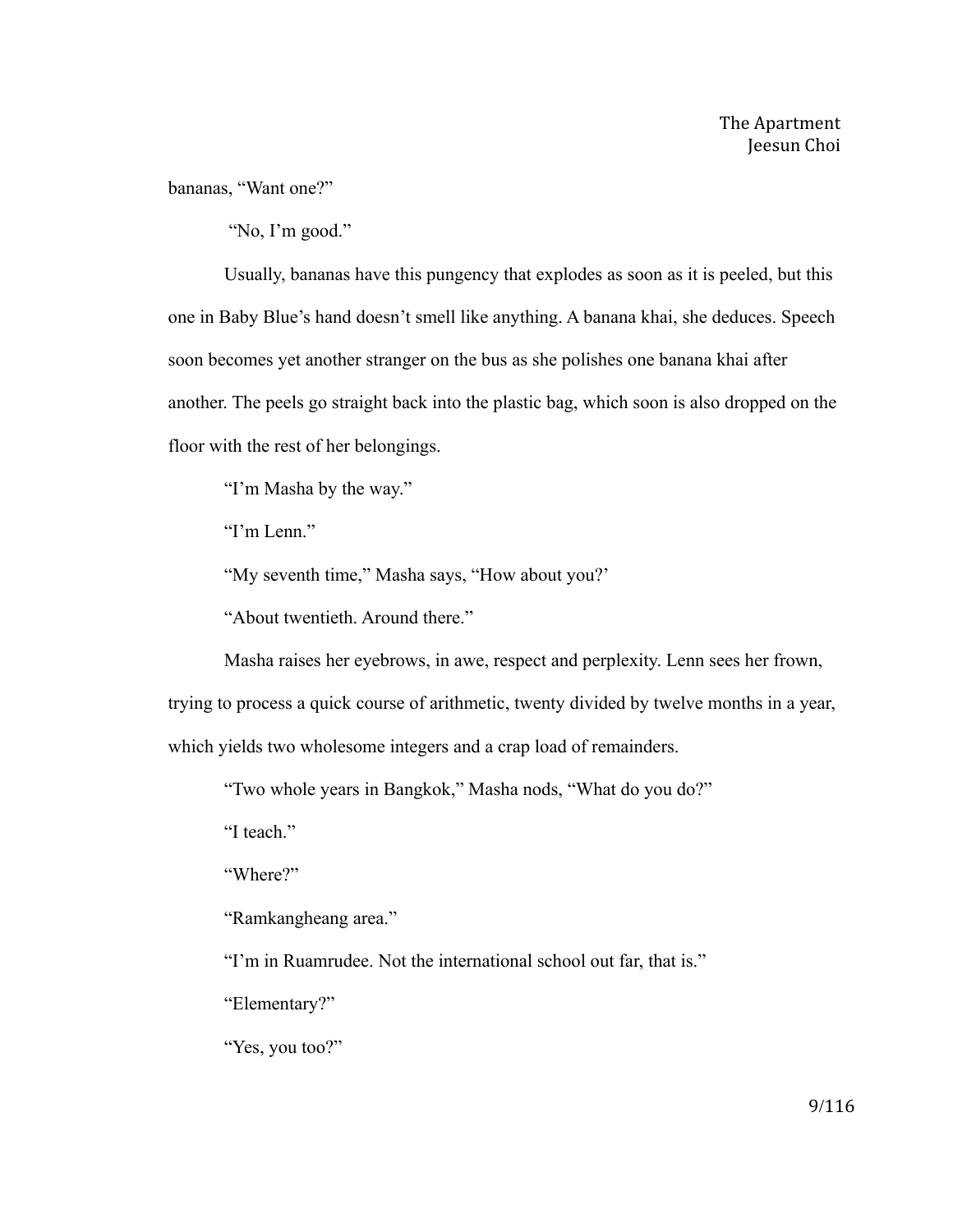"Yep."

"How did you manage that? Can't get a contract that's longer than a year."

"As long as I look white, right?"

Masha cracks up laughing, but it ends weakly. Her lips start to twitch as if she's trying to come up with a joke in response, but all that scuttles out is her last strand of laughter scuttles out of her throat. She sighs. She can't find anything more to say.

Lenn turns to the window and let the parched fields knock her in a stupor, the rattle becoming a rocking and rocking turning into routine and routine into knowledge that she can last in Thailand as long as she wants to. Lenn continues to look out the window for something interesting, but the land remains unyielding to her gaze. The rampant dry season bores down on all things crawling below.

The bus pulls to the border and the visa runners stumble out. Lenn takes a quick scan of the crowd. Most of the visa runners are backpackers with singlets and flip flops, but a few are expats who have never been to the border before. They don bug-eyed sunglasses and linen trousers, frowning at the pick-up trucks sputtering into life and street children running in figure eights. A tree stands observing all, its branch wiping its forehead. Fruit vendors scatter the sound of bells ringing all over the dusty lot and dry coughs fill the air. Soon Lenn spots Khun Noy weaving through the cars and people. When Khun Noy spots

.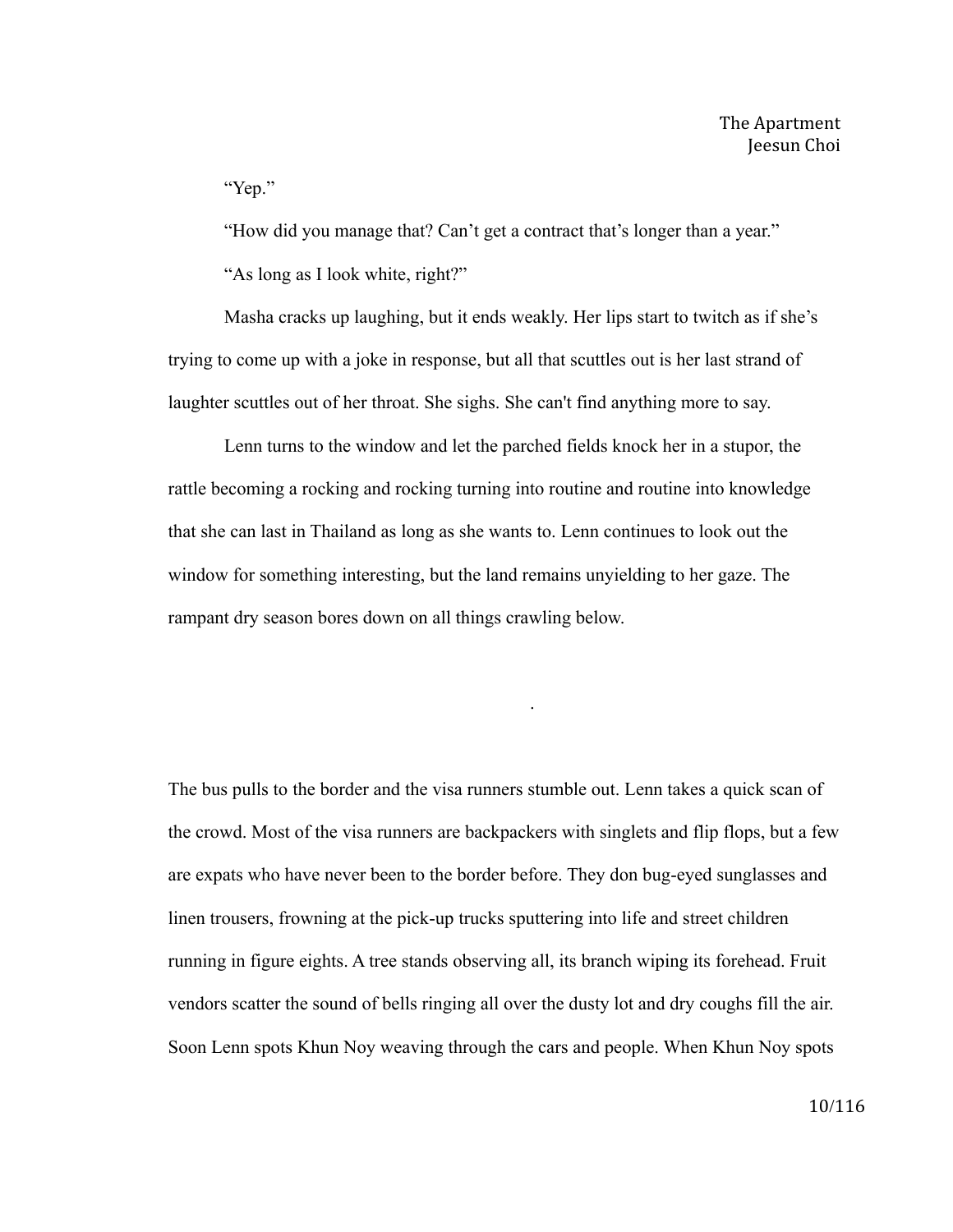Lenn, she maniacally waves her hands.

"Sawadee Lenn!"

Khun Noy slaps Lenn's forearm with her gloved hands and says her name in pitched excitement. *Lenn!* When Lenn arrived on the border for her first visa run two years ago, Khun Noy was working that afternoon shift. With her gloved hands, Khun Noy snatched up Lenn's passport and screwed her eyes to read her name. Her tongue twisted and rolled, but soon clicked into a sound that made sense to her: *Lenn!* From then on, that became her name. The expats that she has known for years absolutely loved her new locally flavored name. And she has been in Thailand for twelve years, she had a right to a Thai name.

Khun Noy glances at her watch and starts announcing the immigration procedures in Tinglish. The visa runners stare back at her with parted mouths. She points to the line stemming from the concrete shack with a Thai flag limply hanging down its pole. They latch onto the end of the line.

When the sun reaches the zenith, the immigration officers break for lunch. They pull a metal grate across the counter and lock the border gate. The backpackers squat on the concrete floor. Lenn stretches her hamstrings. Trucks transporting pigs halt in front of the gates and soon the entire place stinks like feces. An expat couple complains, their handkerchief brought to their noses and the pigs grunt like phlegm-choked men. At around two p.m., the officers open the gate and the counters. The pigs drive away. The line inches forward.

11/116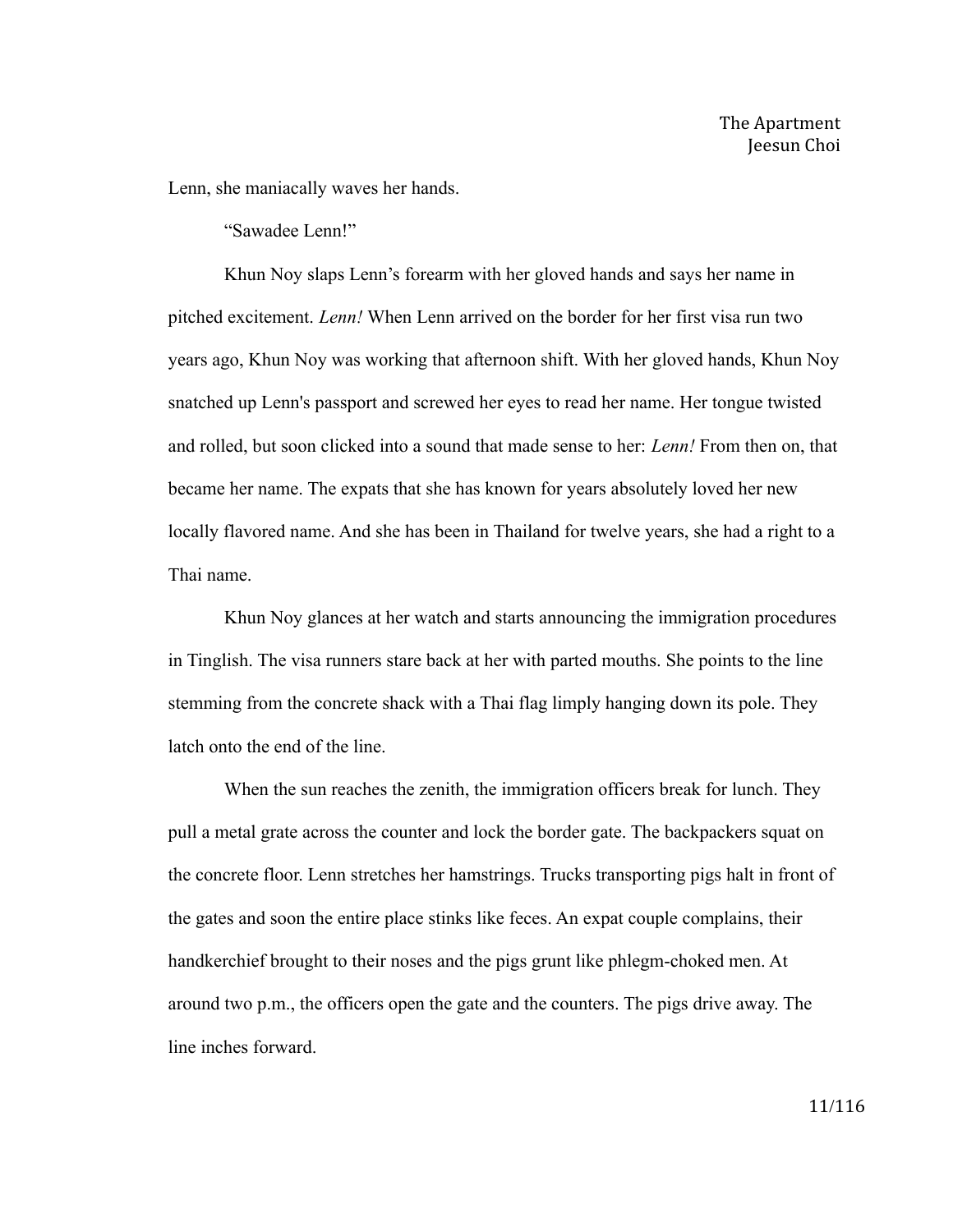Masha sits next to Lenn on their way back to Bangkok, not because she should or could, but because she actually wants to. Lenn tries to come up with a good enough excuse, maybe say that she is feeling nauseous, but she can't fake throwing up at all, the heaving sounding like an awkward string of vowels in her head. But Masha isn't all that bad. She can be worse, considering the I'm-finding-myself type tourist that she is. Lenn moves her bag again to make room.

.

"I had a friend from Vancouver that ended up staying for more than a month. But after the visa run," she sighs, "She swore that she'll never do that again."

It has been a while since the last passenger boarded, but the driver is still nowhere in sight. All of a sudden, it gets dark and the faraway rumbles punctures gaps in their speech. The fruit sellers out in the parking lot linger without the intention of seeking shelter. They take their time as if their nonchalance and the power of "may pen ray" can delay the storm.

"It won't actually rain, would it?" Masha asks.

"No. It's not quite Songkran yet."

"Oh I know. If it was, I'd be out of this town the first day."

A token Canadian out of Saskatoon, Saskatchewan who has opened up to a life of cosmopolitan self-esteem. Lenn has seen this type of long-term tourists too many times,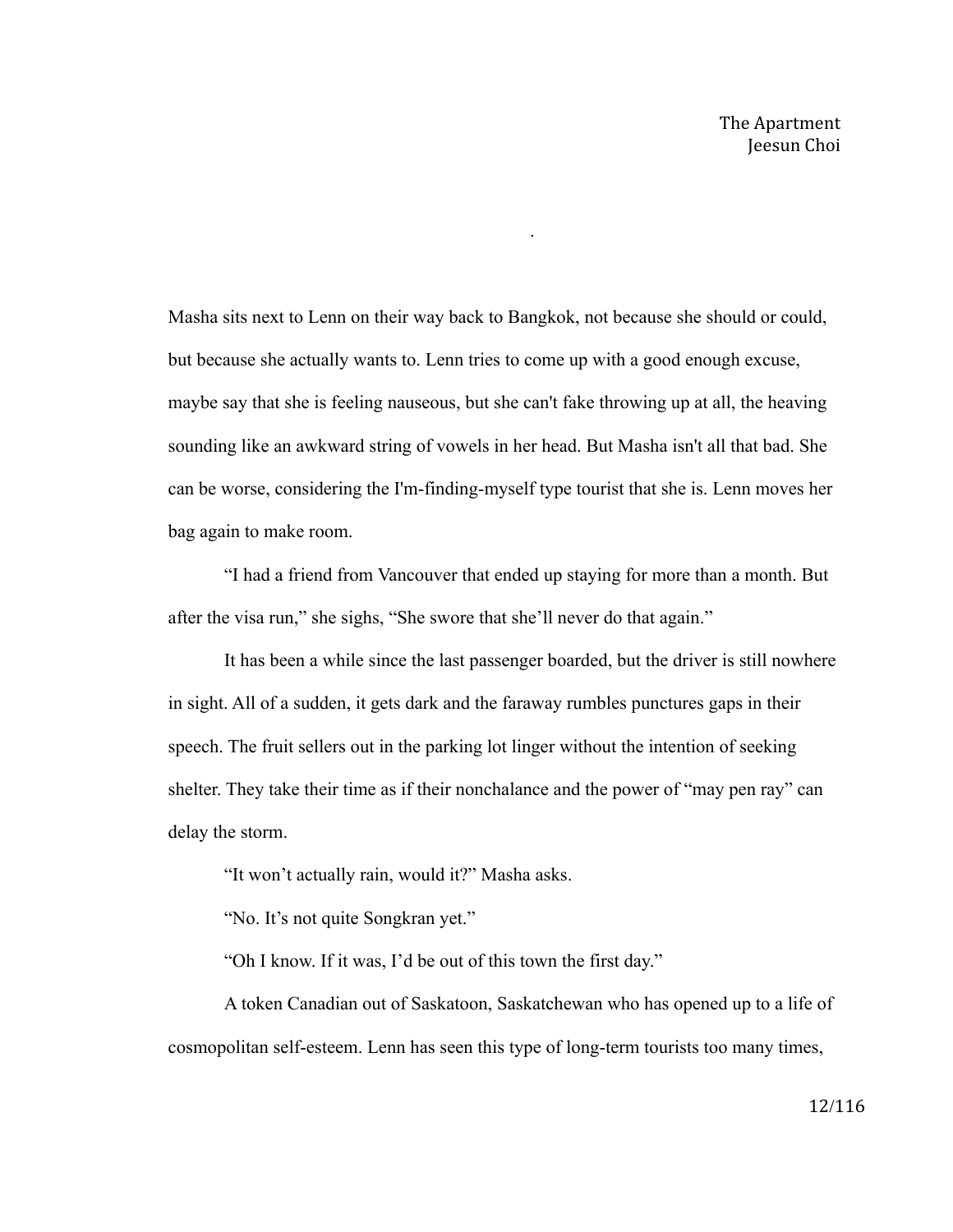those bright-eyed young things that can go back whenever they choose to, as a changed or an unchanged person who has seen a lot, experienced a lot and now will forever treasure the memory of hot, steamy Bangkok. To them, Bangkok is a good distraction from the real world, its inhabitants as real as the good parts of their daydream.

"Where do you want to go?" Lenn asks.

"Probably up north this time, to Luang Prabang."

"That's far."

"So how long have you lived here? Three, four years?"

It's the milestone question again, asked in a particular time in an expat's life, relationship, in a bar, on a street, on a bus, the name. The nth year that they should all toast to.

.

Depends when the stopwatch starts. The moment the immigration officer hands back your passport, when you get your first water adjustment diarrhea, when you learn how to swim and to perch on the back of the motorcycle. Or further back when your dad got the corporate call and couldn't say no, or way way before all that. Do what you want, trace yourself all the way back, thinking to yourself that you can make sense, that you are the harbinger of the future. Mark the moment when you were born, when you were conceived because it seems like something. Something monumental. Or maybe just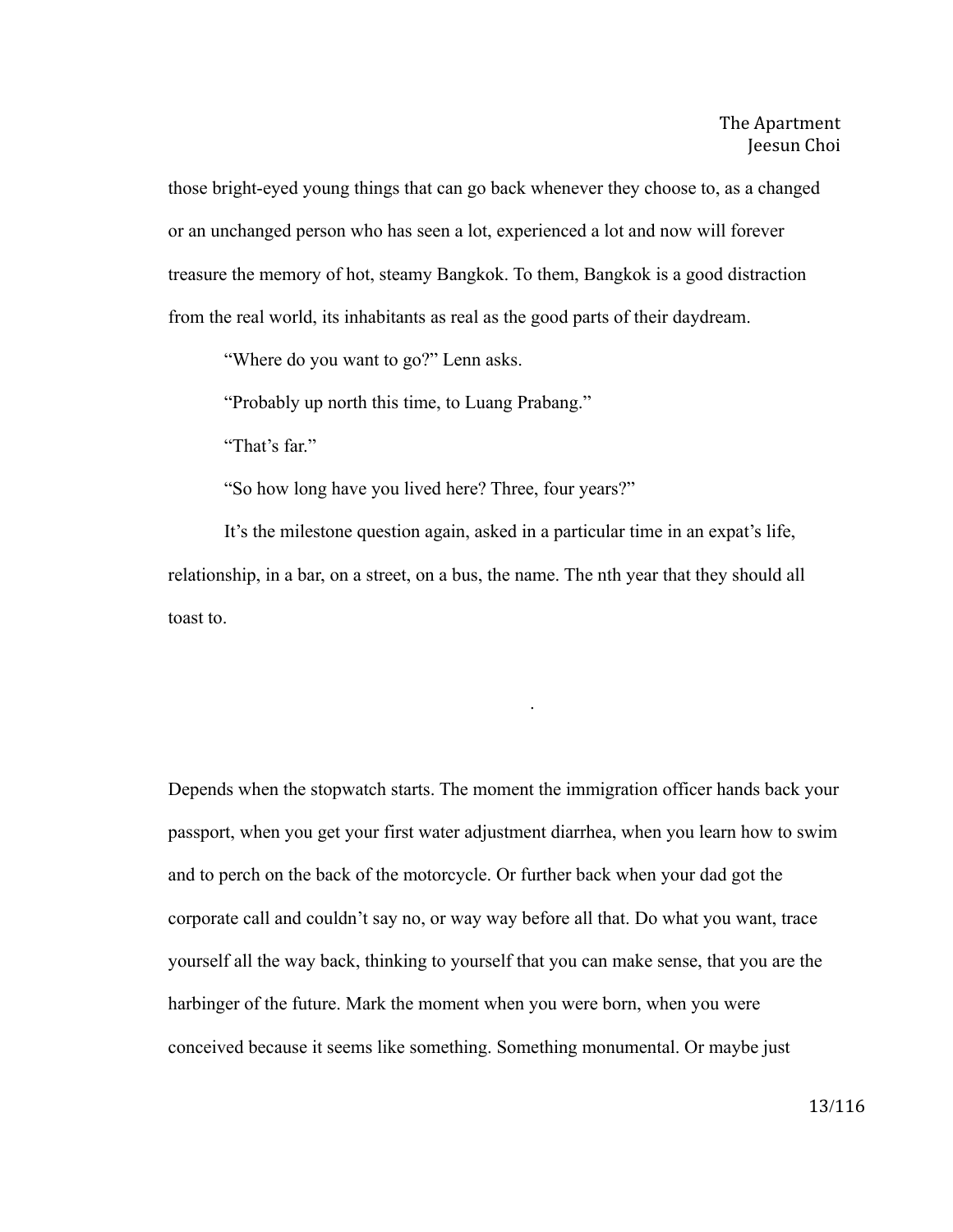mental.

But to conceive yourself, to incubate the if-so and can-it-be. If you can insert that sliver of a document into the no man's zone, the strip of guarded land, the catch-all and be-all, you just may be able to slip through the cracks and escape all that madness by the borderline of who are you and who are you really.

Unfortunately Lenn has already killed the stopwatch. It had stopped running a long, long time ago.

The bus pulls in front of Sukhumvit Plaza, a glass complex of Korean hairdressers, restaurants and porn comic bookstores. The visa runners exit the bus and disperse into the evening streets. A pang of dizziness circles Lenn's head as she steps onto the pavement. Her throat scratches. She hasn't drunken anything in hours.

.

"Hey," Masha speaks as she gets off the bus. "Do you want to get something to eat here? Or are you too tired, you know, we could..."

"No, let's do it." Lenn says. Masha's face brightens up immediately.

They go into a small Korean restaurant with Christmas decorations still dangling around its shopfront. They order a bowl of Kimchi soup, rice and two bottles of Chang beer. The food arrives quickly. Lenn downs half the beer in a second. The bitterness tames her head. They efficiently empty the bowl of rice and the side dishes. The soup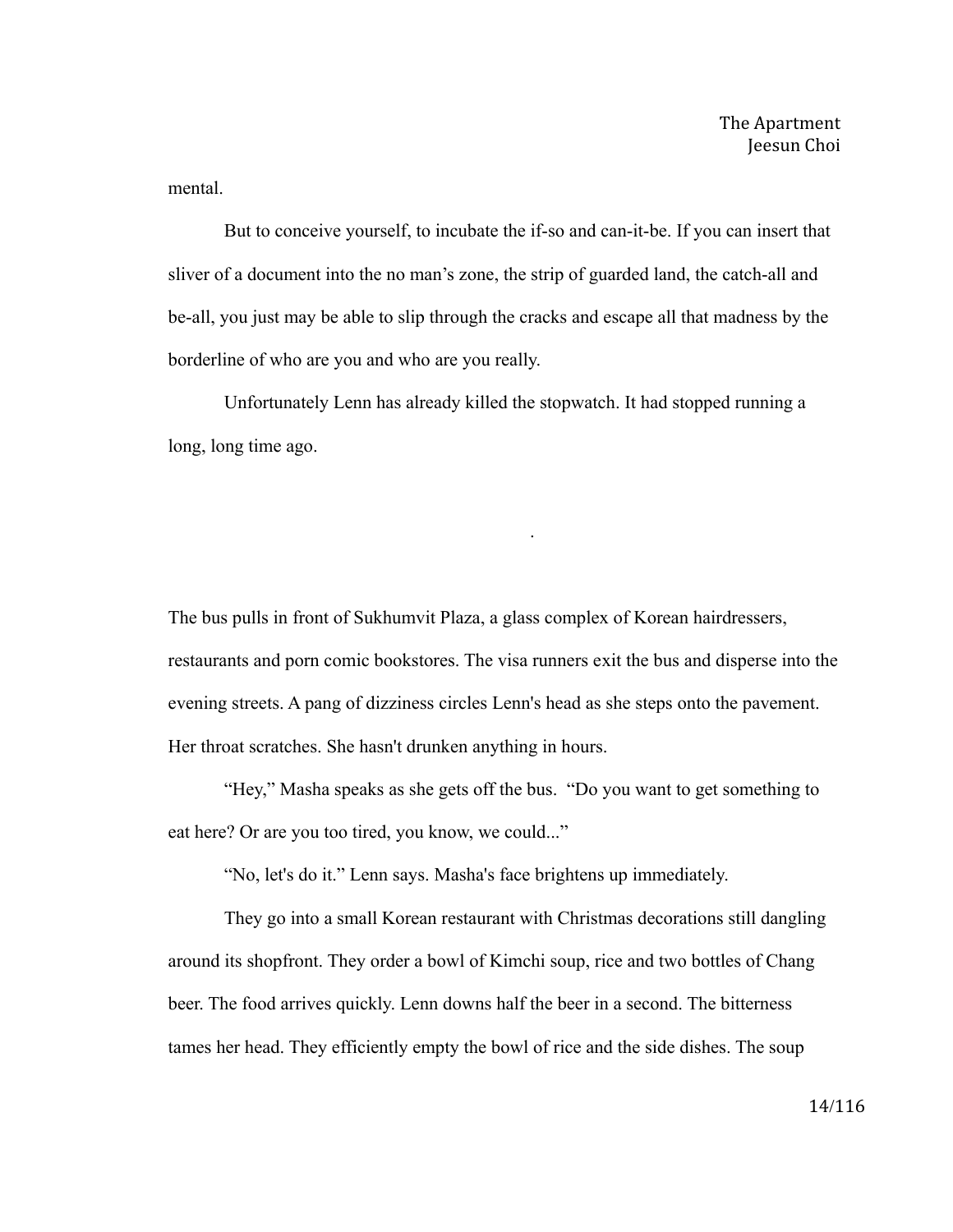arrives and they spoon the contents on the rice, washing down the salt with the beer. As they eat, they get to know a little about each other, the transient likes and dislikes, anecdotes and the bewildering moments that questioned their motives.

"What brought you to Thailand?" Masha asks as she spoons in the soup.

Lenn senses the twelve-year narrative clawing its way up her throat, but she pushes it down with powerful contractions of her throat and washes it down with the soup, swallowing one story after another until they settle down on the bottom of her stomach like indigestible fiber. She pulls out a phrase that makes sense to newcomers, something that sounds shallow enough for others to lose interest in her. She masks all the years she lived in Bangkok with a shrug and a cough. "I just felt like it."

Lenn hasn't spoken in English for a while and it feels good to speak without thinking too hard. Korean men with ratty beards soaked in cigarette stench look over to their table. Masha lowers her voice. When they polish off their beers, weariness hits them. The kitchen maid brings out the bill and they try to get moving again. Masha takes rips a corner off of a brochure and writes something down, "Here's my number," she smiles, "We should do something."

Lenn stashes the piece of paper into her back pocket. They step out and see that the night has completely descended onto the streets. A motorcycle driver honks at Masha and mimes out her big breasts. Masha flicks them off and walks on. The drivers cackle behind them. Her abruptness surprises Lenn. As they part ways, Masha reminds Lenn of her phone number. Lenn takes a deep breath in, finally alone, finally without the farang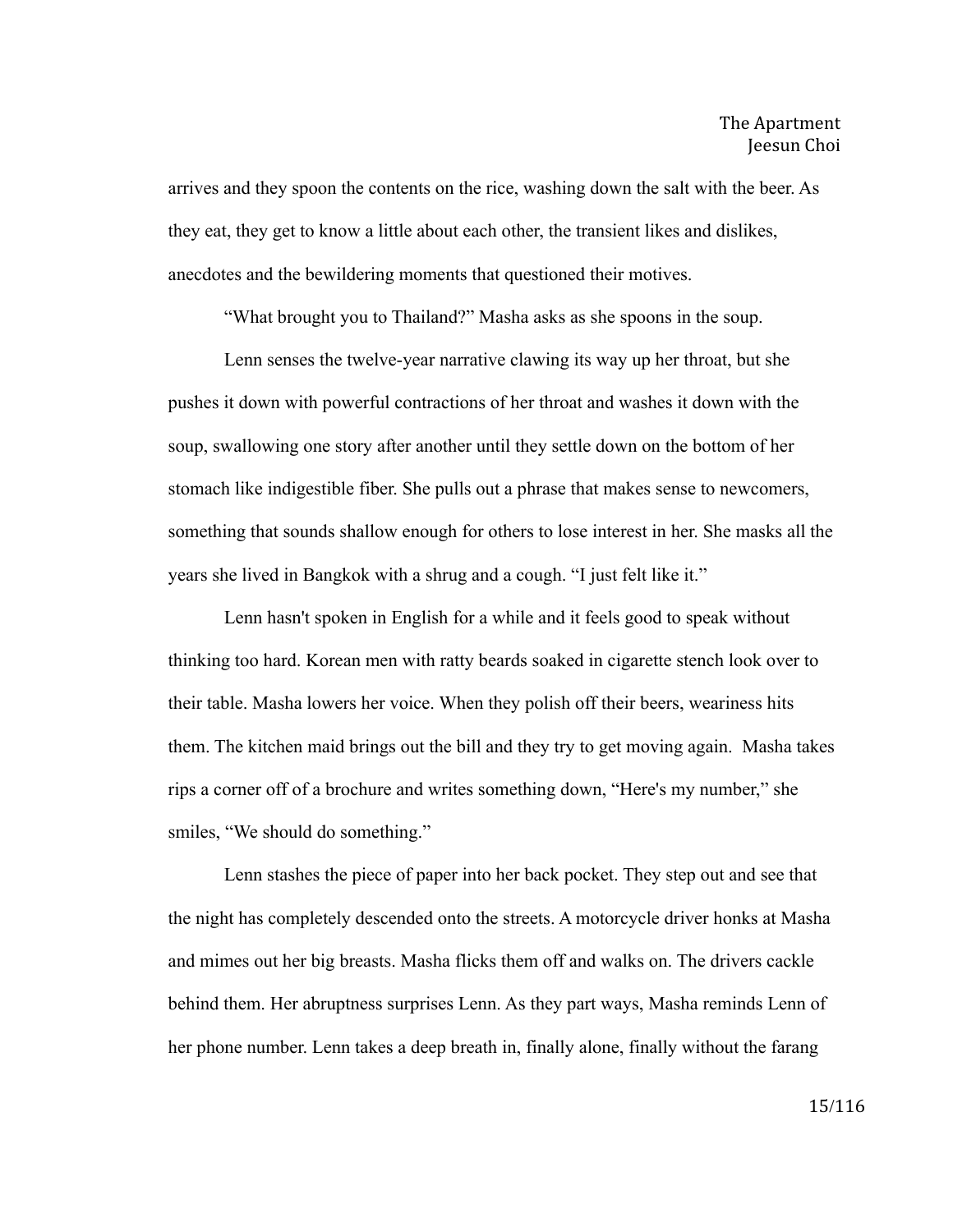with red-hair obviousness. But she wants to look back to see if Masha is still there. Something is different about her. She turns her head. But Masha has moved on completely.

The only person that knew that Lenn was back in Bangkok was Ella. Lenn thought it would be safe to tell her as she was tucked away in downtown Sydney, basking in her new job, beach life and the prospects of settling into an upper middle class lifestyle. But last week, reasons not completely known to Lenn, Ella came back to Bangkok. Lenn guessed that Ella may have been fired, but she showed no sign of remorse. She arrived with three suitcases, her convivial mother and a mission to "live it up." She revived the expat life she had in Bangkok, oh how she missed it, going out for drinks, brunches, workout sessions and coffee dates.

.

Lenn used her school job as an excuse to avoid seeing her, but as days passed, it got harder to hold her off. "It's been three days, is everything okay?" Lenn could hear that Ella didn't understand why Lenn was acting odd. It didn't make sense and she didn't have time to sit down and think too deeply. "Well, it's Friday tomorrow. You don't have school in the evenings, right? Let's do dinner at MK." Lenn heard the tone in Ella's voice, the one that she heard often back when they were in school, when Lenn often relapsed into this self-destructive mode, refusing party invitations and sinking into silence. To Ella, this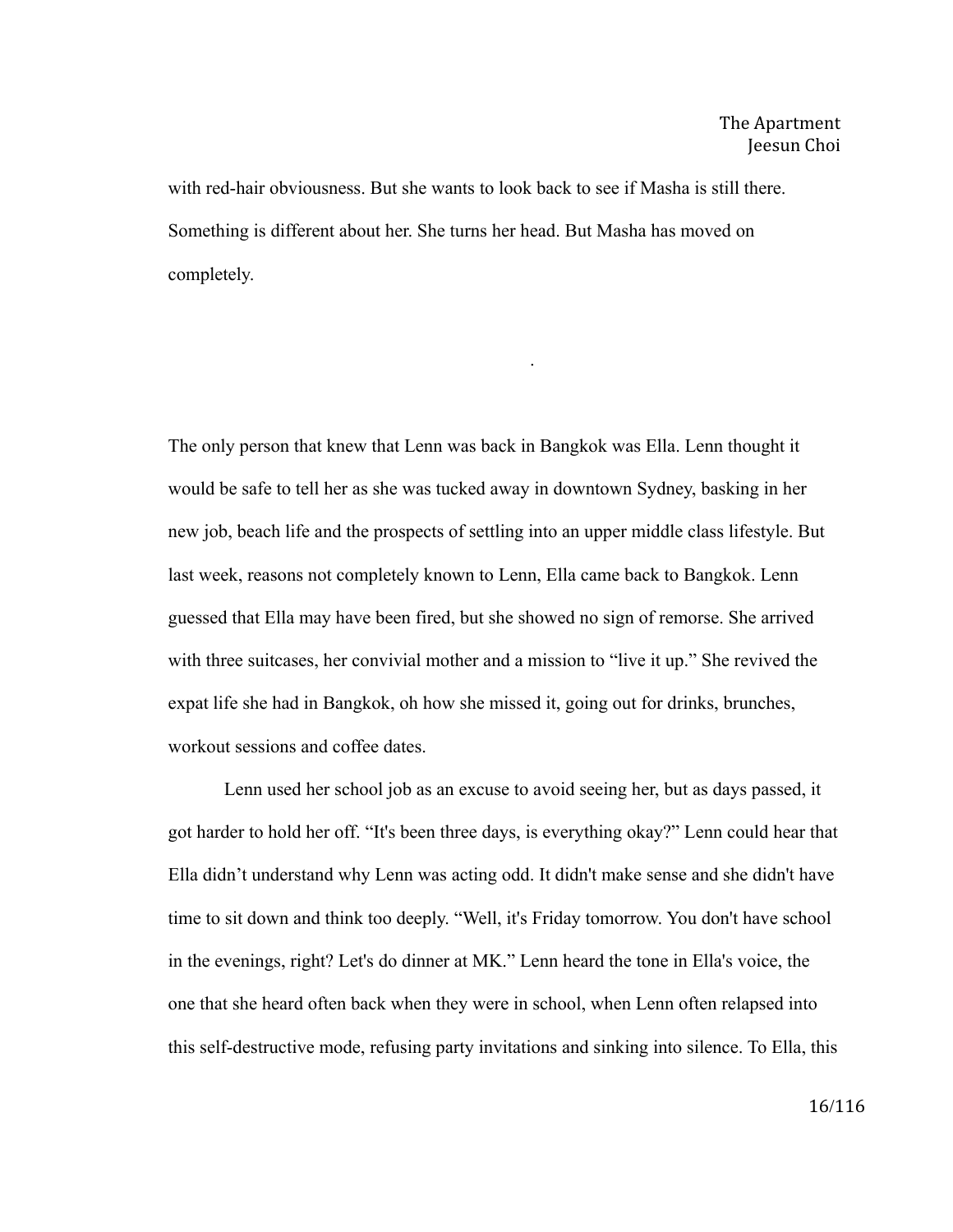wasn't the first time Ella encountered Lenn at her oddest. It was Ella that saved Lenn from her brooding self. She was very proud of her accomplishments.

When the sky train arrives at Ekkamai, the crowd changes. The bagless tourists fumble over the railings and at Phrom Phong and a deluge of shoppers with cellphones tightly bound to their ears rush in. For over a decade, this was her way home. She thought she may have forgotten, but the path is still familiar. She can navigate her way through without a second thought and only when she doubts is when she loses her sense of bearing.

Lenn walks into the restaurant. As soon as Ella spots her, she lets out a squeal and attacks her with an embrace. Whatever unwillingness that lingered in Lenn is gone when she sees Ella's hair, flaming red with the ends pooling in curls around her shoulders. "Yeah I know. Surprise!" Lenn can see that she is ready to talk a lot tonight.

Throughout the dinner, Ella's phone buzzes and she responds by furiously punching in a text.

"Who is that?" Lenn asks.

Ella's fingers fumble, "Oh, nothing. Some friends."

Lenn presses for an answer.

"Sneha is asking where the hell we are," Ella pauses, "I promised we'd meet them at the shisha bar. And," she points her finger at Lenn, "Don't even think about trying to get out of it. You are coming."

Separate from the throng of bellied men dangling their shoes off their barstools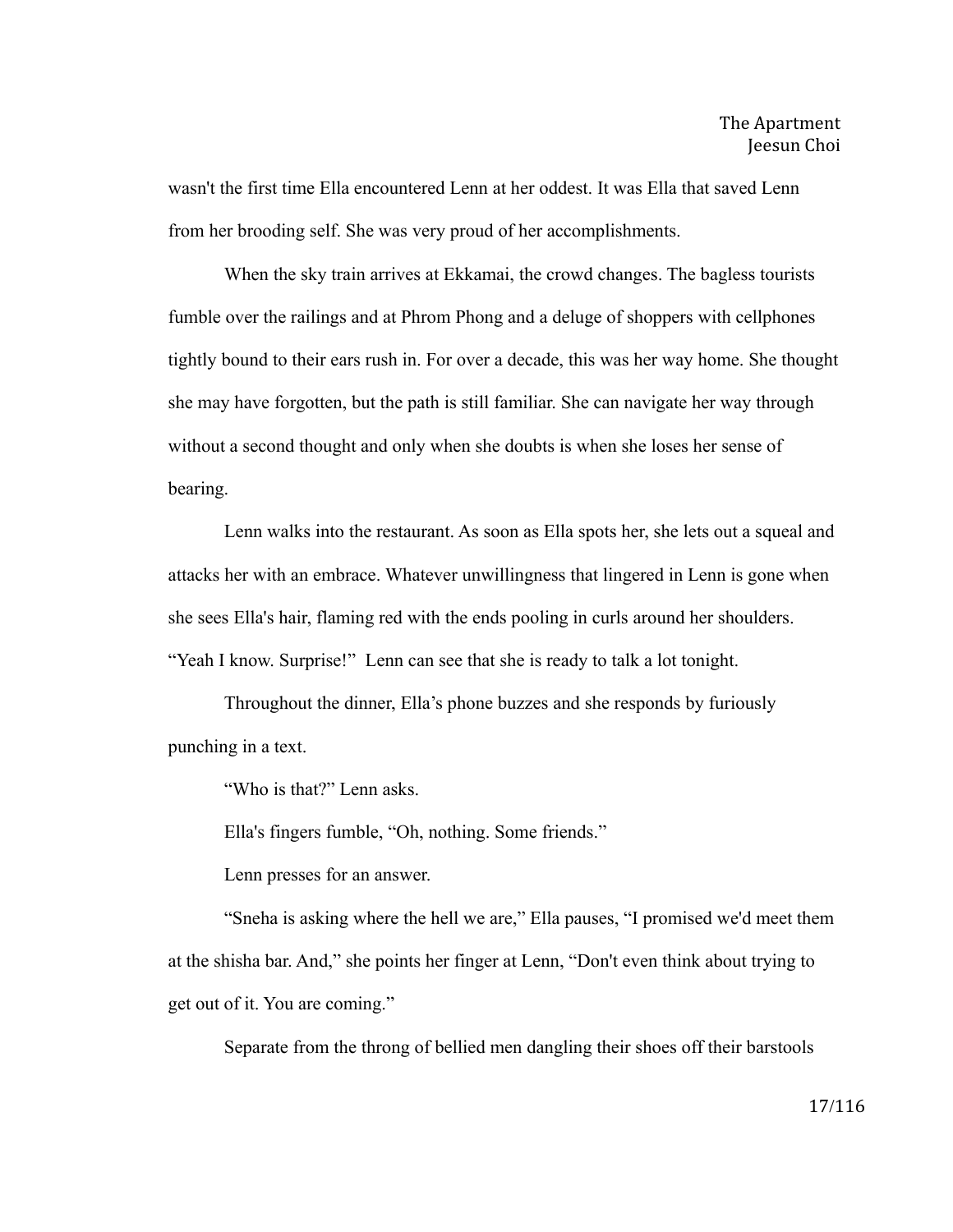with an arm of a Thai girl around their necks, the shisha bar they are going to nestles itself in a forest of lush trees. Smokers erect chimneys of shisha on their tables, watching the smoke come out from their mouths. Sneha, the girl that never spoke to Lenn in high school, stands up and the other two boys next to her follow suit. They all laugh at Ella's Aussie mannerisms. "Don't you call McDonalds Mackers there?" Sneha flips her thick waves and twirls the locks with her fingers. When she studied abroad in Sydney, she met a guy. He wasn't like any other guys that she has dated before. She was drawn to the fact that he didn't seem to have that paranoia that so many Thai-Indian boys had, constantly looking over their shoulders in fear of their cousins that were spying on them on behalf of their mothers and aunts. This guy though, has never left Australia before. If he only knew about her crazy Sikh family. He was sweet and all, but after a little while he got boring. A good white distraction, Sneha laughs.

They take turns puffing smoke. "This one," she points, "is grape mint and that one orange beer." Lenn tries each one and nods at Sneha's rave reviews. The gang starts to look more relaxed as they exhale. "Ashwin, Ben, do you know Ella and Lenn?" They extend their hands. Lenn remembers Ashwin from the high school talent show, plucking his bass and bobbing his head to the music. He still has the sleepy eyes and chubby lips. "You guys should all come out tonight. Khao San."

"I am not in the clothes to go," Sneha says.

"You live two streets down. Go change."

"Why are you going to Khao San on a Tuesday night?"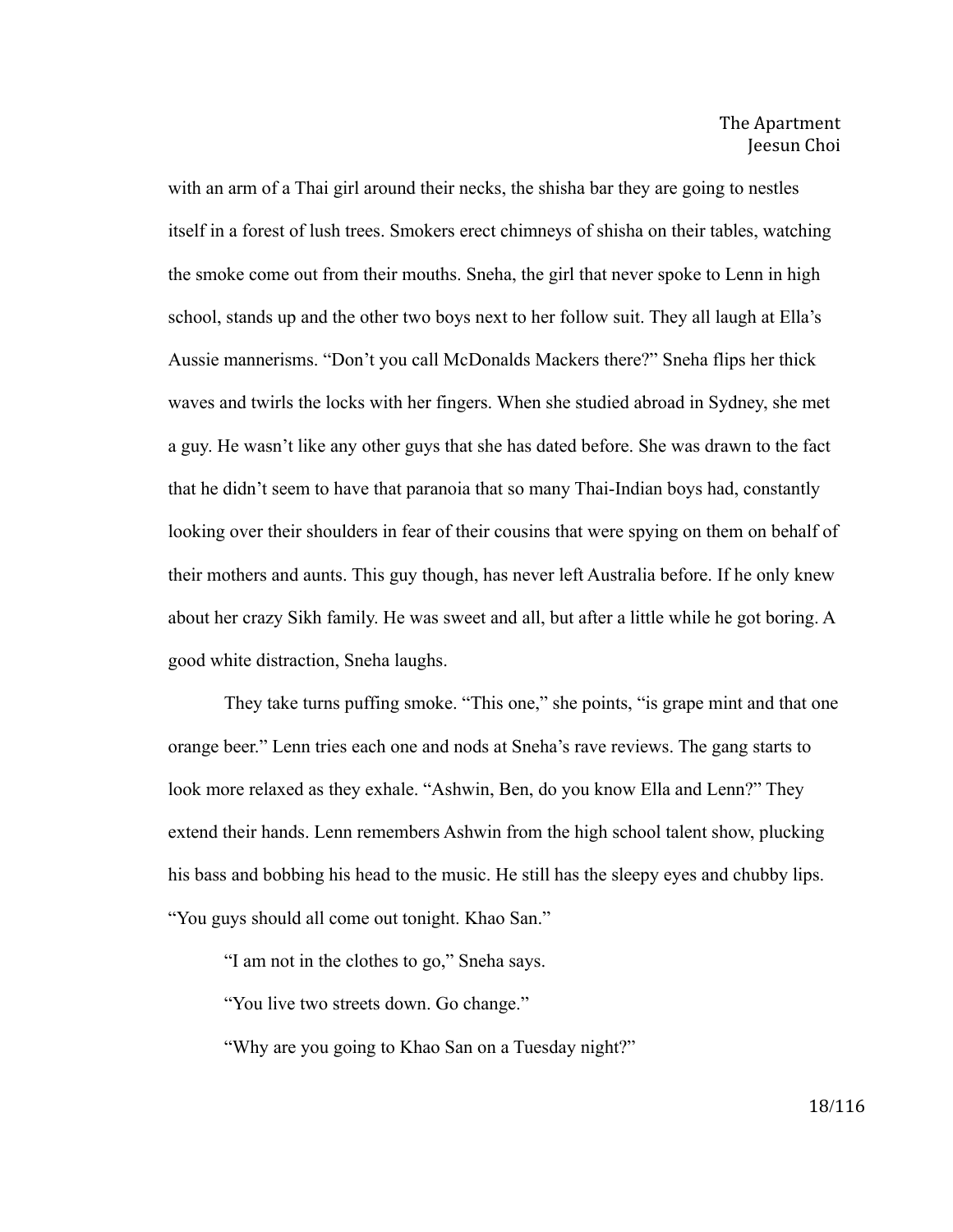Ashwin and Ben glance at each other.

"Because. We slept till three and worked out."

Ben looks around for a waitress, "I'm starving man. Can we order?"

"Dude, drink first. Empty stomach, take advantage of it." Ashwin shoves a beer in Ben's hands.

Ben takes a swig and looks around, "Where the hell is the waitress."

The bartender turns up the music. They shout to get themselves heard. After fifteen minutes, Ben finally gets the waitress' attention. But she holds out her palm and takes order from another table first. "What is wrong with her?" Ella cracks up laughing. The coal on the hookah gets changed and Ella volunteers to open it up. But she can't stop laughing, the smoke escaping from the corner of her lips and the charcoal getting hotter and hotter. She almost knocks over the shisha, but Ashwin catches it with his free hand. "Sneha, take this away from this girl. She has too much smoke in her head."

"I hate Khao San," Sneha speaks, "I don't know why you guys go there."

"It's wild. Why don't you like Khao San, that's the real question."

"Okay," she sits up, folding her legs below her, "I don't hate Khao San. I just hate Diamond and Blue Grass. Those are the only places we ever go to."

Ben snatches the pipe from Sneha's hands, "We always make it fun. Don't worry about it."

"I miss high school. I really do," Sneha twists a lock of hair near her temple, "I just miss everyone being here in one place."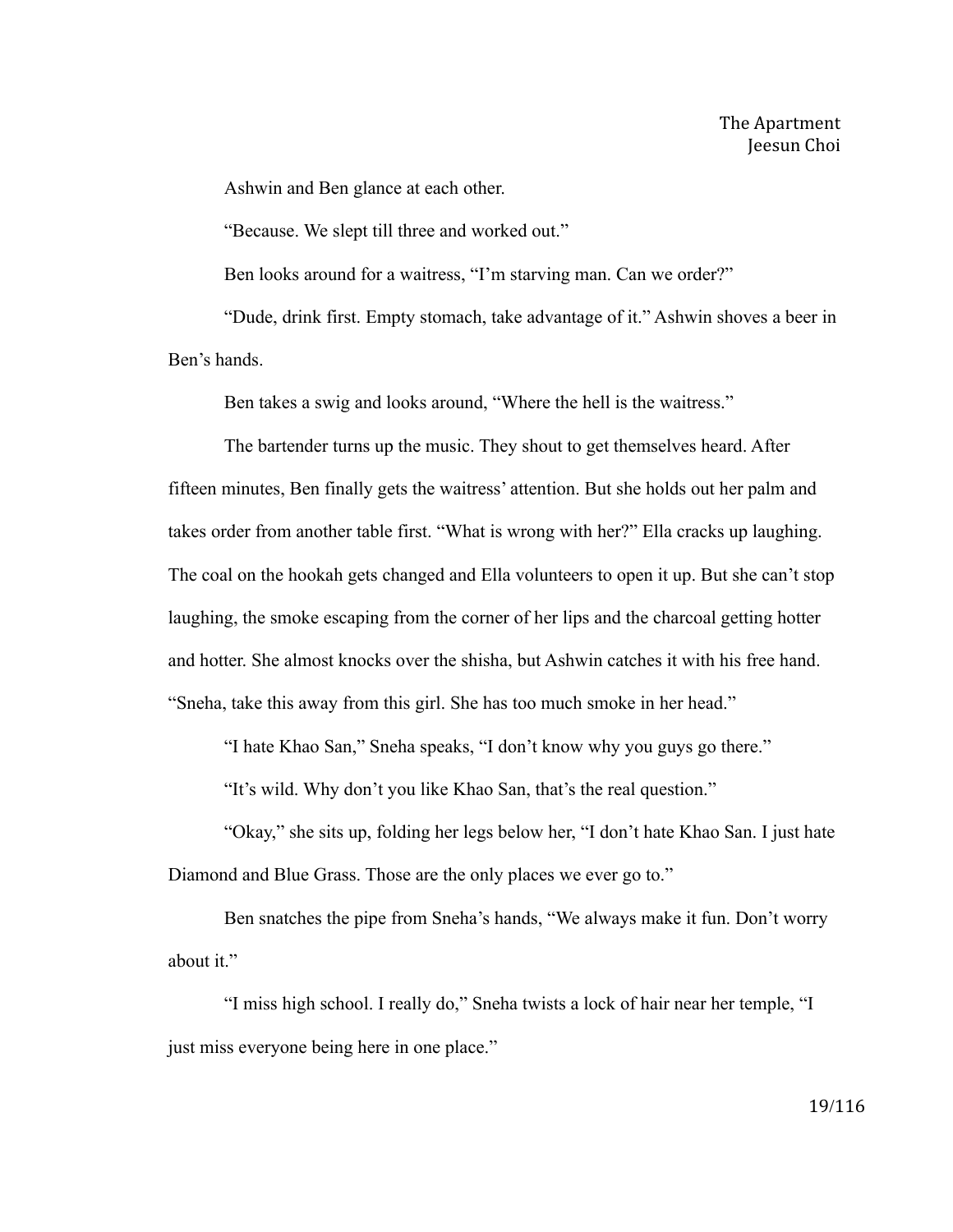Pizza that the boys managed to order arrives. It is the size of a dinner plate. "Seriously?" Ben says, but he digs in right away. They finish it in a blink and sips shisha to digest. Ashwin looks thoughtful before he turns to Lenn.

"You know, I don't remember you at all from high school."

Suddenly all the attention is on Lenn. She breathes out the smoke and tries to obscure their faces, but they just become more intent through all the haze. To Ashwin, Lenn was just another expat kid that moved. He has seen her a number of times, but didn't feel the need to register her face. These kids never lasted long in Thailand so why bother about them? She shrugs the question off like he once shrugged her off. Then she feels a strange compulsion to lie.

"I don't remember you either."

"I've been at that school all my life. K through thirteen. How long were you there"

"Ten years."

He holds the smoke in his lungs, caught off guard by her answer. He blows out the smoke in a thin controlled way. He nods and sucks in a little more. "Okay, we better get going." He calls over a waiter to split the bill. The waitress takes over. Ashwin explains again what to include in his bill. She listens intently and heads towards the kitchen.

Egged on by the boys and with a silent permission from Sneha, Ella tells Sneha's long-kept secret of the night when she hooked up with the white boy. Sneha leans into the back cushion with a smirk. She listens like she is hearing someone else's story. "He still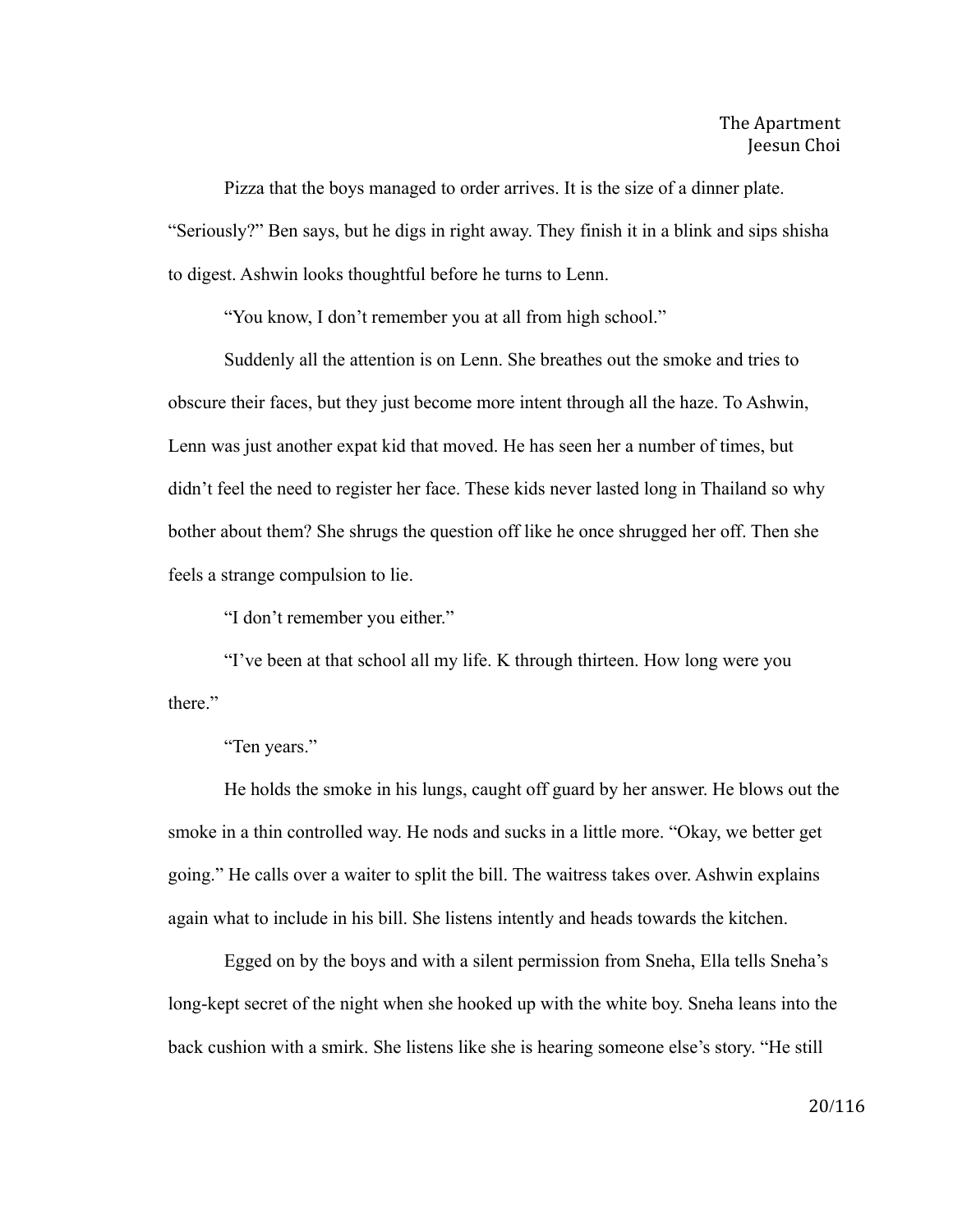thinks she's from India." Sneha blows out a ring, "he really was sweet and good looking, but," she taps her head, "Not much going on here."

Ben rubs his arm, "What happened to Ricky? I thought you guys were still together from high school?"

Everyone goes quiet. Ashwin laughs to cover it up, "Dude, sore topic," he cranes his neck, "Where the hell is our bill?"

A waiter brings a pizza over. "What's this?" Ben says. Another waiter brings three opened bottles of San Miguel. "Wait, hold up," Ashwin looks around, "They frigging reordered everything I asked to put on the bill." He asks for the waitress to come over. "This is so dumb." Ashwin explains that he told her to split the bill. She glares at him and throws down her hands. "Oh hoy," she grabs the pizza and the beer bottles. "A very big mistake," she yells, "A very big mistake." Ella blinks with a smile, as she often does when she wants to avoid a confrontation, as the waitress wipes down the table.

Ashwin leans back, "If she keeps this up, she better go back to the village."

"Or start prostituting."

Ben picks up the pipe, "What's the qualification for this job anyway?"

"Must speak Thai, "Sneha quips. Everyone laughs. It's a good one, good delivery, just about borderline offensive enough to keep the protests at bay, just right on. They mimic the waitress, stuttering in bad Thai and worse English and when they finish imitating, they slap the table, laughing at how messed up this world is and how they are forced to take part.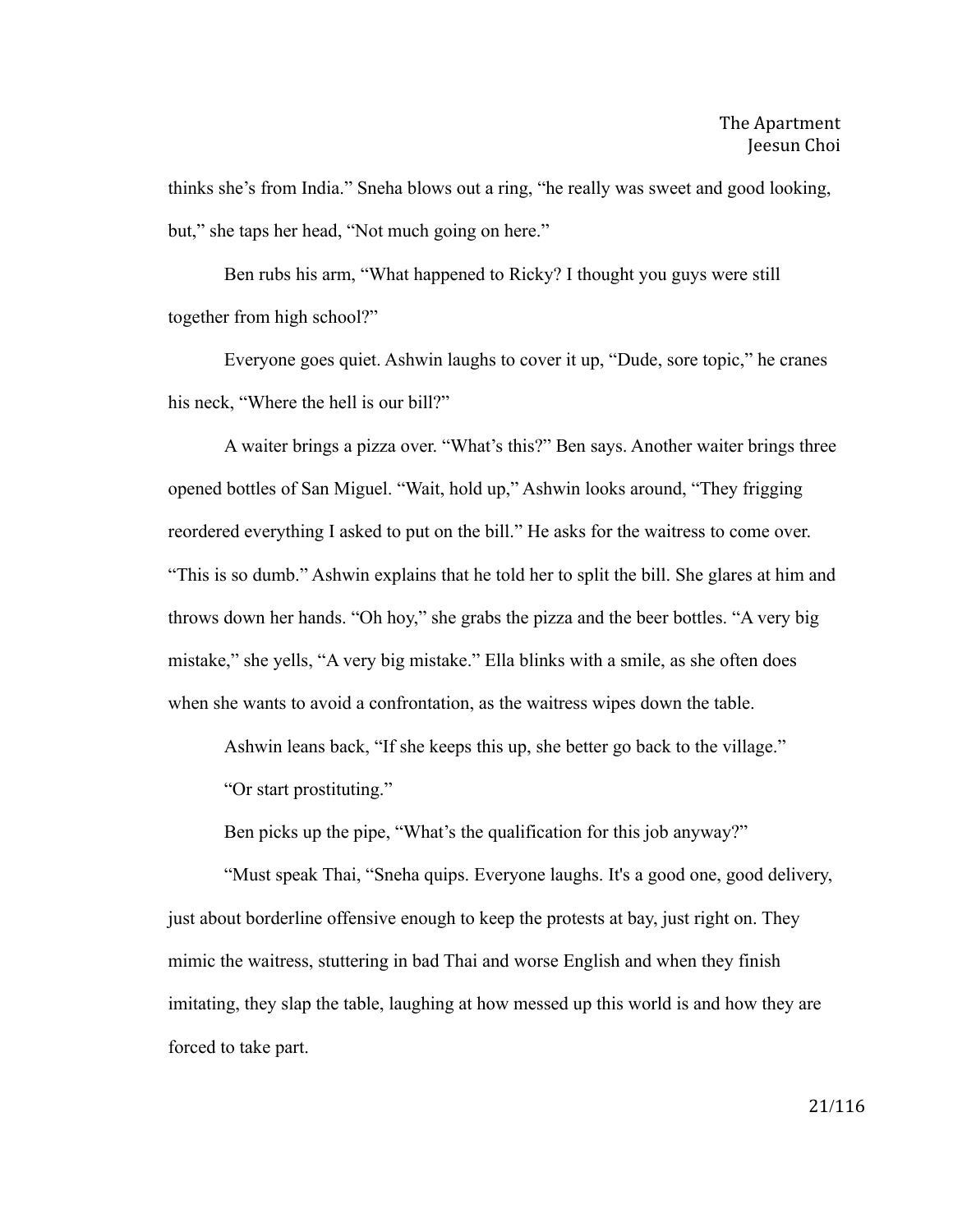"What do you guys know about her?"

They all turn their head, trying to figure out who just spoke. Lenn speaks up again.

"I don't think we are in a position to make statements like that."

Ashwin rolls his eyes, "Okay."

"It was a joke, Glenda," Sneha says warmly.

Ella shoots her a look. Did Lenn have to kill the buzz? Lenn merely looks back

and shrugs. She didn't need an admittance to whatever group that they had going on.

The waitress brings the bill over. "Man, she didn't even split it. You know what,

whatever," Ashwin throws down some banknotes, "I got the bill.

Sneha stands up, "We should get going anyways."

The waitress stands a little way from them and laughs, covering her mouth with

her hands. Sneha says, "Khao mao laew. She's drinking on the job dude."

Ashwin shakes his head, "Better wake up. She shouldn't feel so comfortable just because she knows a few English words. Back to the village if she's not too careful."

"You are just like your dad," Sneha says.

Ashwin buckles, "How am I like him? Not even close, man. He would have fired her sorry ass."

They split their ways at the mouth of the soi. Cars rush by on Sukhumvit Road. "See you on Songkran?" Ashwin gives Ella a hug, "No, I'm leaving before then." He looks sorry, "Dude, that sucks. But Sneha, you are definitely coming out to Khao San on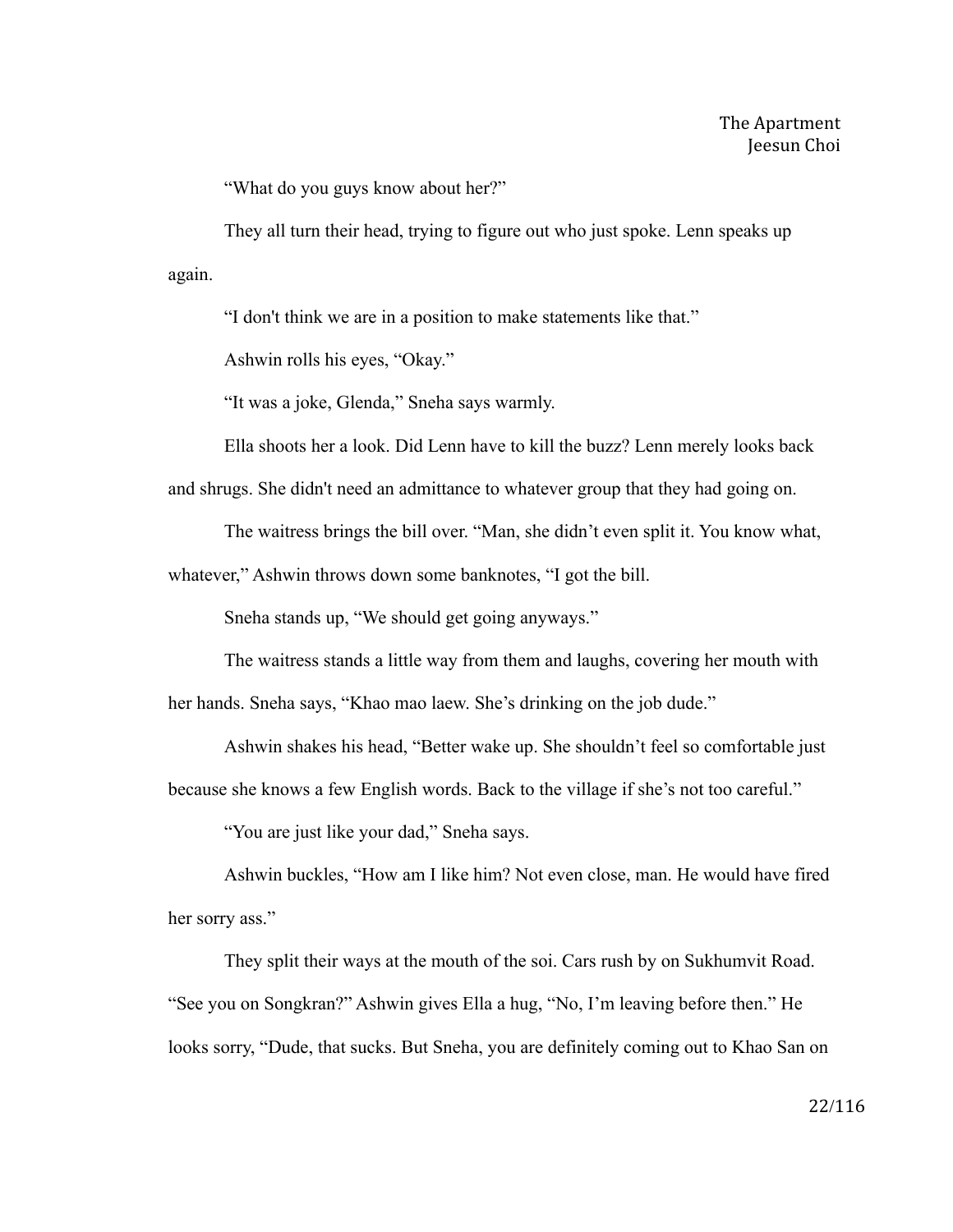Songkran. What do they say in Chapel Hill, YOLO, right?"

"Dude it sounds all wrong when you say it." Sneha laughs. "But yeah, I'll see."

The others all head home, but Ella is still buzzing. "The night's not over, but everyone's gone."

"Why don't you go with Ashwin and Ben? They are still waiting for a taxi."

Ella looks coy, "Should I?"

"Yeah why not?"

"See you tomorrow, okay?" Ella skips over to the boys. They bring Ella in and she laughs again. Lenn feels suddenly very heavy. She crosses the road for a taxi. Three police officers still sit around the stall where they bring in suspicious looking individuals to check their immigration status. Their iced drinks sweat all over the foldout table. One of them stops an Arab looking man and asks him to have a seat. The other officers pace around the chair. The Arab fumbles in his pockets for his passport. Lenn quickly gets into an empty taxi that pulls right in front of her.

The last note of 'Advance Australia Fair' fade as the choir singers close their mouths. Soon the ballroom fills with the sounds of people dragging their chairs. Ella yanks her bodice up before she sits down and whispers to Lenn, "Isn't this fun?" The drunk gentleman, who has been trying to chat Lenn up the entire evening, taps her shoulders

.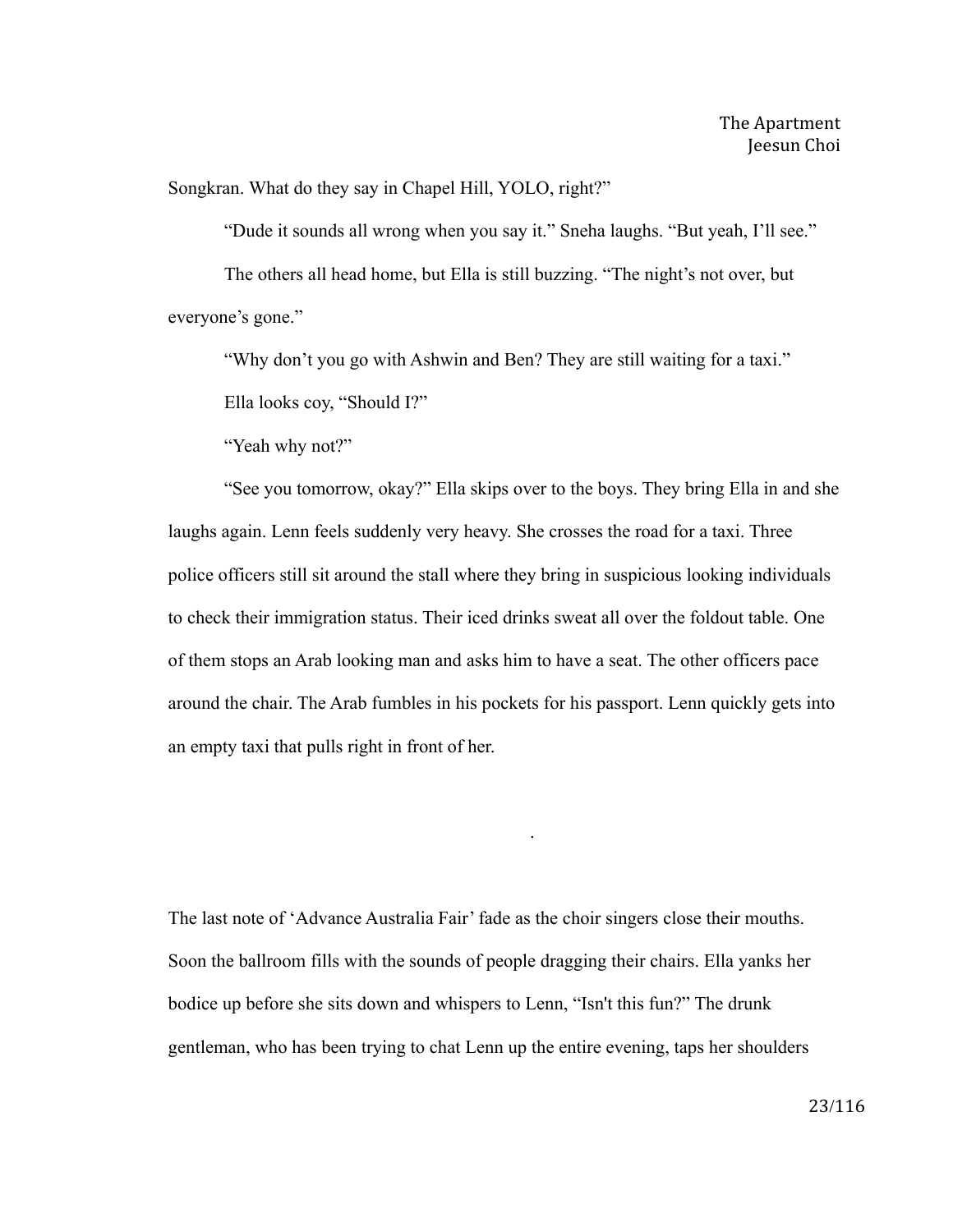again. She pretends not to have felt it, but he insists on it.

"So how long have you been in Bangkok?"

Lenn glances back to Ella for help, but she is not paying attention.

"I've been here eleven years."

The gentleman frowns, "Are you half Thai?"

She shakes her head.

"You are American." He stabs his nose with his finger, "The words get all caught up in there."

He reaches for his wine glass, but he realizes that it's empty. He signals for more.

"Cheers," he takes a gulp and wipes his mouth, "Third glass is the charm."

"Should you be drinking this much?"

"You can't live in Bangkok with all these expats without wine."

"You are an expat."

He smirks, "You are too, darling. Better drink up." He takes another swig and sinks in his chair. Lenn wants to ask him something, but Ella stops her.

"He sits at my parents' table every year," she shakes her head, "and always gets trashed."

"Well thanks a lot for giving me this seat."

"It was a free ticket, so."

Lenn laughs, "I didn't know I meant that much to you."

"You'll thank me later." She clinks Lenn's glass.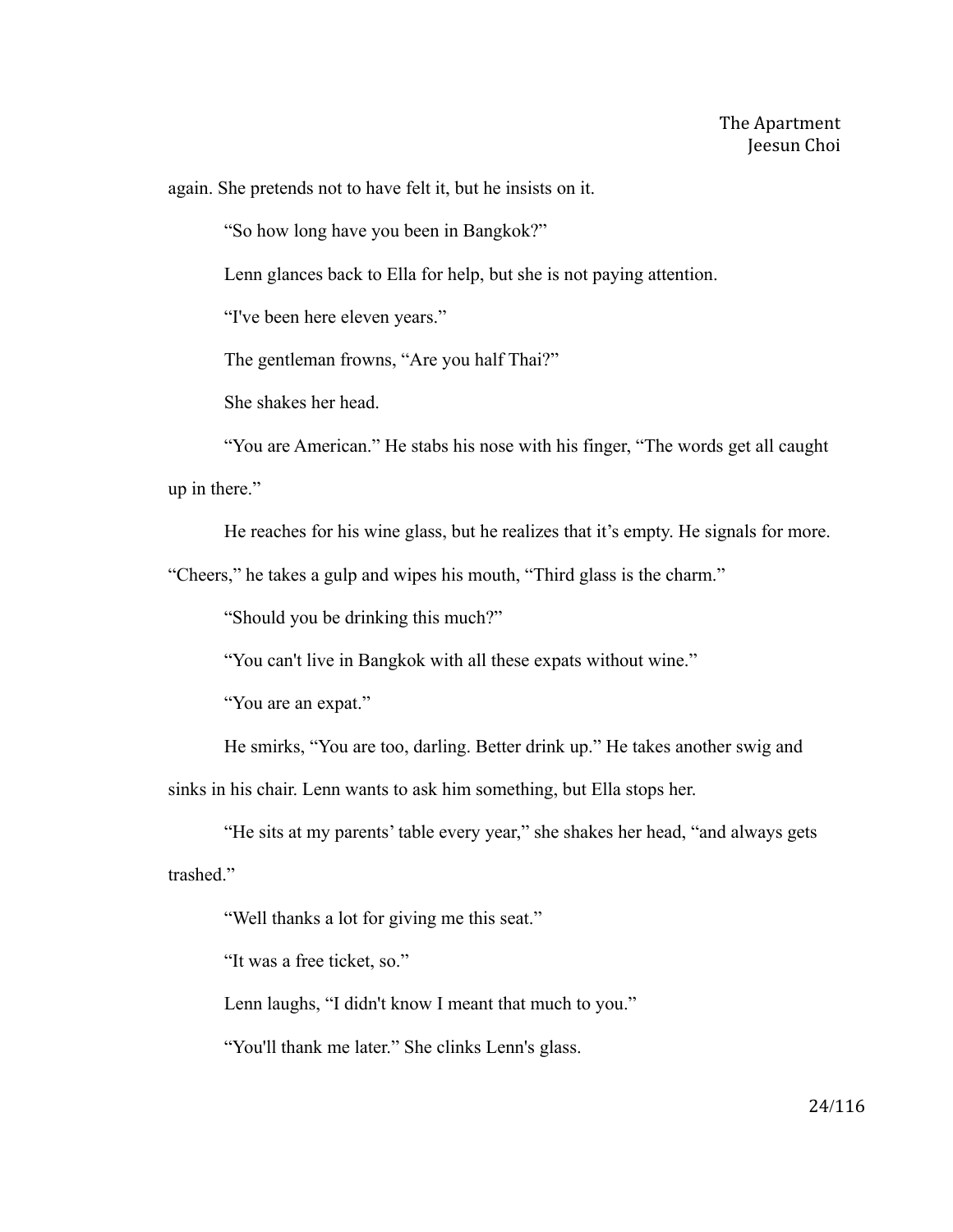Ella guilt tripped her into coming, saying that her family was in Bangkok for only four more days and if Lenn was a good friend, she would come with her. And, Ella added, it would be fun to see all those old farts.

Laughter erupts on the opposite side of the table. Ella's mother throws back her head. Her rich drawls inspire laughs around the table. She has been enjoying every moment back in Bangkok, the past six years at Taree having sucked out everything that made her interesting. Moving to middle of nowhere Australia was a silent deal that she struck with her husband, something that she promised to do if he continued to turn a blind eye to her late nights, late mornings and unexplained absences. She threw parties with Lenn's mother on their apartment rooftop. Ella and Lenn spent countless evenings preparing, mingling and looking for the perfect time to slip out to Red Wagon, a Volkswagen van converted into a road-side bar. When they graduated high school, their mothers threw a huge goodbye party inviting everyone they knew, both Australian and American. It was a goodbye for the mothers too, as all the families were moving back home after graduation. The two mothers got extremely inebriated and sang Abba songs all night. As par tradition, Ella and Lenn slipped out of the party and ended up at the Red Wagon, where they took shots, got bitten by mosquitoes and pondered if Chicago and Sydney would be anything like Bangkok.

As the years passed, Bangkok became the pristine place of happiness and carefree teen years. Lenn's classmates always came back during holidays, reliving memories, hookups and friendships. They gnashed their teeth at the idea of ever leaving Bangkok,

25/116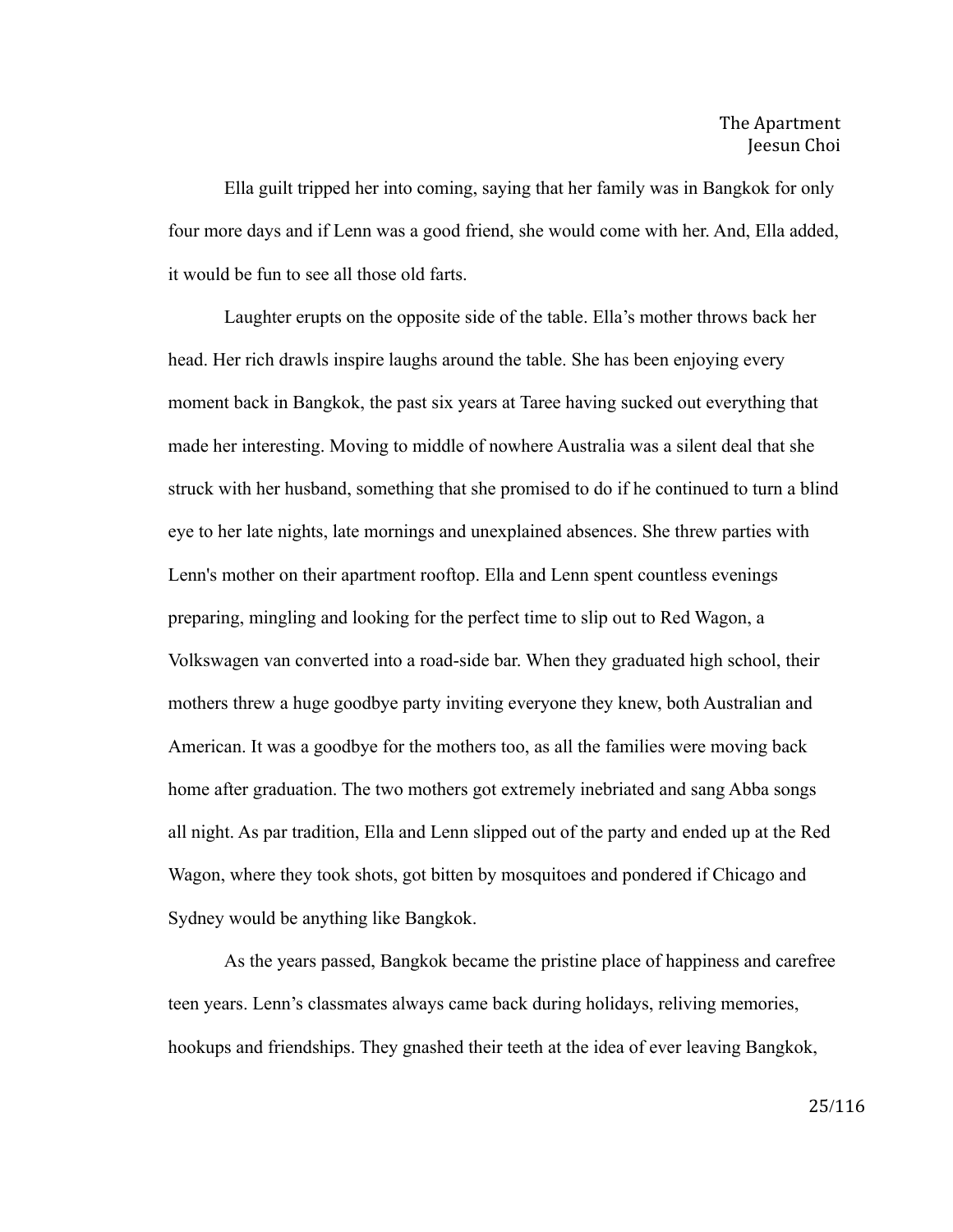but at the end of the day, they all went back to their real lives.

Whenever Ella says, "I love Bangkok", "I want to live here forever", her voice warps to a string of high squeaky notes. A week ago, Lenn pointed this out to Ella. "I don't know what you are talking about," Ella wrinkled her nose, "You don't even vaguely like Bangkok. Why are *you* living here?" Lenn couldn't answer her question then and she doesn't think she can answer it now. All she knows is that she is different from everyone else.

When they are done with the dessert, Ella gets up to "have a turnabout the room". Ever since returning to Sydney to attend university, Ella has transformed into an anglophile, appropriating mannerisms and styles of speech from BBC adaptation of Charles Dickens' novels and gritty television shows that portray the "true lives of working-class Brits". All this is enough to offend the least culturally sensitive person, but Ella's wide blue eyes coupled with cosmopolitanism suggested in "I lived in Thailand for eight years" throws people off.

They walk around the ballroom and check out other tables. Women flaunt their self-designed dresses tailored in materials too thick and too shiny. Back home, they were nobodies, the ones that were trampled over by the urbanites. But now, they are not afraid of their provincial roots. They are proud of the Koalas, Didgeridoos and the Outback. A man takes off his waistcoat and flings it onto the back of his chair. His sweat stains the polyester. His wife reprimands a waitress, articulating English words like they are precious stones in her mouth, each word costing her valuable time.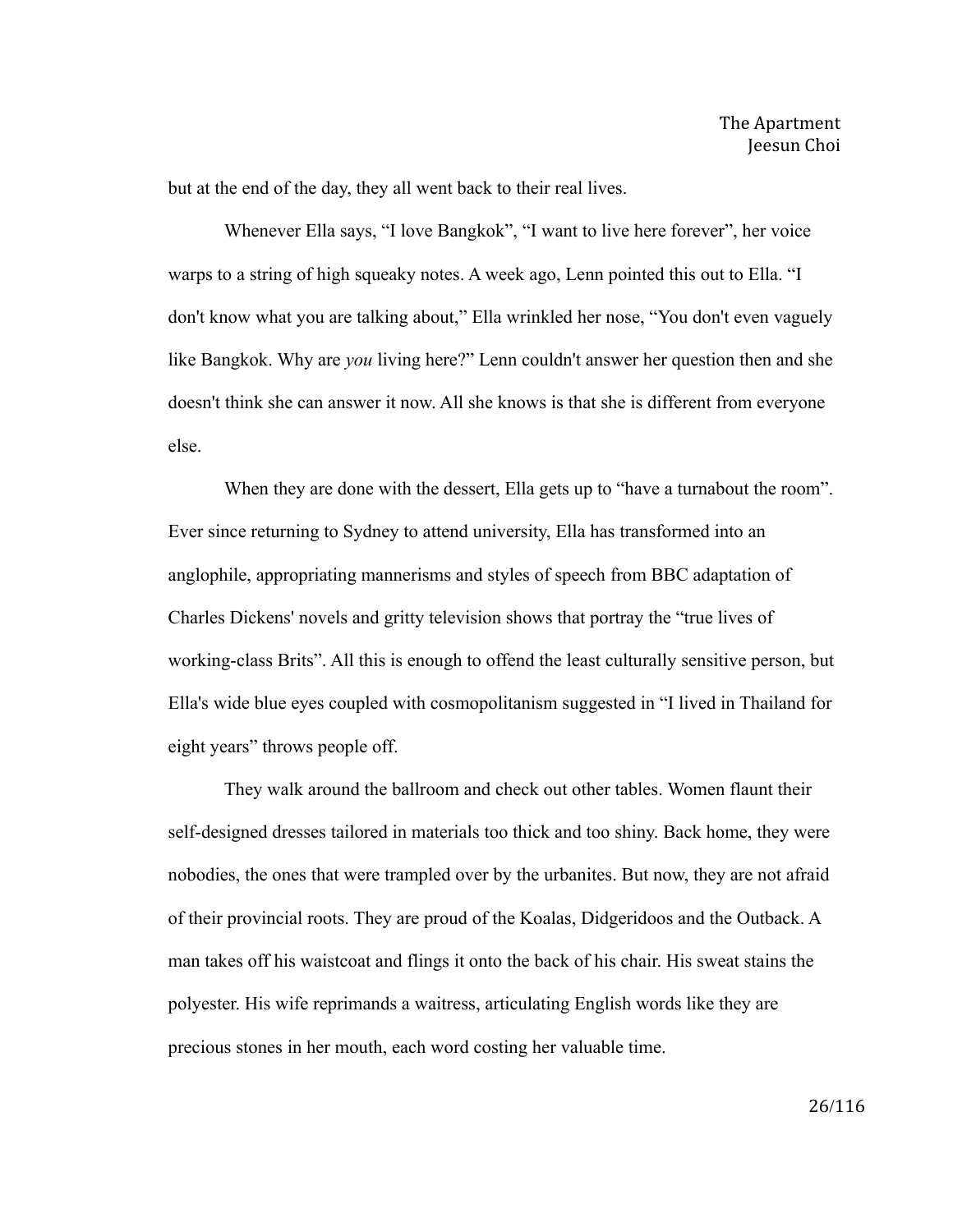"Lenn, Ella!"

A women's voice calls out to them. They spot their ex-science teacher. She came to teach when they were in year eight. During her second year of teaching, she became the center of a marital scandal involving an American couple that recently moved to Bangkok. She ended up with the guy. The ex-wife moved back to the States with the kids.

"Lenn, look at you. You are so mature." She strokes Lenn's arms, "Come meet my son, Mark. He is visiting me over the summer."

A guy, wedged in between all of his mother's acquaintances, stands up and shakes Lenn and Ella's hands. Unlike his polished mother, his hair and tie are in a mess. "He smells like he tripped over the cologne counter at Suvannabhumi," Ella snickers. Lenn nudges her in the ribs. His shoulders cave in and he is not really sure how to act or speak.

Lenn immediately feels for him and asks Mark if he wants to join them. Ella grimaces, "We are not an orphanage, you know," but Lenn doesn't change her mind. He may actually make the evening more bearable for all of them.

As they leave the table, Ella scans him from head to toe.

"Do you like Bangkok?" Lenn asks. She tries to sound friendly, but the question sounds empty even to her.

He warbles for a bit, intimidated by Ella's glare, "I, uh, yeah. It's great."

They circle the ballroom a couple more times, watching the drunkest few stumble onto the dance floor. Lenn feels as though someone is cramming her body into a zipper. A shot of pain runs through her head. "Let's get out of this mess," she says. They head out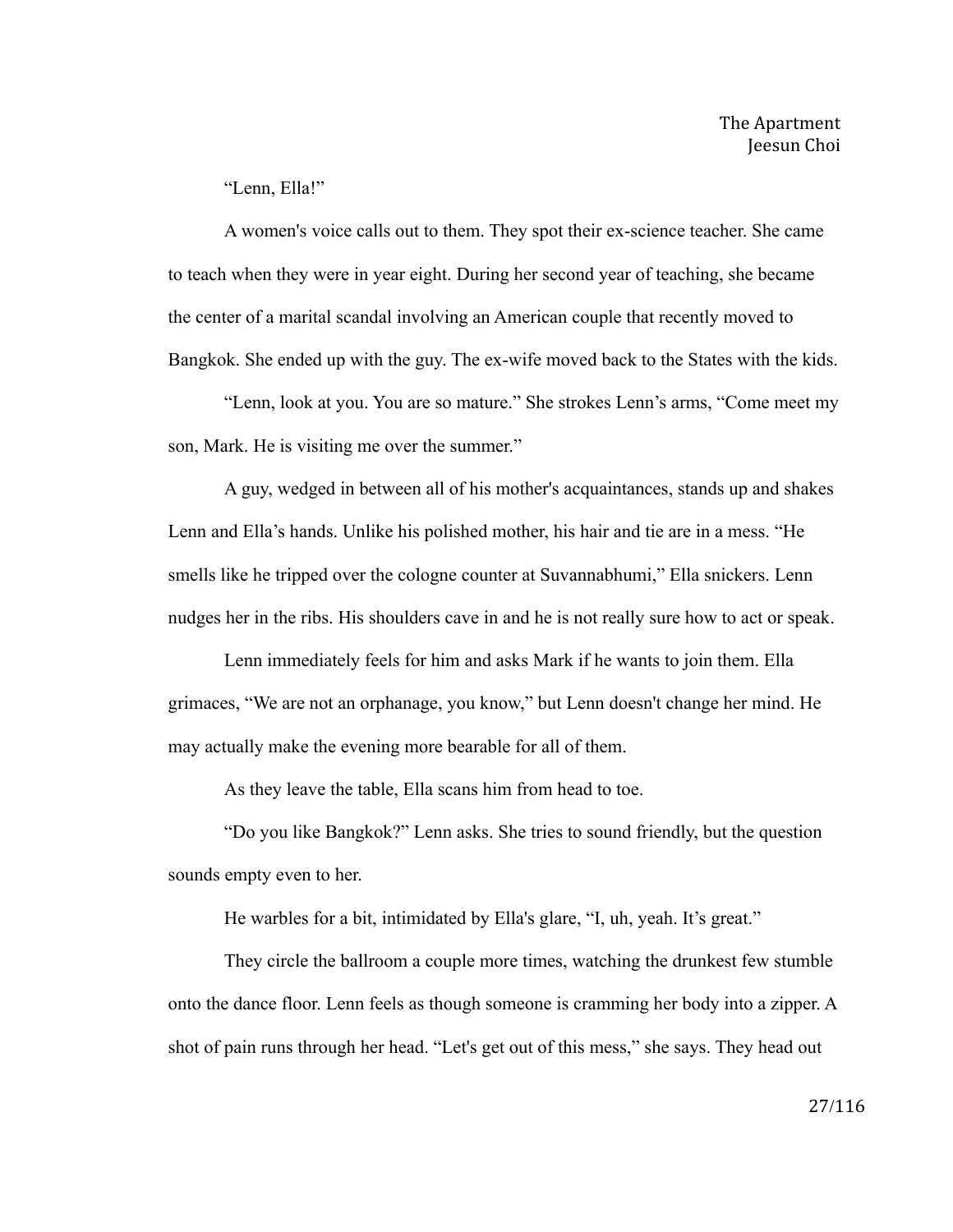to the lobby.

They pass an unmanned alcohol table and Ella grabs two bottles of Pinot Grigio. She finds an unfrequented corner with a window that overlooks Chao Praya river and its glittering banks. She punches the cork in and starts passing the bottle.

They make fun of the pompousness and the patriots who know the lyrics to the second verse of the Australian Anthem. "I thought there was only one!" Ella squeals. Mark strips off his necktie and starts to make knots of all sorts. Lenn makes a joke about how he can work as a sailor. "I am actually," he says. He works on sailboats all along the Gold Coast. He tells them about the ocean. If he weren't visiting his mother this month, he'd be out in the open sea.

"The winds are crazy good this time of the year."

He tells them a story about the one time when an unexpected storm hit the boat. He thought he was going to die. "I don't think I've ever faced death," Ella says. They fall into silence. The wine dwindles down and Ella polishes it off. They try to get Mark to steal another bottle. He comes back red handed. They toy with the idea of leaving the hotel and sneaking off to Red Wagon. The idea alone is exciting enough to tame their boredom. They stand up, dust themselves off and walk back into the ballroom.

Inside, the management has turned off the chandeliers to start the dance party. Disco lights flicker in the darkness. Lenn and Ella exchange their numbers with Mark and say bye. He walks back to his table. Suddenly, everything seems incredibly small. Lenn's throat constricts. It's the people all around her, she is slowly becoming one of them again.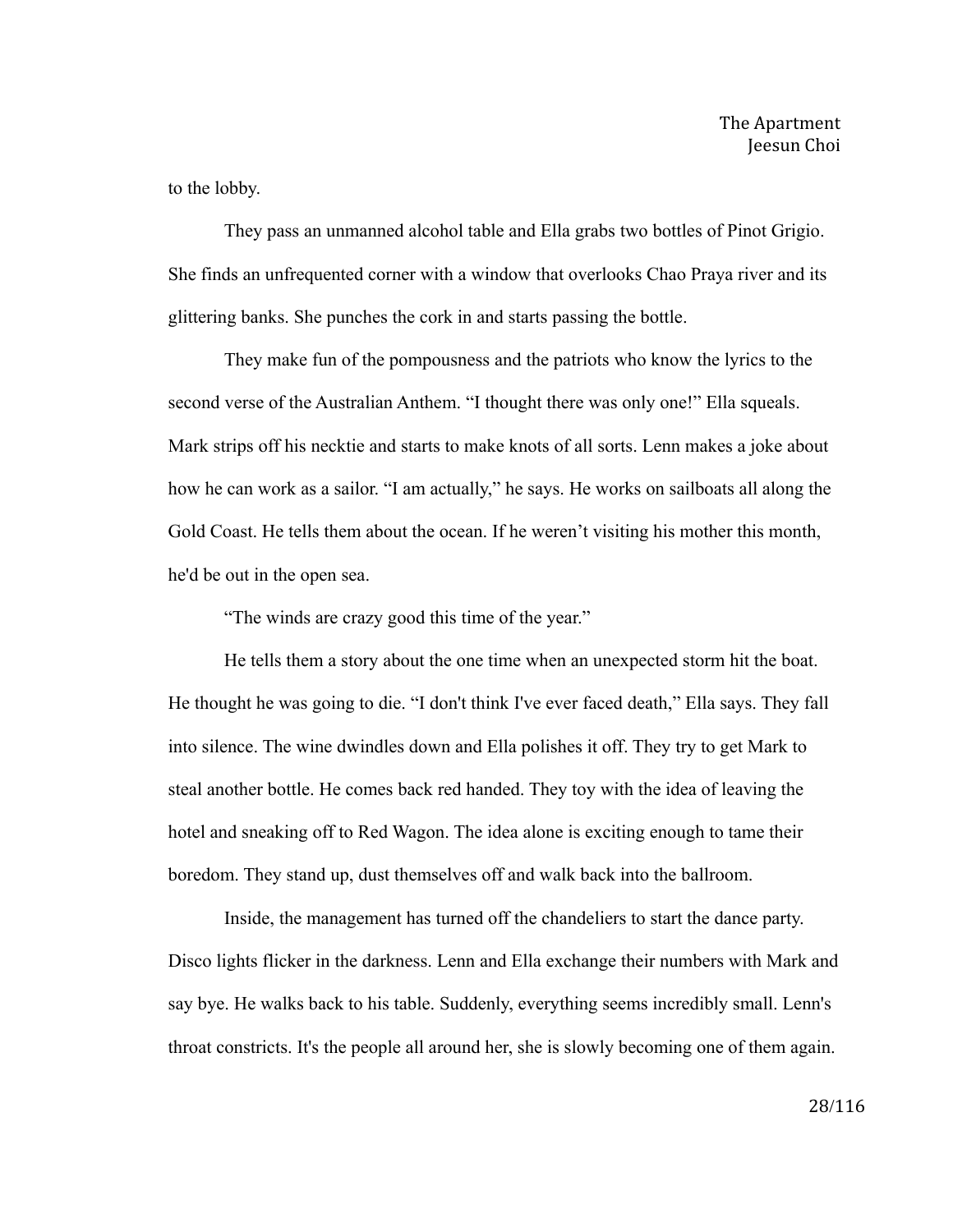She tastes the acid at her uvula. Ella beckoned to Lenn, but she can't move forward. Lenn backtracks, one step at a time, and runs out of the ballroom.

.

The next morning, Lenn wakes up with a headache and arrives at the school and hour late. All the Thai teachers have to check in by seven thirty, but because Lenn is farang, she doesn't have to arrive that early.

When she first started working, she wanted to be held by the same standards, arriving two hours before classes started and leaving two hours after school ended. But when she kept to the schedule, the teachers in the office gave her funny looks. They kept saying, pai dai Khun Lenn. If she could leave early, why wasn't she? After two weeks of insisting, Lenn started going home early. A month into her job, she also started to come in late.

Lenn bumps into the first-grade teacher on her way out for a class. "Sawatdee Khun Lenn!" She enunciates each word like she does for her students. Lenn smiles, embarrassed. She looks around the office and sighs. All the teachers are out.

Lenn sits down and starts reading her lesson plan. Today will be a game day, maybe a few rounds of Duck Duck Goose and maybe Red Light Green Light. It's a balance of not overloading the kids with too many English words, but slipping in just enough advance vocabulary to keep the grin on the patrolling headmistress.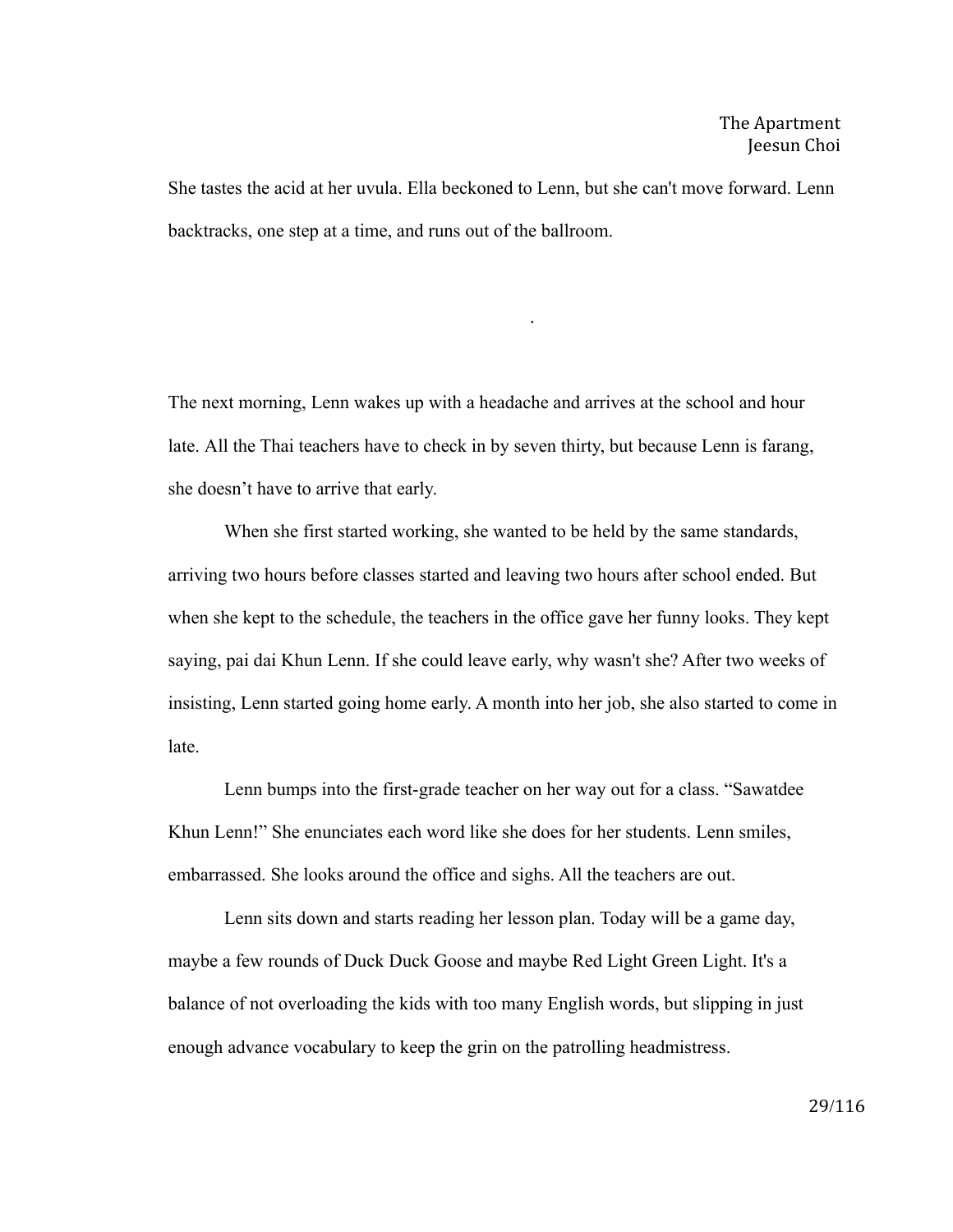Out on the schoolyard, the third-year class arranges themselves in straight lines. The teacher, Khun Fah, shouts instructions from the steps with a bullhorn. She turns up the music and demonstrates the dance routine. Lenn watches the students follow the steps.

Suddenly, the she hears the door creak. She turns around. Mali, the third-year girl, stands in the office doorway. She is in her pressed gym clothes. Her wide blue eyes blink.

"Mali," Lenn speaks from her desk, "Tam aray nah? Rien kangnuuk, chai mai?" "Mai yaak."

Lenn runs out of Thai words. "What do you mean you don't want to?"

"Mai yaak."

"Mali, you have to. Thung pay."

"I'm tired."

Mali first came in during the middle of the winter semester. When her grandmother presented her in the office, all the teachers fawned over her. She looked like the ideal luuk krueng, her silky hair, light skin and green eyes being the stuff of all Thai girls' envy. One of the teachers nudged Lenn, "du meuan na khun". Soon all teachers became obsessed with the idea that Mali was Lenn's long-lost child. They had the same green eyes and the same hair texture. Lenn laughed it off, but admitted that their resemblance was uncanny.

The grandmother explained that Mali lives in London with her Thai mother and English father, but was visiting Thailand while her parents took a vacation. She thought it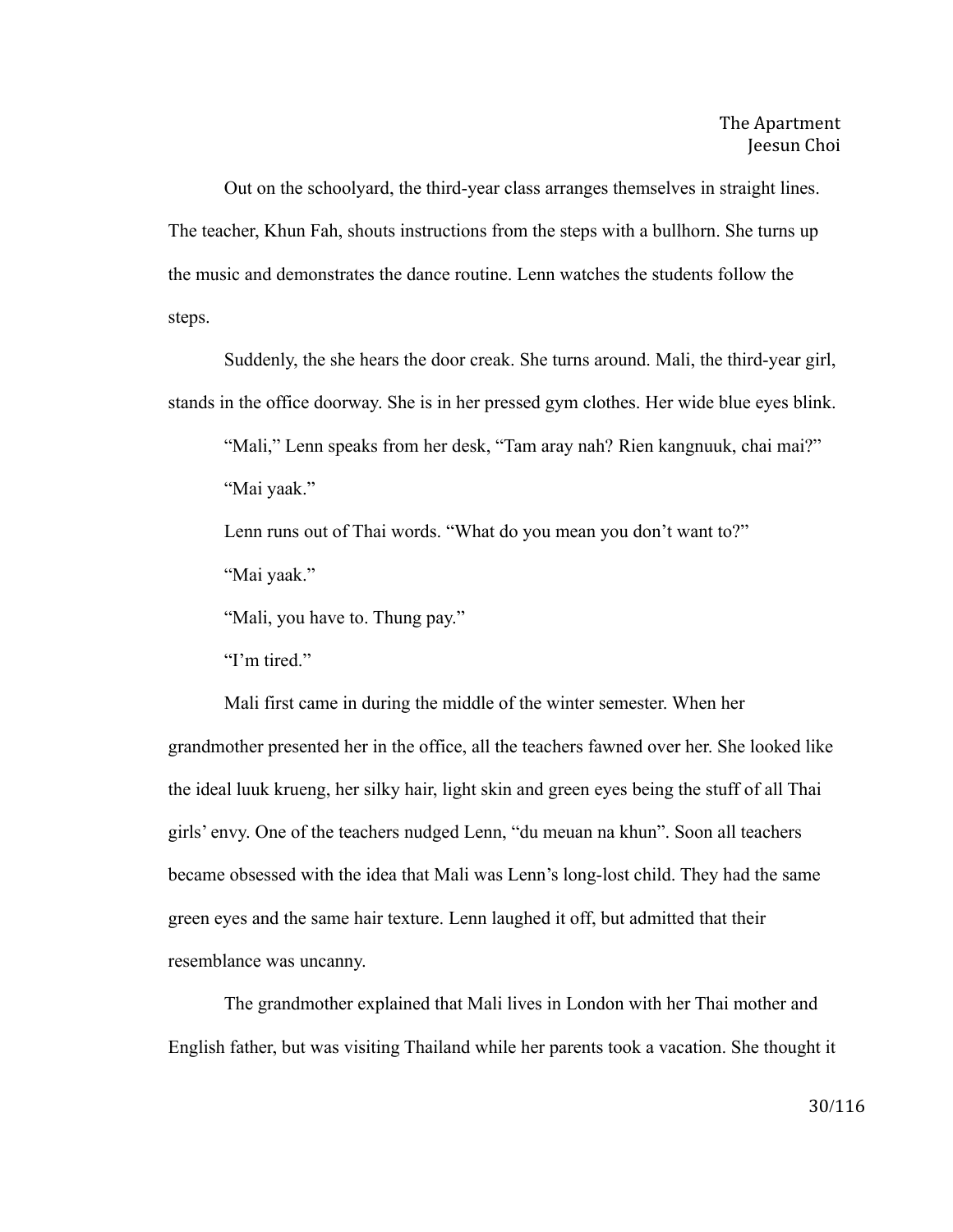would be great for her granddaughter to get to know Thai kids her age. The headmistress agreed wholeheartedly. She started rambling about the importance of mother tongue and being rooted in a proper culture. The grandmother nodded, patiently waiting for the lecture to end. When the headmistress paused to take a breath, the grandmother took the opportunity to ask how much of the tuition she should pay.

When Lenn introduced Mali to the class, Pair, a third-year social climber, volunteered to show her around. That same day, Pair made an announcement that she is Mali's official best friend and that others needed permission from her to play with them. Pair made tricky social decisions on Mali's behalf and guided her through the jungle of uncivilized third-year boys. For Pair's loyal service, Mali smiled from time to time, said a few Thai words and let her hold her hand. It amazed Lenn that Mali, like the older expats, knew the value of her exotic foreignness and knew exactly to appropriate it to her advantage. While the teachers made extra effort to make Mali feel at home, Lenn treated her like other students.

But now that the school year is coming to an end, Pair and the rest of the students have started to realize that Mali won't be around forever. When the school breaks for holidays, she will go back to her life in London. As they grew more aware of Mali's short shelf life, they began to lose interest in her. Pair forgot to save a sit for Mali at the lunch table. The teachers stopped fawning. Mali started to fade, her green eyes first, then her hair, skin and much improved, but still stilted Thai.

And now, she stands in front of Lenn, asking for an intervention. She is standing

31/116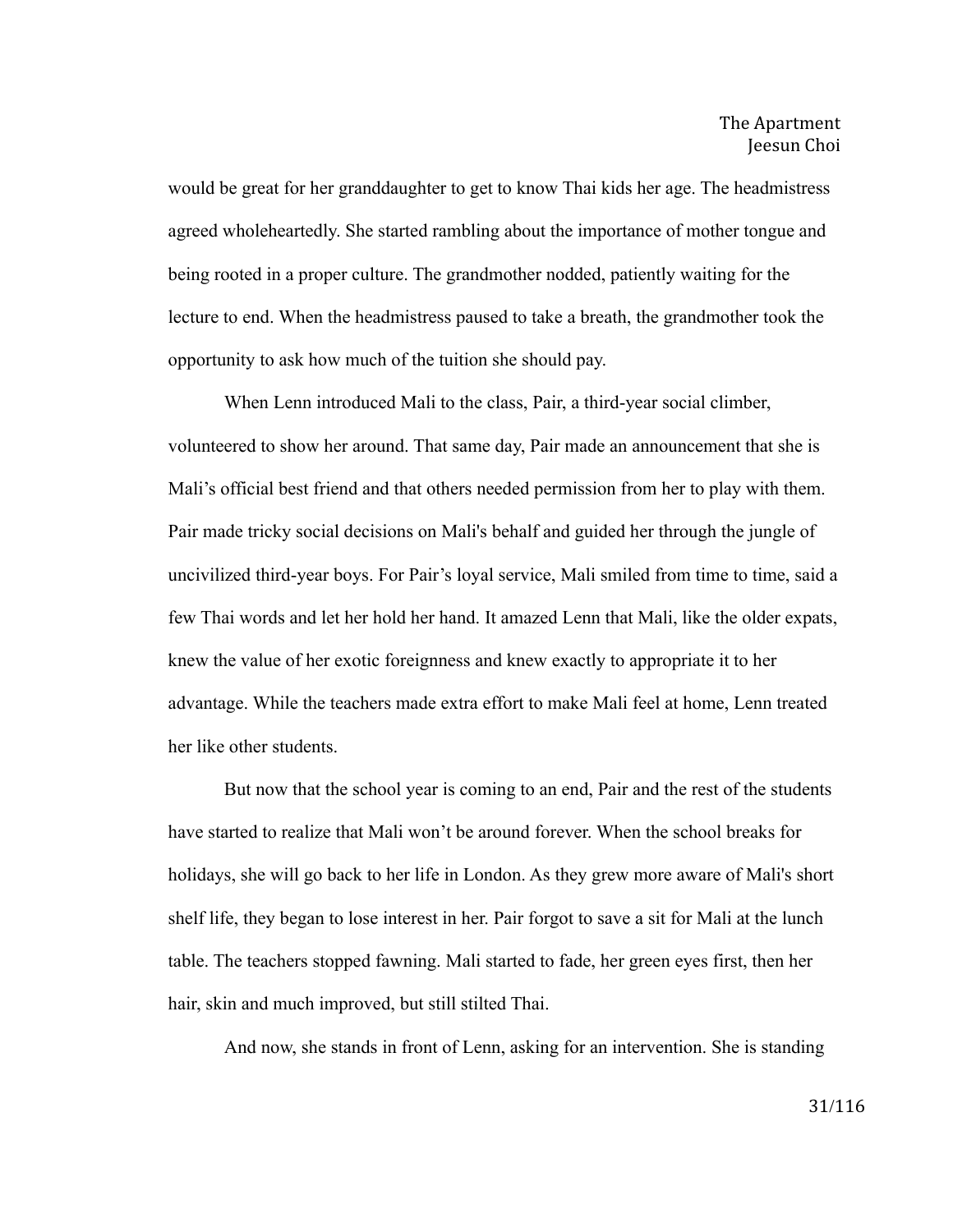up for herself, that she won't be ignored anymore. But Lenn had little sympathy for her.

"Mali, this won't do. I'm taking you outside."

Lenn drags Mali by her hand to the field. Outside, the sun is a sticky ball of yellow. The gym teacher sees them from a mile away. She drops her demonstration and hurries over.

"Mali, tam aray?" the teacher asks, glancing up at Lenn. She takes Mali and puts her front and center of the kids lined up for gymnastics. With her eyes, Mali follows Lenn heading back to the office. Lenn feels guilt clawing up her chest. Maybe she was a little harsh, maybe Mali needed some words of comfort. At a loss as to what to do, Lenn gives her a wave. Mali stares back at her through the sun.

.

Lenn hasn't talked to Ella since the Australian Day Ball, but she had kept track of. Ever since the date for their high school reunion has been fixed to April  $4<sup>th</sup>$ , a day before her flight back to Sydney, Ella has been updating her Facebook status twice a day. She triggers enormous chain posting, the comments growing long down her News Feed.

On the day of the reunion, Lenn finds a message in her inbox from Ella. She immediately clicks on the red notification. 'You coming to reunion?' The message is curt, as if Lenn passed through Ella's head as she was getting her pedicure. Lenn tests out a few replies in the message box, but exits the window without actually sending any.

32/116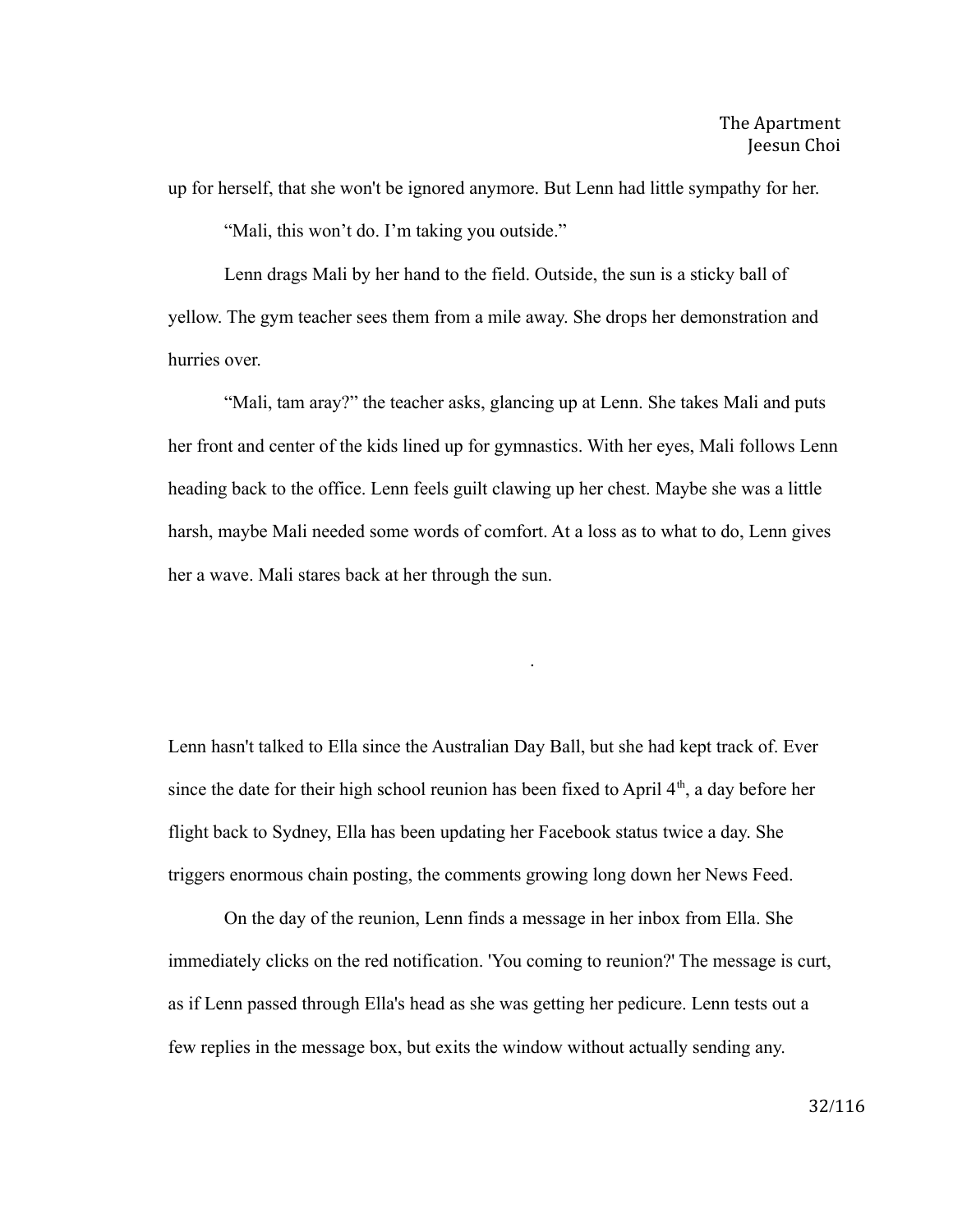She goes on the event page for the reunion and clicks through profiles of people she has not seen in years. After spending hours in the internet cafe, she forces herself to get out. She ends up at Queen Sirikit Park and she walks around the pond until the soles of her trainers harden. Back at home, she takes a shower, splashing water on herself using a bucket. The water from the tap, neither cold nor hot, frustrates her. She throws down the bucket and the plastic cracks against the tiles.

She remembers how she left Ella at the ball. She needed to apologize, do something before it got worse. Of all the people she knew from Thailand, Ella was the few that Lenn had left and wanted to keep. Lenn dries herself, locks all the windows and gets changed.

Outside, the darkness clings to her face. She barely makes out a motorcy driver by a street lamp. Lenn mounts the bike and says, "Soi sixty-three."

The motorcy hooks around the corners and arrives in front of Sky Light club. The driver breaks and extends his hand for the fare. The people lingering in front of Sky Light are busy texting. The screens illuminate the dull, concentrated faces. Lenn look for Ella.

In the club, the throbbing crowd is almost entirely Thai. A mob of girls rush out in giggles. Their platformed shoes and backcombed hair overwhelms Lenn. She steadies herself against a chair in the corner and forces her way towards the bar. A few farangs lean against the counter, but no one has the shocking blonde like Ella. She changes her course to the upstairs balcony.

When she arrives on the landing, she is flooded with the familiar faces. The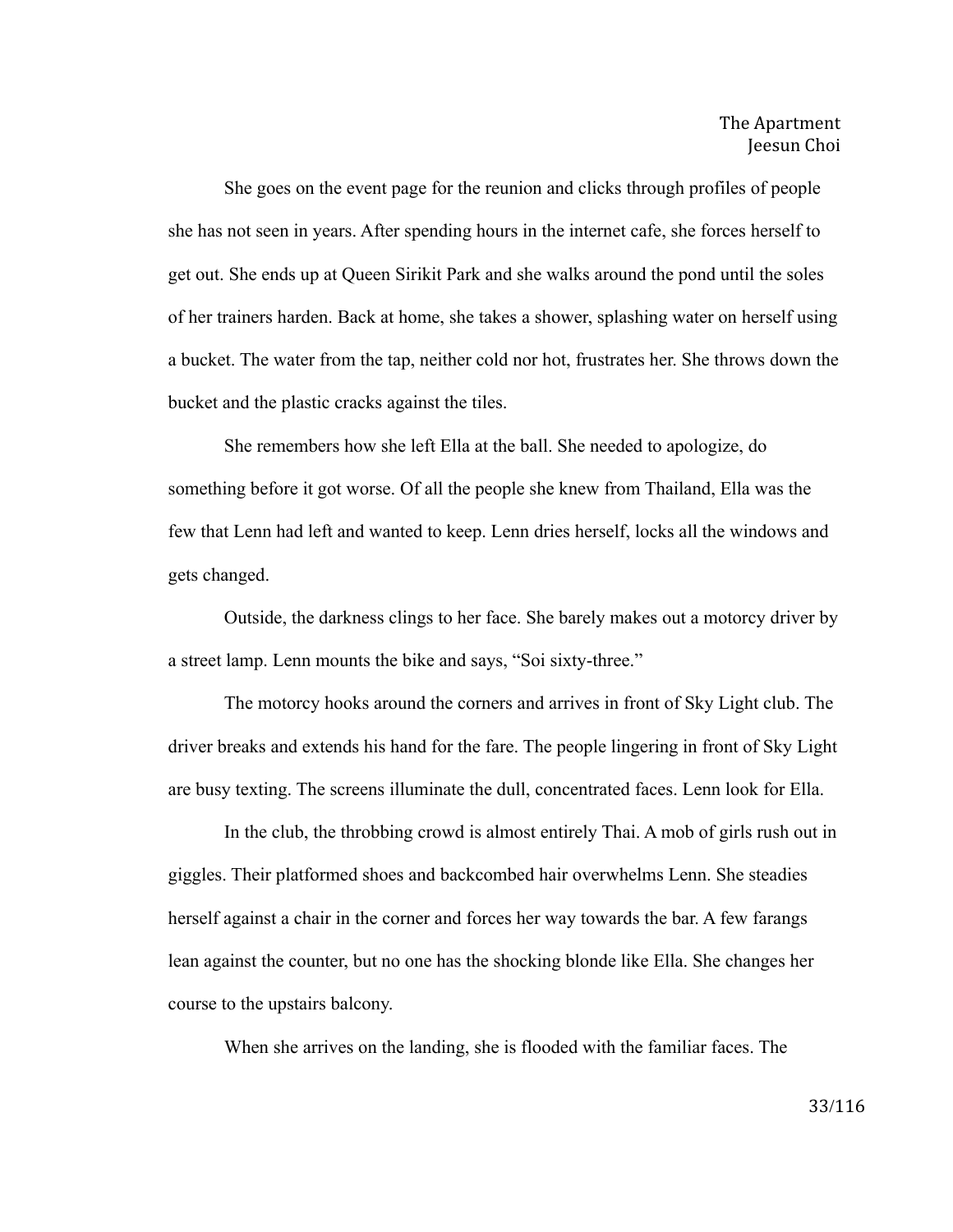members of the Class of 2002 of International School of Bangkok spread themselves all around the VIP balcony lounge. Instinctively, Lenn tries not to make eye contacts and goes over to the bar. When she orders a drink, a girl in front of her snaps around. "Glenda?" she asks. Lenn tries to remember the girl's name. She gives Lenn a squeeze and speaks excitedly. It's Vanessa. From the pictures on Facebook, Vanessa is now a muse of some emerging painter in Denmark. Or in Netherlands. "I am so glad to see you!" Vanessa exclaims. After short exchanges, Vanessa plunges Lenn in her current romantic dilemma. Her lover is insisting that they move to the countryside for six whole months. What should she do? Lenn recommends that she should break up with him. Vanessa puckers her lips. That isn't what she wants to hear. When she finds someone else that she can latch onto, she excuses herself and leaves Lenn.

Lenn takes small sips of her drink as she looks around. Out of the chaos of bodies Ella emerges by the balcony railing. Lenn leaves her drink on the bar and walks over. Ella turns around. Her eyes are slightly out of focus. A smile fizzles on her mouth.

"I didn't think you'd come."

Lenn stuffs her hands into her pocket, "Well yeah I did."

"You sure you aren't going to make a mad dash?"

The thought of apology flees Lenn's mind.

"Don't make fun of me."

Ella smirks, "Oh why, because you are so special?"

Lenn doesn't want to argue, but she can't hold herself back, "I thought you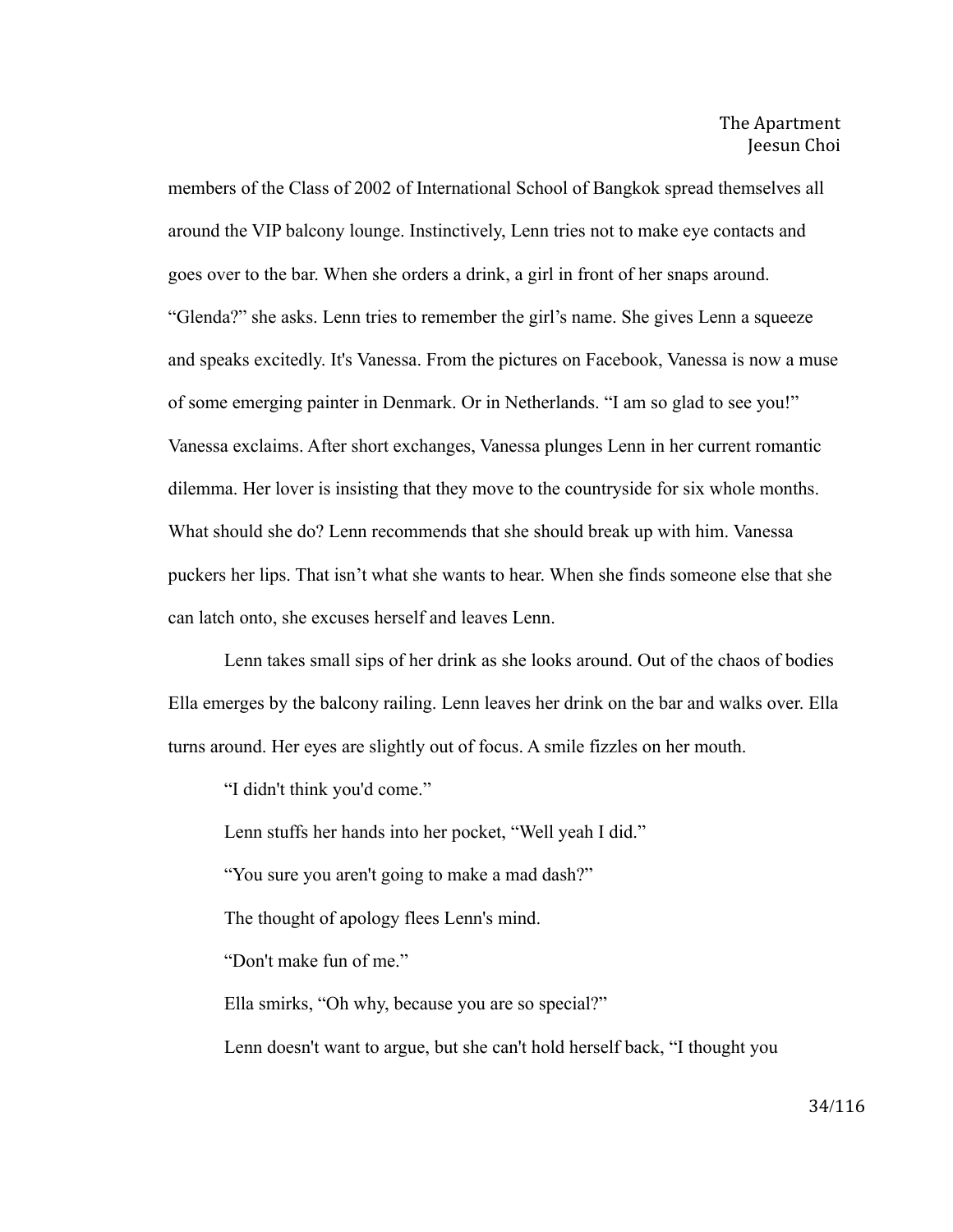understood me. But you are just like the rest. I thought you were different."

Ella squeals with laughter. "Oh Glenda. You are so funny. You think you are too good for everyone. Do you know that you are an expat too?"

Lenn shakes her head, "You're drunk."

"I'm not drunk. I'm saying what is obvious. But can you answer me just one thing?" Ella takes a leisurely sip, "Why do you live in Bangkok if you hate it so much?"

Lenn feels heat in her throat. She keeps her mouth closed. She is not going to answer.

"Let me have a guess. You *like* it here, don't you. Like really, more than I do, more than the rest of us. Sticking out here like you have something to prove, like you want to scream, hey! I have the right. The sad thing is, and of course you know this don't you, you live in a bubble that's surged shut from inside. The expat bubble is nothing compared to the vacuum you live in. If you want to clarify where you stand so much, I'd suggest dropping that disdain first. But that would mean that you'd have to start seeing people as they are, right? And in your position, you can't afford to do that. You are too poor, you are too burned out, you can't handle it anymore. So there your highness. Thanks for coming out tonight. It means so much to me."

Ella cuts the air like daggers. She looks at Lenn for a while, waiting for her to respond. When Lenn doesn't, she turns back around.

Lenn looks. Everyone is talking around her. The lights in the club bear down on her face. She shades with her hands to find her way out. Dancers part as she comes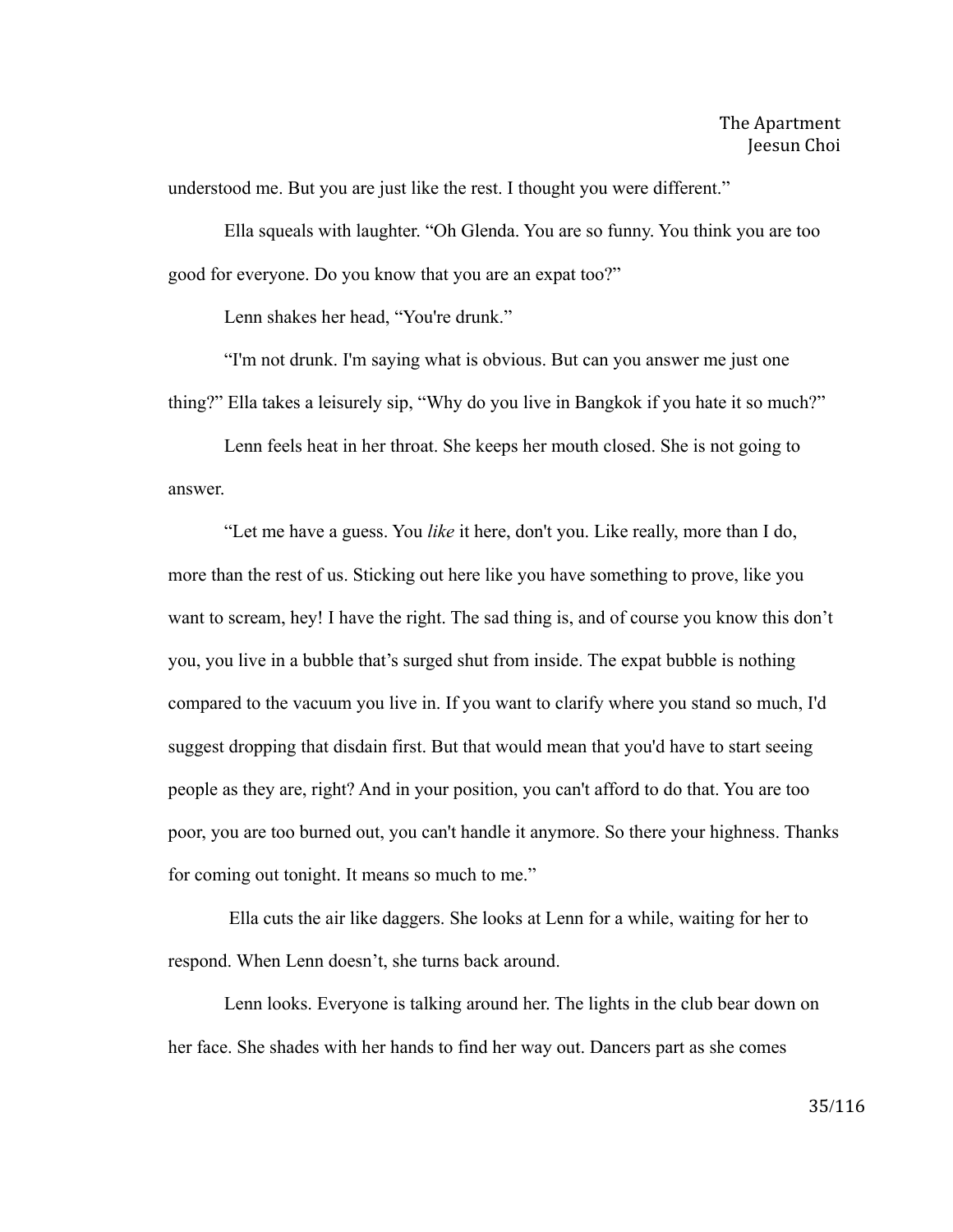through. She feels very bare. She sits down on a parking block just outside the building.

Suddenly she hears a sigh. She looks around. A guy leans against a dented wall. She has walked passed him without noticing. He is backlit by the florescent lights of the club entrance. They exchange stealthy glances as he toys with a cigarette, flipping it around with the tips of his fingers.

"Luuk kreung chai mai?"

His words are so heavily accented that she doesn't immediately catch what he said. As she replays the words in her head, she realizes that he is asking if she is mixed.

When Lenn got her first yearbook of International School of Bangkok, she flipped through the class lists for a sliver of text noting the student's countries of origin. This one girl, she forgets her name now, was Japanese-Swede. She had a deep tan and a brilliant smile. Lenn earmarked this page and flipped back to it whenever people asked if she was mixed. No, I just look that way. I'm just American. Nothing more.

"Oh," he says, "Well you certainly fooled me."

"You are luuk kreung."

"Good job," he coughs, "Though anyone here can spot one a mile away. So don't congratulate yourself with that."

"I won't."

The unexpected answer makes his head turn away from his cigarette. The light floods onto his face and reveals his slight eyes and tight curls. He is a strange combination of dominant genes, the clashing patterns, the complementary colors that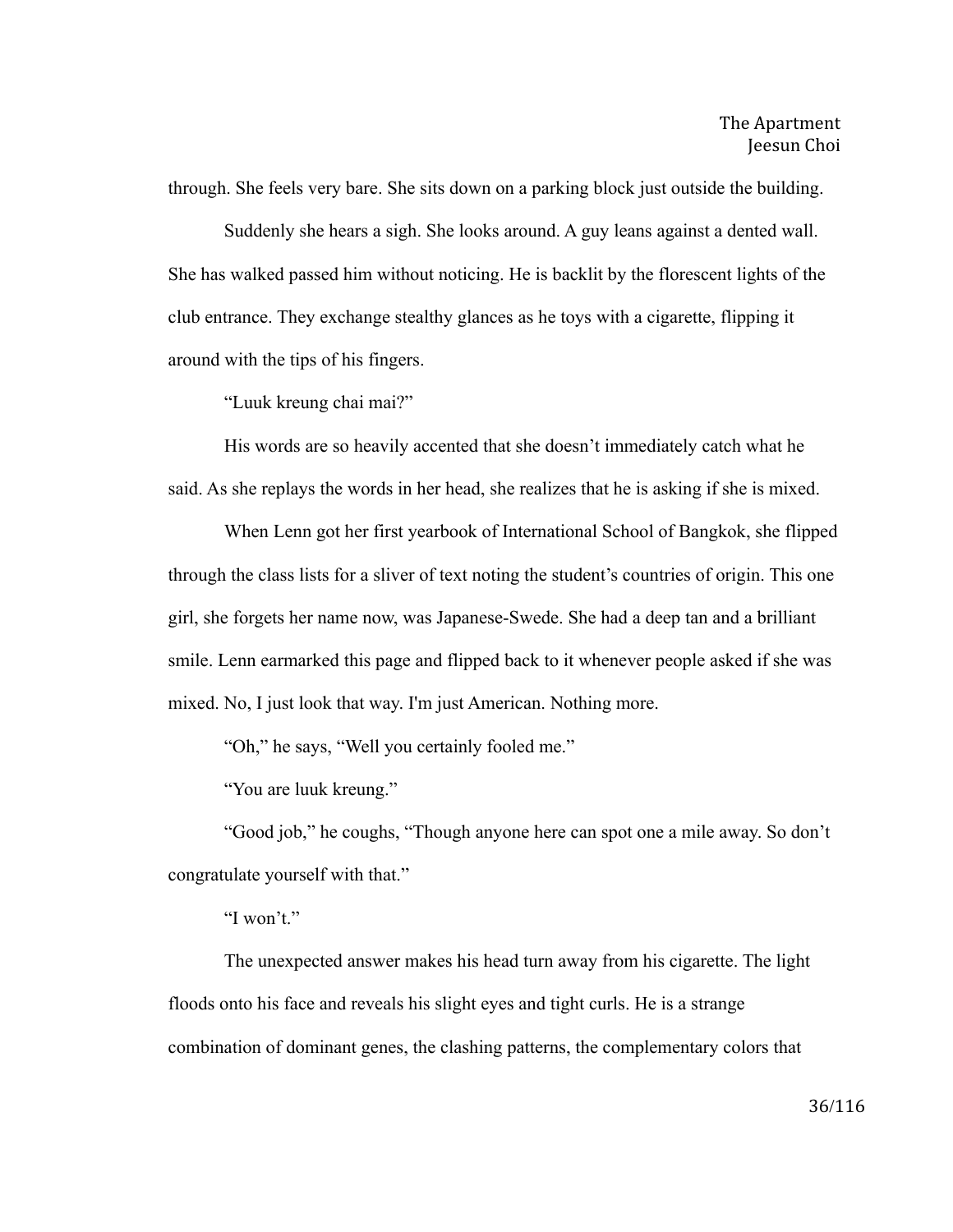makes people look again. He looks like he shouldn't exist, but he does. He is more than the Japanese-Swede's brilliant smile or Mali's silky hair. He is something that she has never seen before. When she can't look away, he raises a corner of his mouth.

"You can look for as long as you like," he says, "Pretty well done huh?"

Someone screams a name. Lenn turns and sees a group of girls around the corner, "Jon! What the hell are you doing there?"

He whips his head around and looks at the girls, "I'm smoking. I'll be there in a sec."

The brunette with heavy eyeliner cackles. Tiny cross-body bags dangle against her hips as she laughs. One of them spots Lenn standing to the side and points. They try to place her. Maybe they saw her at the Bangkok Patana School reunion? Or at Levels Club the other night when a bunch of international school kids were hanging out. Either way, they've definitely seen her before so she's not just some tramp prostitute. They smile at her.

"Well," the brunette slurs, "Hurry up. We are about to do another shot board. You can't back out of this one."

They scamper off, but Lenn can't shake off their polite smiles, the I-know-you winks and a quick brush-off. Even after two years of weaning herself off of expats, she still smells and acts like an expat. Her leg itches and sees three big mosquito bites lining her calf. The smiles, the slurring, the bites, they drive her delirious.

"So you are luuk krueng," Lenn starts.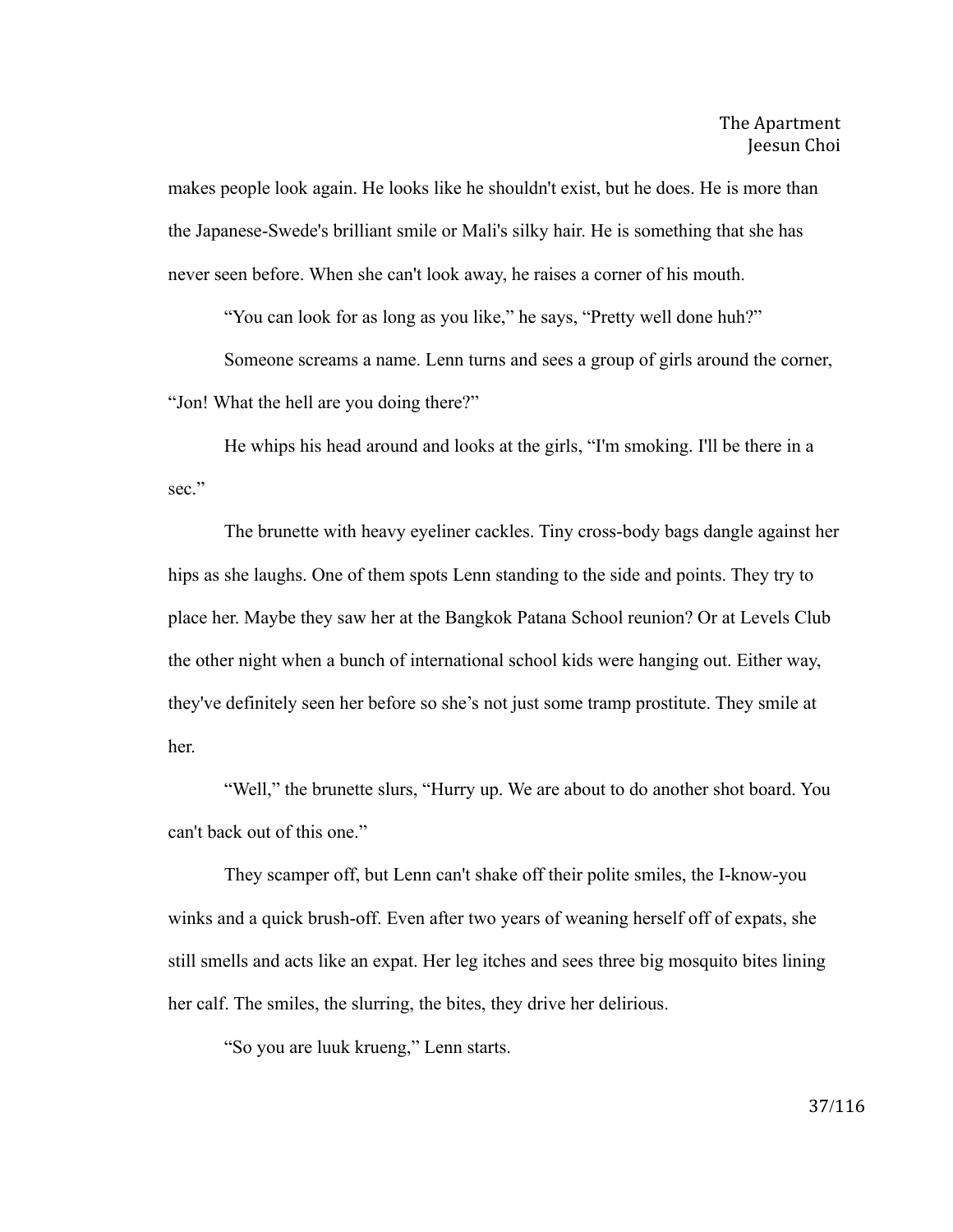Jon looks up from his cigarette, "What?"

"Your mother is from Isaan, right," the words spill out from her mouth, "Your dad from the Midwest. He works for Shell, met your mom when he moved here in the eighties. It was a love at first sight and they got married in three months."

His mouth lets out a thin line of smoke. It looks like Lenn got everything correct. Not a hard thing to guess, after all it's the same story, the same people and the same money, ending up in the same expat watering hole where lifestyle is the key word and time zone a petty bother. He begins to look like the rest, his slack jaws, the disappointing rest.

She went too far. She didn't think she could hurt him, but she did and now he has to watch him unravel right in front of her. She regrets her words, but her pride stands in her way. She turns around and runs back into the club.

"Wait," he calls out.

Lenn makes her way into the club. But before she can get lost in the crowd, he catches her hand. She slaps away, but he reaches again and this time grabs onto her shirt. He yanks and she jolts back. Then she hears her shirt rip, the air creating a gap between his hand and her back.

Jon stands by the entrance, his hand clutching her ripped shirt.

Suddenly, something crackles above. A flame drops from the rafters. Lenn looks up, but her eyes sting. Another flame drops and a panic shoot through the crowd. The music stops. Screams pierce the air. Her eyes water and the scene blurs. She tries to turn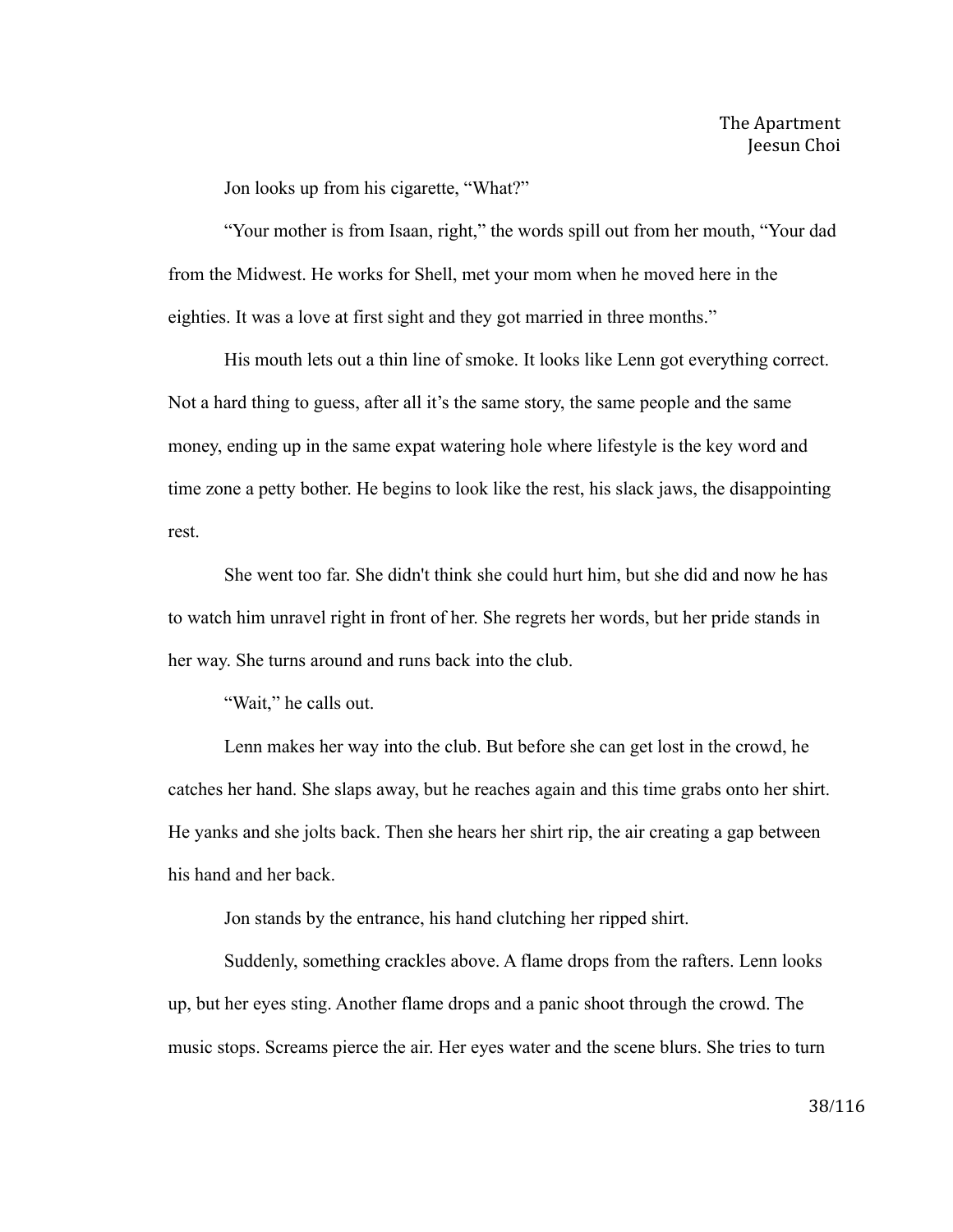back, but gets trapped in the crowd, clawing and gripping its way out the door. Lenn shrieks. She turns again, but now she has totally lost her bearing. Then, out of nowhere, a hand grabs her arm. Lenn tries to shake it away, but it steadily pulls her out. She follows it through the impossible gaps.

Jon's face comes into focus. He is holding onto her arm. She latches onto him and, holding each other, they squeeze past the exit. The bouncers abandon their post. Lenn briefly turns and sees fire catching onto the stairs and the walls, dribbling down to the floor.

They just run out in time. In the front lot, people gather in clumps. Fights break out. Wails fill the air. In a far corner of the front lot, Lenn sees Ella and the rest of the reunion group with phones against their ears. Lenn slows down, but Jon yanks her forward. He waves down a taxi. The driver spins the wheel.

The car pulls up in front of a gate closed shut for the night. Jon pays and they push themselves out. They pass the guard asleep in the stall. They skim past the lobby and into an elevator. He fumbles with the keys. The door opens into an apartment and another opens to a room with bed. They walk around the room, their legs locked straight, but unsteady like first timers on the ice rink, holding onto the sides and each other and when they fall, falling together and unable to get back up, lying on the bed with eyes as opaque as frosted ice. If she spoke, she would have to confront this ice spanning thirty feet below them and not even her desire or her overwhelming pride can face it. He feels the same way, his mouth opening and closing like a fish trapped her the sheet, waiting for

39/116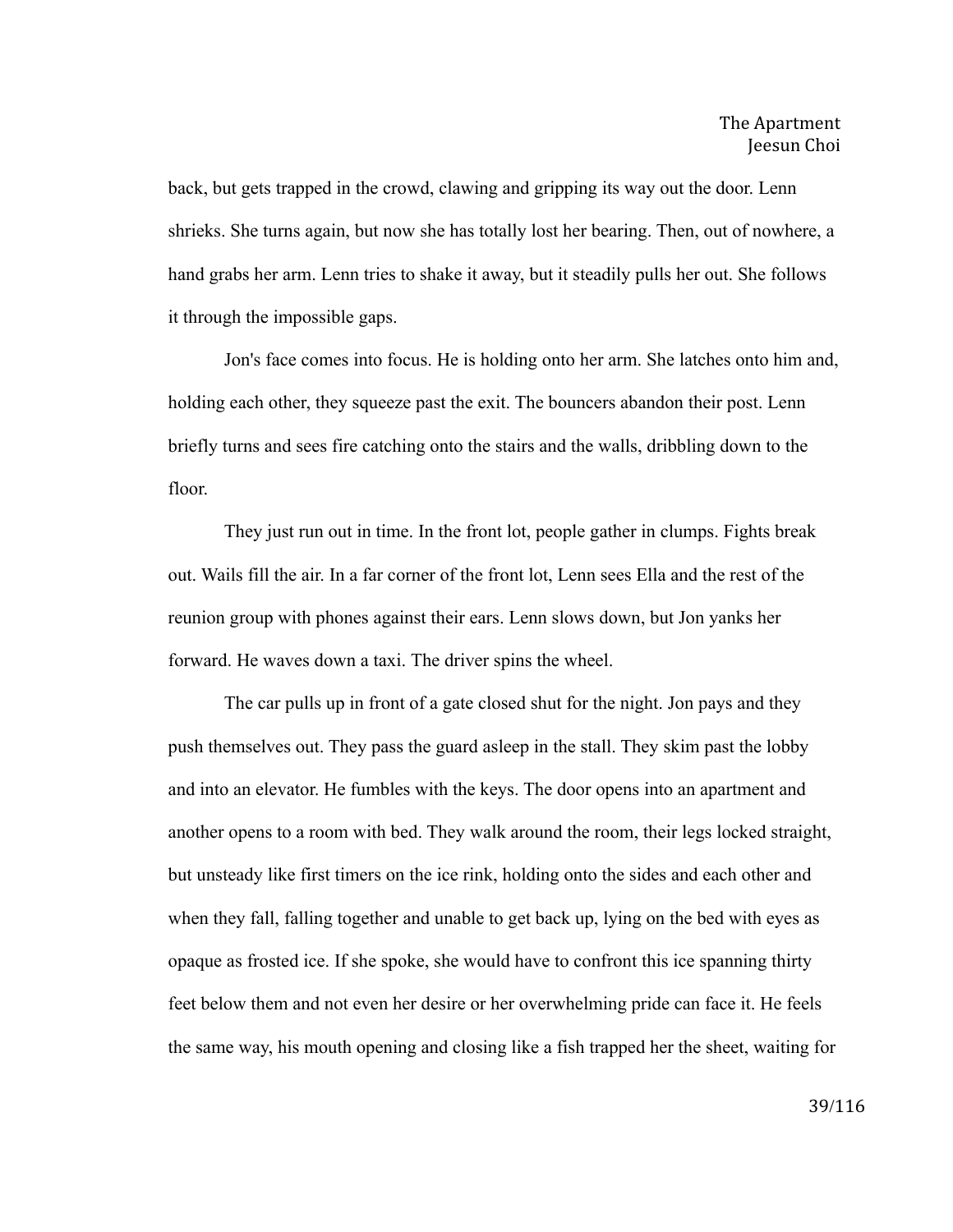spring.

Hours later, her eyes open. She must have fallen asleep. The city lights seep into the room. She tries to stretch her legs, but they have completely stiffened overnight. She turns and sees Jon, his clothes snagged by the bed, twisting this way and that. The ripplets of light turn him into a foreign landscape with slopes, dunes and forests. Millions of years have passed and the cold gave into a global spring. With the rising and falling of his breath, she begins to soften. His skin glows white one moment and amber the next. The high hill slips under the lowest pit and the white of the frosty skin turns lush brown.

.

She realizes she has made a mistake back in the empty lot. The contempt that has been harboring her mind boils away and the silt left at the bottom becomes her embarrassment.

She starts searching. She traces down his nose to his chin, along his chest and shoulder and all the way down to his hips and around the back and front, as far as her arm can stretch. Then she travels back up and collects his pool of perspiration with her fingers. Up and down again, pushing skin against skin, she feels the landscape.

He wakes and tension grows in his body. She travels down to his groin and he stiffens, his lips starting to twitch. She thumbs the curve on his mouth. His eyes flutter open and circles in the sockets. She pauses. It takes a while for his eyes to come to focus.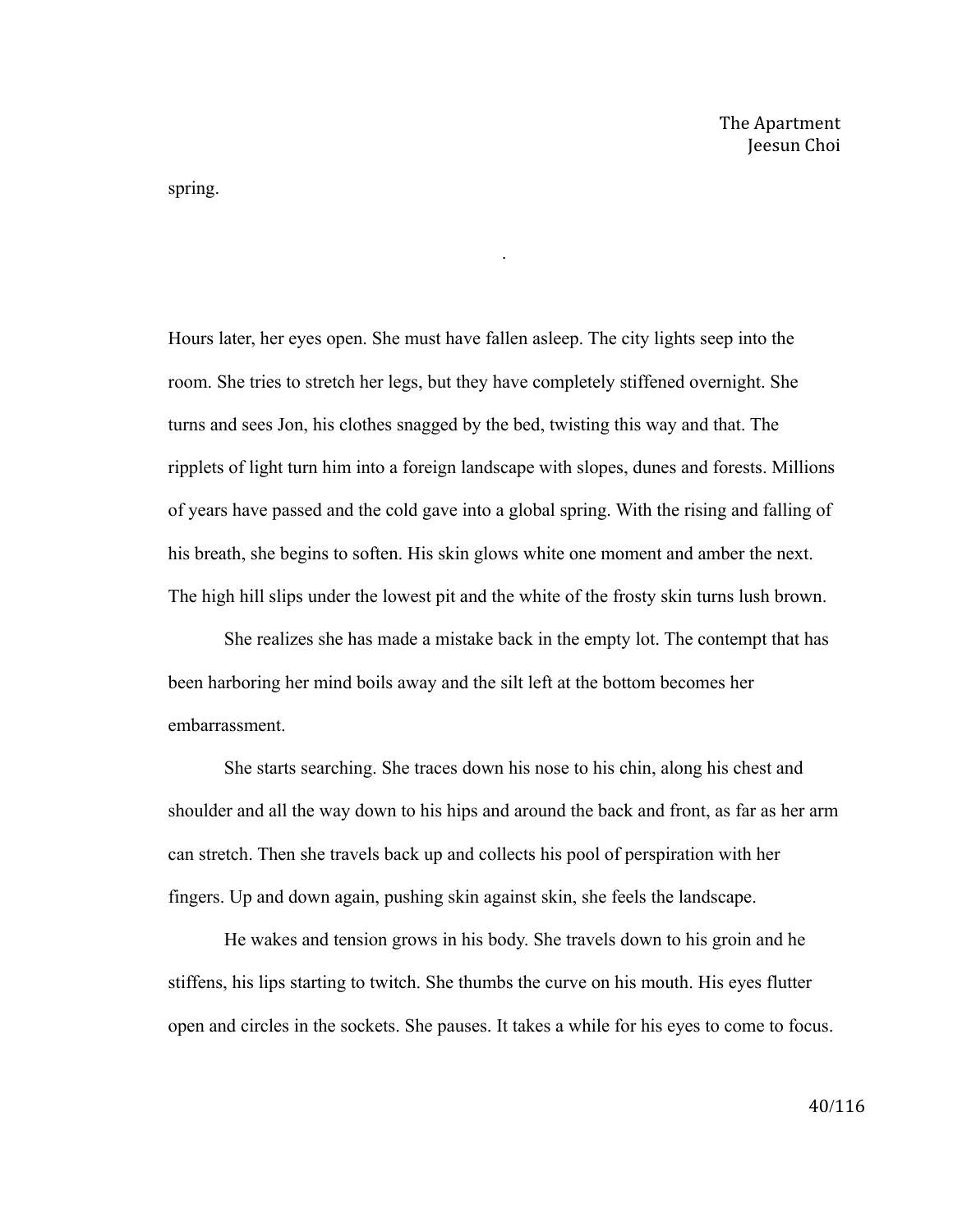He can't seem to find her eyes and instead, look resolutely down her body. He traces her fingers.

He turns over and comes on top. He props himself up on his elbows, his curls falling around his face. For the first time in a long while, she is not alone and there is another person who may have been floating all his life. She brings his head closer. His elbows buckle and the seams of their bubbles explode, the cross stitch, nylon threads pulling into fatal thinness. When he is about to come, he pulls himself out. And when it ends, they feel their bareness in the stalling heat. The sun begins to climb up their bodies in the deadlock of incomprehensible understanding.

The morning drags on. Lenn wakes up to the sound of the television. A commercial is on. In it, a shirtless man is running away from a crash of rhinoceroses. He hooks his pants to a crane and it lifts him up. The rhinoceroses look at him with eyes fluttering and lips pouting. Then a picture of a deodorant pops up on screen. He smelled so good that a whole herd of female rhinos were irresistibly attracted to him.

.

Lenn twists her body around. Jon is sitting up right beside her, watching the television.

"Sorry, did I wake you?" He gathers the blanket around his legs.

She shakes her head and looks for her shirt. She finds it tangled in the sheets.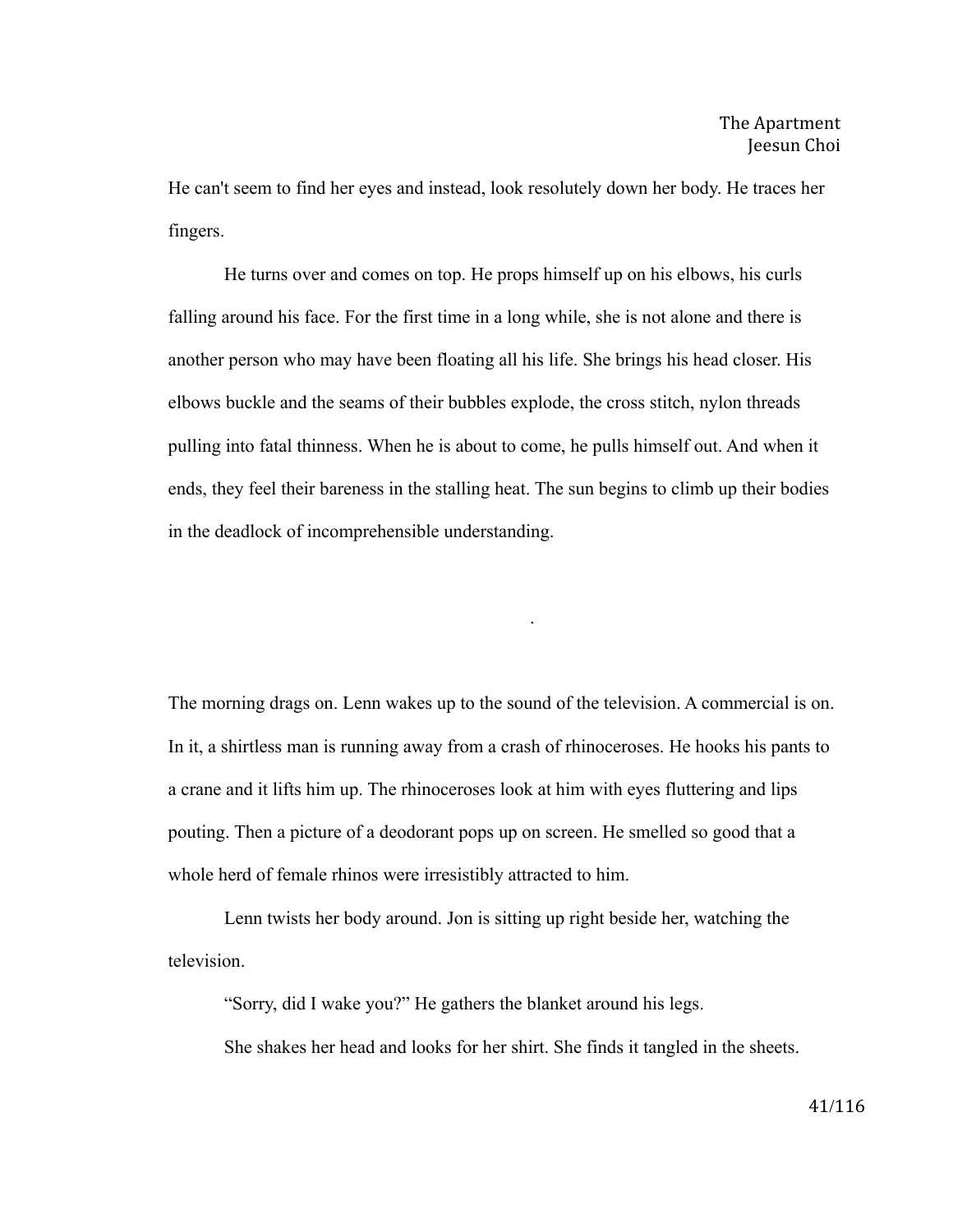The morning news comes back on and the anchor speaks in crisp Thai. A fuzzy, telephoned voice interrupts her from time to time. Then the camera makes a cut to a burned down building and traces the corpses lined up on the ground. Lenn looks away in shock. When she looks back, it zooms in on a face with blood congealed over the gashes.

Jon keeps the remote control in his fingers. The shots on the screen change as rapidly, to one pulped limb to hardened black tar on the walls. Heaps of corpses overrun by the fire-crazed mob, faces pierced with stilettos, fingers snapped in odd angles fill the screen and a halting voice narrates. Police guards hold back crying mothers.

Lenn steps out of the bed and finds her way to the bathroom. She looks in the mirror. Her hair clings on her high forehead. She pats her cheeks with water. They are warm. She feels for bruises and sprains, but finds none. The contours of her body shows through her shirt. Her hands remain on her torso and she presses on her nipple.

The television goes off in the room. She takes a breath in and steps out. Jon is up, naked, drawing the curtains close. The light thins and disappears.

"That's terrible," he speaks, "What happened last night."

"Yeah," she says. She pulls her legs onto the bed. They sit still for a while, gauging what the next best thing that they could say.

"Do you have to be somewhere?" He speaks.

"No."

They meet back. They butcher their way through the hand hold, the descent and all the tiny shifts and alignments. They both get as embarrassed as five year olds when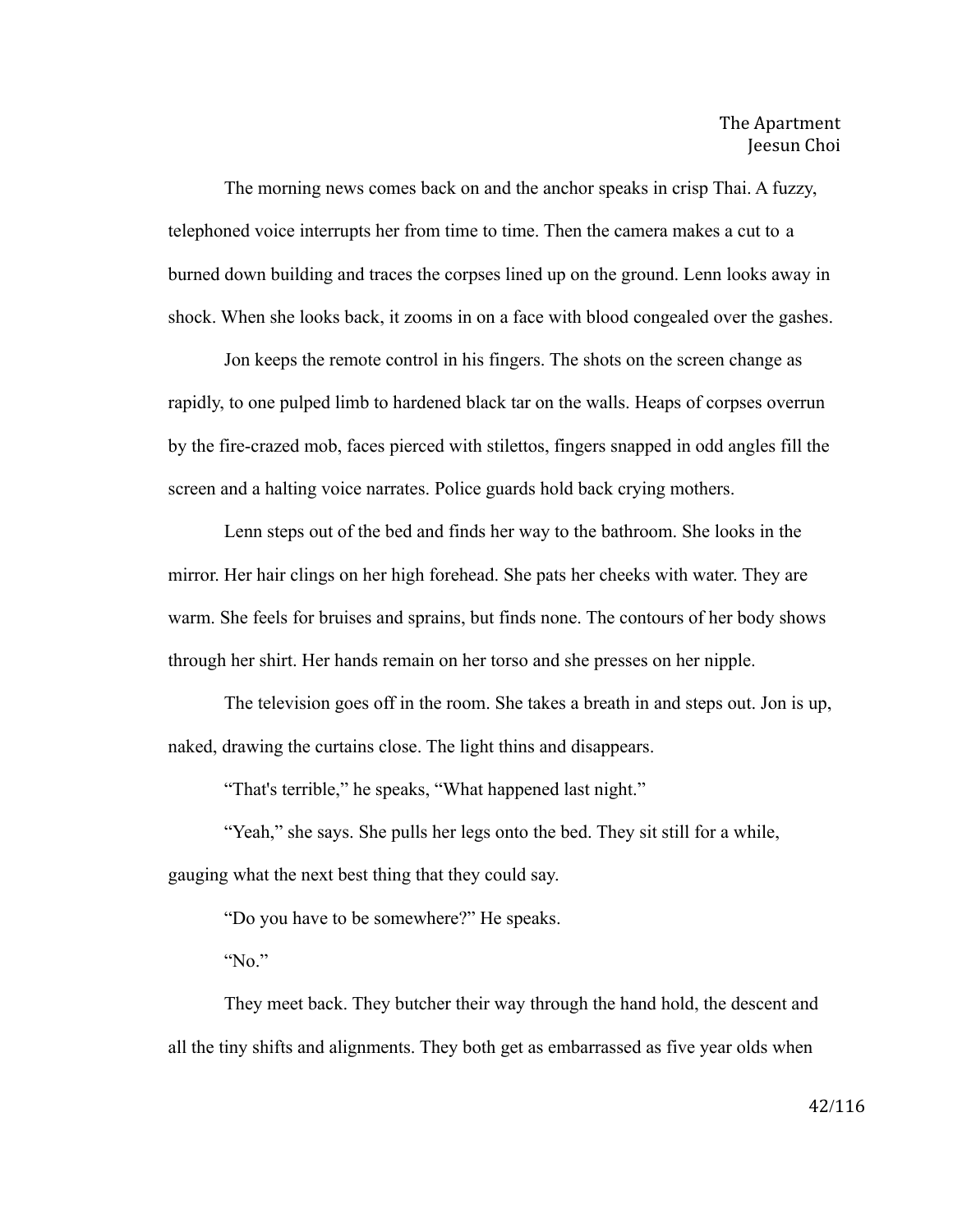they dawn upon the endless possibility of lasting impressions and snickering behind the backs. First he tries and then Lenn tries, but at the end they end up lying back on the bed, their faces to the ceiling. She wishes that they didn't try so hard. He runs his hand over her stomach. The mosquito bites on her calf acts up and she pulls away. He picks up a Zippo from the bedside table, flicking it on and off and on and off.

Lenn gets up and collects her things. He puts down the lighter.

"Don't go yet," Jon says.

Lenn looks up at him.

"We could go get lunch," he continues, "We could go to Vanilla."

She stops herself before she speaks.

"Vanilla at Siam Paragon?"

"Yeah," he sits up. His face gets animated, "It just opened. They have the best crepes and caramelized pears."

He has been there a few times, ordering brunch and mimosas with his friends, pretending that they were in Paris. He liked Vanilla though it was like all the new places cropping up all over Thonglor and Sukhumvit, those European places with frilly décor. In these mini palaces, they could play pretend all day long, pay the bill in baht and walk out into the humidity.

But as soon as he spoke about crepes and pears, he wishes he could take them back. He only brought them up because they were acceptable and recognizable signs of intimacy and care. He wanted to buy her a nice lunch and talk to her for a while outside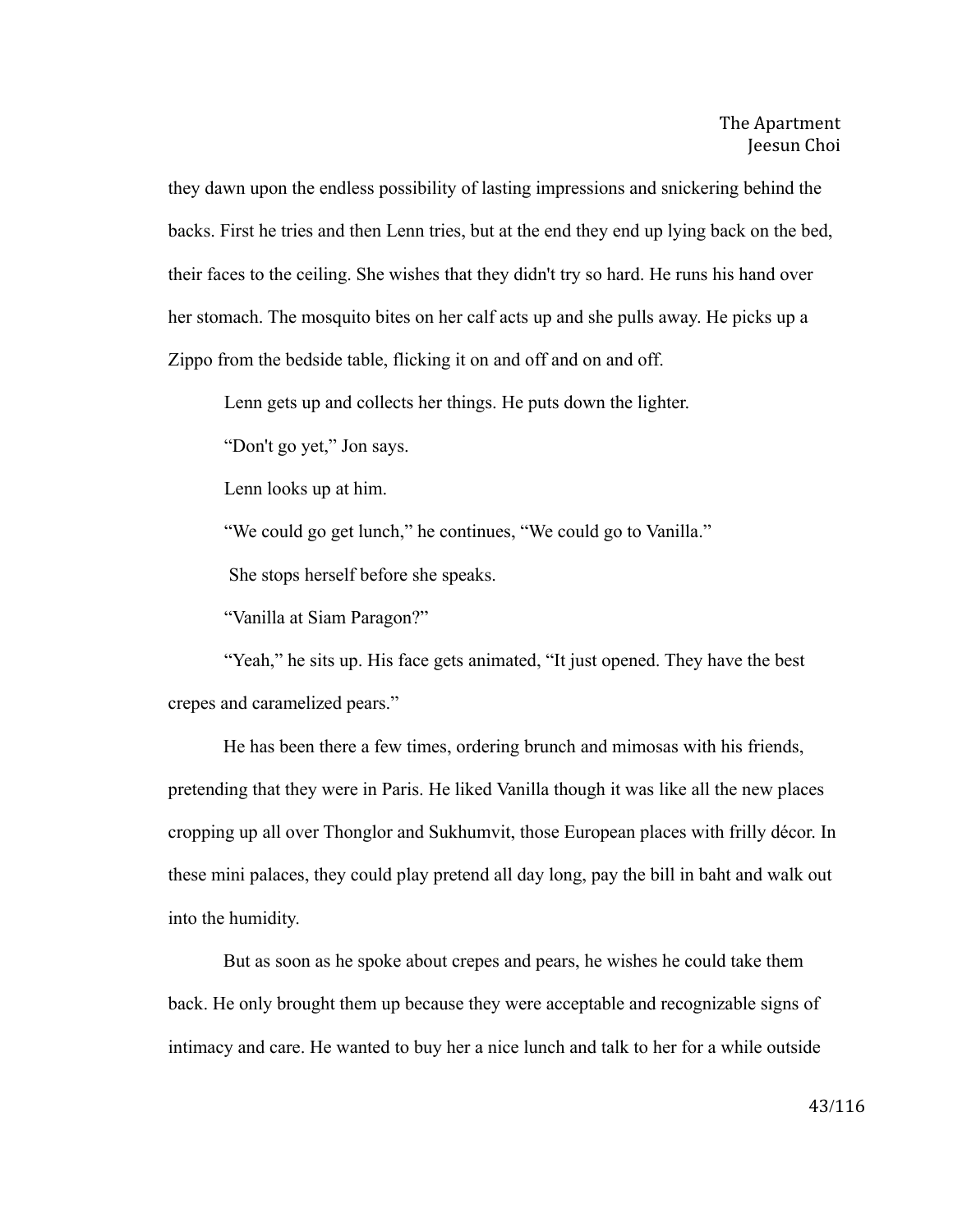of this dark apartment. Vanilla is just a placeholder, just means to an end, nothing more. Lenn knows this, but it only revealed how much he is comfortable in his clean shoes, the air-conditioned malls and the sky trains. She buttons her pants and gets ready to leave. She opens the bedroom door.

"Wait, what is your name?" he calls out.

She turns around. The sunlight bathes Jon's body. His vulnerability captivates her. He ingests his own mistakes and waits for her empathy. The thought that he may be different strikes her. But the sun blares through the drapes. Lenn remembers that Ella is leaving for Sydney today. She turns around and quickens her steps home.

.

Lenn opens the door at the first bell. Ella yelps and gives Lenn a stifling hug.

"Where have you been?"

Lenn tries to explain, but sees that Ella is livid.

"I was so worried. At first I thought you didn't make it out of Sky Light and then the police never identified you in the corpses. But then who trusts the police? I checked into the hospitals and all the patients were claimed and really, I didn't think you would have *died*."

"I'm sorry," Lenn speaks.

"Where were you?"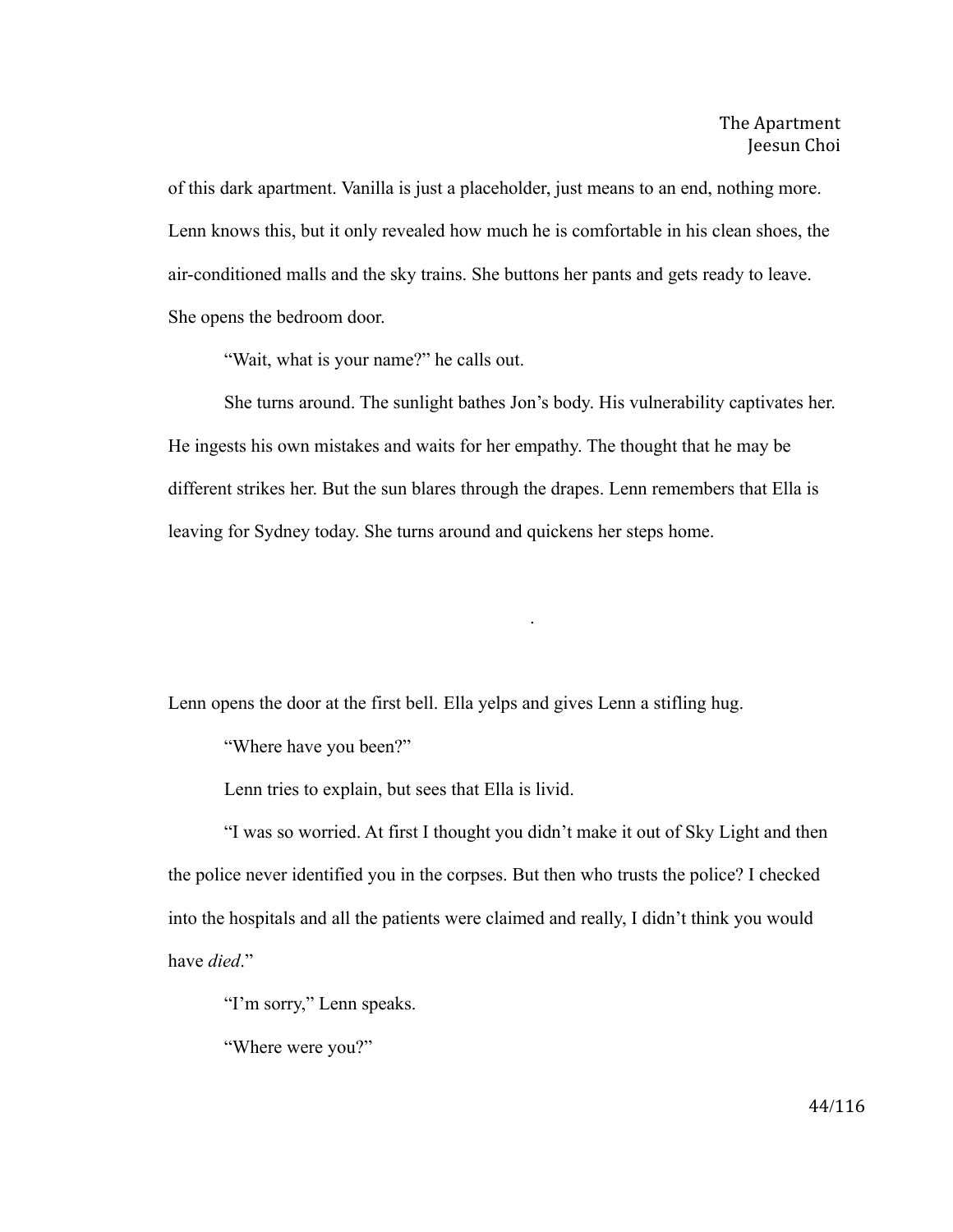Lenn hesitates, "I was staying at a friend's house."

Ella throws down her hands, "You didn't think I might have been dying in Bangkok Hospital?"

"I knew you got out. I saw you outside."

Ella stands, mouth opened, "And you didn't check in with me?"

"Well," Lenn doesn't have much to say, "I was okay. I thought you knew"

"I delayed my flight for you."

Lenn remains quiet and the room spins with silence. Ella grips her handbag, "Well it seems like I did that for nothing."

Ella has hit a limit. It's the stalemate that they have been in for years, the dead space among the circles of expatriates and Lenn's decision to fall into the cracks. Ella reached out, but Lenn has been resolute. Lenn always wanted to show that she wasn't an expat, even when she was in school, but that meant she never let herself too comfortable with people or places. Ella knows that there is nothing she can do. She turns to leave.

"Wait, come in," Lenn opens the door wide, "Come in for a while."

Ella steps into the apartment. It's her first time in Lenn's ramshackle apartment building off the beaten tracks of Sukhumvit. They walk into the bedroom. After a few awkward steps around the room, they collapse on the mat. They start rambling about khlongs, politics and what Songkran will look like this year. Ella asks if she has any nail polish and Lenn digs out an old pot from the dregs of her drawer. The polish is so dry that the brush catches against Ella' toenail. When she is done, her nails look like talons. Ella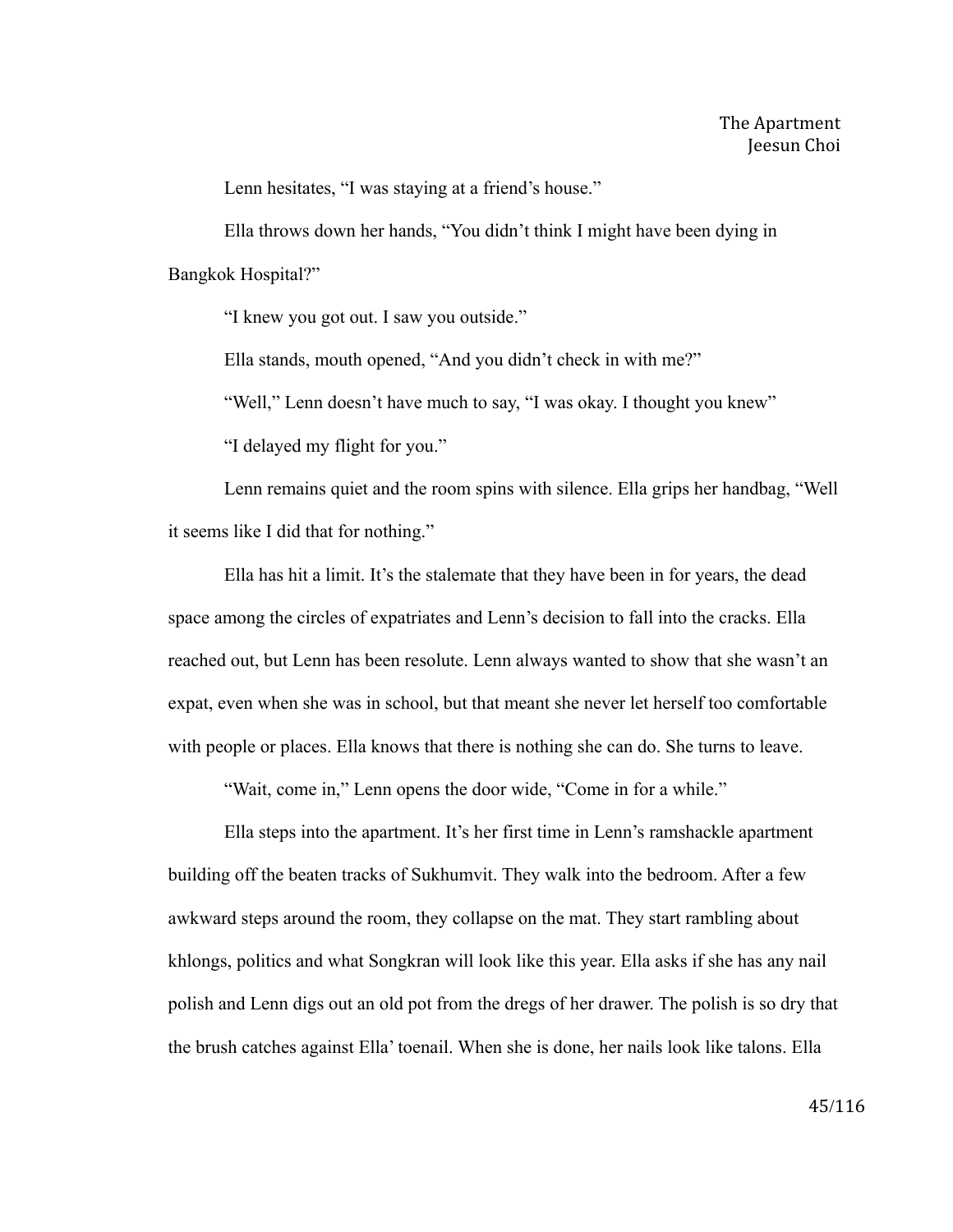laughs and rubs her toes all over Lenn's bed sheets.

Around four, Ella checks her phone. She zips and unzips her purse. She checks her itinerary online and makes sure that the flight time is still eight p.m.

"Have a good flight back. Keep me updated."

"Yeah."

Ella trembles. Lenn brings her in deeper. Then as quickly as she came in, Ella breaks away. She brushes back her blonde hair and resumes composure.

"I'll see you, okay?"

They wave. Lenn watches her turn the corner and disappear. Back in her room, her sheets are spangled with rose pink flakes. Ella has to leaves a mark wherever she goes. The flakes of nail polish inch into the folds of Lenn's skin and starts prickling. Three weeks with Ella has pushed Lenn so far away from what she has established for herself, the routine and the ignoble life that she envisioned. She was in Bangkok and goddamn it if she can't have it her way. But now Ella is gone for good and she can now resume. Lenn takes a breath in. She remembers how abruptly she left Jon, the odd numbness in her arms as she walked out the soi. She now has a choice to make: go back to her routine or take a hard left turn into her own desire to indulge, to see what lies beyond Jon. It's all to come, but for now she picks the nail polish flakes off her sheets, one by one, in meditative renunciation.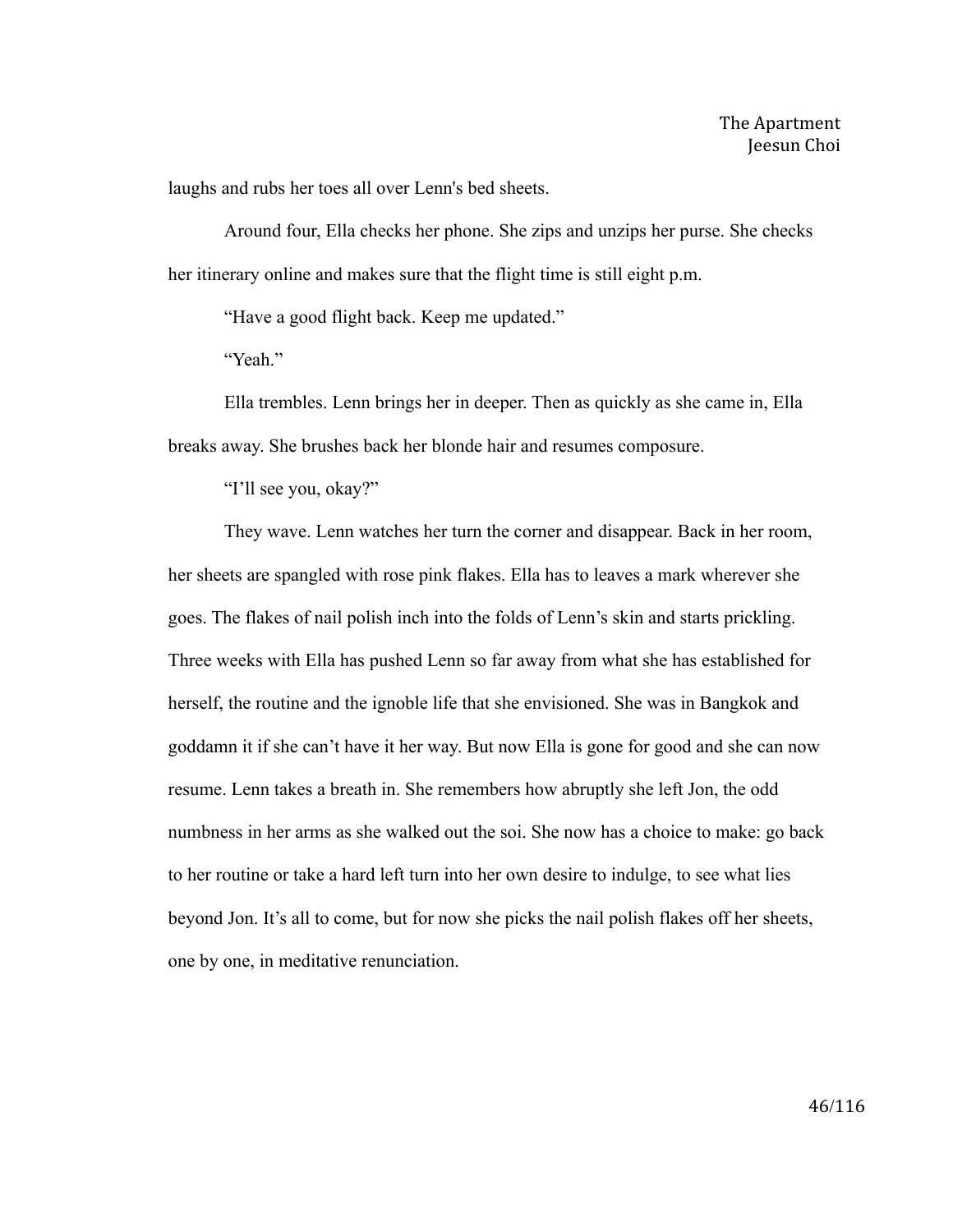Lenn cleans her apartment, trying to get back in the routine. She moves the table, mat, and chairs so that they look new, but the rearranging only reveals the sides of furniture eaten away and warped by the humidity. Lenn keeps the television running as she goes through her desk and purges the piles of bills and papers. She puts the bag of recycling outside her door. Her apartment gets emptier as she goes through the nooks that have accumulated with debris and Songkran approaches like a drunken man, staggering down the soi. Her phone lasts five full days without needing recharging. She hasn't heard back from Ella, but after all no news is good news. At the school as the students and the teachers move around absently, thinking about the mornings they can sleep in and the spread of food and family in the provinces, the jangwat, and Lenn often finds her mind fleeting back to Jon, recalling the expression on his face as she walked out of the room. She tries to remember his soi number, but she gets lost in the alley turns and lights of the oncoming cars.

Not having rained in over two months, the dust and fumes cling onto the air. The commuters on the bus bury their noses in handkerchiefs and the markets stop stocking fresh vegetables. The vendors glue themselves in front of their the boxy televisions and shops only half open their grates, the lock still hanging on the hook. Unwillingly, Lenn goes to Gourmet Market in Emporium to get food for the week.

As the sky train pulls up to Phrom Phong station, she catches a glimpse of a white

III.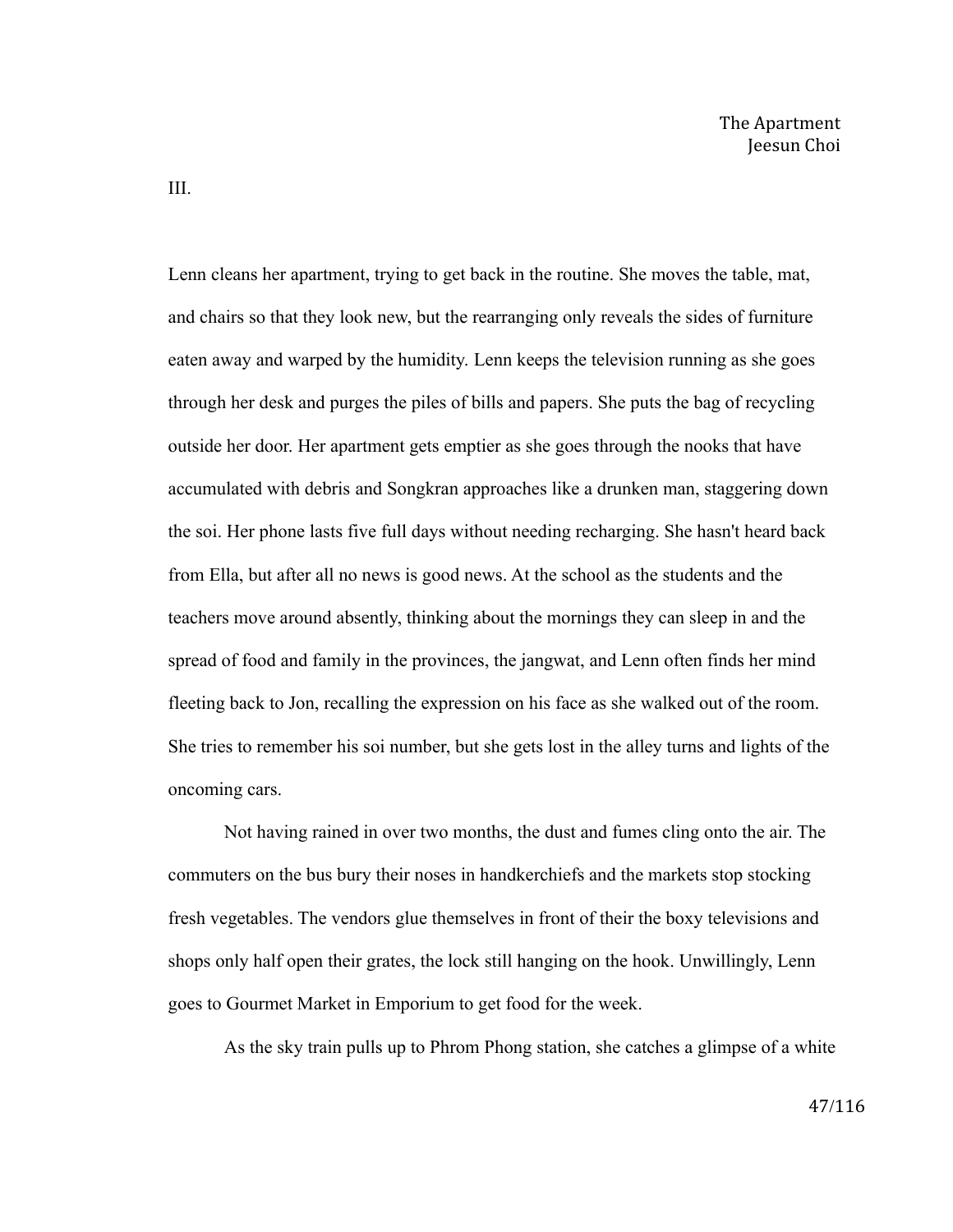building peeking above the trees. It is the apartment. Her breath quickens. Instead of entering the department store, she takes the stairs to the mouth of soi-twenty four. She scans the street for a motorcy, but the wooden bench where drivers typically drink, play mak-hot and swat flies stands empty. Stray cats lie underneath the planks of wood. With an eye on the white building, Lenn walks into the soi, glancing up every few footsteps to make sure she does not lose it.

Nomadic carts, trash bins and people in pajamas crowd around her and a little girl with a power ranger shirt weaves through her legs. A boy chases with a toy airplane. The father, in preparation for the Songkran weekend, rolls out a blue barrel and feeds a hose into its opening. He catches Lenn's eyes when he looks up. He smiles. Then he jerks his hose up. She flinches, but she doesn't feel the water. There isn't any coming out. It gives him a good laugh and he yells, "Mai yak pen Songkran." She laughs it off, but her heart thumps underneath her ribs.

She checks that the gate in front of her now leads to the white building she has been following like a wanderer tracing the moon. She walks in. The guard on duty eyes at her. When she gets into the lobby, the receptionist pops up from his chair.

"Sawadee krap."

She hesitantly greets him back.

"Chan aray krap? Which floor?" The receptionist translates himself automatically and flashes a proud smile.

She thinks back for a moment, "Chan eesip ha."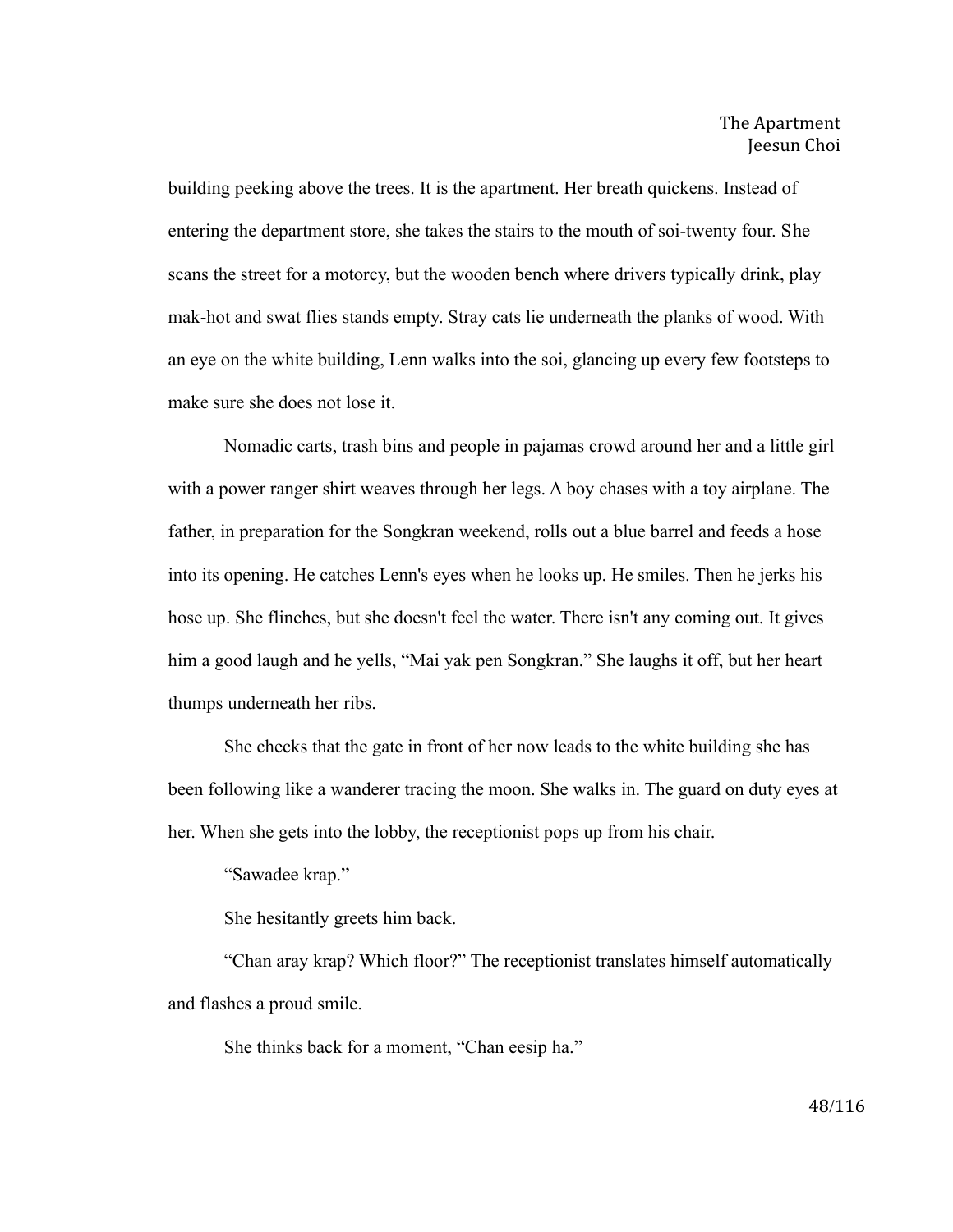He scans his book, "O Khun Wichasak."

She nods.

He shakes his head, "Khun mai yu krap."

Of course he's out. She pulls the skin under her nail and her mind runs through the apartment she saw at night, sparked with the city. The receptionist continues to smile, expecting an answer from her.

"Khun... Wichasak, klap baan ti nai kha?"

The receptionist flushes with his round face creasing in whirlpools, "Oh, pom mai

sap krap. I... I don't know."

Lenn starts to head out the door, but his answer catches her back.

"Oh... phom kit waa neung toom. Seven pee am."

She walks back to the reception desk. She pulls out her pen and grabs a take out flier from the table stands. Quickly, she scrawls her address and phone number on the corner and hands it to him. He receives with both hands.

"Hai Khun Wichasak kha," she says.

He smiles crookedly and reads the number back to her in Thai. "Dai krap," he responds and folds the flier and slips it into his breast pocket.

She runs out and hits the pavement. A car swerves. She recoils. Above her, pigeons tangle on the telephone wires. When she looks down, she sees that the soi has cleared out, a stage before the show in reined-in anticipation. First time in a long while, she doesn't know where she should go.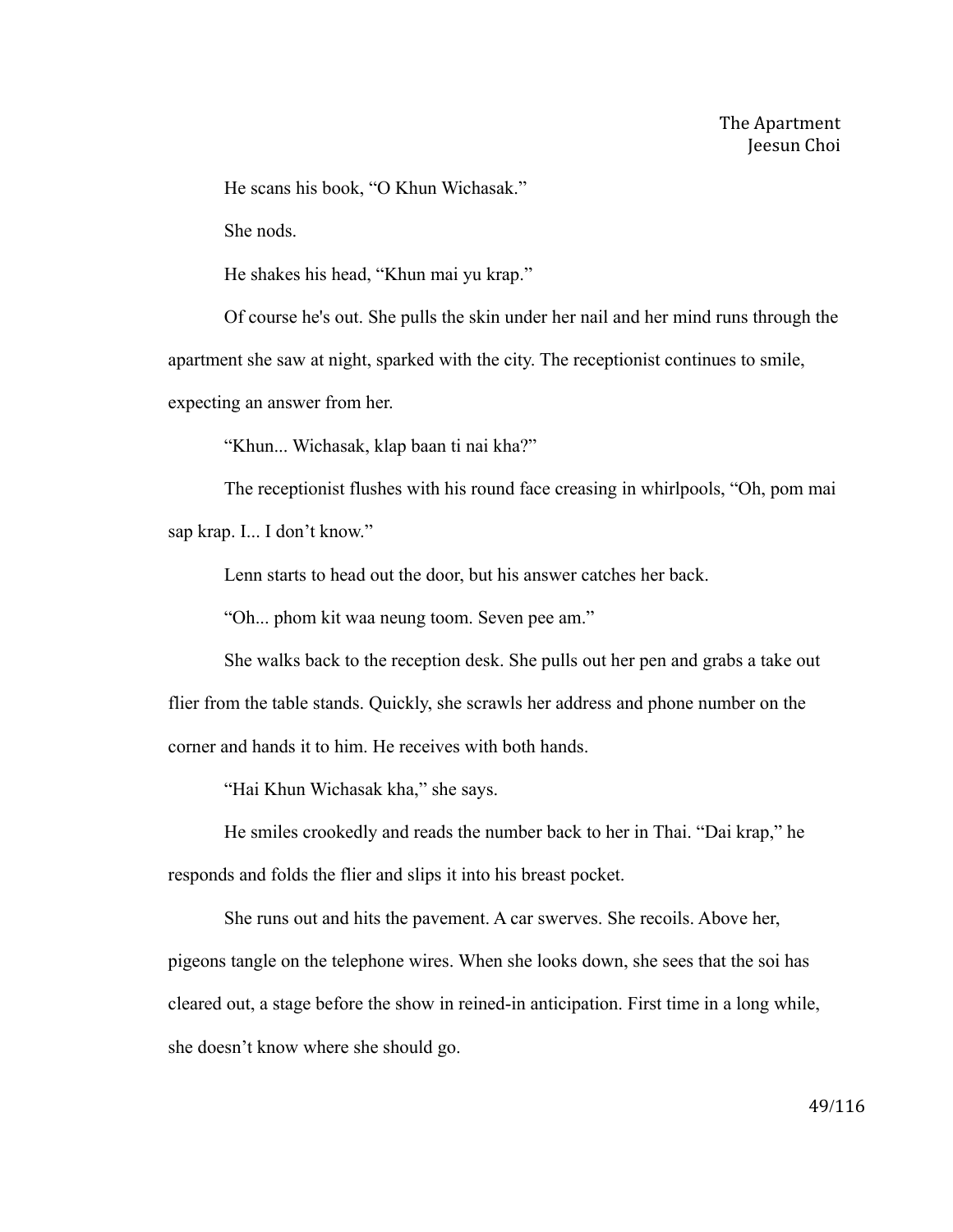Lenn hears a loud crash out in the corridor. She has kept the front door open to let air through. Lenn springs up and walks into the living room. A little boy has pushed himself against her screen door and fell on his backside. But instead of crying, he smiles up at Lenn. To her surprise, he picks himself up and does it again. This time it's louder. He giggles and does it again. She opens the door. She picks him up under his arms. He bounces.

.

## "Nong!"

A girl rushes down the corridor. She looks about thirteen with her hair in a clean school cut. Lenn lowers him to the ground. The girl pulls her brother away. She picks him up on her way, though she is far too skinny and the boy too chubby for his age. Before she turns a corner, she looks back at Lenn. She gathers her mouth and spits out "taehaongu". Lenn is an organ-peddling foreigner in disguise of an English teacher, a merciful farang gone sour in the drug dens of Khao San. She smiles back at the girl, but she disappears into the turn, tossing her shiny hair all over.

She ruffles the newspaper aside. The second day of Songkran, she has been in the house

.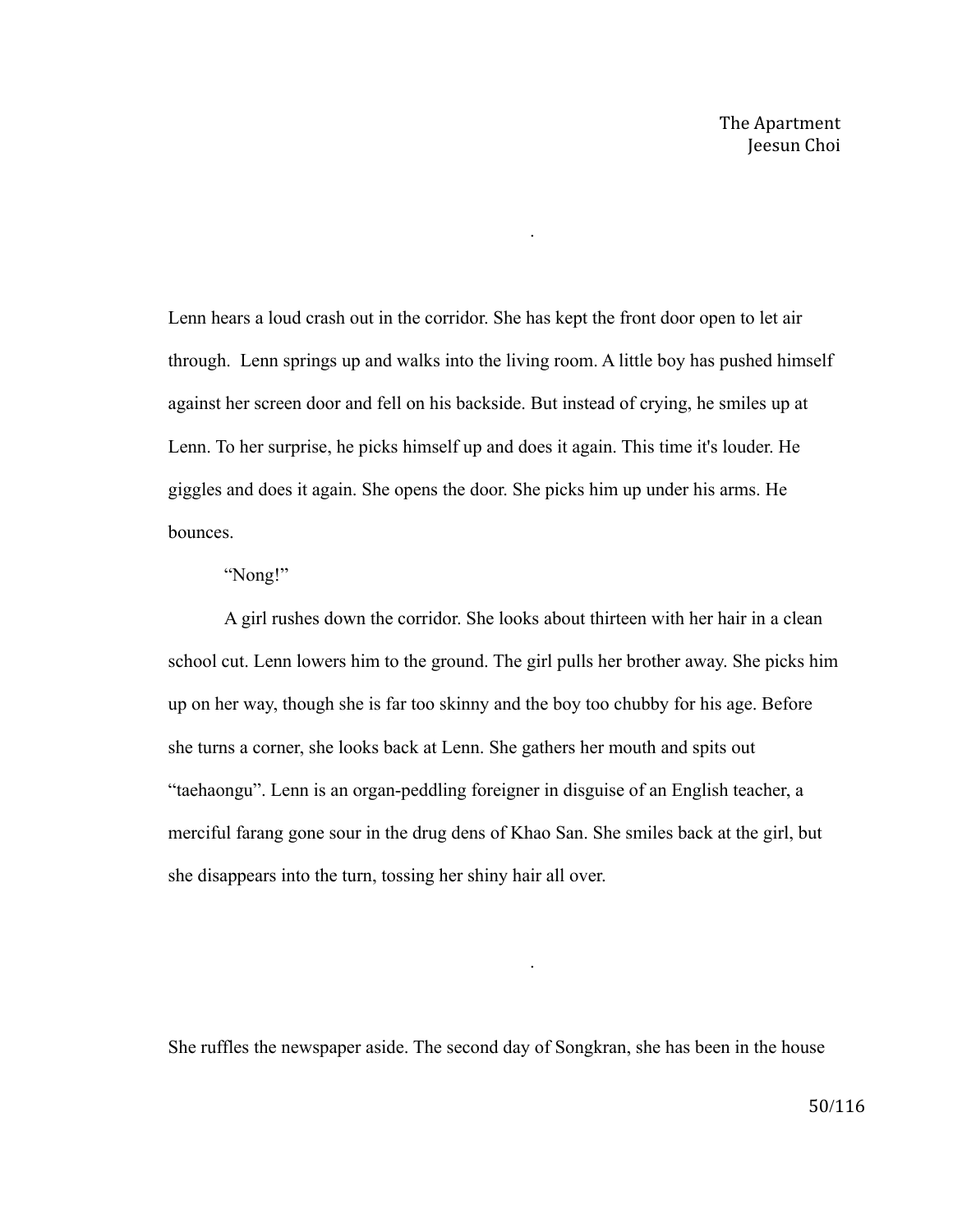for two full days. It is too hot to sleep, read or think and the humidity brings out the sour smell in her apartment. On the street level people roam in their pick-up trucks with gallons of water at the back, spraying other passerbys and fancy cars. Lenn has done Songkran only once in school when Ella organized this trip down to Khao San with eight other kids. In the first minutes of being there, Lenn got splashed in the face with water that smelt like rotting fish and oil. Others teased that she got a mouthful of khlong water, the thick channel water that coasts through the city. She coughed it out as best as she could, but the taste lingered at the back of her throat. Though the city officials had banned the use of paeng, a flour-water mix that people plastered on each other's faces and arms to keep cool, people walked around with their fingers dipped in the concoction poised to smother an unsuspecting person.

Suddenly, something rings. She doesn't register it right away. Only at the third ring, she realizes that it's her phone, sitting on the floor next to the mat. She answers.

The voice on the other end hesitates. She sits upright.

"Is your name Lenn?"

She swallows, "Yeah."

He hangs onto the phone. She hears the floors, ceiling and walls whisper.

.

"I'll be over in thirty."

"Okay."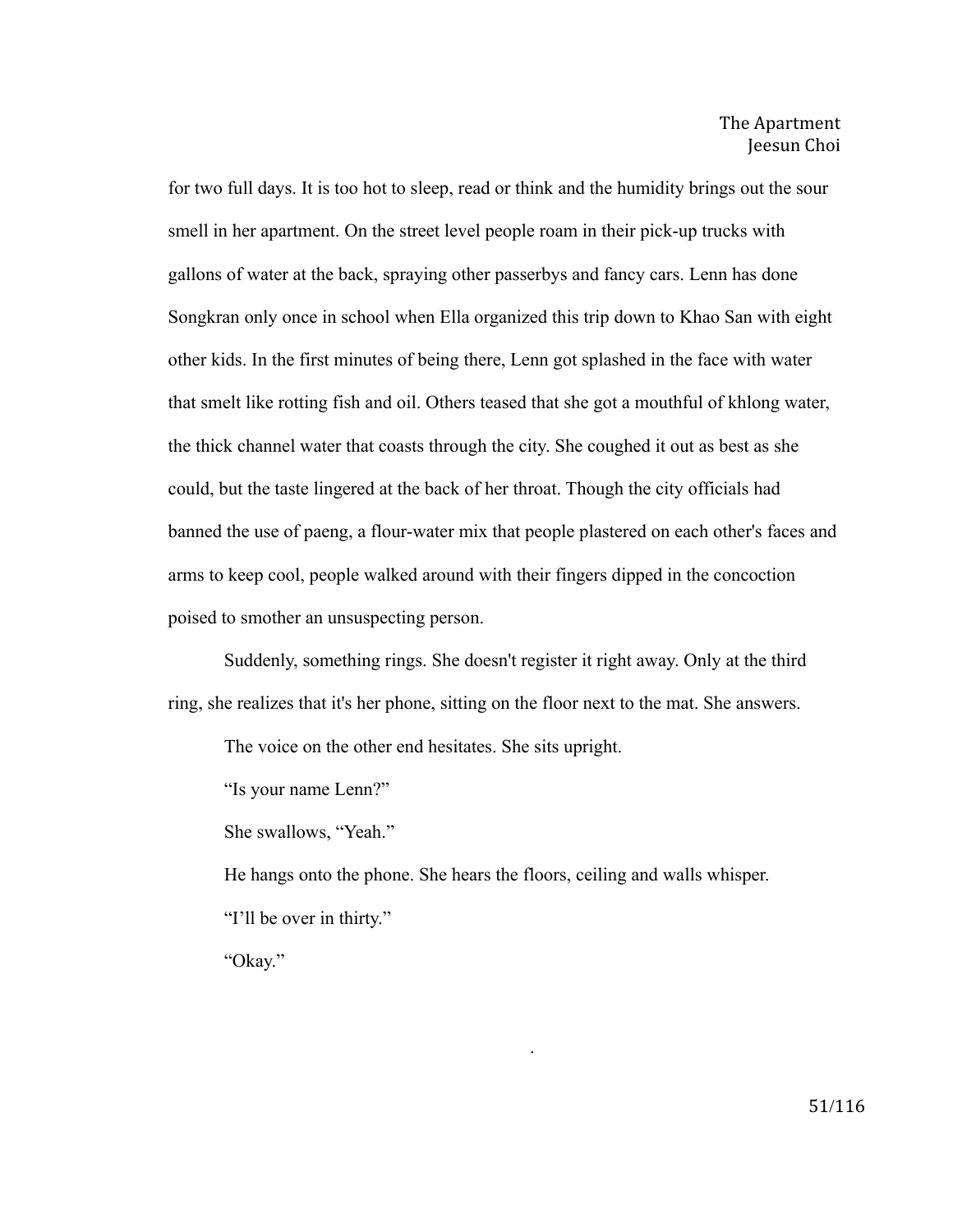The hour hand on her watch points to nine. Lenn laundered her towels, mopped the floor, plucked her eye brows, marked all of the students' workbooks, beat the dust from the couch cushions and aired out her apartment, but there hasn't been any knocking on her door. She turns up the volume on the television on to the local news channel. The sound crackles, but the words are just audible. The afternoon news starts and men in army uniforms wai to each other as the camera flashes burst. The camera zooms into one general, his gathered hands in front of his nose, bowing all around. Then the scene cuts to him leaning into a microphone. He stops in between every four words and Lenn finds herself listening though she does not get a word. When he moves away from the microphone, the press goes up in an uproar.

She opens up her balcony window and front door. She hears patter of kids' footsteps up and down the corridor. She changes her sweat-soaked shirt. The air gets thicker with traffic whir and water and the reflection from the building casts sharp rays into her apartment. Her shirt clings to her again. She strips and goes into the shower.

When she comes out, she lies very still on the floor. A thread of warm breeze heats up the apartment. The layer of dust beneath her sucks in the moisture from her skin. She counts her breaths.

Suddenly she hears a crash on her screen door. Someone is standing by the door. She props herself up and sees him. Jon's head hangs and the hand that struck limply clings onto the grid on her screen door.

52/116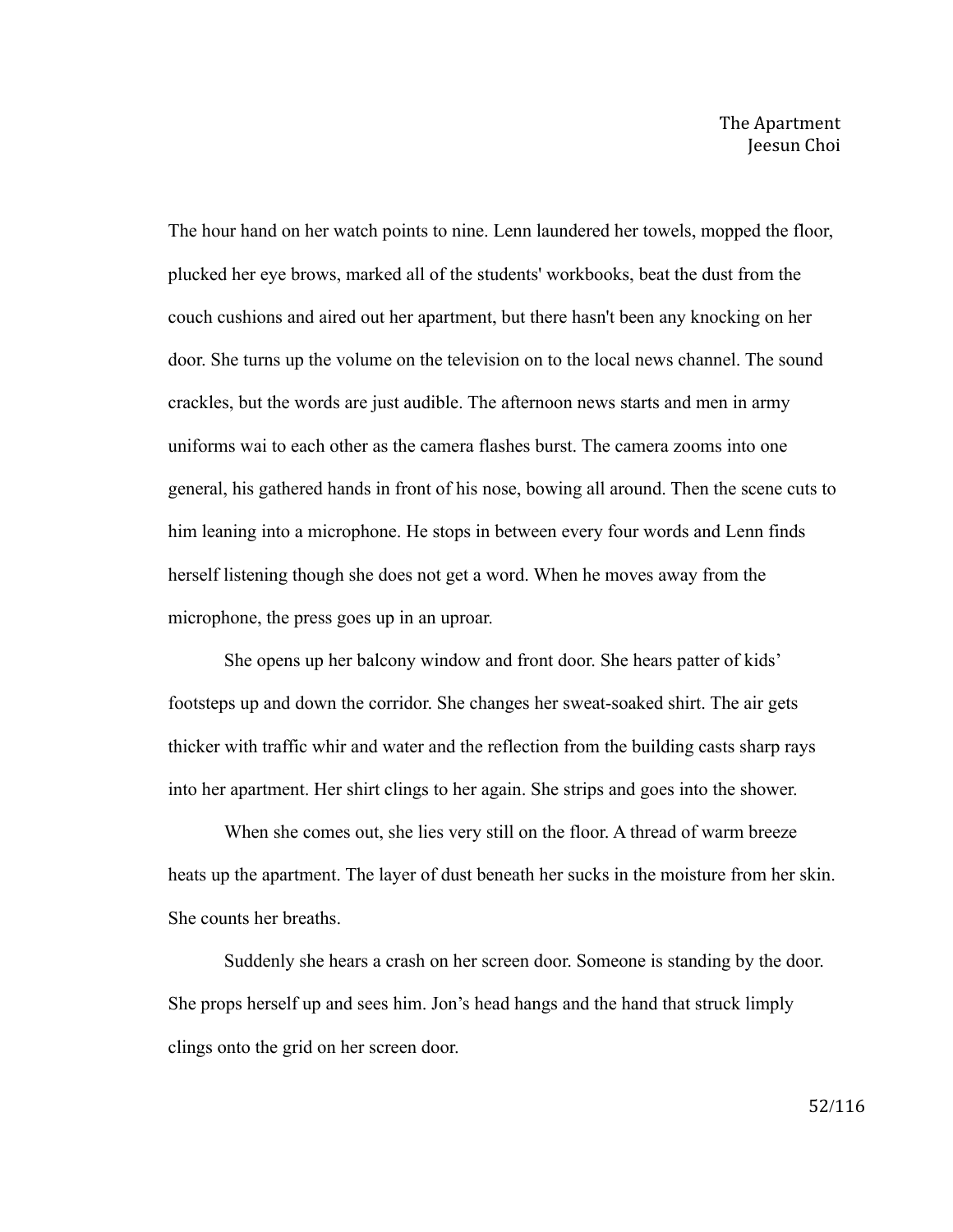She slowly gets herself into standing. Light sweat breaks out again. When she slides the bar out of the lock, he pushes in. He stumbles around the living room. He is wet to his socks and imprints rims of water under his feet, slipping in his own refuse. His eyes focus on a million things. He stares at the television, replaying the interview with the general. He gropes around for the remote control and clicks it off. The apartment falls into another shade of evening. He cocks his head back.

"Do you have any music?" He asks.

"No."

"Damn it." He mutters and jerks his shoulders. He shakes off his limbs. He turns into a boy who is used to getting exactly what he wants, but this time, it evades him. He throws his foot down and his face distorts. He collapses on the floor and curls into himself. He is not crying though, he is too strong for that. When it passes, it will be bearable again. Lenn sits by the kitchen and watches him play it out.

He falls asleep on her mat. She sleeps on the couch. When she wakes up tomorrow morning, he is gone. The mat smells stale.

## "Lenn!"

She turns around and mangles the two-way traffic. A middle-age secretary on her way home shoots her a glare. Lenn cranes her neck the other way, but does not see

.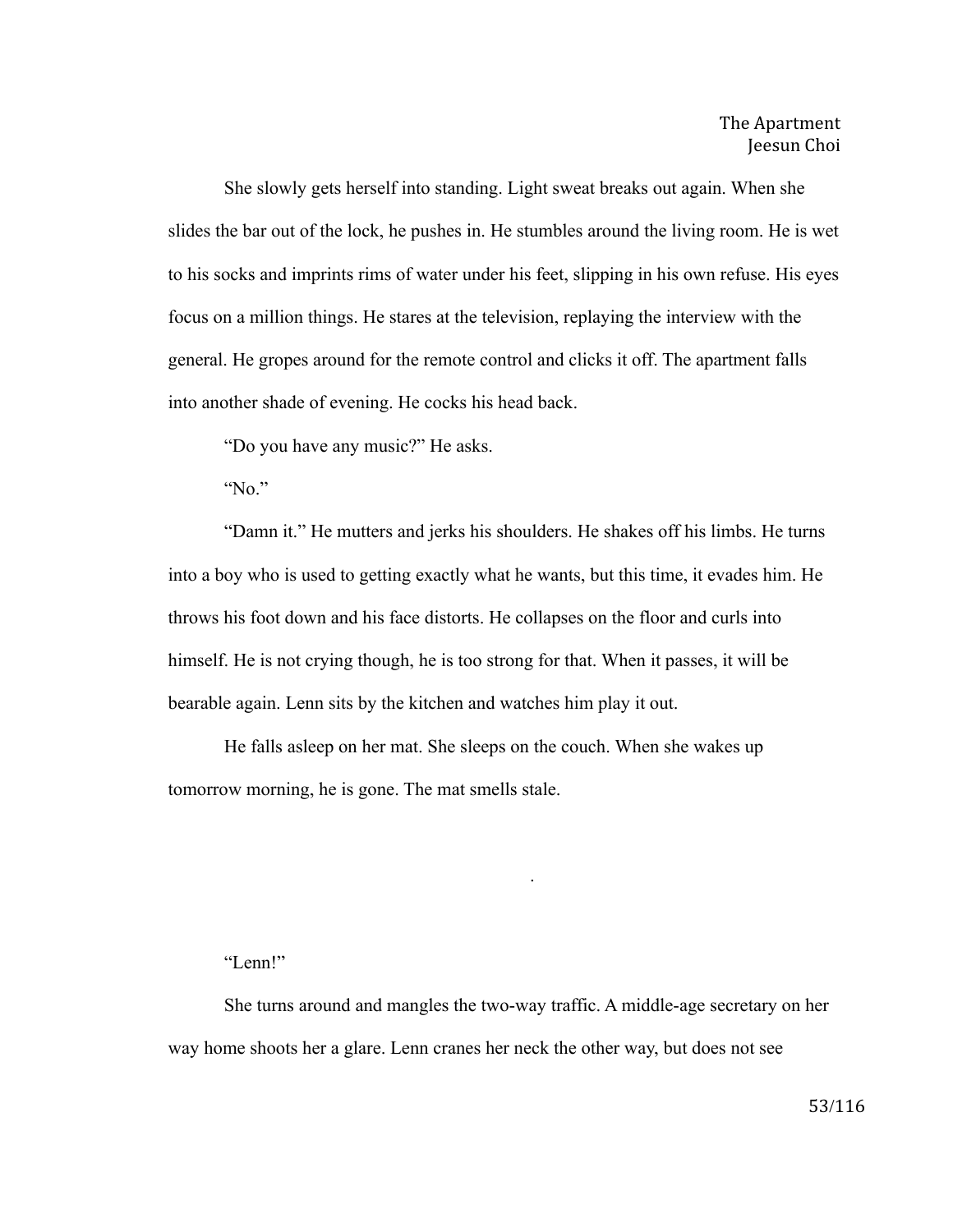anyone. More people bump into her.

"Lenn!"

Someone grabs her shoulders. Masha stands behind her, smiling from ear to ear and out of breath. She wears a hefty backpack with ease. It surprises Lenn to see Masha, let alone a farang, in this part of Bangkok where the only thing to see is a never ending line of eroding concrete buildings. Phra Khanong has successfully kept farangs out with its unattractiveness and Lenn has been confident that she is the only one to fade away from the center of Bangkok. But Masha has also found her way in through the pipes of tourism that drains people as soon as they don't have the money or reason to stay.

Even after months in Thailand, Masha hasn't mastered the art of assimilation. Her eyelids are dusted with the familiar baby blue shadow and her red pigtails bounce near her temples. It looks like she made peace with the undeniable fact that she will always look white and therefore need not to hide anything. Masha stands in front of Lenn sweating through the shirt and grinning at the coincidence of them ever meeting again in the city of seven million. They exchange a few words back and forth and Lenn finds herself broadening into a smile as she talks. They talk more and soon Masha reveals her recent troubles in missing the departure time for a group tour to Laos and not being successful in getting refund from the agency. "I can get it back, but I just need a few more days, you know, trying to get the money back." The option then is to go back to Vancouver. The trip that Masha envisioned has come to a not-so-ideal end, but it doesn't seem to bother her much. Things go wrong and up to this point, she had a great run in

54/116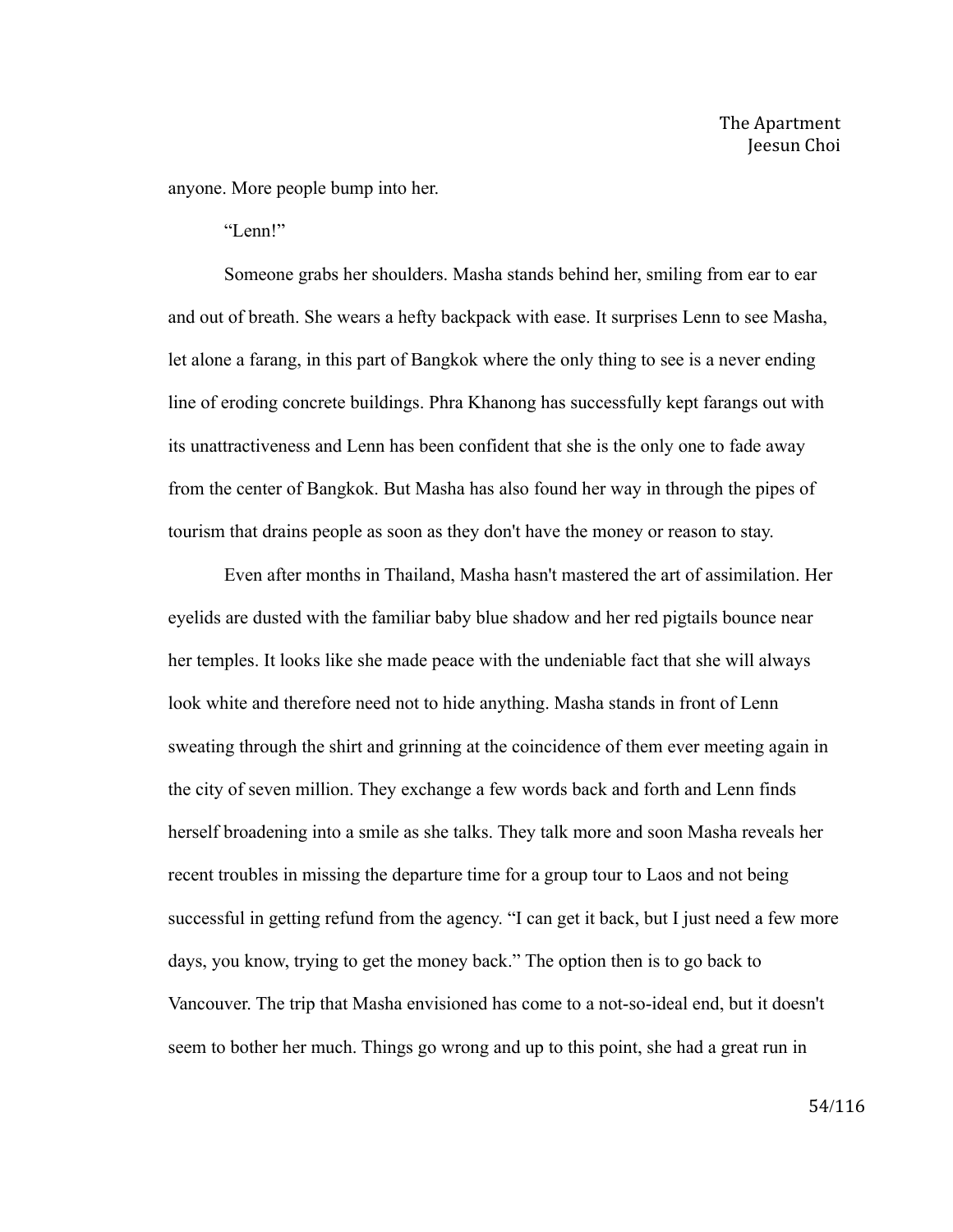Thailand. She just needs to figure out the next few days.

A motorcy speeds towards them. The driver blares his horn and they dodge. Masha smiles helplessly. "Yeah, my time here is done. I need to go back home."

It feels like eons ago, but it was only two years ago that Lenn herself ran out of the hostel with nothing more than a backpack. Lenn hesitates, but decides to speak up. "If you need a place to stay, you can stay with me for a while."

Masha looks up. She blinks hard. "Are you sure?"

Lenn nods. "You were going to find a temp place here, right?" Masha smiles again. "I'm going home now actually. I don't have a spare bed, but I do have a couch."

They catch motorcys into the apartment. Masha pays for the ride. They walk up three flights of stairs and Lenn leads her past a dozen doors.

A few of the front doors are flung open, letting the air right through the rooms. In one apartment a group of women sit in a circle picking at pomelos. Their necks crane as Lenn and Masha pass. In the next apartment a man with a distended belly watches the news. The television buzzes with pitched voices. Toddlers scamper around in the next, rolling on the towels spread on the floor. A woman beckons them back into the plastic tub with soap water. She looks tired.

Lenn unlocks her door. Masha peels herself away from looking through the apartments and walks into the apartment. She runs her fingers over the yellowing walls and turns the cushions on the couch over as if she is looking for bugs. She lets herself into Lenn's room, looks into the closet, taps the floor tile coming loose in the corner and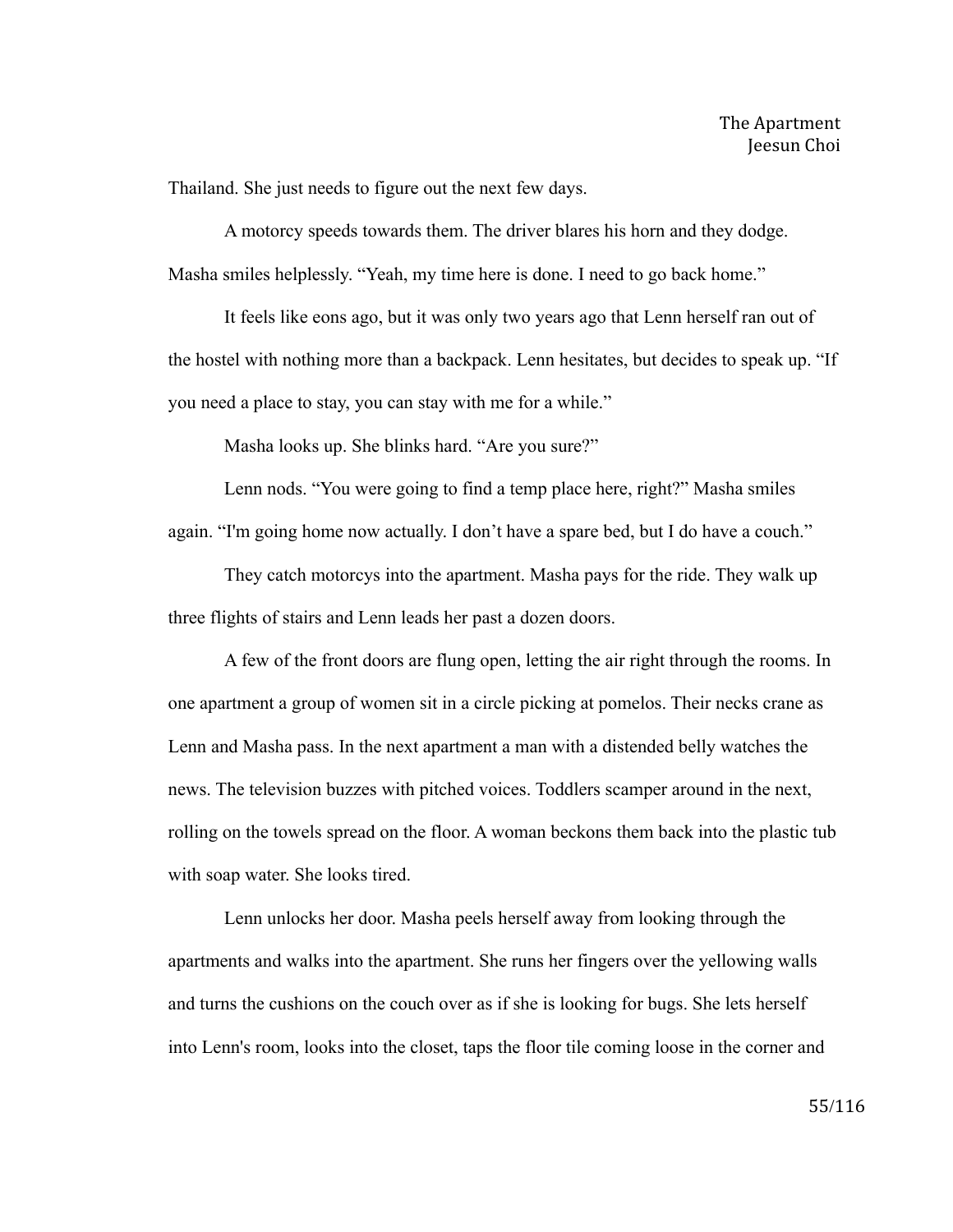sniffs. The bathroom is clean, but dilapidated, the chips on the edges revealing the cement. Masha has prepared for this, but is a little let down by how similar the hostel and Lenn's apartment look.

Lenn brings out an extra pillow and a blanket. Masha unties a plastic bag of trash. "Do you have a place where I can throw this out?" Lenn takes it and squeezes it into the bin. She decides to take it out and pick up some extra bags at the convenient store. Masha puts down her backpack by the foot of the couch and takes out her passport, notebooks and papers. "I better give the agent another call."

With the trash bags in her hand, Lenn walks down the corridor. Her eyes meet with the man with the belly. He folds his hands around a bottle of lao khao and narrows his eyes. Without taking his eyes off of Lenn, he takes a quick swig and swivels his head. Then he begins to speak, low grumble rising to a croak. She can't understand what he is saying. His slurring words sound Thai, but they lose meaning in his nasal cavity. He talks at her. The bottle slips out of his hand and spills.

He grabs his shirt from the floor and throws it down on the puddle. Then he looks up and waves Lenn in. She hesitates, but obeys. He tosses the drenched shirt to the side and grabs another cup, the inside stained like the sedimentary rocks on the side of a cliff. He pours the rest of the liquor he saved from the fall and thrusts the cup to her. She takes it. He clinks his glass against hers and downs it whole. He turns his head to the television. He chuckles and drums his fingers on the hide of his belly. She takes a breath and empties the glass. It's like swallowing shrapnel. She coughs and coughs.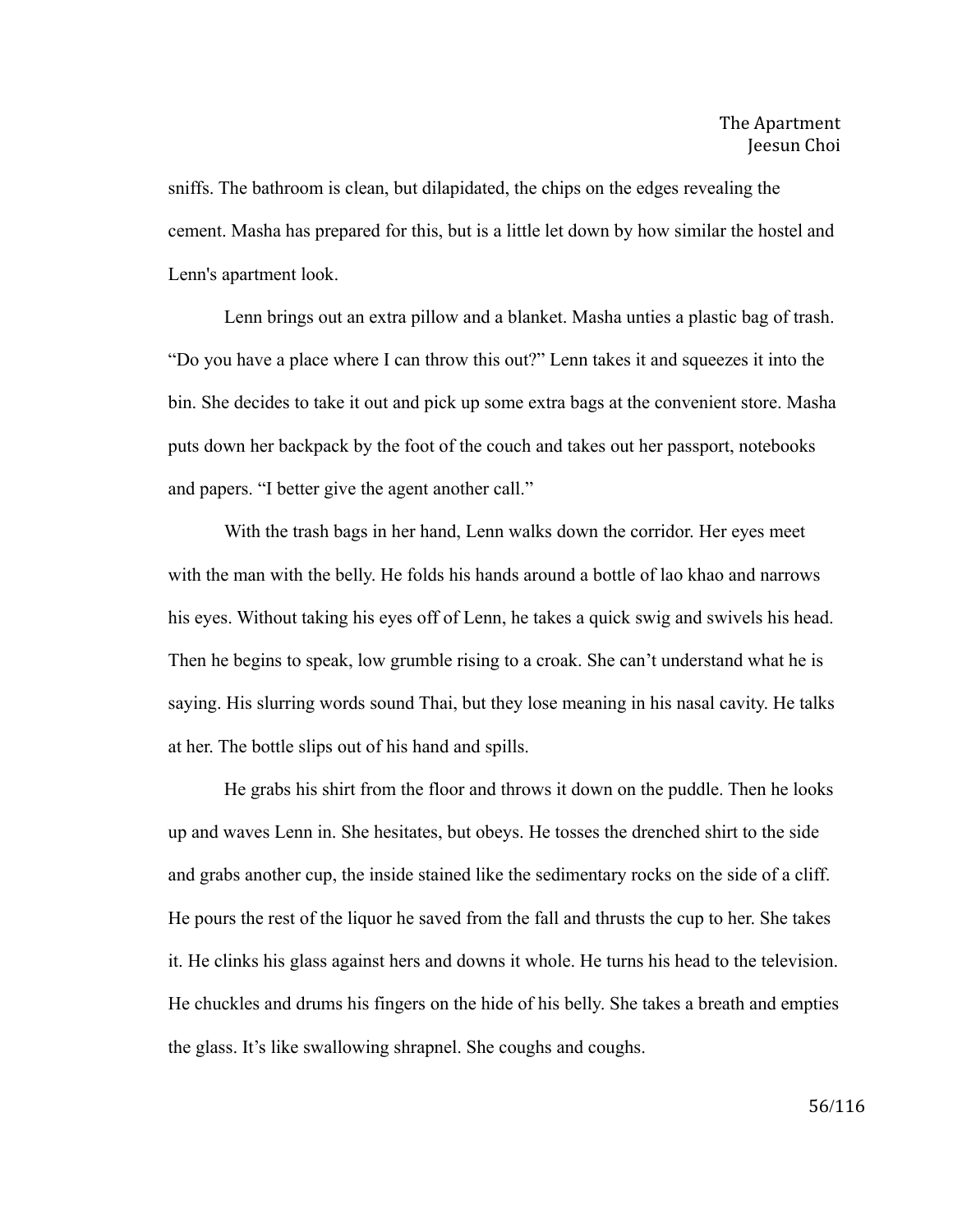When Lenn comes back home from school, the smell of frying butter overpowers her. Masha shouts from the kitchen.

.

"Your phone rang like crazy all day."

Lenn forgot to take her phone with her today, not accustomed to waking up early again after a week-long Songkran break. She checks her phone, still connected to the charger next to her mat.

Masha stands by the door frame rubbing her hands together. "I answered it, but he kept hanging up," Lenn sits on the edge of her mat, "He came over actually. He was really confused and kept asking if you moved out. I kept explaining that I'm living here temporarily, but I don't think he got what I said. Anyway, he left almost as soon as he came."

"Did he say," Lenn says, "if he'll drop by later?"

"Um," Masha thinks for a second, "I don't think so."

Masha takes this pause to add that she washed Lenn's sheets with her load of clothes. Everything is hanging outside in the balcony, clipped together at the edges.

"I'm so excited for this garlic bread," Masha exclaims as she goes back to the kitchen, "I haven't had it in such a long, long time. Do you want a piece?"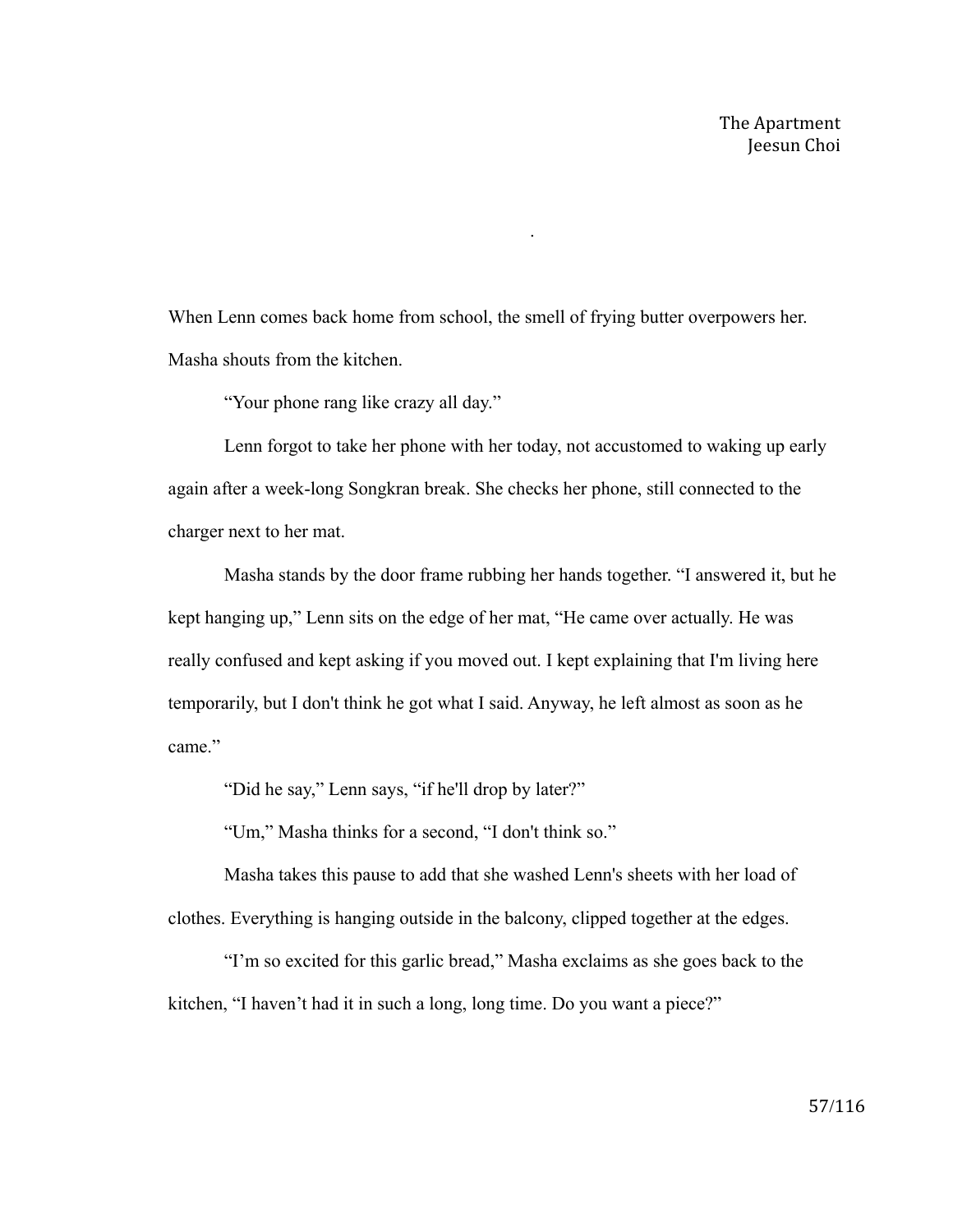On the bus Lenn scrolls the missed calls on her phone, her thumb hovering over the green call button. The bus conductor clinks the cylindrical can at her. Lenn stashes the phone back into her pocket thumbs fourteen baht out. The conductor shuffles away. The woman in front nurses her head trying to scrape the migraine off the forehead. Lenn flips open the phone, snaps it shut and opens it again. The woman's head turns and Lenn sees a milky eye peeking out of the wiry hair. Quietly, Lenn tucks the phone away.

.

.

The phone rings. It's his number. Lenn tells Masha she'll be out for couple of hours. Masha looks up. "Is it the guy?" Lenn mumbles something quickly and closes the door behind her. She tucks in her shirt at the bottom of the stairs before she walks out of the gate.

In the noon glare, his eyes appear smaller and his curls tighter. He stands by a car, too big for the soi. Unlike the night he came crashing into her apartment, this time he is a little more prepared. He says hello and opens the passenger door.

"Do you want to go for a ride?"

Their car finds itself alone on the streets. The Bangkok dwellers plan to stay in this steaming day and take a quick nap which turns into dreamless sleep. He speeds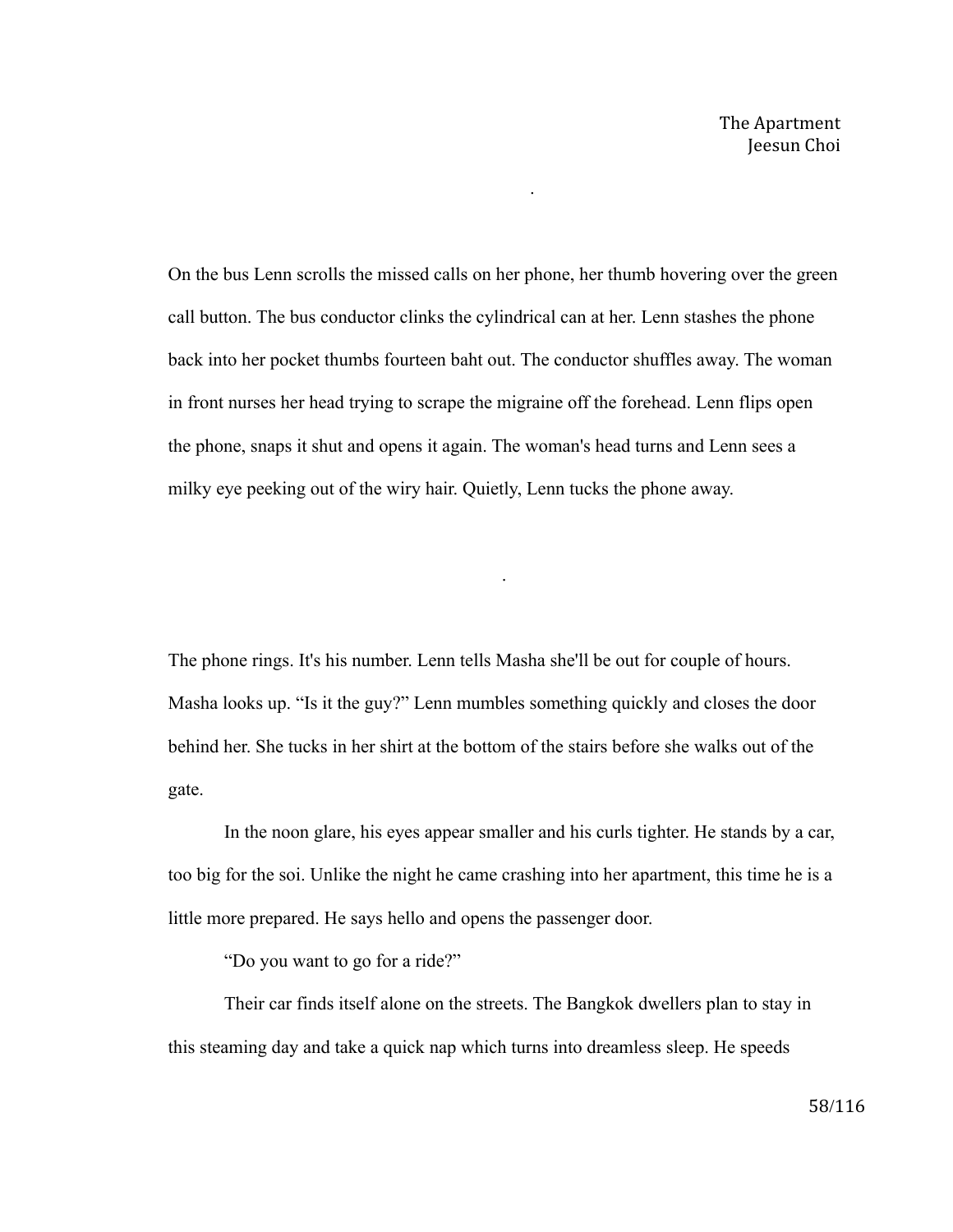through the traffic lights and they reach the Chao Praya River before one. The water laps the moss concrete walls. He parks at the Shangri-La and figures out a way to get on a barge going anywhere. While he negotiates the price and schedule in Thai, Lenn leans on the railings and lets her feet dangle above the river.

They have the whole barge to themselves, save for a German couple in the back corner. The captain allows them to sit on the roof. The engine roar and the midday sun blinds them and all they can perceive is the sky above and its horizon far out in front of them. She plays with his fingers. He takes off his shirt. "I'm luuk krueng, I don't get burned<sup>"</sup>

She tries to note the uniqueness of the houses on stilts along the banks: the one with a woman bathing, the other with a boy fishing off his porch. But eventually they all blend and there is no sane way for her to remember the hundreds of houses passing by. Just then, a tourist banana boat overtakes their barge. The tourists wave and take pictures of them. "Maybe I should put my shirt back on," he says. They laugh.

The barge makes a quick stop and a few more people come on board. Lenn descends to the main floor of the barge, orders three cans of manao soda and brings it up to the roof. She hands one to the captain who accepts it with a smile.

They close their eyes and face the sun. They talk about America for a while, but when they get tangled with the politics, they quit. So he talks about his family's country house in Huahin. Recently, his parents moved there for good. Now that their kids are all grown up, they have sworn off traveling for at least for the next twenty years. Their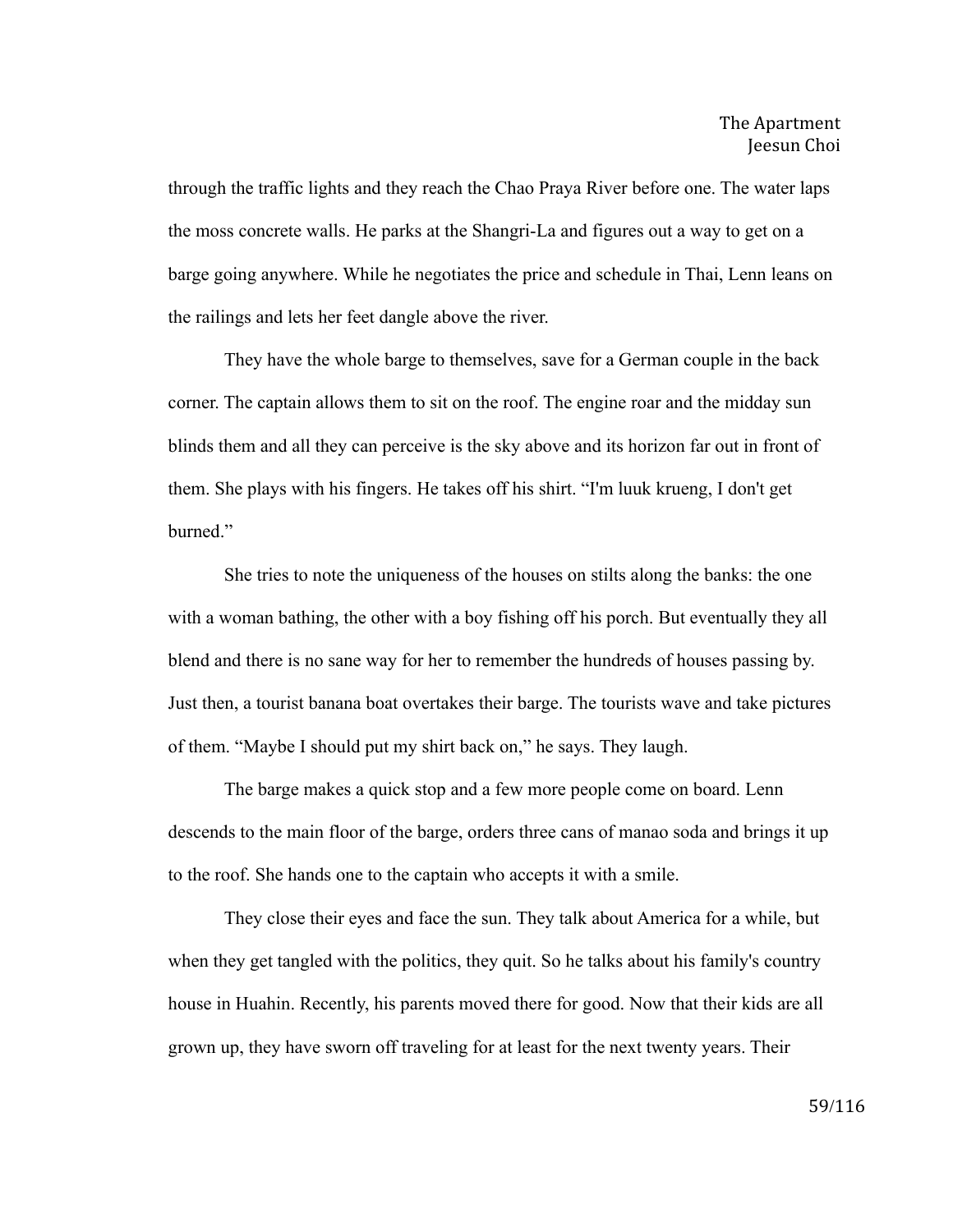houses in Minnesota, Berlin and Milan have stood empty for years now, accumulating dust, junk mail and property value. "I keep telling them to sell it. They don't need them any more." But they aren't about to sell their homes for any sum of money. Putting them up to sale means breaking ties with these countries that they once called home.

His mother bought the apartment in soi twenty-four when they had a lot of visitors cycling through Bangkok. When they had a new group every weekend for four months, she decided to make the purchase. It was easier to keep up a small apartment staffed with a maebaan near their house instead of trying to get hotel reservations . When he came back to work after college, he quickly settled into the apartment before his mother decided to sell it, telling her that he was going to find a job here. "They were going to sell it because they didn't live in it. I don't know how their mind works sometimes."

After a pause, he turns his head. "So what are you in Bangkok for?"

It's a phrasing of a question that Lenn has answered a thousand times before, but his words make it seem interrogative. They seem to suggest that there is a good reason and a bad reason and that too many of the answers that he has heard before were atrocious.

"I had no plans for staying," Lenn starts.

He interrupts, "But you fell in love with Bangkok. Or excuse me," he clears his throat, "you remembered how much you loved it here."

"No," she says, "I never did."

"Is it like a self-punishment thing?"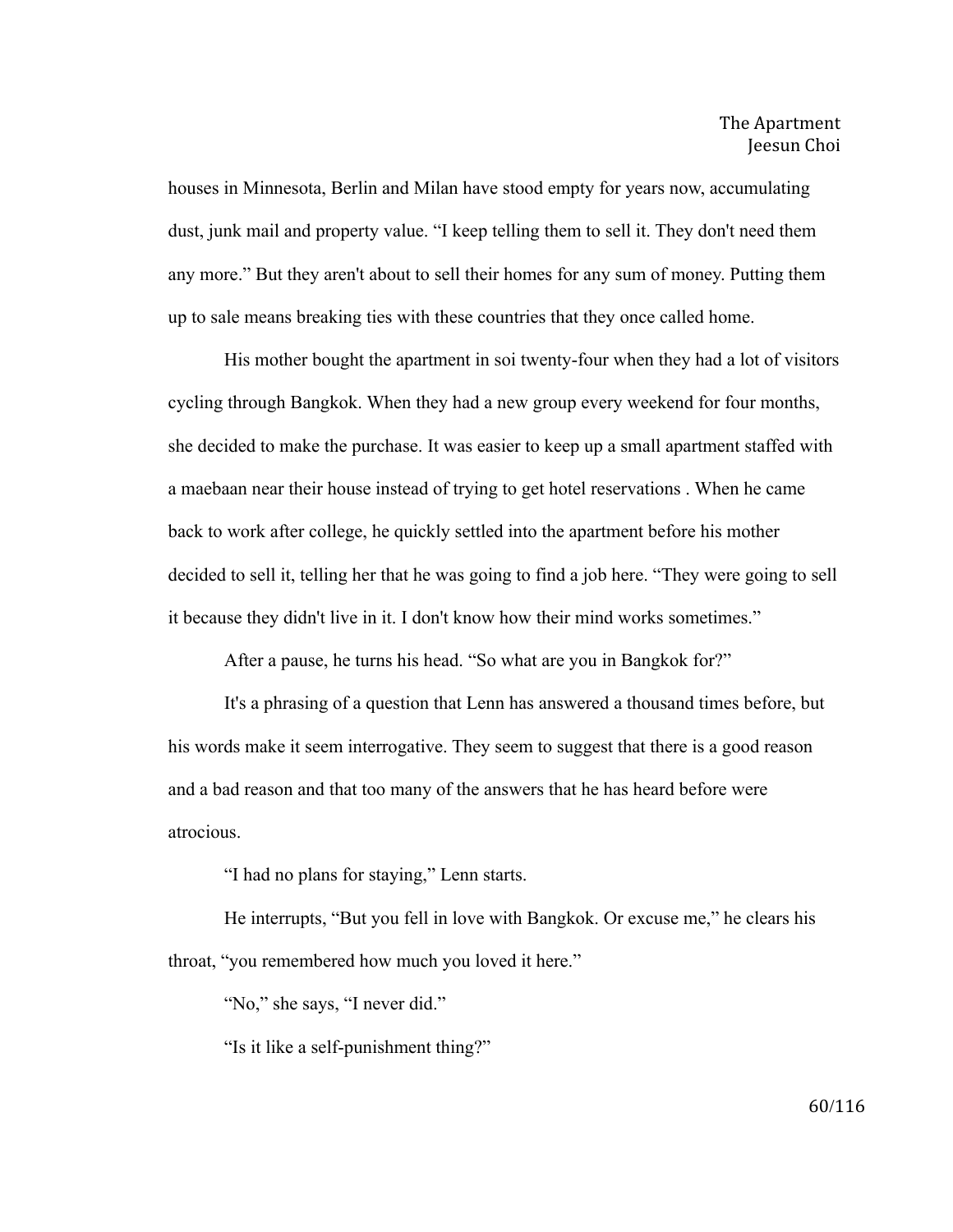Suddenly, the engine shuts off and the incessant whirring disappears. Silence falls like a drape. She looks around, seeing the Thai flag fall limp and people getting off. With his arms propped under him, he still expects an answer.

"I just need to know that I'm not a farang."

A laugh escapes through his lips, "But you are."

"I lived here for eleven years. That's most of my conscious life."

"Yeah," he mutters, "that's what everyone says."

Lenn stands up. She climbs down from the roof and sits on one of the tables at the edge of the barge. The coolness of the shade stings her. A waitress swiftly drops off menus. She scans it, her eyes not leaving the laminated piece of paper. Soon, she hears the chair drag out in front of her and he sits and fingers the menu, picking at the corner where the plastic sheets are separating from each other. She orders yamunsen and khao neaw. He gets somtam.

"Hey, I'm sorry."

He wears a benign smile on his face that squints his eyes to a sliver of light. He spurts out a laugh again. Whatever he finds so funny, he can't hold it in. She throws the cloth napkin to his side of the table. He throws it back. She digs a cube of ice from her cup and tosses it to his chest. He yelps and shakes his shirt out.

The food arrives and they behave themselves. They feel like teenagers first-time at a serious adult function. The aroma of cilantro, lime and fish sauce pricks their noses. Not bothering to wash their hands, they roll the khao neaw into small balls and shovel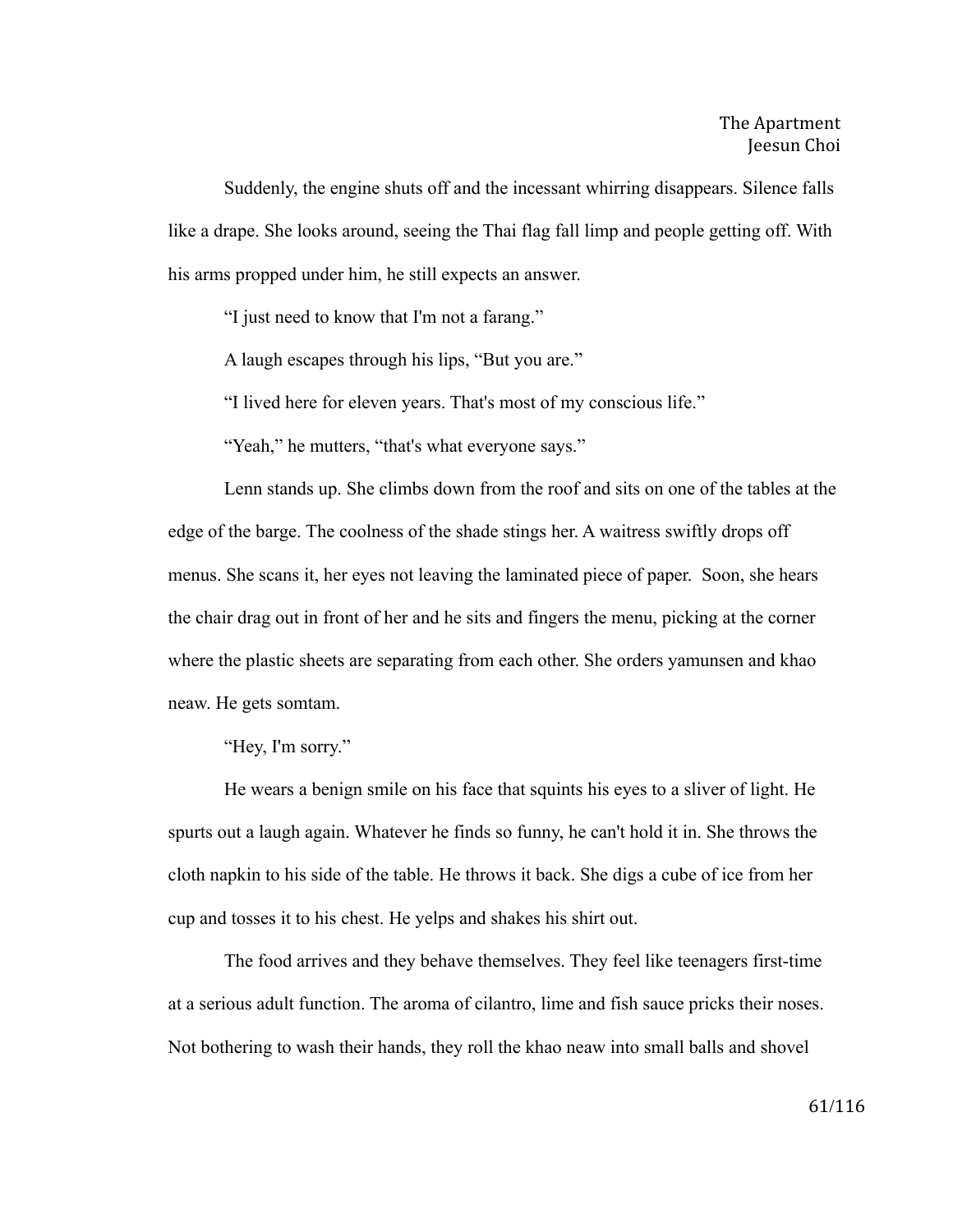glass noodles into their mouths.

When the barge arrives at Ayutthaya, they order mu ping and taro balls. The captain shouts, "Uok pay dai!" But they are content where they are, eating like guilty children and letting the shade soak up the heat from their skin. As the boat staff realizes that these farangs aren't going anywhere, they gather in the far corner of the boat to eat their dinners. When they are done, they play a round of bottle cap mak hok.

Lenn finds ripped paper at the bottom of the bin. She picks them out and sees that they are ripped up business cards of a travel agency, itineraries and tickets. She wonders if Masha gave up on trying to get the refund. A slight panic shoots through her head as she imagines Masha staying at her apartment indefinitely, getting desperate for money. Lenn never thought she would ever be in this position. She glances at her watch and hurries out the door, late for school.

.

When she enters her classroom, the third-year students are running around and screaming. As soon as they see the farang teacher, they settle down immediately. Lenn puts down her bag by the table, but she realizes that a group in the corner hasn't returned to their tables. Pair and a few others clump around a small girl,. When Lenn gets closer, she realizes that the small girl is Mali, crying. Lenn squats near her and ask her to look up. But Mali keeps her head tucked in her arms. Lenn asks Pair what happened. Pair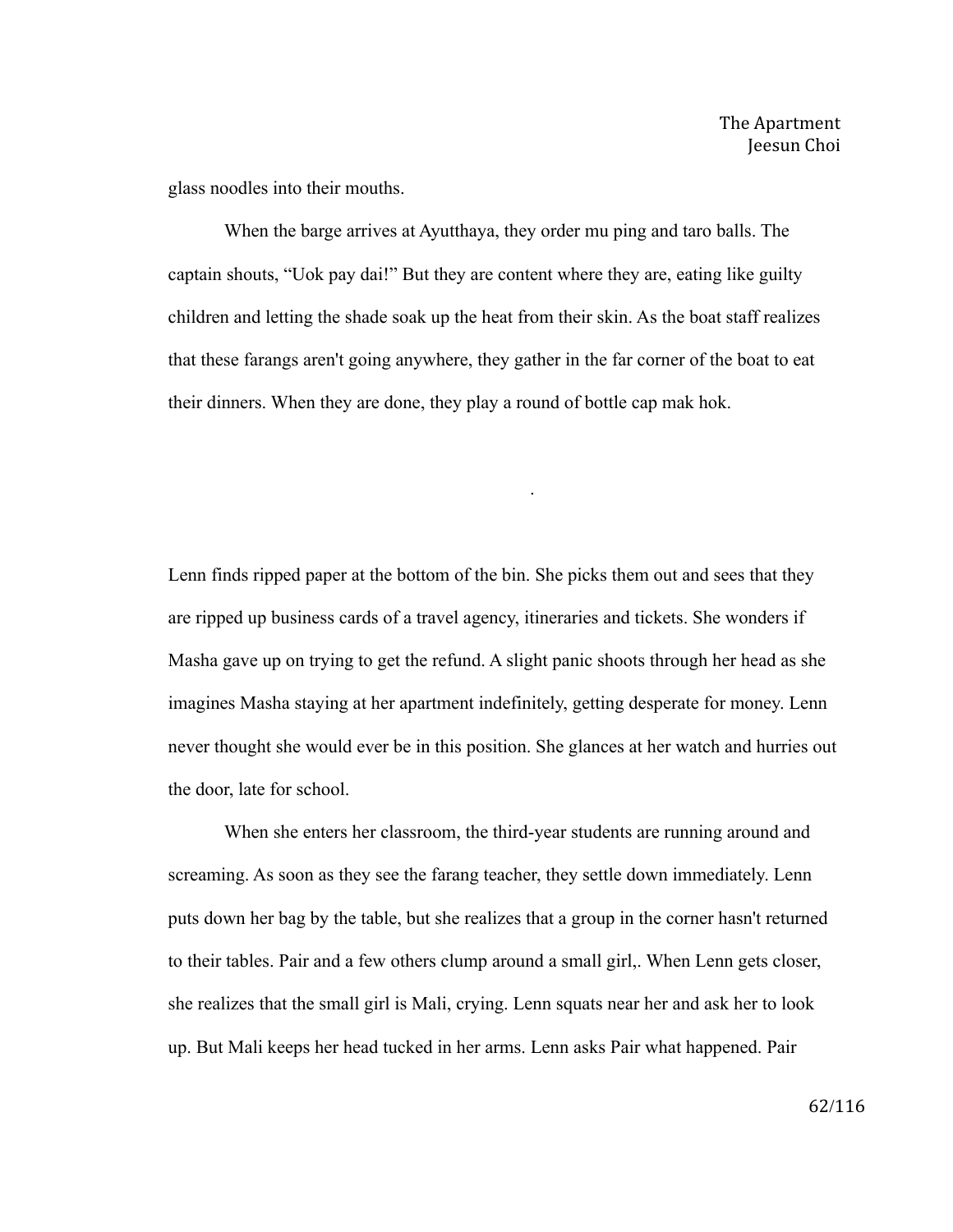shakes her head. The other kids start talking again. She asks Mali what happened again, but she doesn't speak up. She smoothes her back and asks her to stand up. Mali stays still.

At that moment the headmistress, who has been patrolling the classrooms, comes in. The students fall into hushed silence. She hands the girls over to her and the headmistress tries to figure out in Thai what went wrong. She picks up Mali by the hand and all the girls follow her out the classroom. When Lenn is done with classes for the day, she checks in with the headmistress to inquire what had happened. The headmistress waves her hand and says "mai mee panha, Khun Lenn." Lenn asks again, but she remains oblique.

She is about to exit the office when she remembers the question she had. Does the school need one more English teacher? The headmistress looks confused and asks when she is planning to leave. Oh no, not her, for another person. The headmistress shakes her head with her lipsticked smile. No, they don't.

Back at home, Masha is sitting on the couch flipping through a Glamour magazine. "It's so weird that the biggest English bookstore in Bangkok is a Japanese bookstore," Masha says, "I usually don't read this shit, but things are so boring around here."

Lenn thinks about how she should bring up the ripped tickets in the bin. They talk around for a while, about what they should eat for dinner, but she eventually brings the topic up.

"So did you end up getting the refund?"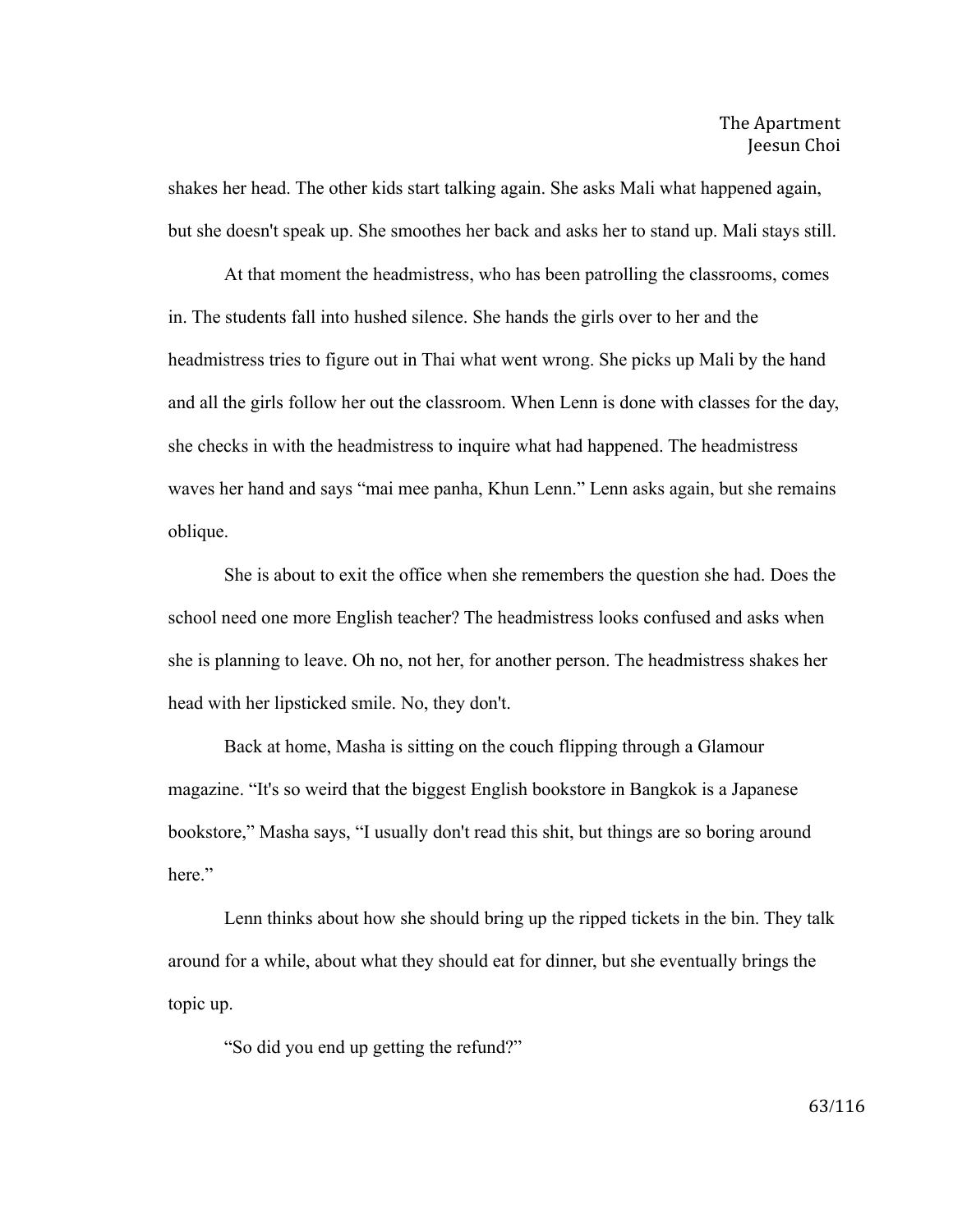"Oh," Masha pauses, "Were you worried? My parents are mailing a traveler's cheque over so I can buy the return ticket. That was one humiliating call."

Lenn laughs it off and says it doesn't matter. Masha looks at her oddly, but continues talking.

"So, what happened with Jon?"

It's Lenn's turn now. "Not much. We just drove around."

"Hopefully the traffic wasn't bad."

"No, not that bad," Lenn says. She avoids making eye contact with Masha because she probably has those eyes, expecting more from Lenn, maybe a good chance to bond and whatnot. But it's her turf and she wants things to go her way. They sit next to each other on the couch and Lenn looks over Masha's shoulders as she continues flipping the pages.

On Friday, she goes directly from school to Jon's house. Getting swarmed by expats on the Phrom Phong station unnerves her a little bit, but she gets out of the station as quickly as she can. The receptionist flashes a gap tooth smile as he holds the elevator for her.

.

Jon opens the door almost right away, his wet curls drooping around his face which makes him look like a mop hung out to dry. The marble floor cools her feet as she crosses into the living room. He brings two glasses of pineapple juice and downs his in a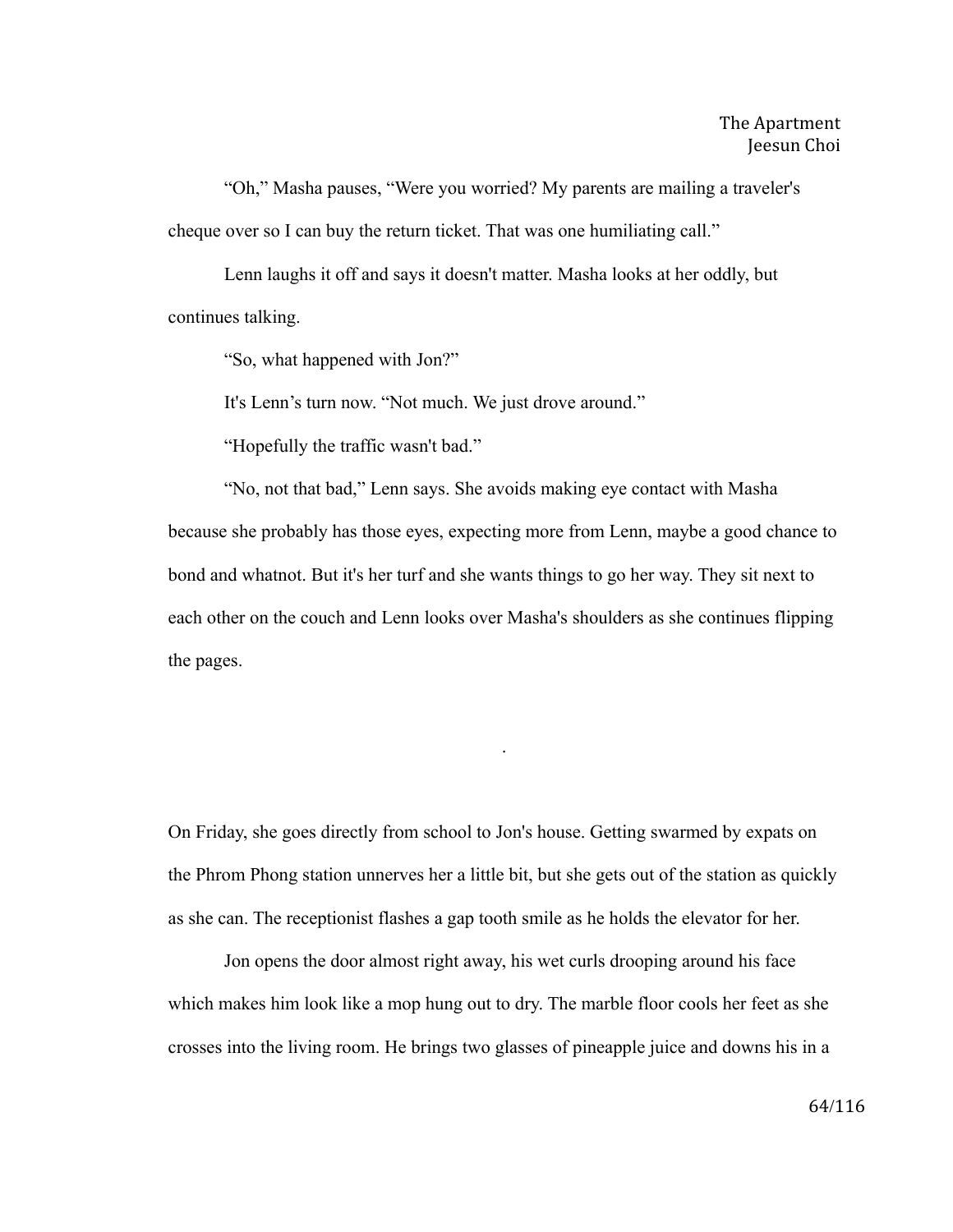gulp before realizing that Lenn has barely taken a sip out of it. She's allergic to pineapple. "I should have asked," he frowns and switches it to water with ice cubes clinking against the glass.

They sit back in the sofa. He has lived in Thailand all his life, but before that, he lived in Prior Lake, Minnesota. He inclines his head underneath his arms and talks about the flatness of Midwestern plains and the summer dullness tinged blue with icy lake water. He didn't like or dislike living there, just as nobody has strong attachment to bread. It's necessarily a given. To Jon, places are better left unlived and even better unvisited. He hasn't been back since he left. That's why it's his favorite place on earth.

"We should go."

He cocks his head back, "Where?"

She sits up on the sofa, "Prior Lake. Minnesota. I've never been to Minnesota."

"Why would you have?"

"I don't know. Change of scene."

"You don't seem like the type that likes to shake things up."

She grabs his laptop sitting on top of the coffee table and opens up a new window.

The attached mouse rolls on the floor. BKK to MSP. The page loads. He leans in to see.

The cheapest is \$1,899, round trip including tax. They can leave next Wednesday.

"God I hate flying." He falls back on the sofa, his head rolling on her thighs.

She turns off the air conditioner and the smell of their bodies smokes the innards of the apartment out. He lies so close to her that she wonders if he is cold and if he is,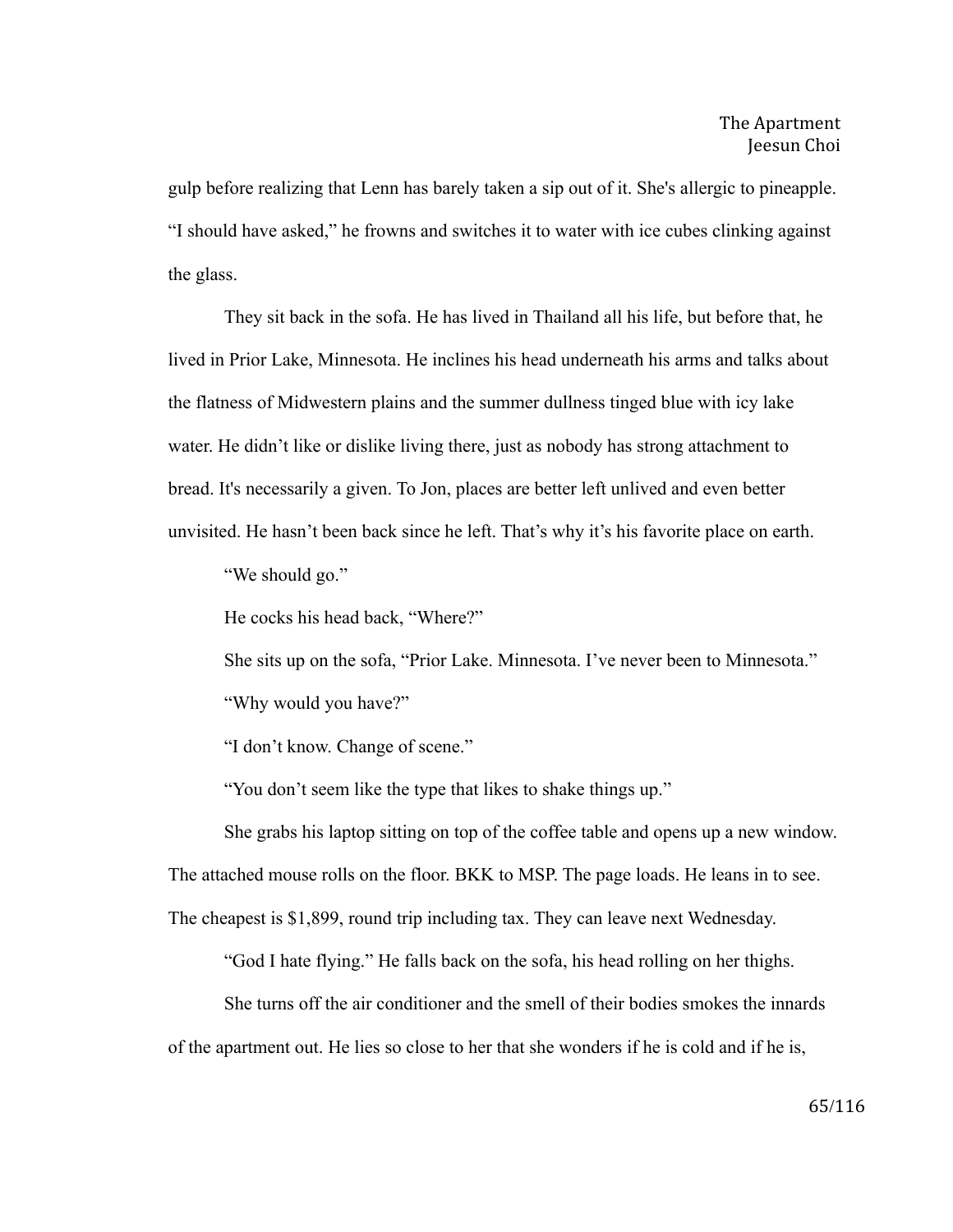when he won't need the warmth anymore. She wants him, deeply, deeply enclosed in the snare that he cannot break.

She inches up his body. He stays still. She cups in his joints and bulges. Hair appears in patches on his chest, armpit, back and groin, but the rest of his body is porcelain smooth. He wonders at her touch. Her limbs feel heavier than they ever did before and he bears their weight as much as he can. She cradles his neck and his neck rolls. She opens his mouth, sees the descending tunnel and finds his underside dry. She runs her finger through her hair. As he shivers, she turns him around and around. His arms hold onto her waist. When she turns him on his back, she catches her reflection on the window. It lures her. He breathes heavy under her body. She rests her cheek on his and meets her eyes on the window. In that instant, she captures herself and locks it away safe.

He moves under her and emerges on top. She blithely looks up. He works efficiently and rolls. As her fingers lock behind his head, she thinks how free they are from the pollution of the outside, the love for farangs and currency exchange. Here, there is no protesting or polite refusals. They can say yes to everything and there are no repercussions.

Lenn makes sure that she returns home at least once a day. Masha isn't at home as she

.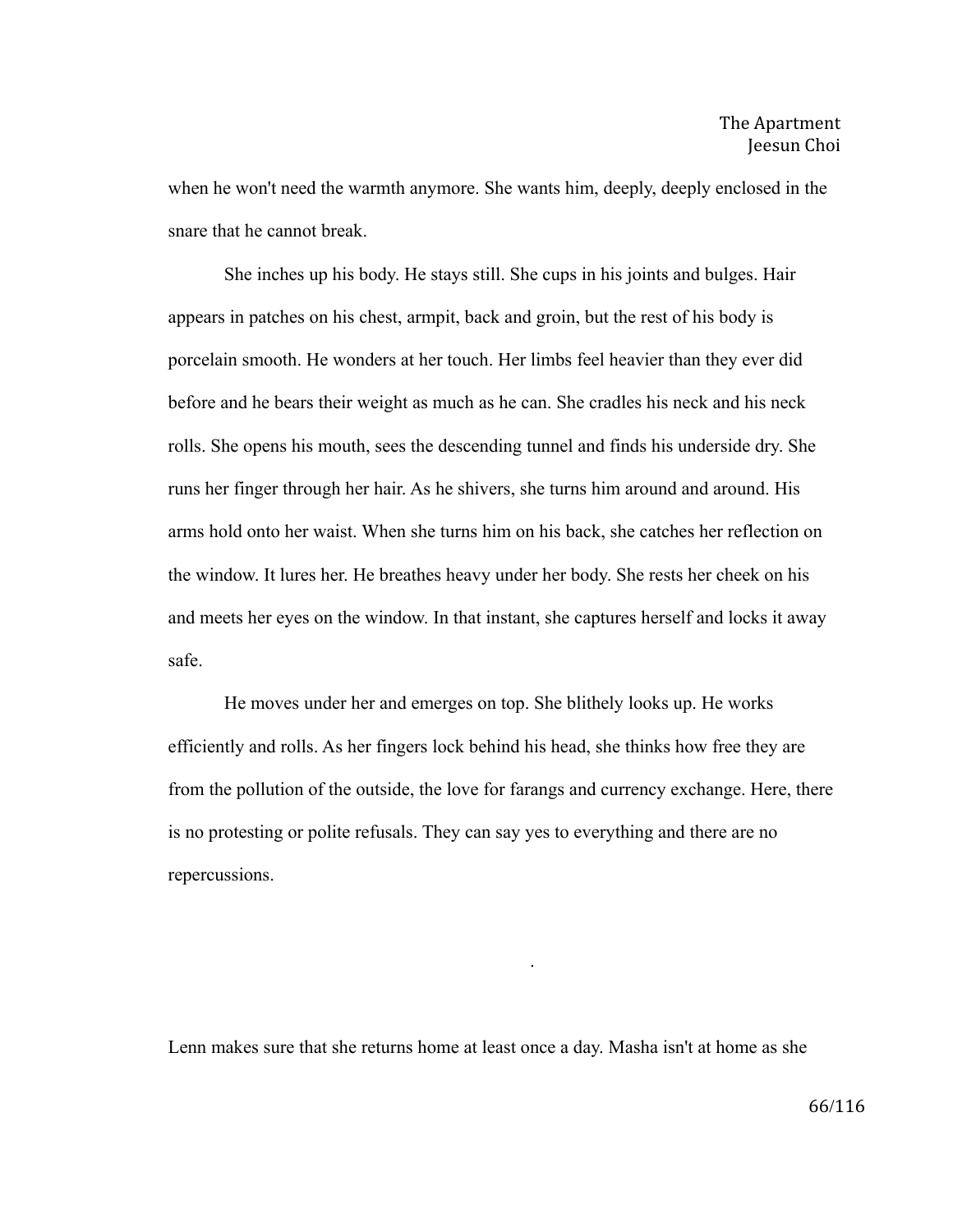decides to "carpe diem" and explore "the city" until her check arrives. But when she is at home, she is usually passed out on the couch or on the floor. She sleeps with her mouth opened, the blanket stashed by her feet and doesn't even hear the door open. Used to seeing Masha's face energized, it surprises Lenn to see her face completely drained. Her mouth sags in wrinkled folds near her chin. She looks so worn out, exhausted. As Lenn heads out to go back to Jon's apartment, she drops her keys on the floor. They crash on the kitchen tiles. But Masha doesn't even budge, her face still tilted upwards, mount open as if gasping for air. Lenn locks the door behind her.

.

They watch a lot of movies together. He picks out well-crafted mega-production films with clear five-step plotline that run for no less than 170 minutes. Sometimes the trailer and reviews are misleading and the films turn out to be artsier than they hoped in which character development drags, dialogue goes nowhere and the movie ends in the same humdrum tempo it began. But the more films they watch, the fewer they actually see till the credits roll. The DVD jackets of 'The Godfather', 'Doctor Zhivago', 'The Empire Strikes Back' and 'The Aviator' stack on top of each other. "We should finish these them before we return them," Jon says. It's like throwing away food, it's morally wrong. As a solution, they let the DVD player run as they have sex.

His lips part and close like he is talking and it's sweet, sweeter than linked arms,

67/116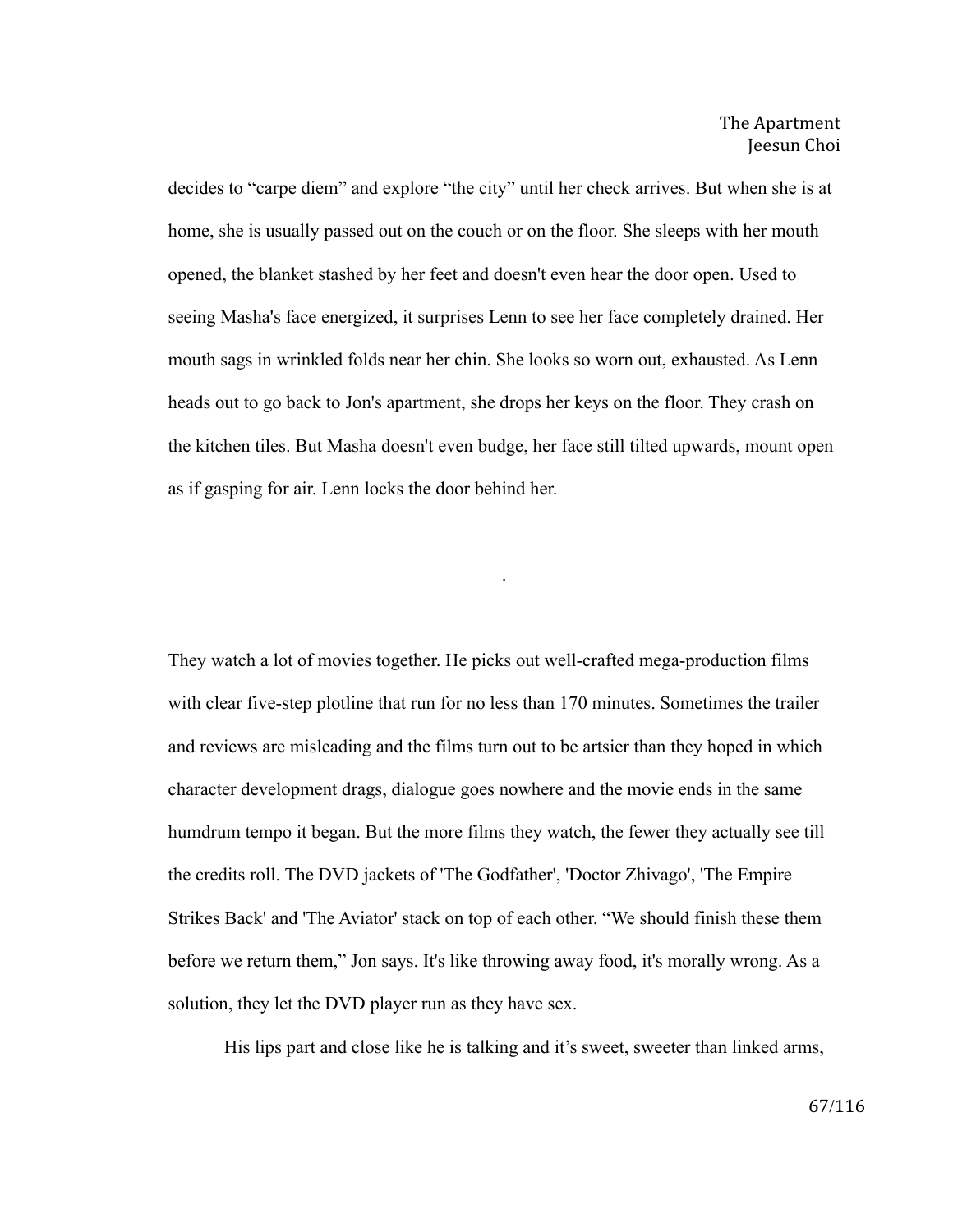cooler than a strand of wind through the humidity and a yawn in the concrete. It is so sweet that water circles in her sinus like an infection. He keeps talking and she talks back in response, her answer somewhat warbled and complicated and she doubts he can understand. Her lips start to palpitate. She is desperate to make herself understood. But they hardly listen to each other. They talk all afternoon.

The sweetness continues through the week. One afternoon after sex, Jon plays with his zippo and Lenn closes her eyes and lengthens her spine. They order pasty Italian food from a brochure and smack their lips at its texture.

"What a waste of money," Jon pushes the plastic container away, "Let's go to Emporium food court. It's cheaper and they make much better mock Italian dishes anyways."

"That's so far," Lenn says.

"It's on the same street," he laughs, "A ten minute walk."

"I'm really not in the mood to go out," she pushes her hair back, "The heat just drains me."

"Yeah I don't know," his eyes narrow, "Whatever. Whatever you want."

Silent falls on them like wet blanket thrown over oil fire. Since yesterday, he has been pushing the idea of going out. He suggested they go out to a club opening in Thonglor, get dinner at L'Opera or go to the gym. When he goes out for his training sessions, she takes the opportunity to check back at her apartment. It still hasn't rained since Songkran ended. Three months of no rain has taken a toll on her, the sun cooking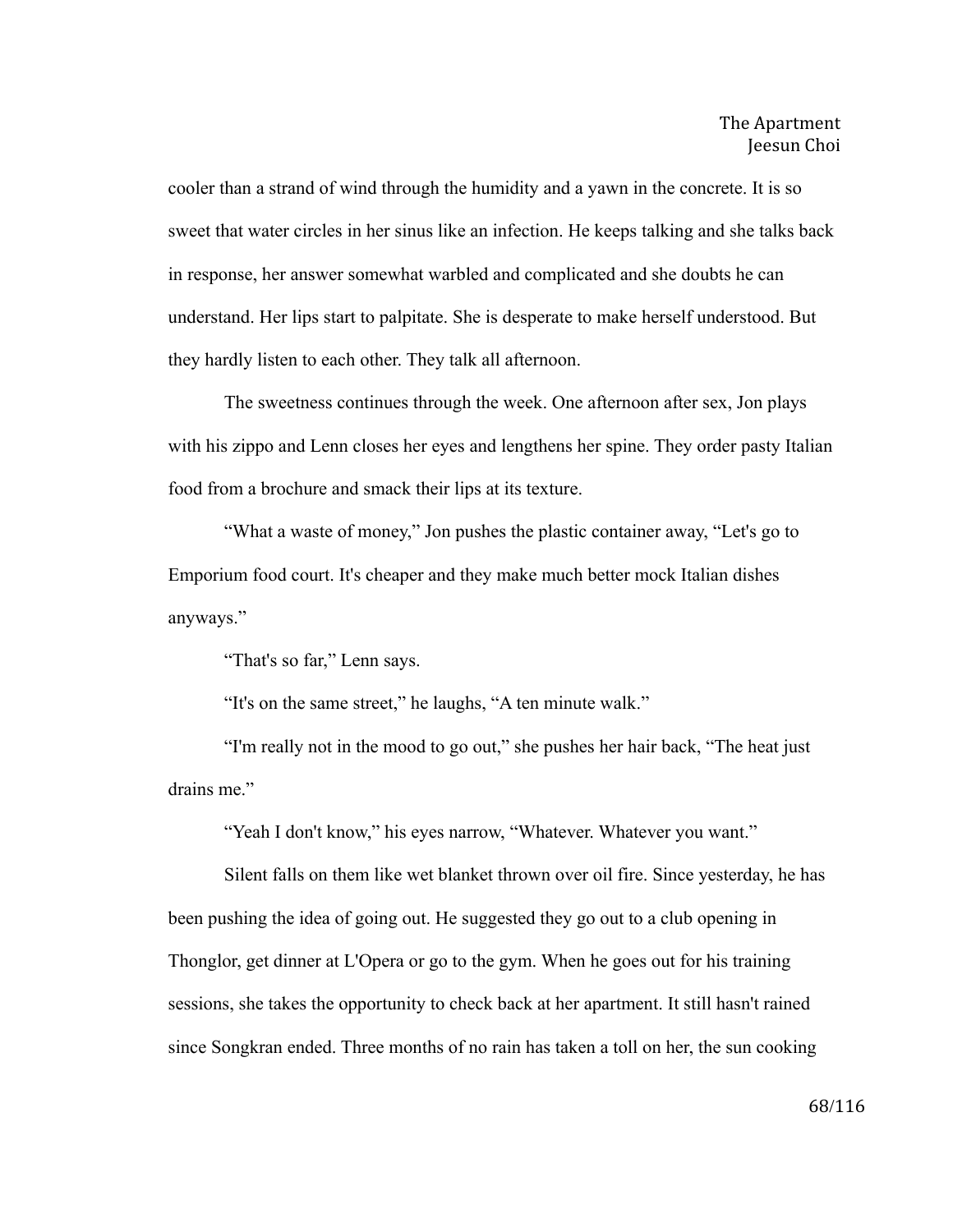up the smog into a blanket of thick fume over the city.

Jon develops a migraine towards the evening and though he expected it to be gone next morning, it still envelops his head. Jon washes down some ibuprofen with a bottle of water, but they don't seem to be working. "You should go lie down," Len says. He closes the bedroom door behind him.

.

He sleeps for hours and the morning melts into the afternoon. She sits up. The blood rushes to her head. Her throat feels dry. She gets up for a glass of water.

Off to the corner of her eyes, Lenn detects movement. She leaps back. An old woman smiles as she closes the front door. Her severely bent back and bulging stomach make a perfect curvature from back to front. She looks like a beetle, balanced on her hind legs, but she is extremely precise in her movements. She crosses the living room and heads into the kitchen carrying bags of grocery.

Lenn follows her. The kitchen glows in early twilight. The woman sifts through the bags and pulls out bagged rice, shrimps and leeks. She smiles at Lenn again and this time Lenn sees missing teeth in the smile. She says something in Thai. Lenn effaces herself with a shake and shallow laughs.

"O hoy," the woman smiles.

She turns on the stove. She chops up the leek and empties the rice and shrimp into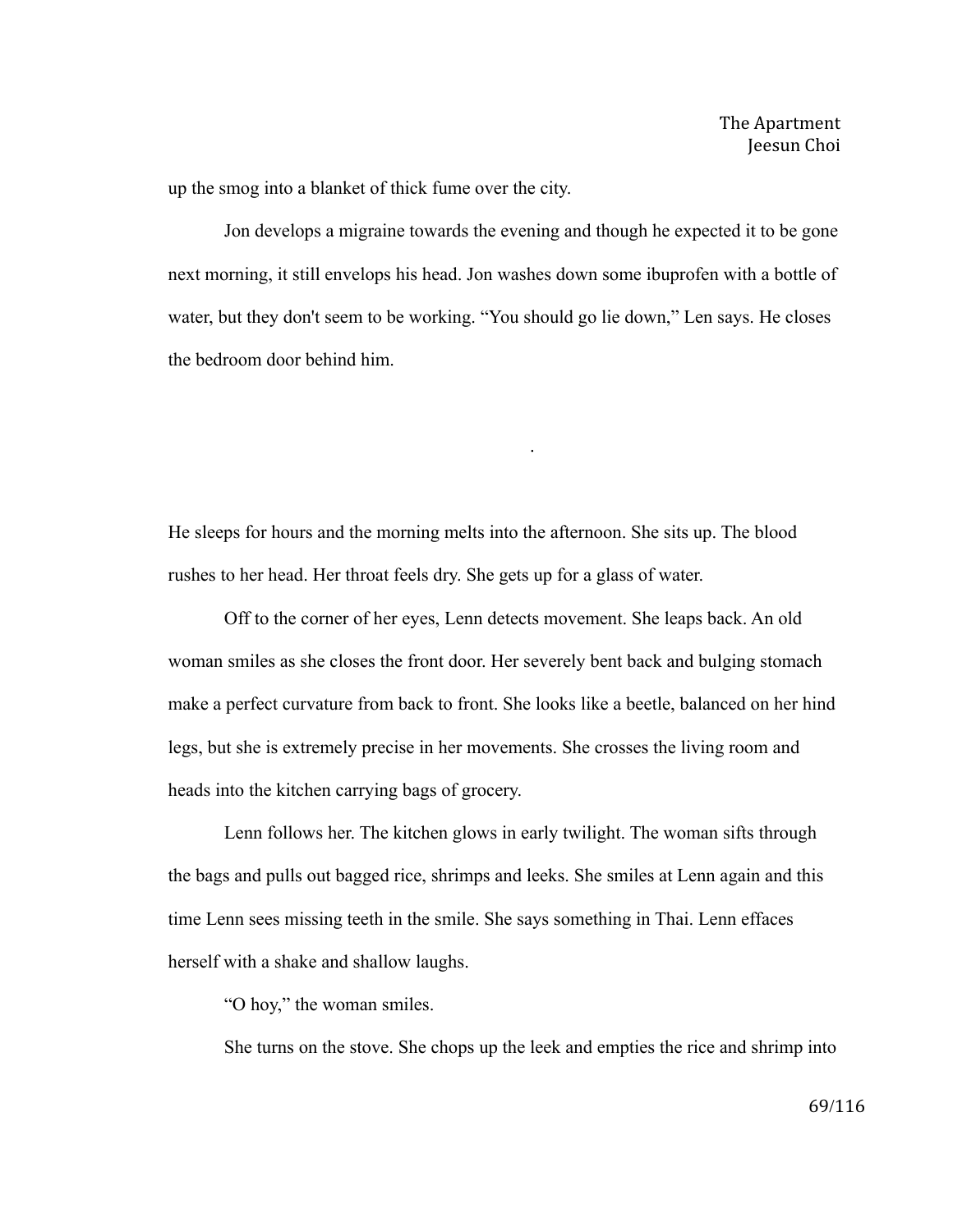a pot. She smiles and nods every time she makes eye contact with Lenn. The rice boils and she divides the contents into two bowls. She pushes one of them towards Lenn.

"Kin, kin."

Lenn stutters, "Chan kin laew kha."

The woman bursts into an uproar of laughter. Her back swings back and forth. She points a finger at Lenn and sputters something in Thai. She shuffles to get a spoon and hoists herself up on a stool. She stirs the rice and begins to eat.

"Kin, kin," the woman insists as she spoons food into Lenn's mouth, "Kin. Kin dai. Kao yang kaung raun."

With polite smiles, Lenn steps out of the kitchen. She turns around and sees him by the room. The ripples of lights are gone. When she looks back, the porridge still steams in the bowl, but she is gone.

"Who was that?" Lenn asks.

"Who?" His eyes squint with sleep, "What are you doing out here?"

"I was just getting," she looks down and sees the porridge, "Didn't you see her?"

"Who?" He asks again, annoyed. He comes into the kitchen and looks around, "I don't see anyone." He spots the cooling pot and the bowl by her side, "Did you cook?"

"There was a woman cooking here," she insists.

He raises his eyebrows.

"Okay," he rubs his eyes, "Let's go back to sleep."

He still looks like he has the migraine. He waits for her, but only because it's the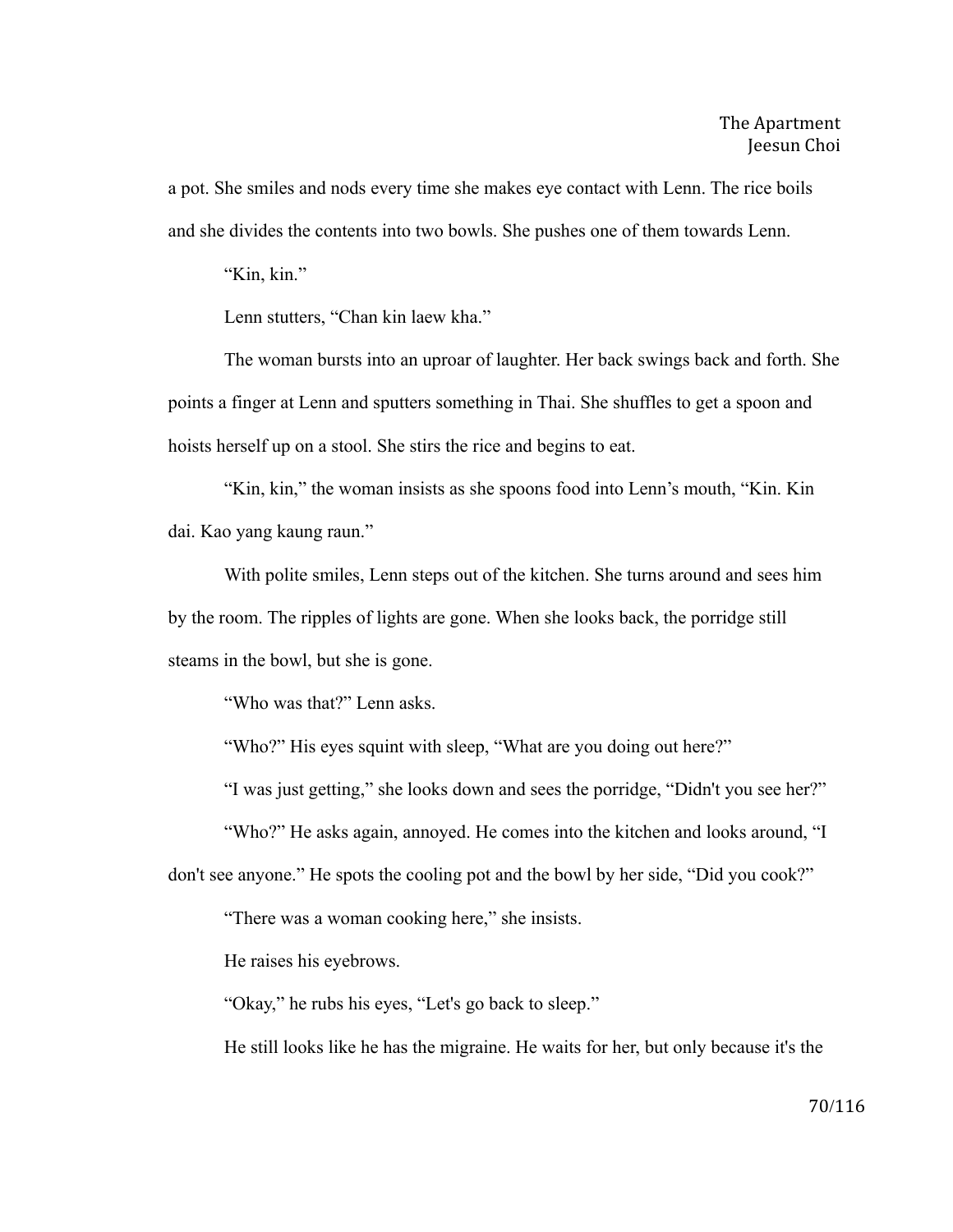polite thing to do.

"Go ahead. I'm going to eat."

When he goes back into the room, she walks around the corner of the kitchen. A narrow corridor appears in front of her. There are no lights here and it's hard to see where it leads. With a hand on the wall, Lenn walks slowly through until she hits a door. It opens into the building corridor. Back on the kitchen counter, she hesitantly picks up the spoon, dips it in and brings it up to her lips.

.

Masha got the check and booked her flights ten days from now. "Where have you been all this time?" She asks as she hangs up the laundry. The light is low with smog clouds and Lenn notices bags under Masha's eyes. Her shoulders slump every time she drops her arms, which looks as though they have thinned. Lenn says that she has been staying at her friend's house. Masha pauses as she reaches for a shirt in the basket, "I hope that's not because of me." Assuring that it's not, Lenn asks her if she is feeling alright. "No, I'm okay," Masha says as she repositions her basket, "I just haven't been sleeping that well."

Lenn notices new clothes on the line. A bright blue sweetheart top and a pink miniskirt hangs sideways. "They are for my sister," Masha says, "She wanted some cheap clubbing clothes."

Lenn offers to cook khao pad for dinner. Masha brightens. They top the rice with

71/116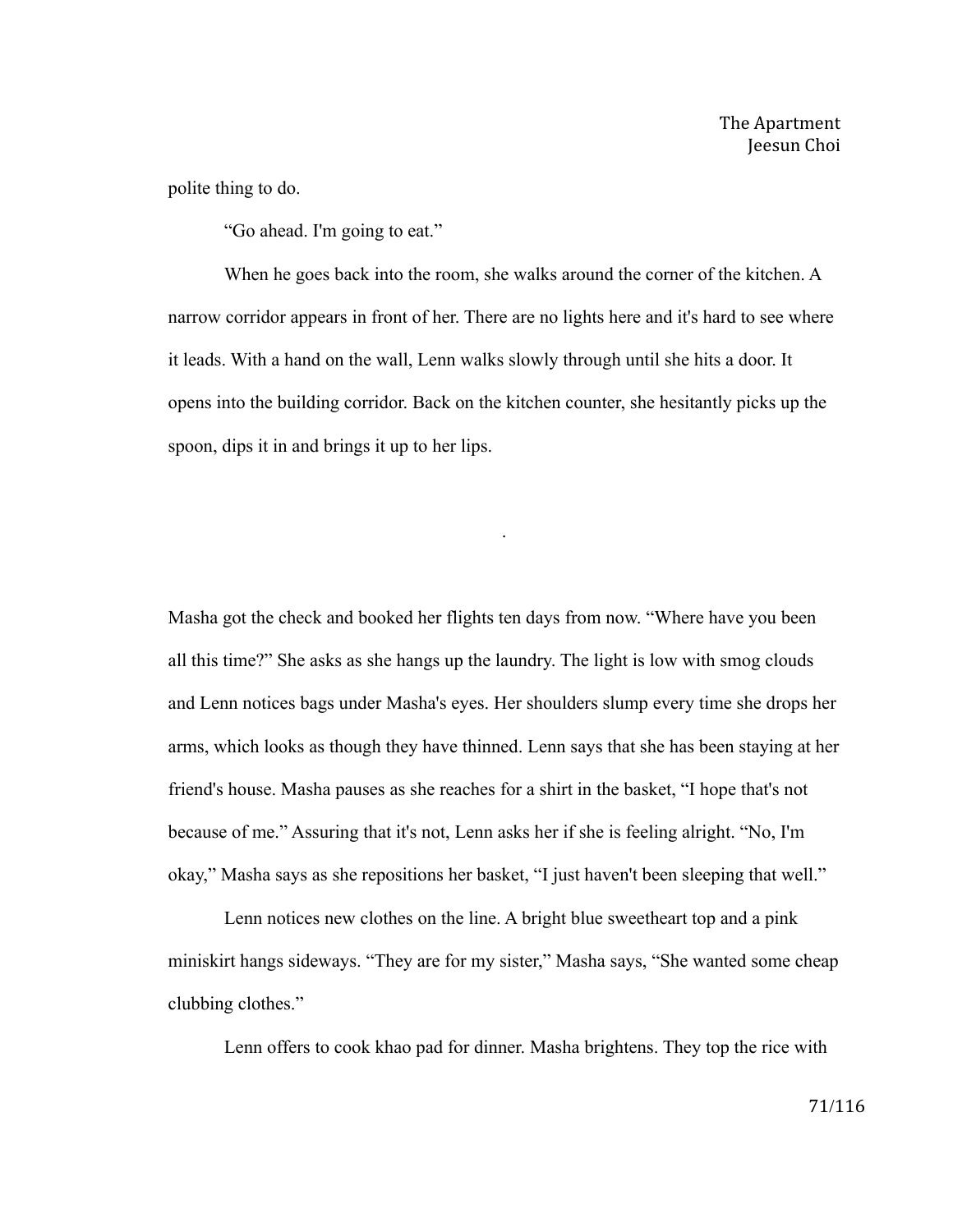fried eggs and lime spritzes. Masha digs in, only coming up for water, like a person who hasn't eaten for days. "This is so good," she says as she bites into the egg, "You should cook more often." They laugh. Lenn wants to ask if she is okay again, but doesn't want to seem nosey. And she is leaving soon, Canada will do her good. Bangkok hasn't exactly been a ride for her. Lenn squeezes leftover lime into their water. Masha smiles.

.

When the day becomes unbearably hot, the school and the bus rides a white noise and Masha's thinning presence oppressive, Lenn goes over to his apartment. She realizes that bus 48 goes the same direction, but chooses to take the sky train. The sun throws itself all over the train platform and the other afternoon dwellers dot themselves along the stretch of the station, a man hovering over the yellow line with the security guard idly looking on.

Jon opens the door and she circles the living room while he watches her from the counter. They don't rush. They talk for a couple of minutes, eat half a bag of mandarine and see the sun set on the balcony. They dodge the shirts hung outside to dry. They talk about the small things and count the cars passing below and pigeons on the phone line. When her hands feel cold, she holds it against his cheeks or his neck. He yelps when she catches him off guard. "That's mean," he says. She laughs and does it again. "Why is your hand so cold?" She plays at it as the sun sets.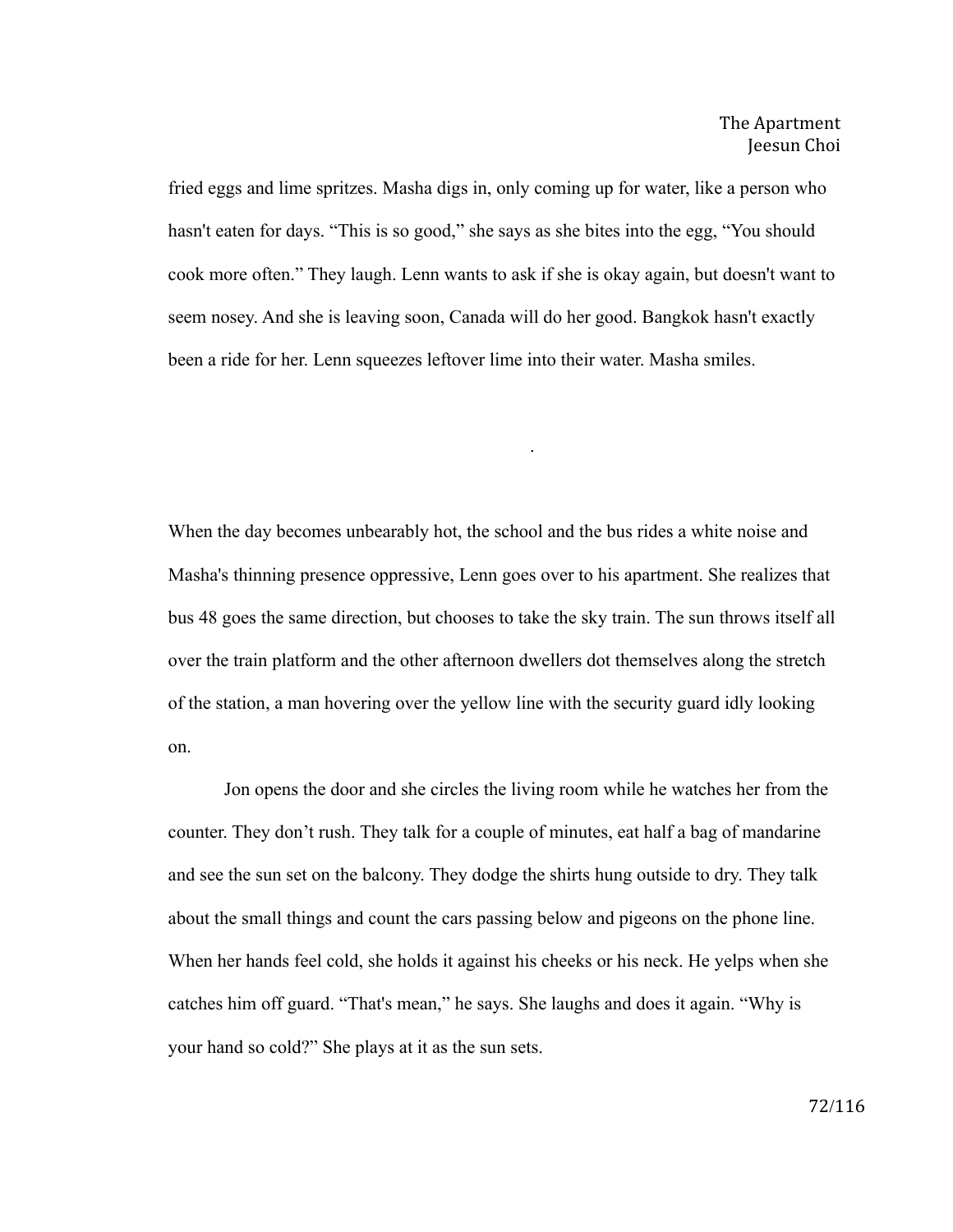In the bed, he turns away. She latches onto his hips. He sits up.

"We should get out."

His voice seems foreign. Her ears travel from the traffic below to his words.

"We never go out. Let's get out."

"We go out," she says.

"No we don't," he gets up and paces around the bed. He finds his jeans and shirt. "What are you doing?"

He picks up her shirt and throws it on the bed, "We always stay in here. I want to

get out. It's like, like we are hiding or escaping or something. I want to feel real."

His words get tangled up in the nasal cavity and comes out as a school boy whine.

Lenn tries to suppress her grin. She drops her head, but he catches it.

"You think it's funny?"

She shakes her head, but her smile does not go away. The muscles on his face

twitch. A different shadow paints his face. His mouth thins. "My friend is throwing a party tonight. I would like to go. You can come if you'd like."

The offer is on the table. She reaches for her shirt at the foot of the bed. It is so pedestrian, cheap, old.

"I'm not dressed to go out," she says.

He faintly smiles. "I didn't think you were one of the people that cared about those kinds of things."

With the lights changing from red to green, their taxi glides on the road. The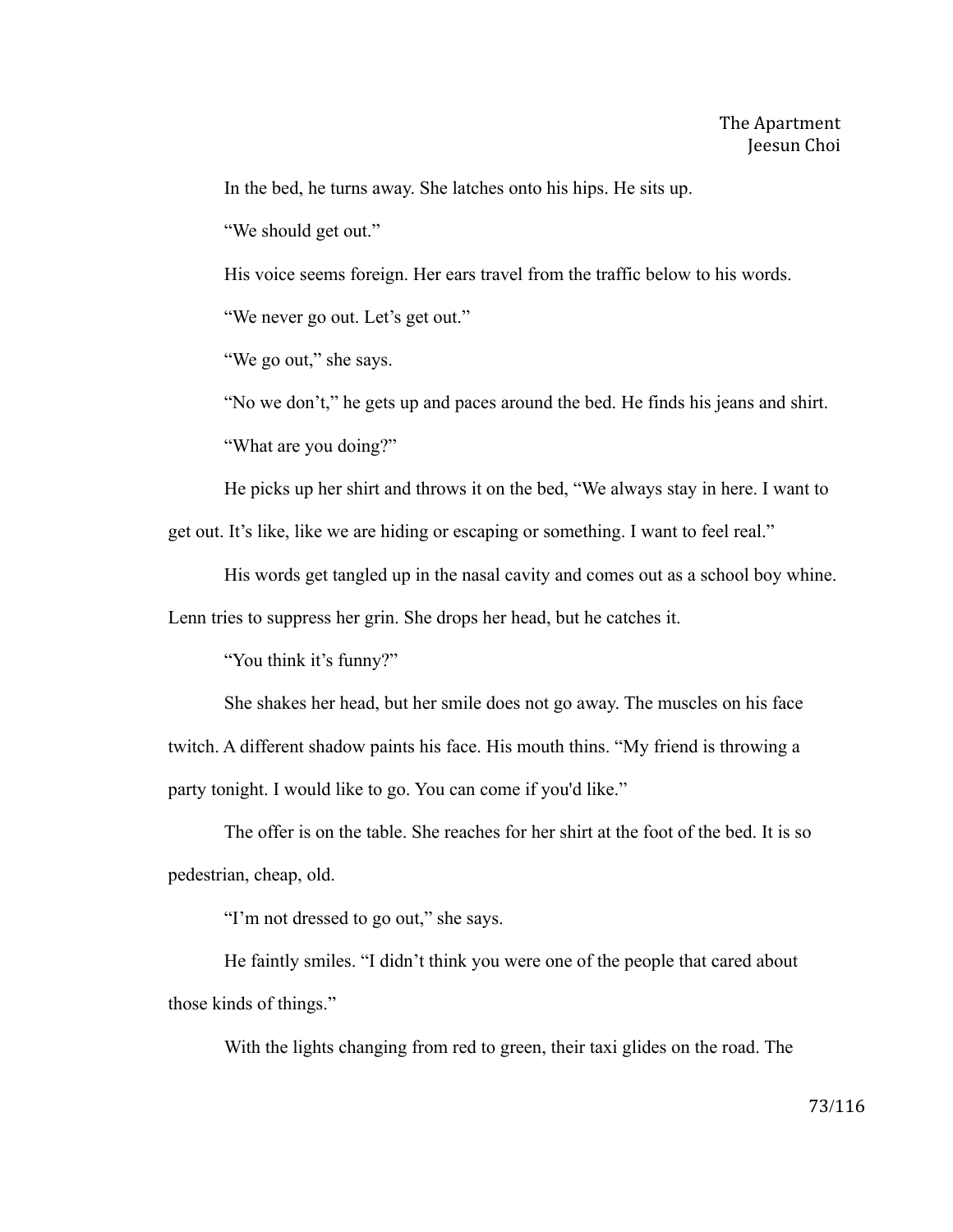driver turns onto Sathorn. Jon leans in and points the driver into the right soi. They pull up to a stuccoed gate. In the lobby, Lenn tests out the echoes like a child.

The party is happening on the rooftop. The first few that spot Jon shout out to the rest of the group. They hold themselves in this particular way that Lenn immediately knows that they have been here a long time. Through the people appears a woman with limbs as straight as her hair. Her eyes wing outwards and she smiles with her cheeks.

"A stranger!" She gives him a pat of a hug. He laughs, "You owe me five hundred baht. Jake, Pat and I were betting on whether you were going to show up tonight. Pat had much more faith in you than I did. Knowing your track record, I don't know if I should be the one punished."

"Sophie, you always lose your bets. It's more of your problem than mine."

Sophie says something that Lenn doesn't quite catch, but her sentence ends when her eyes land on Lenn. Jon introduces her. Sophie gives her an airy hug.

"Have we met before?"

Lenn shakes her head, "I don't believe we had."

"No we have," Sophie says, "You were at Olivia's party. Last Friday?"

"I don't know Olivia."

"Not at Olivia's, the other place, the,"

"You always have to know everyone, don't you?" Jon stops her there. Sophie gives him the cheeky smile again.

"I do. Especially at my party. You know, Jon," she takes his hand, "You've been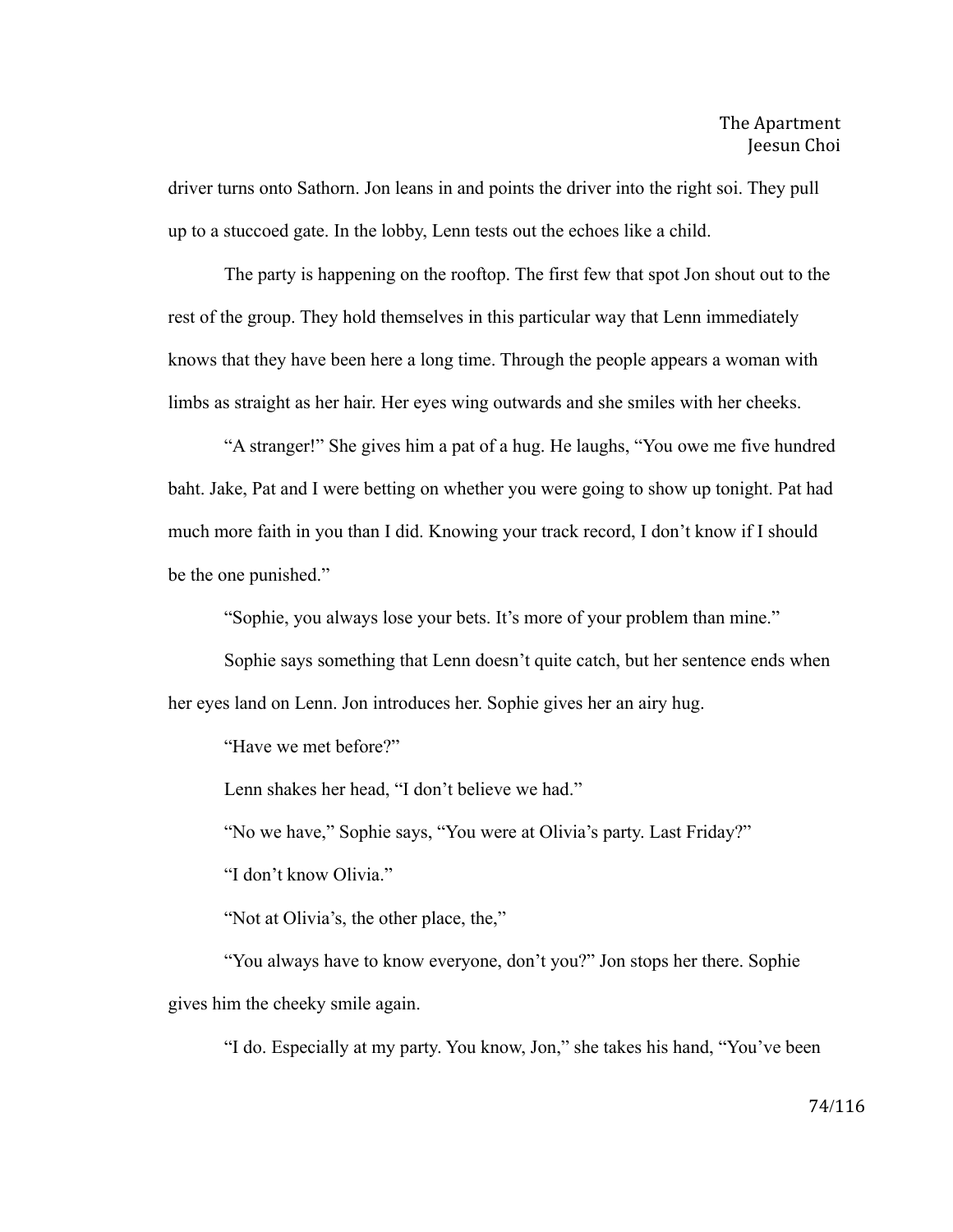meaning to meet Gio for a while. He's here tonight. I'll introduce you." Jon's face switches from intent listening to manic grinning in split seconds. As he is being pulled way, he shoots a wide-eyed look at Lenn. She doesn't know what to do with it.

The rooftop has European street lamps on every corner and people gather in between them like they are on a cruise ship. The silver streamers flutter over her head. The party guests kick the deflated balloons around. The high heels avoid them at all cost. They are all kids that graduated from international schools, but Lenn recognizes none of them. She goes up to a side table and picks up a flute of Champaign. Jon talks to a slick Italian guy on the opposite side of the rooftop, his hands flying everywhere as he speaks. He leans in and cocks back repeatedly like an over-charged automaton. In this party, surrounded by his people, Lenn sees that he is the guy who ditches his own parties, cuts his own hair and bums around the world in business-class flights and drinks on forbidden islands.

The tempo of the crowd quickens when the music comes on. The spur-of-themoment DJ abandons his iPhone to join a rave near the Champaign table. A few girls join. They titter in their micro minis and platformed shoes. Their tiny bags fling around as they hop on the spot. The guys bob with their arms way up and they strike poses even though no one is taking a picture.

These kinds of people fit anywhere in the world, not a hair out of place. Their looks deceive. The only thing matters is the way they cross their legs as hair falls on the other side, the fitted shirt into khakis and the youth revealed in cut-out shirts and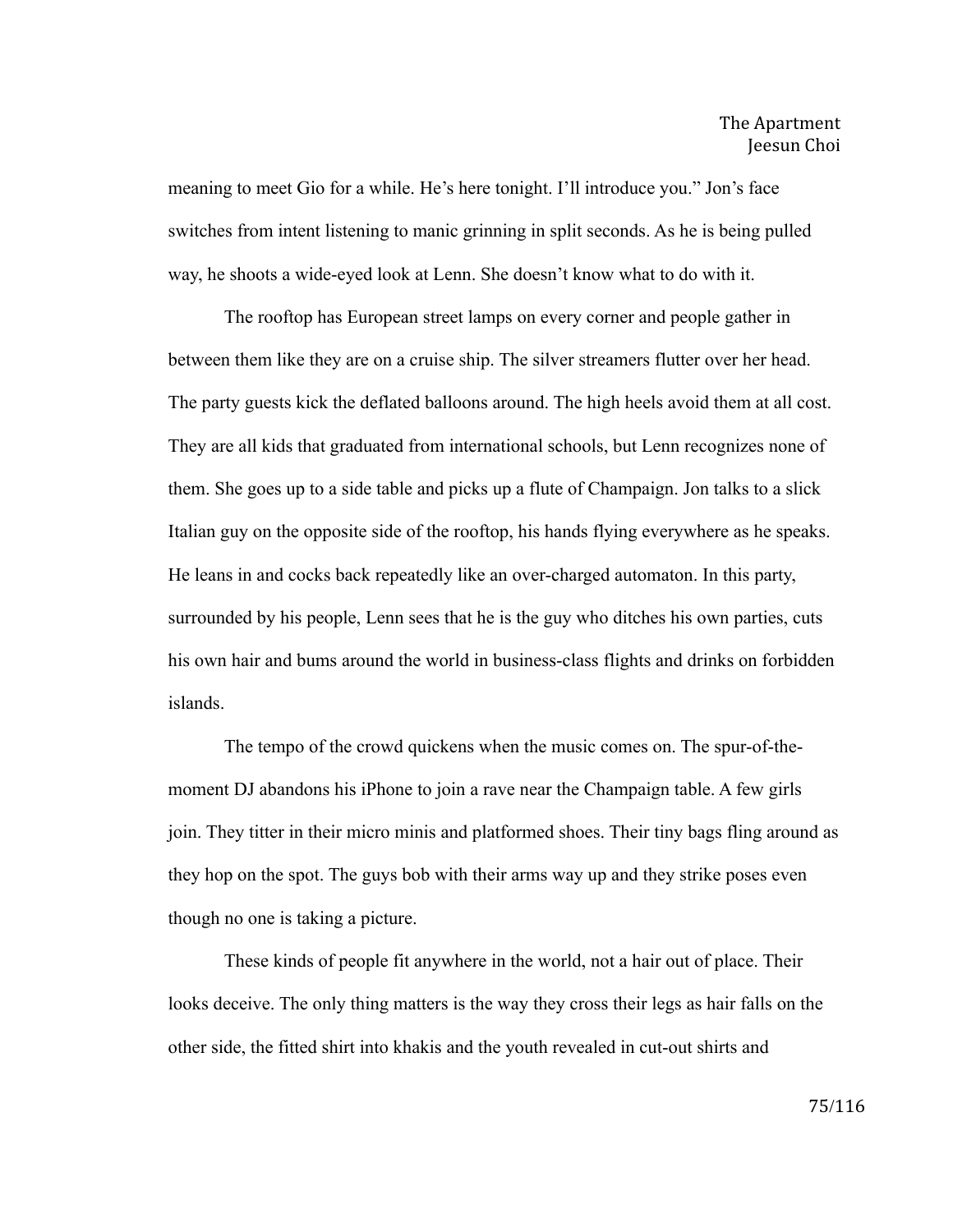vagabond feet. They all know how to drop to the beat, and their small talks and small thoughts can please all and connects all the wandering minds. In their ethnic discernibility, they become like everyone else. They can make anyone talk, think and smile like they do. They are invincible at night and impenetrable in the daylight.

Lenn finishes her Champaign. Jon walks through the rooftop looking for her. She stays by the railing. Someone jacks up the volume and screaming starts. A guy in a ripped shirt grabs Jon, but he pulls away. The music ends too soon and the rave staggers. Jon grabs a drink and maneuvers through the crowd. He finds her and slips next to her.

"Do you feel real now?" Lenn asks.

His smile fades, "Don't mock me."

Lenn feels cruel, but she can't stop it now, "I can see where you're coming from. Look at this, this is real life. All the pretty things in one place."

She wants him to crumble with her words. But he doesn't. Instead his hand tightens around the glass and his eyes turn opaque. Still she can't stop, like a magic trick, the string of scarves regurgitating out of her throat.

She stops herself. All around her are signs of life and, as the seconds pass, the sound of the shot gets folded into the overlapping tracks. She turns and turns on the spot until she can see something that resembles chaos. The kicked-up dust in Poipet cloud her vision. It rushes up like a storm and she suffocates in the blindness. She sways as if she is on a bus, walking up and down the aisle waiting for the sleep to go away.

The cloud clears. Jon is no longer standing next to her. Her wrists lock and her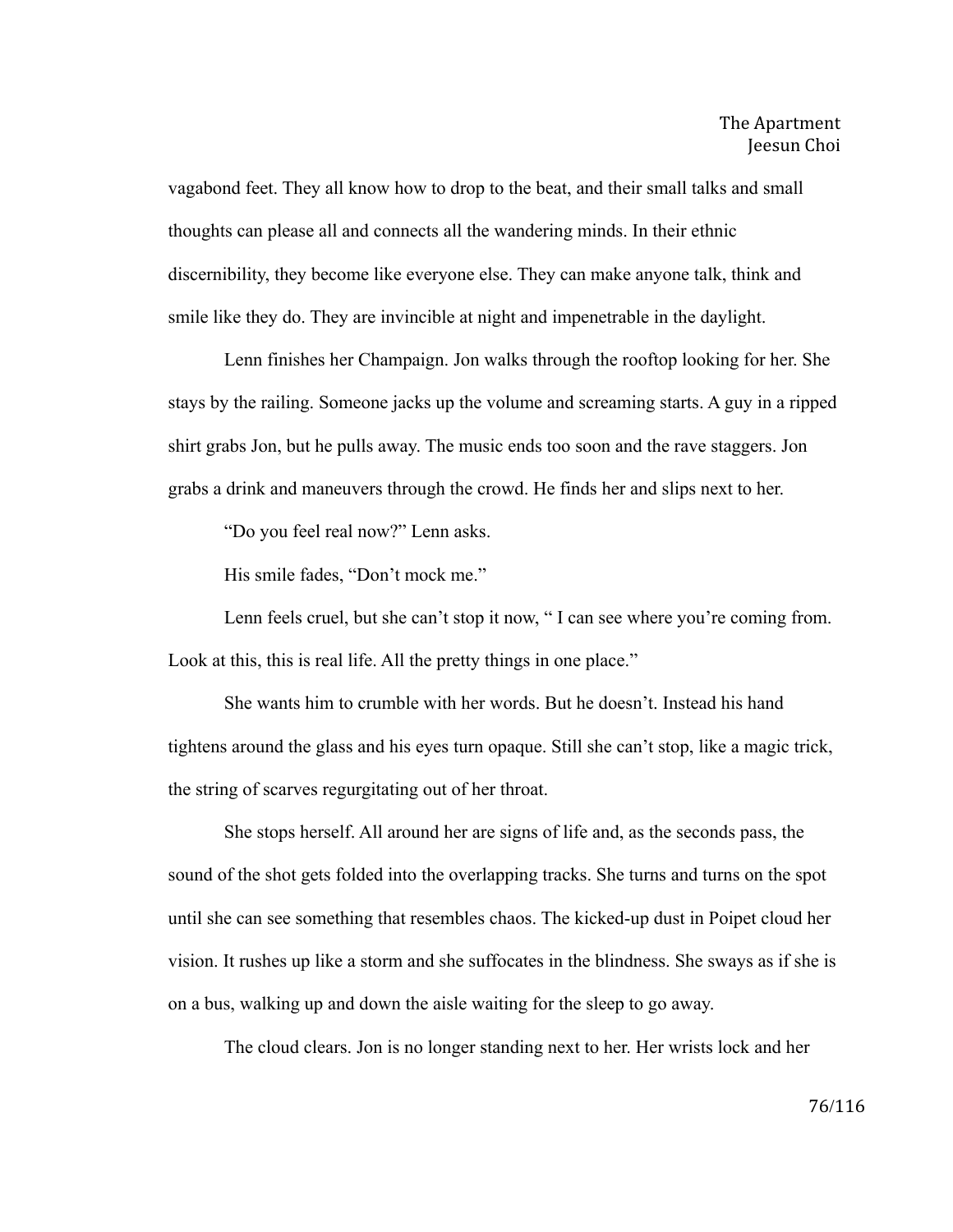knees buckle. People are dancing like nothing has happened. She wades through the dancers to see where he went, behind the potted palm trees, beneath the fairy lights and through the girls' spidery legs. Her fingernails click against each other. She looks down and sees a shattered glass by her feet. The shards catch the night and shoot it back to her. It stings. Her nails pull away from the skin.

She makes her way to the elevators, but a guy dancing in the periphery latch onto her wrist. He drawls and fixes his hat. When she snatches back her hand, he slinks back into the group. Only one of the elevators are working. The lighted number above the door countdown in a mesmerizing speed and it falls as if it is never going to stop.

She makes it to his apartment again. The door isn't locked. She weaves through all the rooms and kitchen. She tries to catch the sand slipping through her fingers. Suddenly, she hears the door open. She runs out into the living room. It is the woman carrying a bag of mandarins, freshly purchased from the morning peddlers. Only then does Lenn see the morning light seeping into the apartment. The woman waddles over to the sink. She turns on the tap and the water runs. She washes a few mandarines, puts them on the plate and slides it over to Lenn. With that, she opens the door to the kitchen. Before she closes the door behind her, she speaks in a low gravely voice of a grandmother soothing a baby back to sleep. The door closes. Lenn stuffs the mandarines in her pocket and exit the apartment.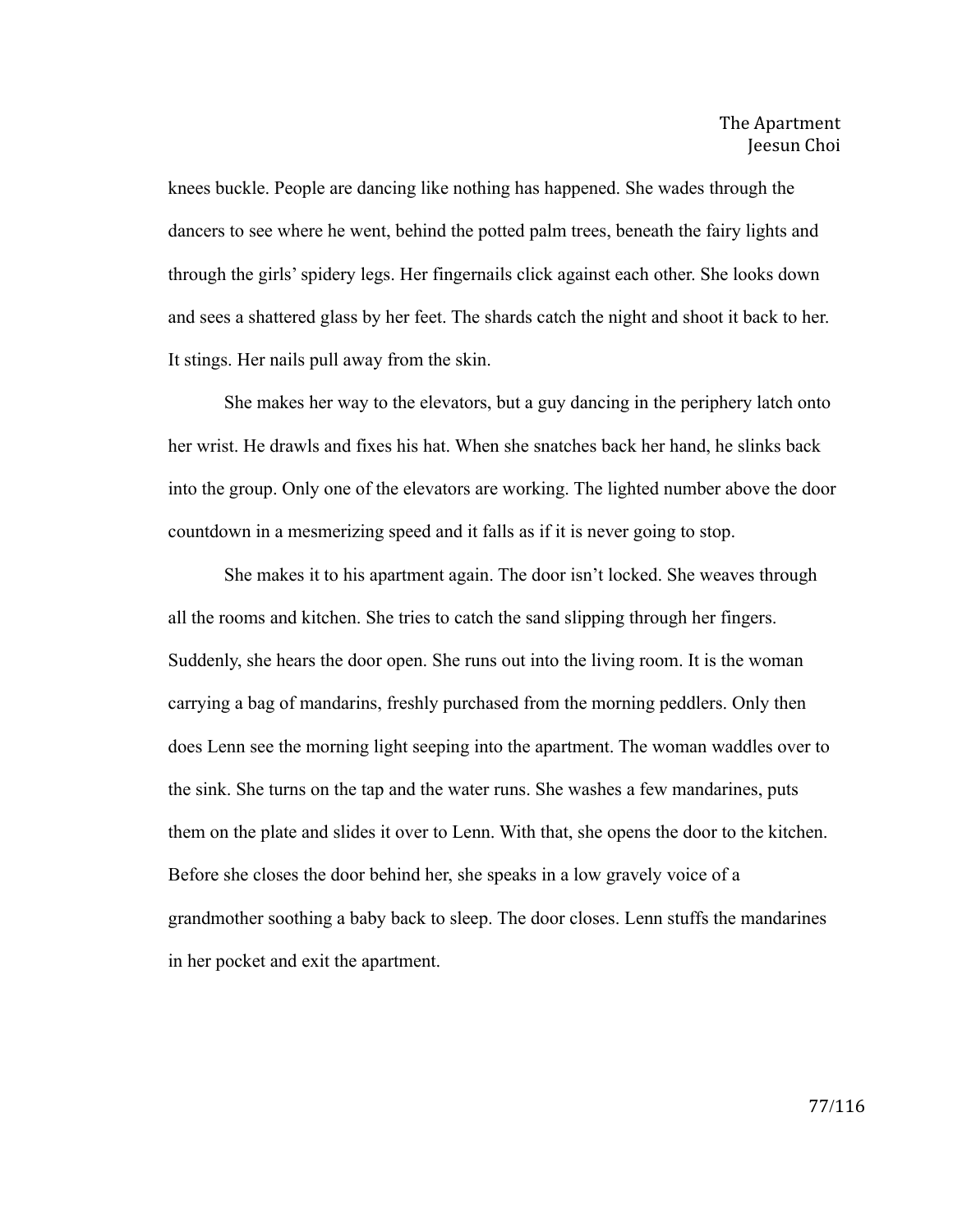Lenn comes back to the house and finds Masha gone. She double checks the date on her phone. The screen flickers on and reads April 29<sup>th</sup>. The living room stands spotless. The only sign of Masha's month-long stay is a stack of dirty plates cascading soap water and a thank-you note on the couch. She reads it carefully, but it doesn't tell her where she went. A week passes and Lenn decides to quit the useless worrying and throws out the note, washes the stack of dishes and fixed her apartment back to how it was.

School, commute, and back to her apartment, the same repeats. Whenever the what-ifs and low-lying clouds roll in her mind, she walks the streets and tries to blend with the tourists. She travels to the Grand Palace area, to the place where she fought with David. She wonders what he's doing now. By the front gates, she snoops around the sides to see if the pagodas and the pop-eyed yaks have changed at all from the last time she came. The pedestrians step around her as if she is a pup locked out of the house. By the steps of three-star hotel, she counts the loose coins in her pocket. She speaks broken English to vendors selling pirated DVDs and they haggle back. A blond boy, walking up stream towards the traveling pack, bumps into her and mutters "excuse me". She buys a pair of plastic sunglasses and picks off the UV Protection sticker.

She catches a taxi back into the Sukhumvit and walks the Asok junction. She weaves into the closed market. The storekeepers shoo her away. She sees a couple decked in sarongs and braided hair walking into Soi Cowboy. Lenn follows them in. The wires

IV.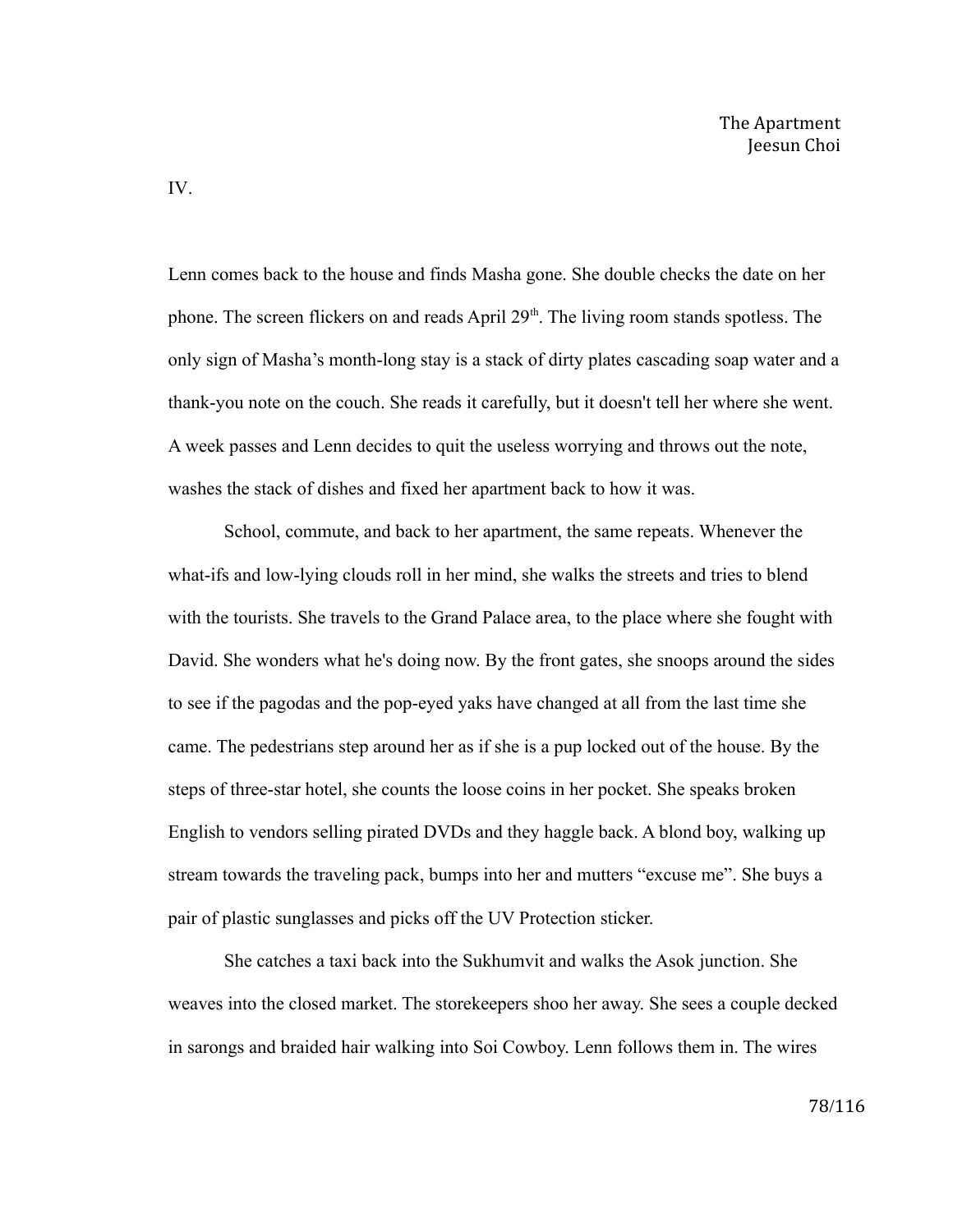and bulbs of neon signs web along the storefronts. Bar girls hang their arms over the counter and their legs dangle from the stool. They disperse themselves through the midafternoon drinkers that clutch their glasses and look down at their coasters. The couple that Lenn followed is stopped every few shops, but no one stops her. She wishes someone does, even a taunting "hello" shouted across the street, but no one bothers her. At the end of the soi, a man leans out of his tuk tuk and shoves a booklet of naked women in the couple's way. They giggle and run away. When Lenn comes by, the driver sticks his finger in his nostril.

Outside the soi, a griller stands by his case of fish balls, squid and flaps of meat skewered on sticks. Lenn asks for two sticks of fish balls. The vendor throws them down on the charcoal grill. He massages his face and sips a bag of ice coffee stashed under his cart. Lenn points at the thick chili sauce and he drowns the balls in the sauce. He snatches the twenty baht note from her hands and it disappears in his apron pocket.

She finds a bus stop with a bench and sits down. Her legs strain to stretch. She pokes around in the plastic bag with the skewer. The fish balls slide around against each other. She aims and stabs. But instead, she punctures a hole in the bag. When she pulls the skewer out, the sauce drips. In desperation, she squeezes the bag. The sauce runs down her leg.

An old woman passes, her feet dragging worn out slippers. The cars steeped in traffic jam crawl by on the road. Her mouth chews like she is about to talk, but no sound comes out of her mouth. When she spots Lenn, she stops. After scanning her from top to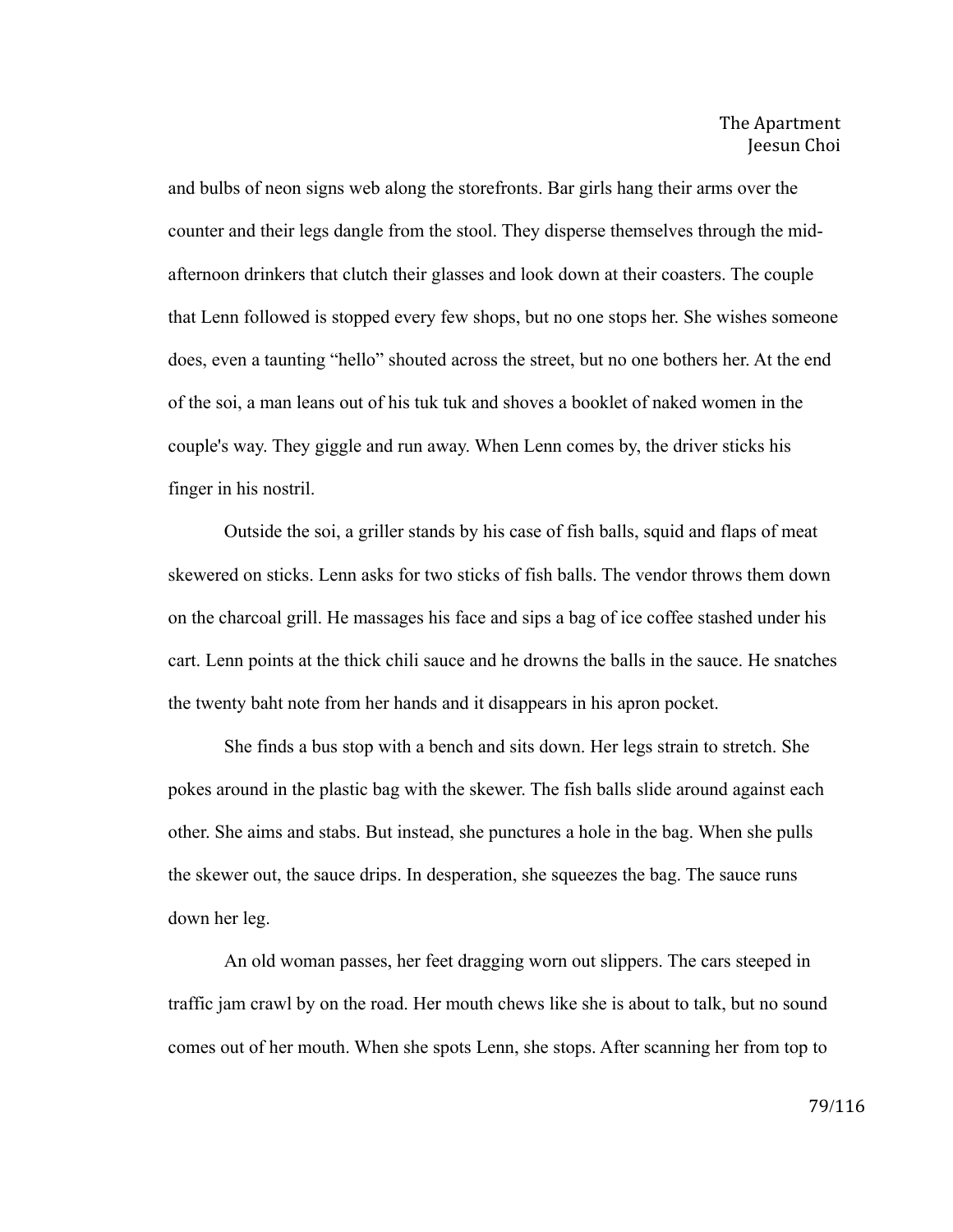bottom, she tuts.

Lenn tries to wipe the sauce off , but instead spreads the stickiness all over her legs. She throws out the uneaten fish balls. Her fingers stick to each other.

A train passes above her. The traffic thins. She jaywalks over to the other side. Suddenly, a heavy drop of water hits her head. Lenn looks up and senses the air tremble. The stray bullets of rain spot the concrete sidewalk. She smiles, the first rain of the season. The banyan trees relax their branches as the rain gains momentum. The heavy drops pummel her. She walks faster than the rain, faster than the wind carrying a single leaf ducking for shelter. With each drop cracking over her head, her parched thoughts begins to soften. She should apologize. If that is the only way she will see Jon again, she will do it. They have weathered the winds that blew them across the Pacific and continents. Whatever she thought was the right thing to say, right thing to do to make him realize his despicable actions, it doesn't matter now, not with the rain and the days folding into the heart of summer. They all had to cope with their stroke of luck, the chime of the hour, becoming the chosen ones thrown into sudden wealth, sudden experience, sudden entitlement. They couldn't complain, they couldn't take advantage, all they could really do was secretly enjoy. She walks as quickly as her can towards soi 24.

She approaches his door. Her legs shake slightly from all the walking. She squeezes the

.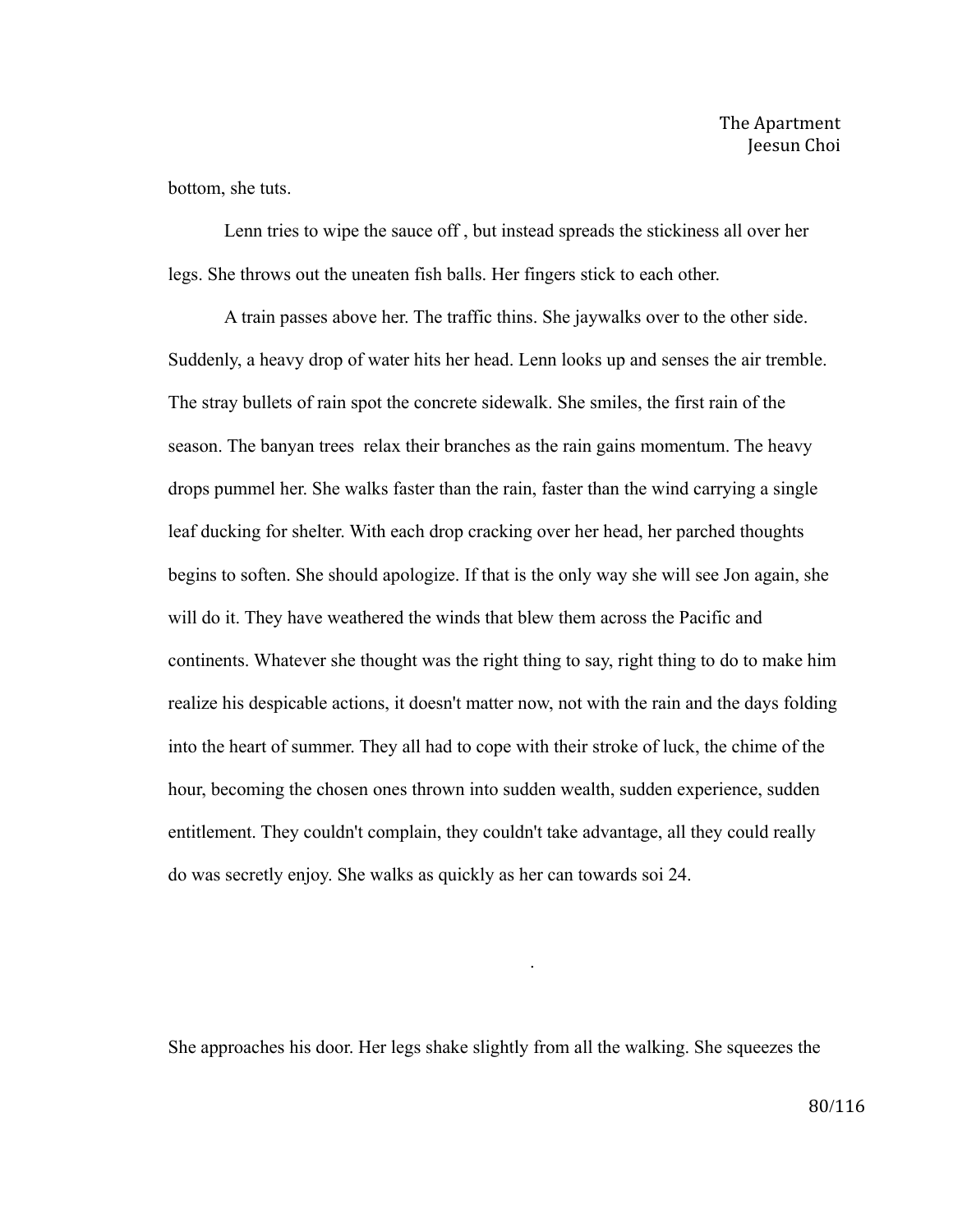water from her shirt and hair. The apartment sounds empty. She wants to ring the doorbell again, but her fingers curve back. The splashes from the swimming pool downstairs and patter of feet reverberate up the concrete walls. She turns and walks back to the elevator.

"Hello."

A voice stops Lenn. The old woman stands in the doorframe. Her wiry hair grabs the air around her and her slumped breasts broaden her shoulders. She invites her into the apartment. Lenn squeezes by her with modesty. The woman shuts the door and makes back into the kitchen. Lenn follows her.

The steam hits her hard. All the stoves are lit. A large pot in the corner boil vigorously. The smell of bone marrow and animal fat clamber at Lenn. The woman chops the green onions on the counter and swipes it into a growing bowl of shredded stalk. She goes over to the sink, turns off the tap and tosses the sift full of bean sprouts. The woman's shuffling steps take her to each item in meticulous precision.

Lenn breathes in the steam and speaks the words that she had been grasping for, "Jon yuu tii nai kha?"

The woman does not look up from the cutting board. She grabs another bunch of green onions and starts to cut. Lenn repeats the question once more. The woman looks up like she has rung the doorbell.

"Jon yuu tii nai kha?"

She takes some salt and shakes it into the pot, "Jon luh? Jon yuu tii baan." Lenn laughs. Jon is at home. Home in his many houses, prime real estate, prime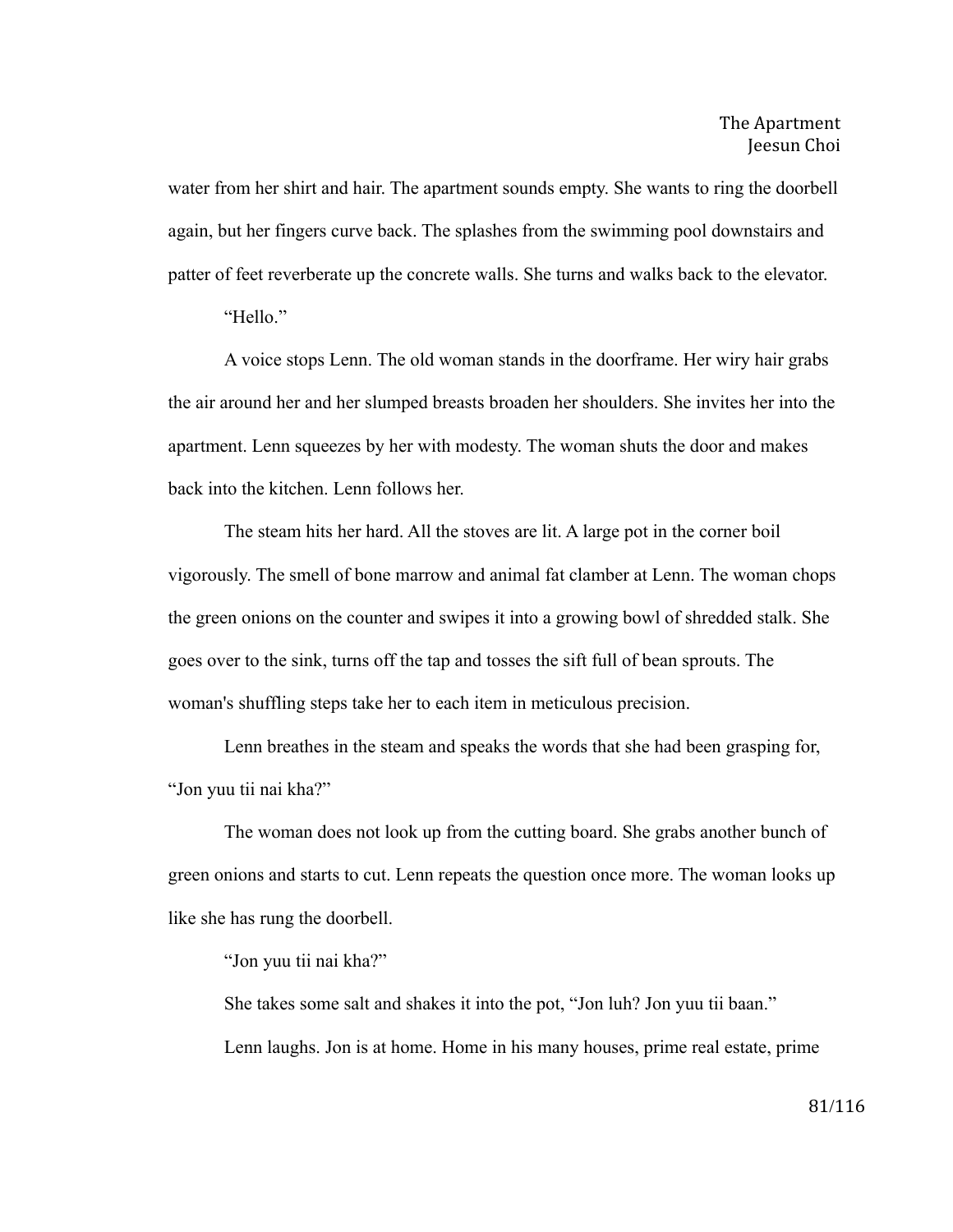upbringing where he can receive guests all his life. Then she realizes, was she just another guest? Her laugh turns sour and her throat coats with bitter aftertaste.

But the woman laughs along with her in a low chuckle mimicking the soup on the stove. Even when Lenn stops, she continues.

Lenn wants to ask her for the name, but she can't think of a polite way to ask. Even if she knew what her name was, she would never call her by it. Names always play dirty with her, pretending to be wholesome and then turning their backs when she needed them. Even her own name, she never placed an importance. Did it derive from her birth name, the clean and good Glenda which she eroded to Lenn, the Thai word for 'play', but also just a preposition of other action verbs, becoming as an arrow pointing nowhere.

Then, as Thai words often appear and disappear from her head, the word yai comes into her mind. Grandmother, yai.

As Yai moves to the stove to turn down the flames, Lenn picks up the knife and starts cutting the onions. Yai sees her and chuckles again. She says something in Thai, but Lenn can't quite catch it. Yai grabs the sieve and tosses the bean sprouts to repel the water.

At any moment, Jon can walk in through the door and find her here. But the hours wear on and the soup boils down to a thick gravy sauce. After turning off the stove, Yai opens all the windows to let the heat and the smell out. The apartment becomes a pass through for the construction noise, the orphaned footsteps along the corridor and the quiver of the elevator cables. A breeze tickles the walls. Yai and Lenn sit in the middle of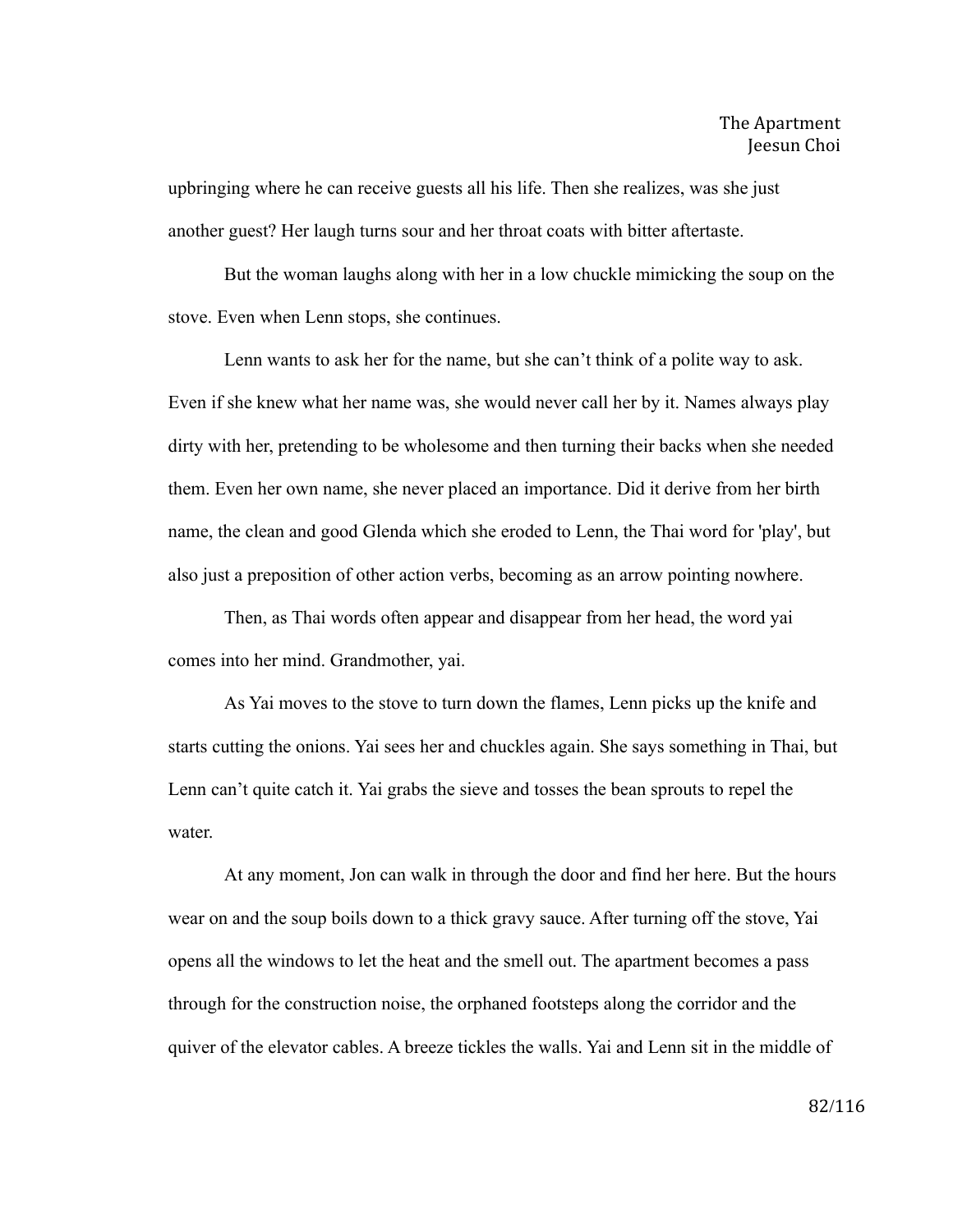the living room floor, their backs against the couch.

The motorcy pulls up and Lenn runs to the school gate. The phone charger for some reason was unplugged and the phone died before her alarm was due to go off. When she woke up, it was already five minutes into her first lesson of the day.

.

She makes her way through a bunch of kids too busy with their skipping ropes and tag games to notice her. She prepares for consequences.

"Ooy Khru Lenn."

She smiles at Khru Nampeung, but she just stares back at her. Lenn passes her and goes into the classroom at the end of the corridor. As expected, it's emptied. She wonders which of the teachers discovered that Lenn was not here. She wonders if the headmistress knows yet. She walks back to the office and Khru Nampeung looks up when Lenn enters. Lenn shrugs and apologetically smiles again, but it looks like Nampeung has more to say.

"Khru Lenn, klap maa?" Khru Nampeung asks softly. Lenn looks around for her chair, but she can't seem to spot it anywhere in the office. Khru Kung's chair is already piled with her sweaters and bags. All the teachers in the office look at her. Khru Chompoo peeks over her desk shelves while pretending to work.

Lenn stops. "Thammay?" The teachers shift on their seats. They scratch their ankles and pull at their split ends. No one speaks up. The silence descends in the room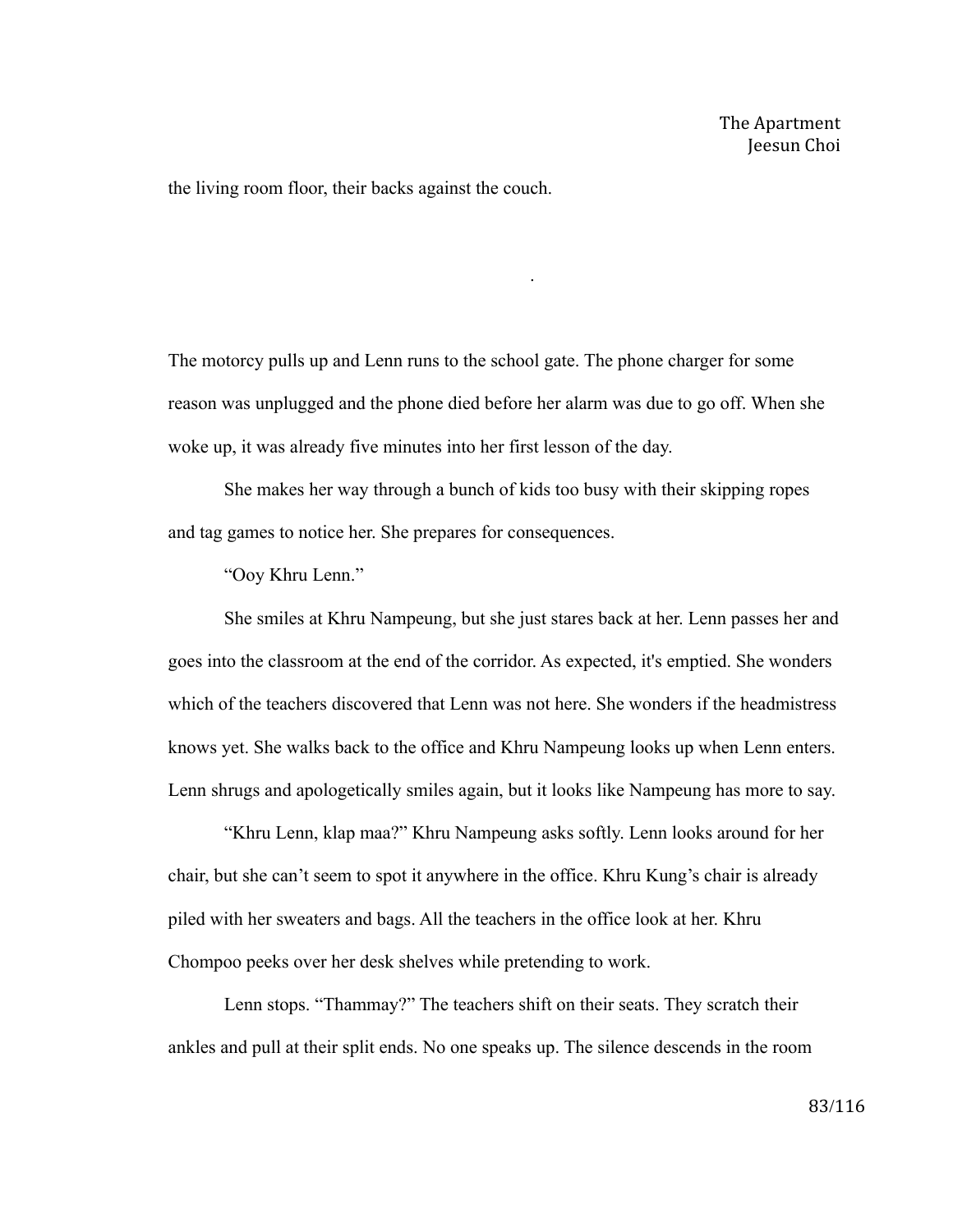like an afternoon smog. Khru Chompoo retreats into her self-imposed cubicle. Khru Nampeung keeps clasping her hands and pulling them apart. Her smile stretches out and becomes blinding.

Just then, the headmistress enters the room. Her lips are still wine-red and her eyebrows fan out all the way to her temples. She enters talking as usual and calling for Khru Chompoo's name, but she comes to a stop when she notices Lenn. The corners of her mouth flare up. Then she remembers to smile and her lips ease.

"Lenn," she starts in English, "Are you coming to visit kids?"

She enunciates the words, but the rising and falling tones penetrate her English. All the teachers peer over their books.

"Chan kit waa," Lenn starts, but she finds no words to continue. Whatever she thought, whatever she thought she understood is now crashing all around her. The headmistress nods and smiles, the unconditional yeses and of courses. She takes scissors to a Möbius strip that Lenn has been walking on, through time and heat, and the band unfurls flat on the floor. Its beginning and the end looks painfully alike, the fraying ends symmetrical to each other.

"We already have English teacher. She very nice."

 The headmistress smiles again politely. Her lipstick cracks. Now, there is nothing left to knock down. All around them are remnants of relationship that used to exist. Now it is all smiles.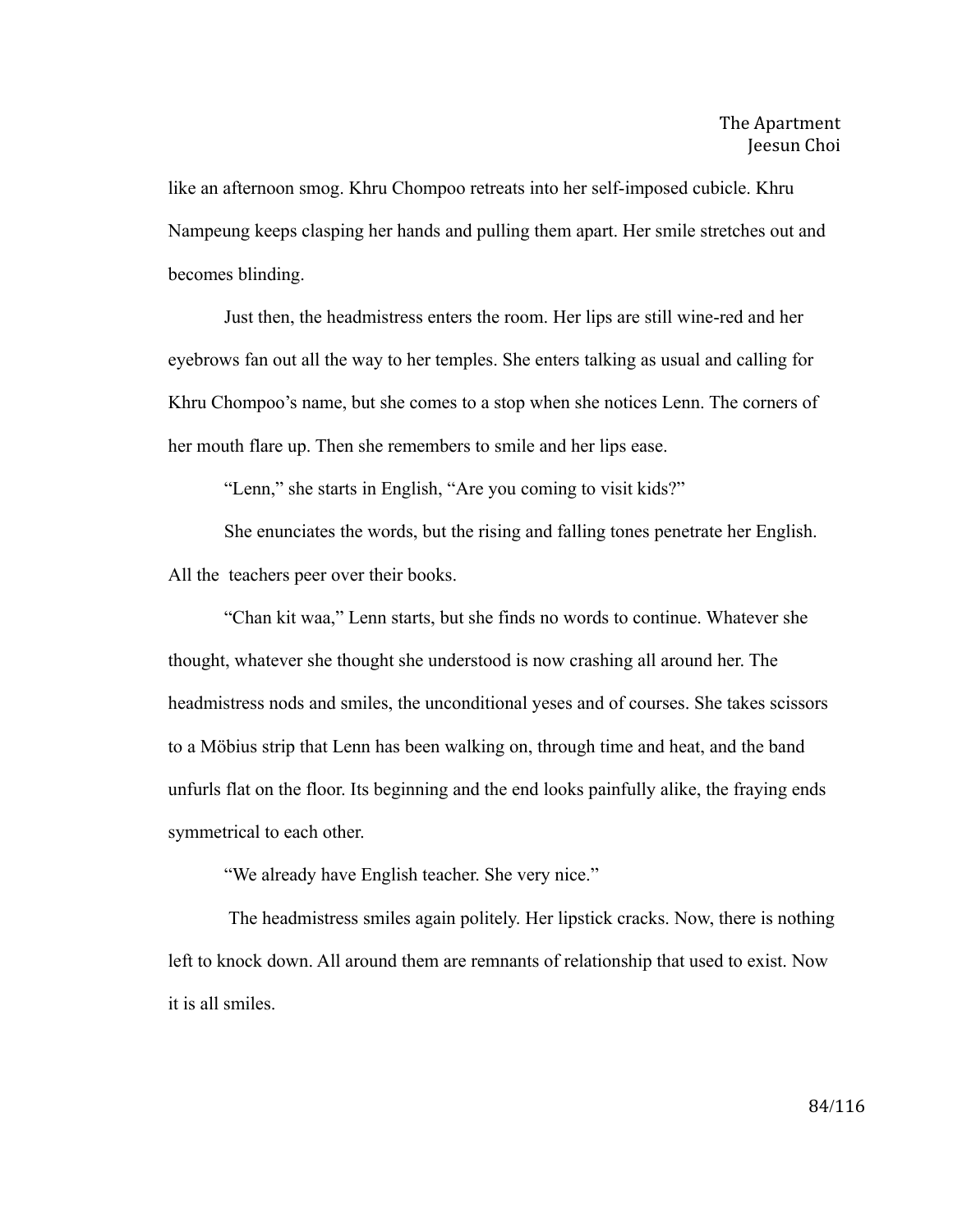Lenn throws the schoolbooks and folder in the metal barrel as she enters her soi. The clanking makes a stray dog jump. It growls at the barrel, its eyes barely opened and caked with yellow pus. When it sees Lenn, it follows her as she passes by, tapping its tail on her bare leg. She freezes, but does her best to keep moving. The dog soon turns around and goes back to its spot. She hears it growl from behind.

.

She passes the security guard with his legs propped up and watching television. Usually he doesn't give her a second glance, but this time, he calls her from his counter.

"Pu khao paak tii mai."

The guard repeats, but she just doesn't know the words he is saying. He twists his cap and licks his lips.

"Farang lek lek. Ruu mai?"

The small foreigner. It can only be Masha.

"Khao maa."

Lenn's breath halts as she walks down the corridor. The front door is slightly ajar. Her footsteps catch up to her breath and she pushes the door open.

It is as if a mole had dug through her entire apartment. The cushions on the sofa has been pulled out and unzipped, the books in a heap by the window and all the doors opened. The cabinets in the kitchen are all opened and shards of a plate on the tiled floor. The sheets were pulled out from her bed and pillows on the floor, on top of the pile of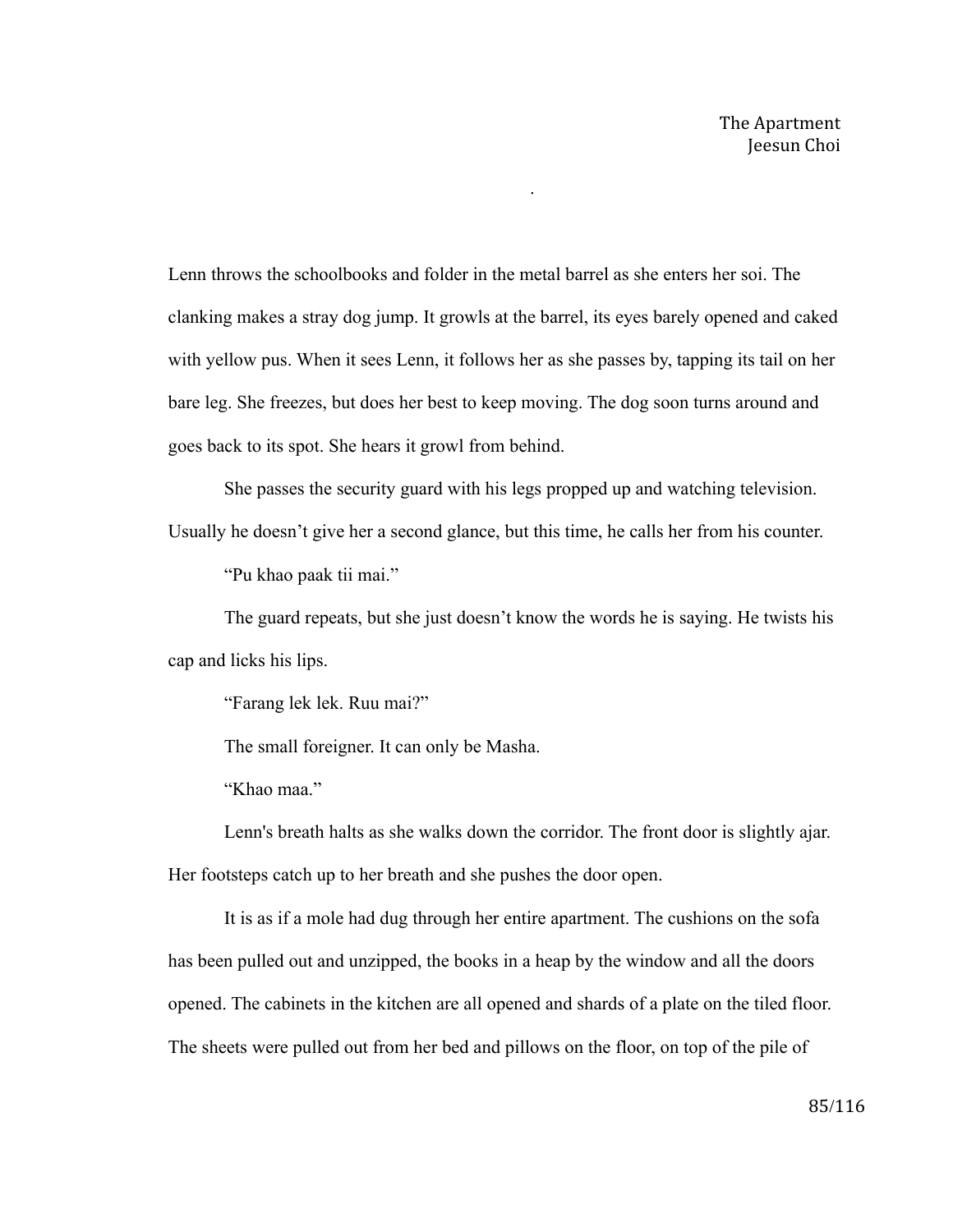clothes.

She quickly checks the freezer. The stash of thousand baht bills, her savings. It's gone. She digs through the built-up ice, but the zip lock back is nowhere to be found. She retracts her fingers and holds it in her hands. The freezer door closes by itself. When her finger thaws a little, she searches again, for the tightly bound, paper wrapped and sealed bag. It is not there.

There are no cracks that Lenn can squeeze through, to start a scene, to lay it all out because she never had it together to begin with. She saw autonomy in her crumbling apartment where no self-aggrandizing expat can ever breach. She wanted to make choices that were mutually exclusive to each other, from the city and its people. But now the world she constructed in pure vacuum starts to cave in. She stands in the middle, helpless.

When she turns around, she spots a dark notebook on her counter. It's her passport. She grabs her handbag and fumbles through the inner pocket. She could have sworn that it has been in her bag all along. She flips the pages and finds her picture. All the pages are intact.

Masha. She never returned the spare key. But Lenn doesn't know how the bags under her eyes, thinning body and the sudden disappearance makes any sense. But it does, it does many times, the white girls gone wrong in Bangkok when they tried to find themselves. Masha was different though, she was the cleanest of them all.

She walks through the house. The oddest parts are bare. She hasn't seen the cheap wooden panels at the back of her wardrobe since she has moved in. The couch frame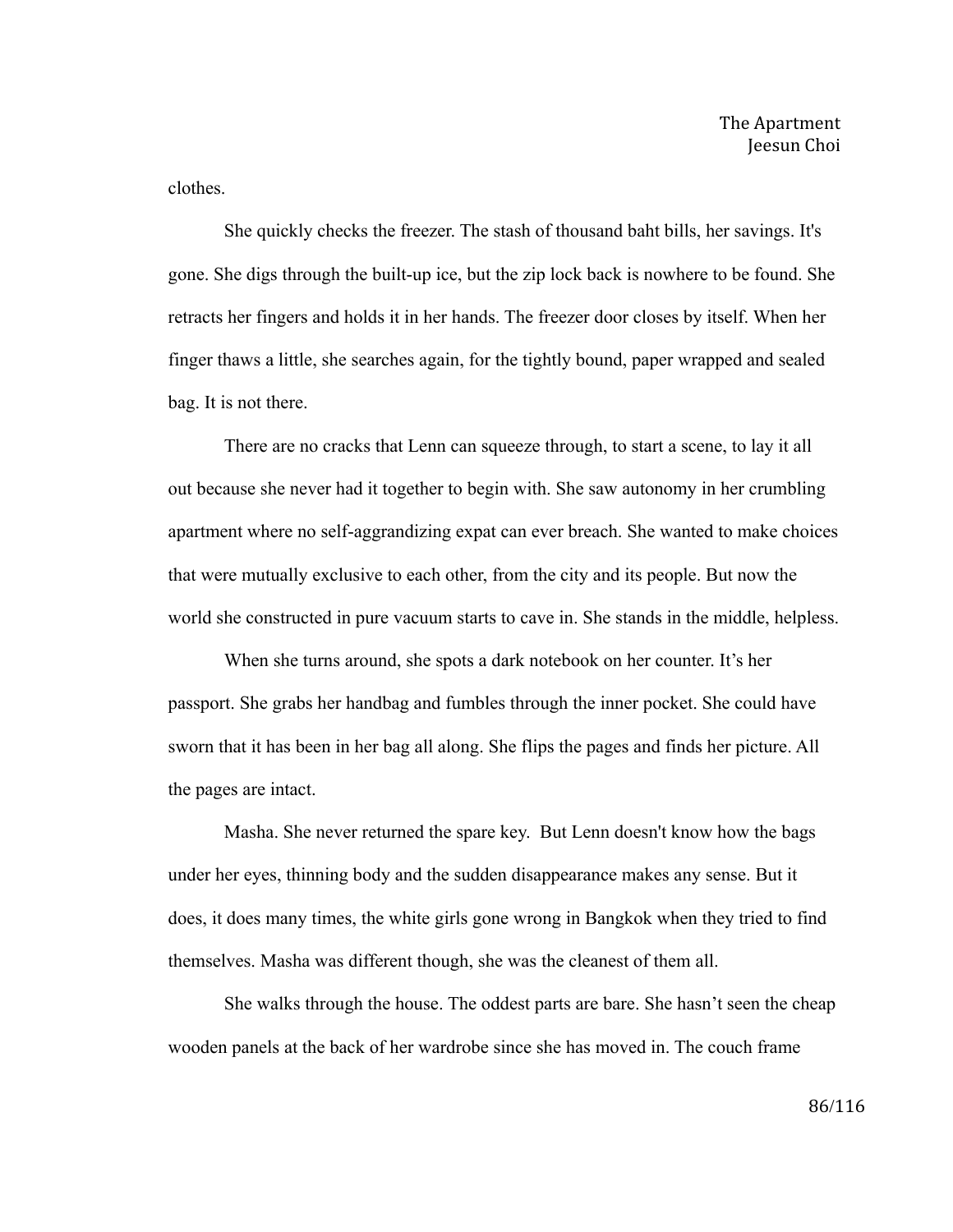looks like the scoop of a front loader. Lenn picks up the cushion from the ground. The passport grows damp in her hands.

Lenn wakes up next morning with a plan. She gets rid of most of her possessions. As Lenn takes out the last bag to the dumpster, she sees the building janitors crowded around and pulling out her clothes and inspecting them against the light. One of them tries on a jacket for size and others give their honest opinion.

.

All she owns now fits into a backpack. She cuts up her bed sheets and uses it to clean the surfaces with bleach. She can't remember what it used to smell like. She returns the key with the rent. She quickly exits the office hoping that the lady won't notice that it is a thousand baht short.

She takes the motorcy out. The streets are lit with naked florescent rods. Her hand clench the back seat handle and she hopes that Jon will be at home.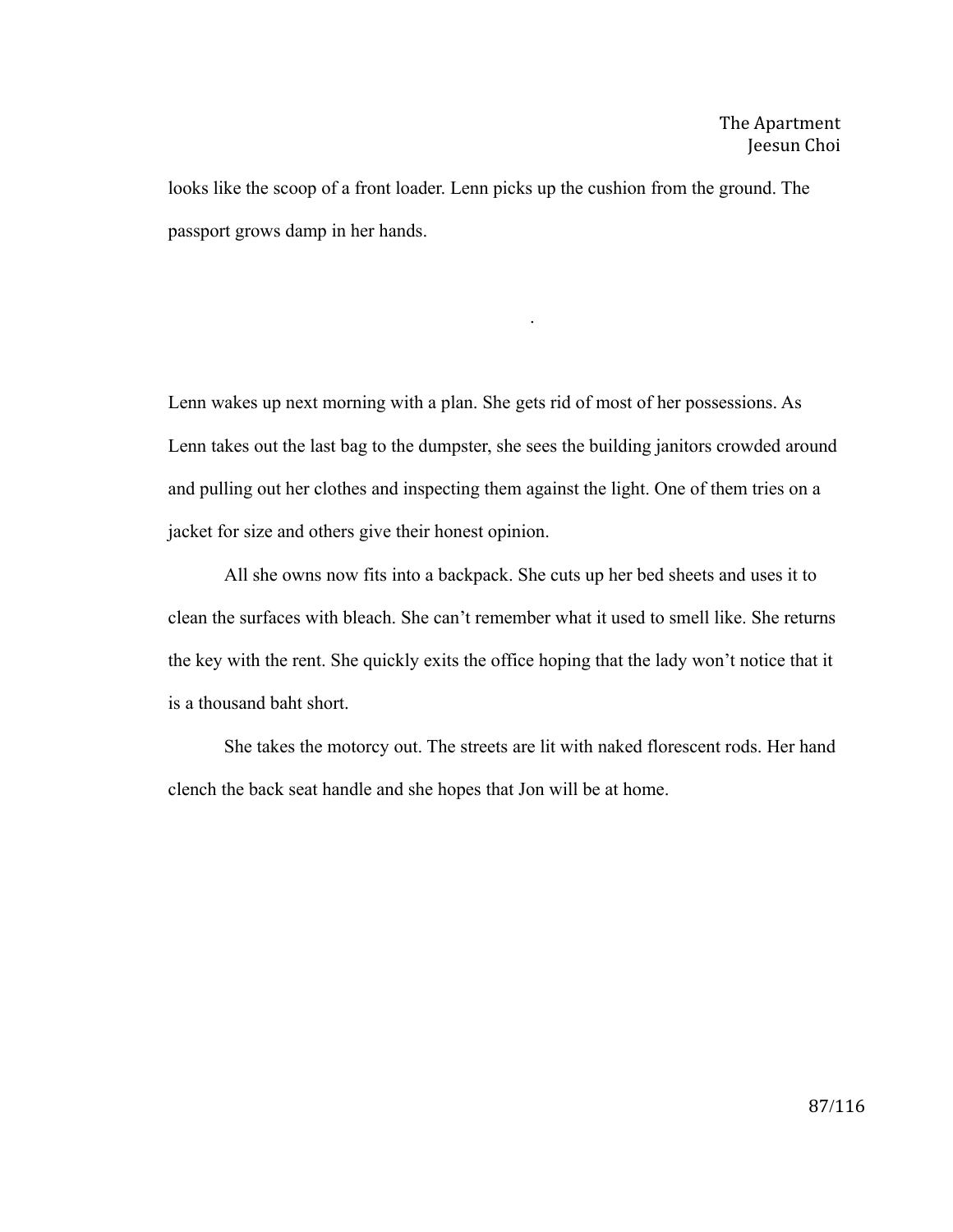The front door opens with ease. She holds her breath. Her eyes dot around but no one's in the house.

She braces herself with explanations as she opens the door. But the apartment is as quiet as a lunchtime construction site, the churning machines hit on pause and the ground empty. She realizes she has never been alone in the apartment and she never was interested in it. The furnishings and objects rearranged around her and Jon when they spent time here. The objects were just noise around them and she didn't care to listen to them. But now, with the apartment empty, they talk to her. The delftware plates rest behind the kitchen cupboard, far too many to have intended Jon to use alone. When she opens the front door closet, a broom falls out on her, the dust pan and a mop pushed to the back amongst toilet rolls in plastic bags.

She finds a stack of coffee table books below the television. The top one is about Tuscan architecture, interior design and landscape. The book spine gives in to the thick pages, the threads pulling as she turns. All the houses, flowers and table arrangements look the same to her. She grabs a wad of pages and starts flipping. Abruptly, they stop in the middle of the book. A photograph slides down the glossy page. She picks it up and sees a small face caught in a camera flash. The eyes are closed and the curls whip the air. He grabs his hands together as if he can't hang onto anything else. His lips bear teeth,

V.

<sup>&</sup>quot;Jon?"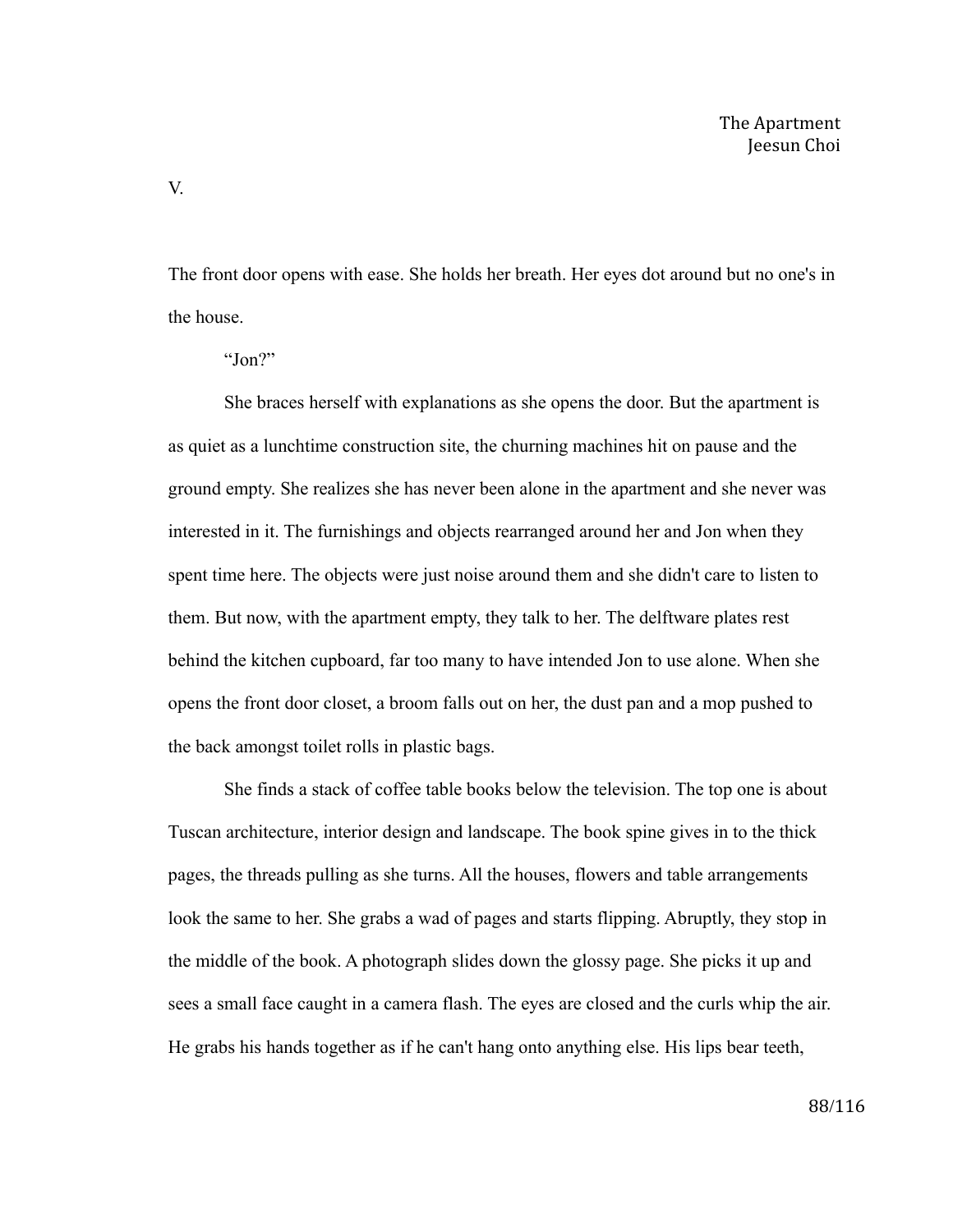stretching into either a grin or a grimace. The night is impenetrable in the picture and Lenn can't see where he is.

Holding onto the picture, she goes into the bedroom. His closet at first reveals a few pieces of his shirts and pants, but when she looks deeper she spots a heap of items in the corner. Quickly, she rolls open the other side.

Novels with shredded spine, toy cars, orphaned socks, jackets, bag tags, broken sunglasses, pacifiers, panties and sneakers mass into a mound that has not been touched in years. A lost and found of items that the guests never came back to claim, those negligible items that were forgotten as soon as they were replaced. Somethings like the bag tags lost their purpose as soon as they were delivered to the hands of their owners. And others were only bought to be discarded like the books that once spun in rotation bookshelves in Dutyfree shops by countless hands that needed to kill time. When these hands brought the book to the cashier, it was only because they couldn't withstand the maddening seven-hour layover and the book in their hands was cheaper than the airport's wireless pin. Travelers held onto these items, maybe this was the souvenir that they were looking for, maybe this book will be something that they will treasure for the rest of their lives. They wanted to make meanings out of every object they encountered, the places they stayed in, the air they breathed. When they paid attention, anything could change their lives and they travelled, wanting these fifteen-dollar books to shatter the way they saw the world, the bag tags to help them keep faith. But these things fell short. The expectations were too high and the objects and the places were just that, frail, short-lived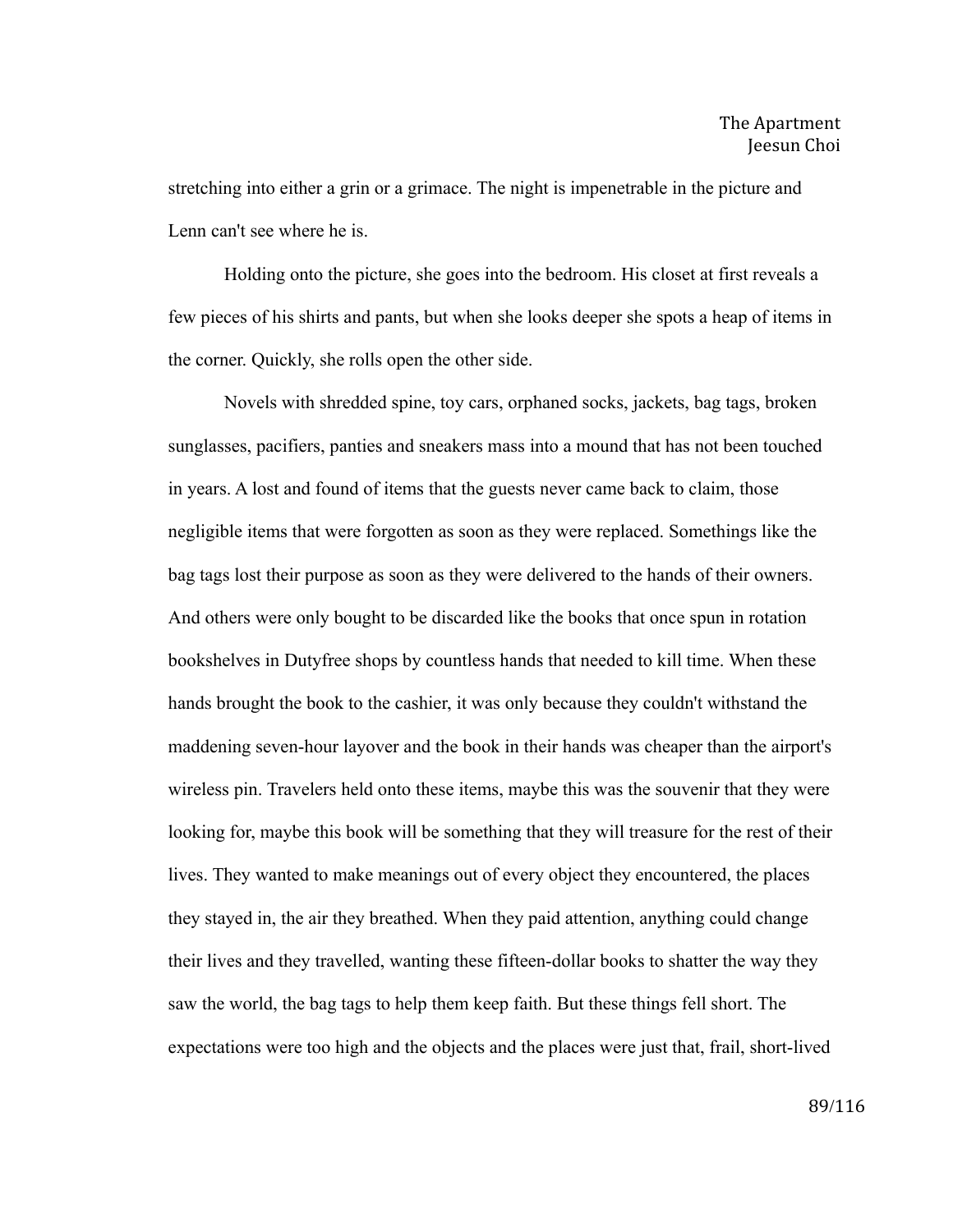moments that had no value beyond their worth. When the travelers saw the limitations, they did not hesitate to leave them behind, relegate them as a "phase", yet another souvenir that would clutter their house.

When the items were left behind, they created their own ecosystem, keeping each other company and sustaining themselves through the years in the closet. When Jon moved in, he could have thrown them out. But for some reason, he didn't. Maybe he realized that they are the true inhabitants of the apartment. They had been around for longer and Jon had no right to discard them. In this apartment, he lived under their rules and their allowance, he had his space and they had theirs. With his absence, they thrived. Lenn brings her hand up to reach for a bag tag, but something stops her. She isn't sure if she has the right to.

Lenn looks back at the picture, the boy captured by the insistence of his parents, surrounded by guests that poke and tease and do not want to be shortchanged of the fun they could have, smile Jon, smile now, why won't you smile.

A crash wakes her up. She jolts up, her mind not in sync with the bright noon rays and the commotion in the living room. With her hands, she smooths out her shirt and hair before stepping out.

.

Around the corner, she sees pots of bean sprouts, fish and spinach in bundles.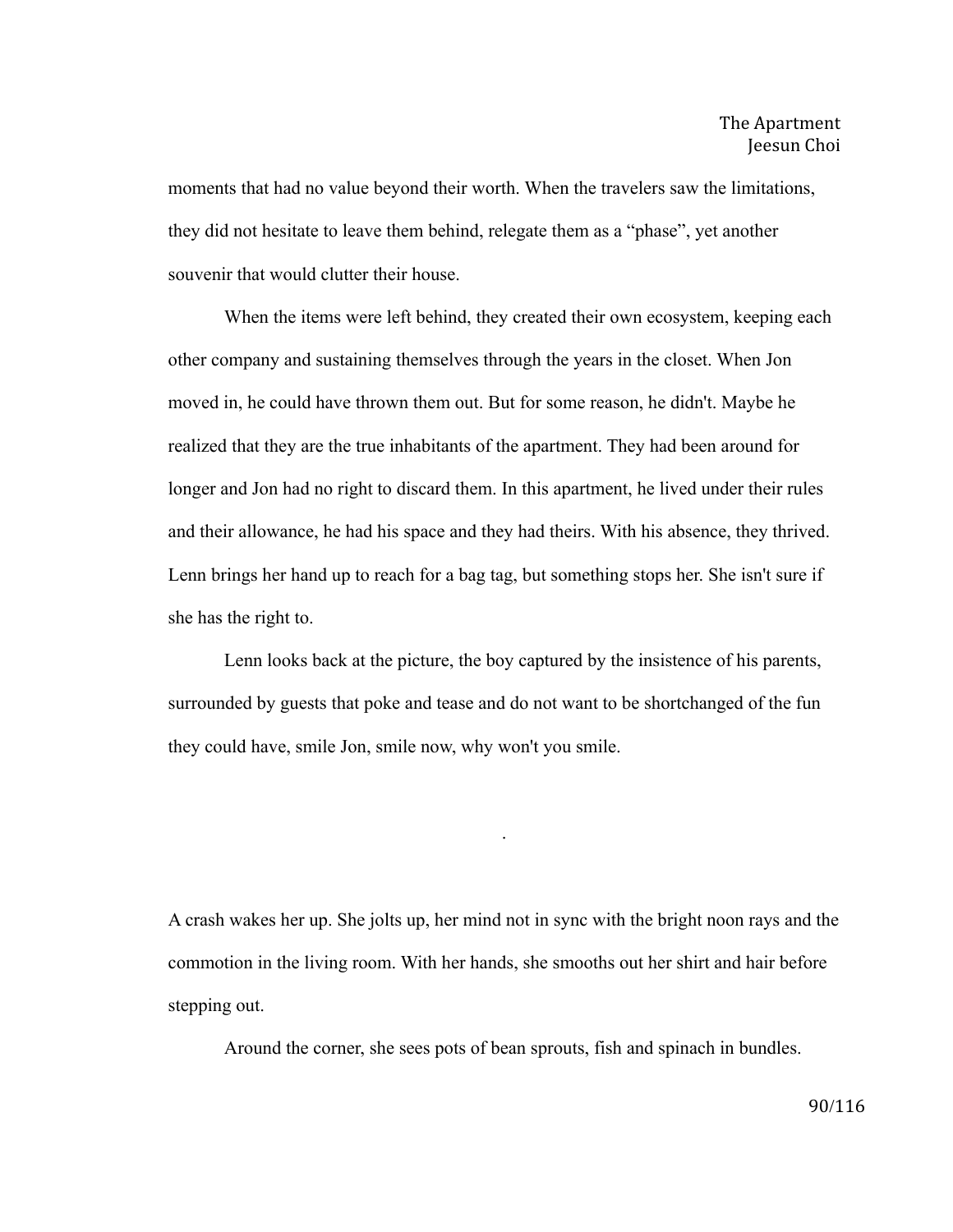Then a figure appears through the kitchen door, a person she has seen before. After setting down long Chinese cabbages, Yai straightens herself. From her body topped with the scoliosis, her thin arms wave about. She looks at Lenn with eyes engulfed in wrinkles. Her expression stays the same, hands on hips, expecting Lenn to do something. Lenn feels like a seven year old all squirmy and twisty, asking an adult if so-and-so can come out and play. Is Jon at home? "Jon!" Yai exclaims as though she read Lenn's mind, then bursts into laughter. Lenn waits for her to catch her breath, but when she does, she shakes her head and goes back to the pots.

"Khun kha," Lenn starts though she doesn't know how to end. Yai turns around and gives her a quizzical look. Why speak when you don't know what you are going to say? Yai hands her a knife and points to the bundles of spinach. Work on that for a while. Maybe you'll find what you are looking for.

They don't say much to each other, but sometimes Yai just starts to talk in Thai, her vowels stretching wide into the Northeast pronunciation. At first, Lenn thought Yai was talking to her, but soon realized how self-centered that thought was. Yai talks to talk. She doesn't expect anything out of anyone when she talks. Just hearing herself seems to be enough.

They take breaks for food and bathroom, but other than that, they do not rest. Yai works as if she has a deadline to meet. At first Lenn struggled to keep up with her, but her fingers find its way to wrap around the knife handle for the blade to slide itself between the root and the stem. She learns to tuck the knife between her fingers when she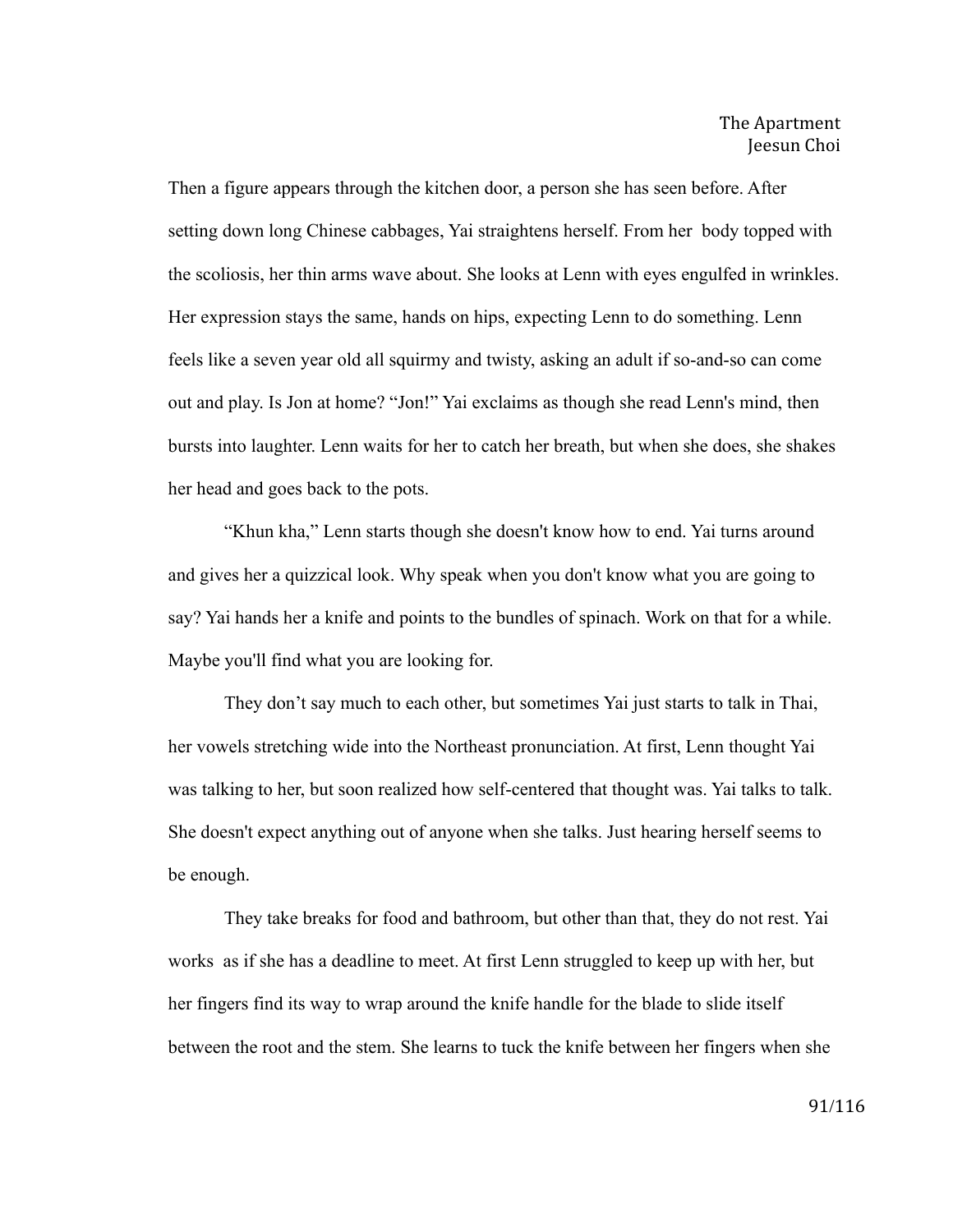finds a wilted leaf to pluck. It's a way for her to earn her keep. To make herself not only useful but also needed, necessary, irreplaceable. It's her only way to stay. She needs to see Jon again.

When the trimming is done Lenn lies on the linoleum floor to cool her back pain. The woman shuffles back into the living room, her back bent in a sweet crook, and hands Lenn a bag of trash.

Lenn takes the stairs all twenty-five floors down. At the dumpster, Lenn swings the bag. It hurtles through the air, collides into the wall and falls with a splat. A strand of spinach crawls out of the bag. She picks it up and lowers it on the other side of the wall. The discolored concrete that lines the bottom of the dumpster moves with the flies and pieces of fluttering plastic.

Before she falls asleep, she picks up the photograph of Jon from the bedside table. The squint, the outstretched lips, hands clinging onto each other. Of all the pleasant family vacation photograph, why did this one end up wedged in the coffee table book? Did he want to keep it for himself, hoping that no one else will see it or was it a part of childhood articles that mysteriously disappeared? Where did that funny picture of Jon go? It's not in the velvet or the green leather photo book. We have to find it, we have to save it, it's a classic Jon expression. Then years passed, they went on another trip and took more pictures. As long as Jon was still there, it was replaceable.

Lenn puts the picture down on the pillow next to her and closes her eyes. She composes the words she will say when he walks through the front door. She repeats the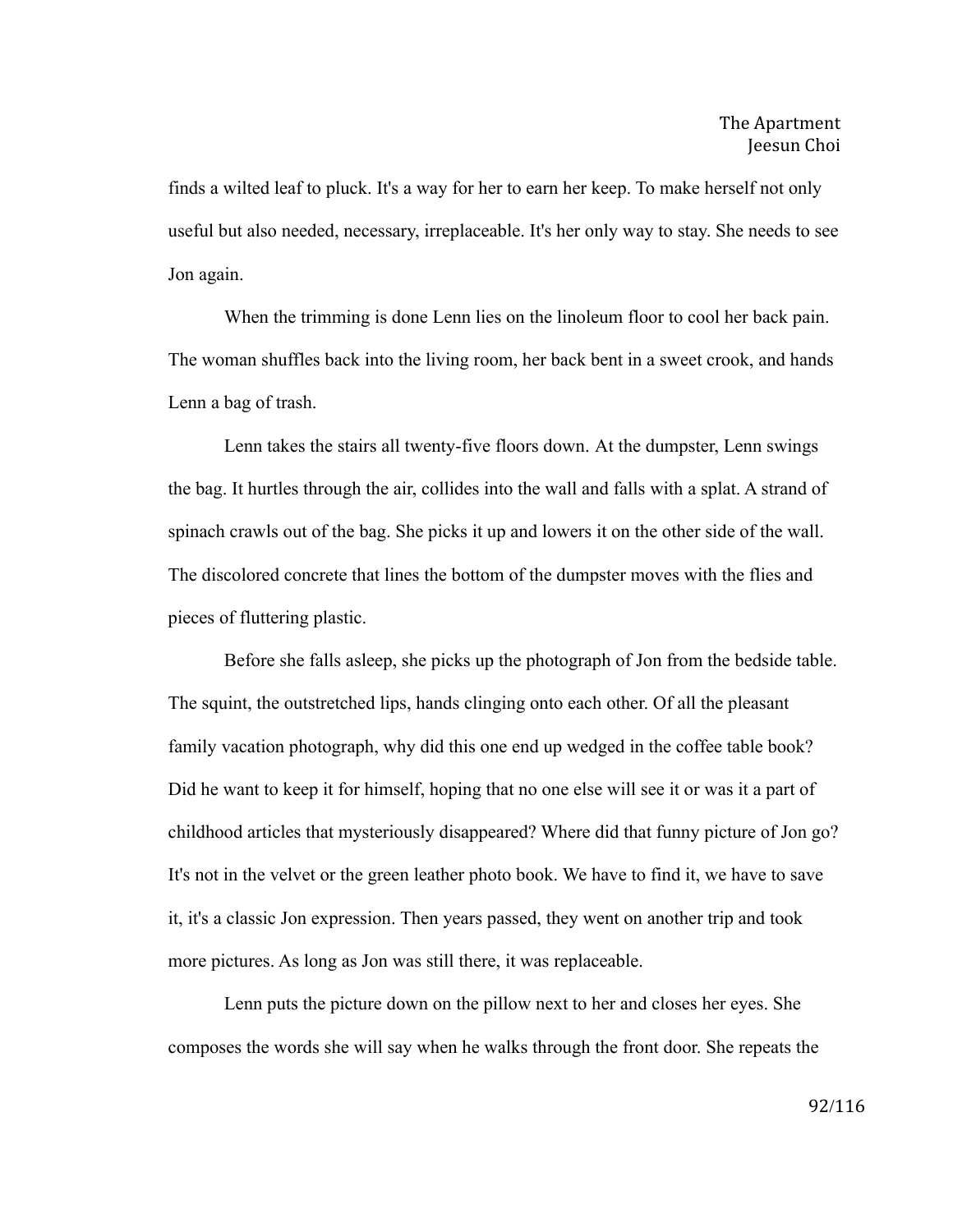words on her lips, silently. But as she repeats, she begins to lose why she wanted to apologize and why she wanted him to see her side. But vulnerability attracts the most stoic and the most angry, maybe keeping herself open will make him come back. She wants to be prepared for the moment when he appears in the apartment and she needs to defend herself.

The next day, Yai comes in around noon. She props herself against the sofa and sews in the shirt hems by hand. When she sees Lenn, her smile finds its familiar way into the contours of her face. Lenn walks up to her and points to herself.

.

"Lenn," she says. The smile sinks into the grooves of Yai's face. Either she remembers her or she accepts the apparition she has to now daily deal with. To each other, they are apparitions tied to this apartment, each disappearing and reappearing like the smog.

She can't stand the smell of oil and sweat emanating from her clothes so she changes into something she finds in her backpack. What she really needs is a shower. She makes do with the single bar of soap next to the basin.

.

When she comes out of the shower, she goes to work. Yai hands her a spare needle and thread. They take stitches into the evening.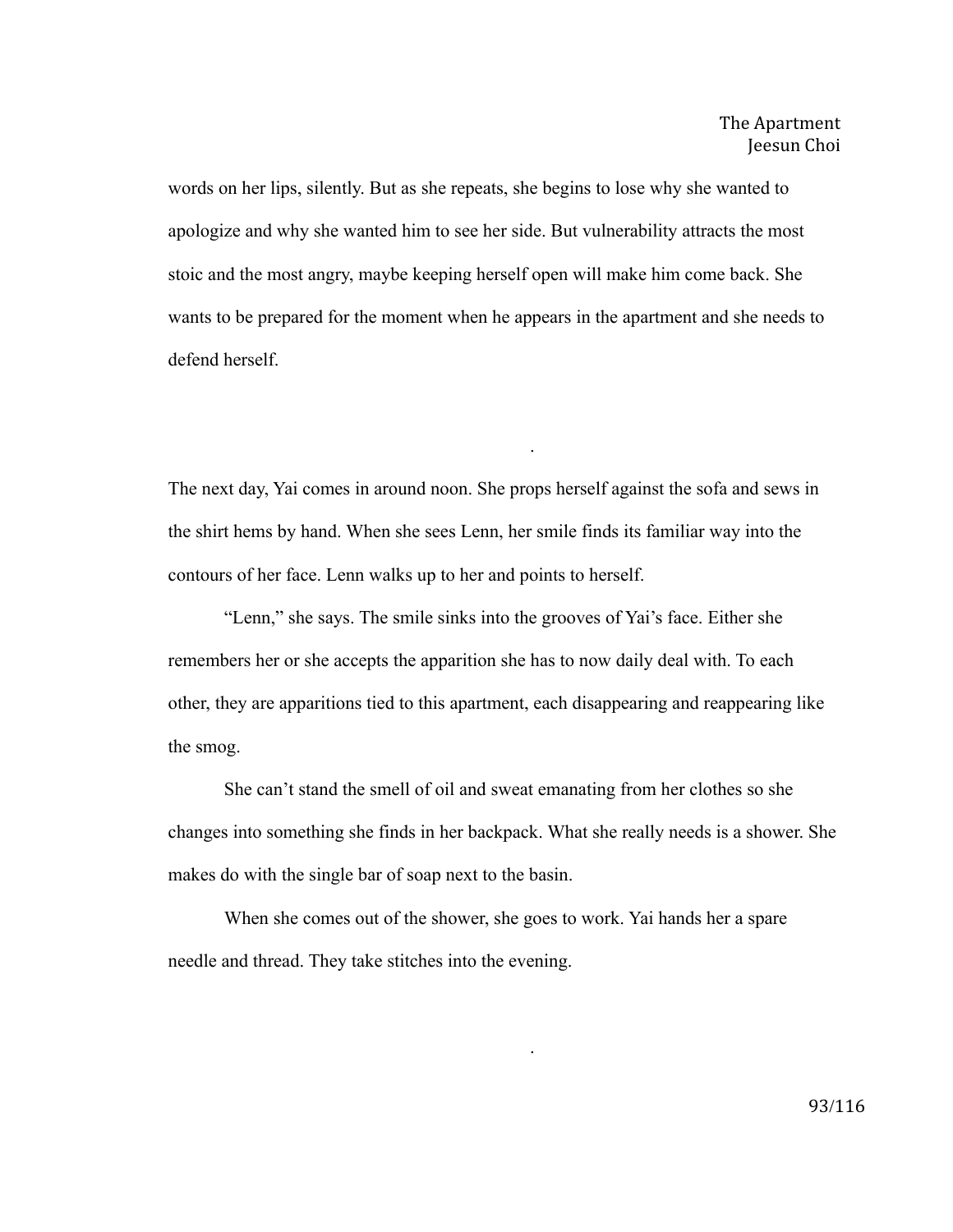Today, Yai brings in strips of off-white cloth in four garbage bags. With her bent back and twiggy limbs, Lenn can't imagine her hauling them alone through Bangkok and into the apartment.

Yai turns on the stove. The apartment starts to smell like bleach, durian and mothballs. After she let it cool, she takes the pot into the living room and set it on top of a layer of newspapers. Red dye simmers in the pot. As it cools, it turns into a shade of blood red. Lenn manages the task of treading the cloth in the pot with the wooden stick. She adds the strips gradually. They swarmed saturated. Yai fishes the strips out one by one and hangs them on the dry line out on the balcony. She has already lined the porch with newspapers and plastic sheets so that red splatters won't make their permanent mark. Lenn puts on the gloves and carries the pot out. They tease apart one strip, squeeze it hard and gently straighten to hang it up. Lenn finds herself engrossed in the task, no matter how dull or monotonous it is.

Faraway a siren wails. As they near the end of this batch of red cloth, a column of smoke arises just beyond Lenn's line of vision. She ducks underneath the dry line to see where it is coming from. It is curling out beneath the newly constructed sky train station. Soon, the smoke grows and swallows the platform. But against the backdrop of the rest of the city, the smoke looks like a mirage, something that is not quite there.

"Lenn."

She hears someone call her name. Her heart starts to beat. She turns around too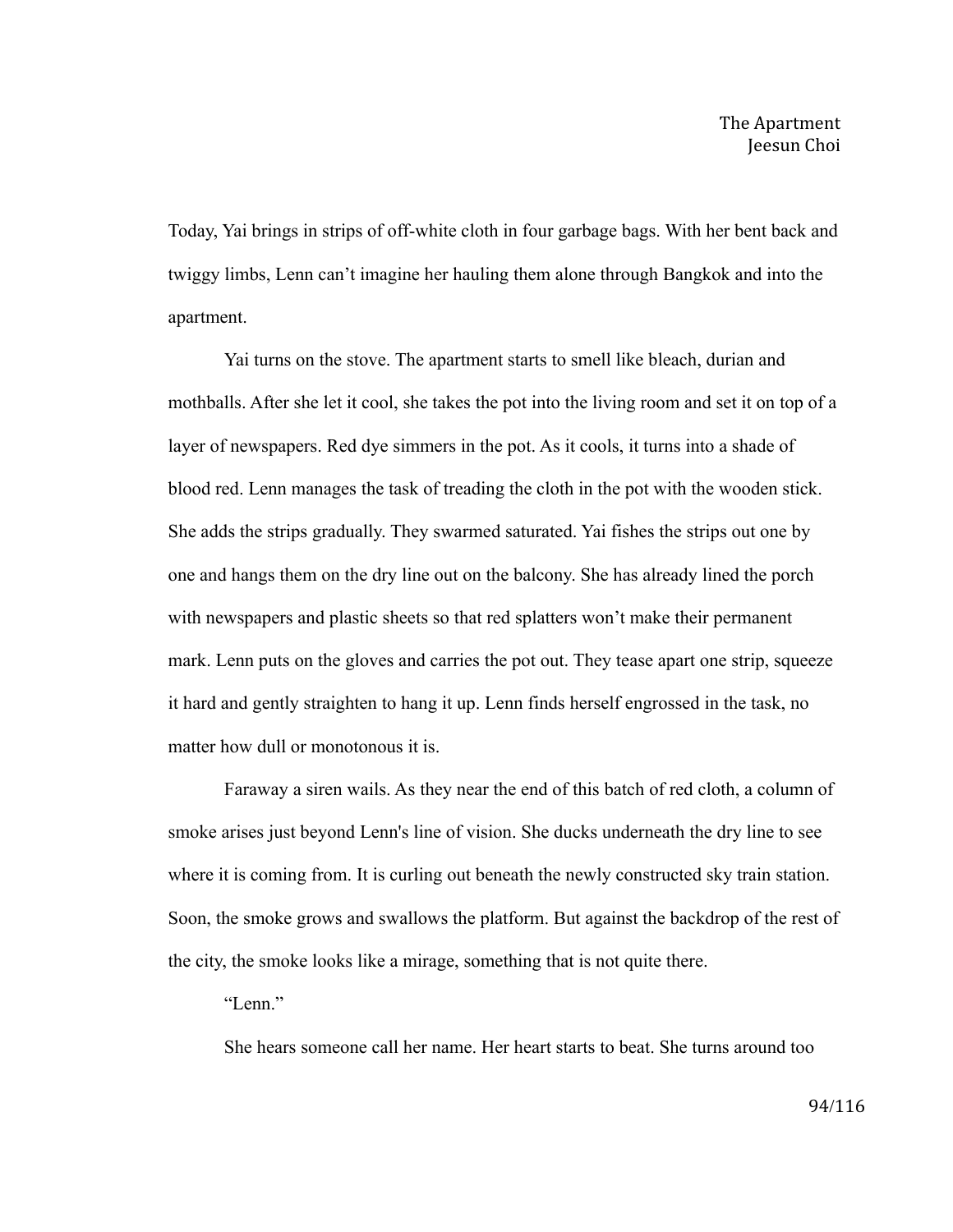quickly and knocks off the pot of red dye that she placed at the edge of the airconditioning machine. When it topples, her instinct tells her to reach out her arm. The pot bounces and red dye splashes up towards her face. The metallic taste fills her mouth. When she opens her eyes, the bucket is on the ground, the red dye all over the balcony floor.

Behind the balcony window, Yai starts to laugh. Her laugh claws out of her throat and hurtles forward like chicken cop unfastened on top of a breaking truck. Her face starts to crack and her wrinkles splinter her eyes. Her laugh fills the entire balcony. Lenn feel as though she has been incriminated, singled out among the millions. Shame and anger makes her body hot.

Inside the bathroom, Lenn tries to wash the dye off. She turns the tap on vicious blasts. It chokes on itself before it starts to roar into full stream. She grabs the bar of soap and attacks the blotches. The water starts to run red, but the stains are darker than ever. They retreat farther into her skin the more she scrubs.

She turns off the tap. The roar disappears into the faucet and the apartment becomes quiet. She wonders why she is doing this, why she ever needed to feel like she is irreplaceable. She drips water as she walks back into the living room.

They try to put the accident behind them. Lenn's face and arms are still tinged red, but a

.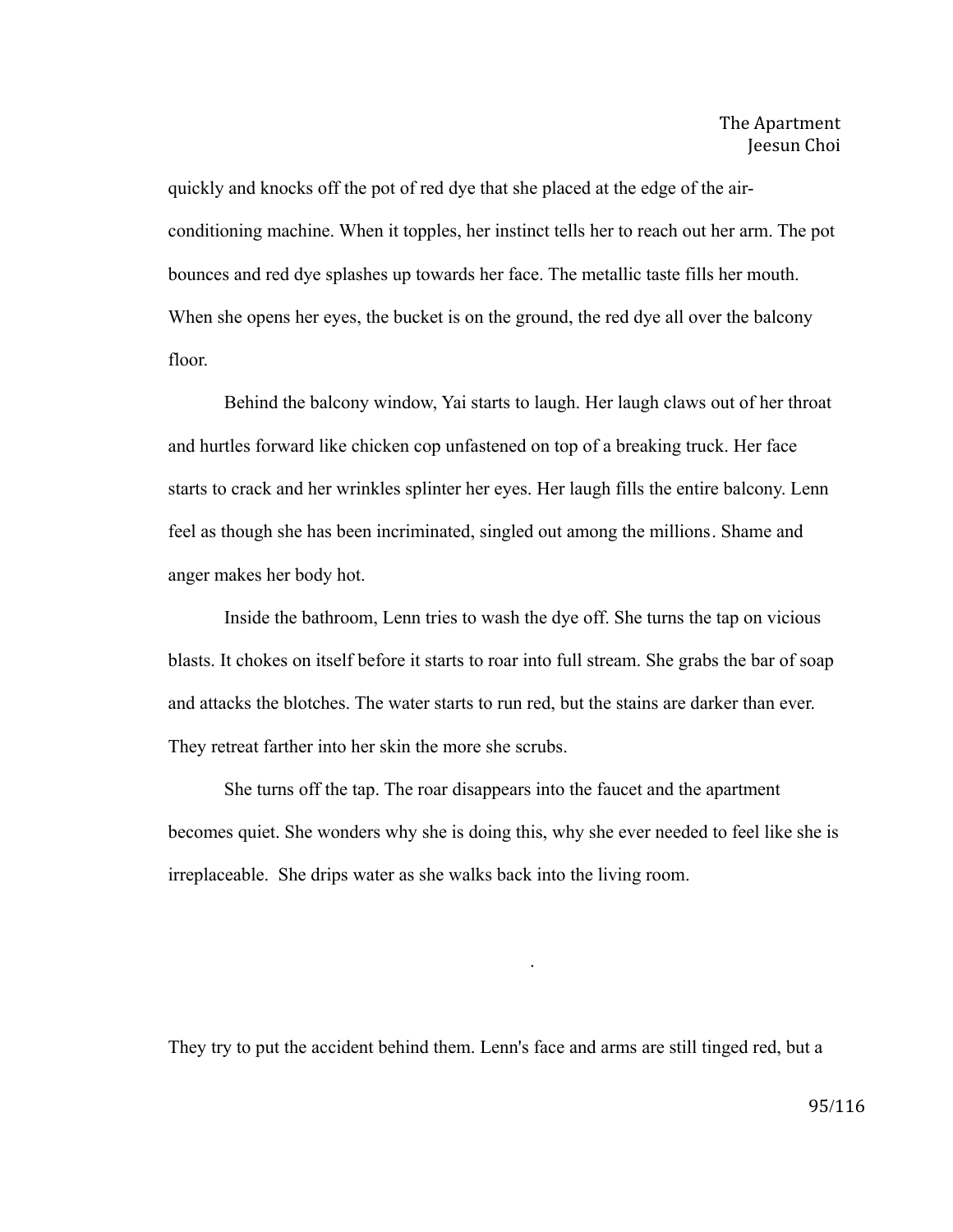shade washes off with every shower. Yai has pushed all the furniture out of the way to make room for more dry lines. She coated the floor and the walls with clear plastic. Whichever way Lenn stands, the sunlight always bounces back into her eyes. She spends the days squinting, perpetually blinded by the rays. But Yai works steadily as though the sun does not bother her. The sunsets that Lenn used to enjoy strains her eyes the most.

The only furniture that has not been moved is the television. It wears a newspaper hat to protect itself from the drips of dye. Yai turns it on when she comes in and the news blares as loudly as the sun. The news turns into talk shows, talk shows into commercials, commercials into the farcical soap dramas, which all feeds back to the news. Lenn tries turning the volume down, but Yai comes out from the kitchen and hikes it back up. The dye fumes and television chatter makes Lenn feel like she is stuck in Sukhumvit road in a mid-day traffic jam, the time when she knew she shouldn't have gotten into a taxi, but something in her insisted to climb into the car. The more she stayed in the taxi, the more curses the driver spat out. She ignored him as she sat looking out the window. "Oh hoy," the driver muttered at the traffic. Lenn kept her head craned towards the window as he started cursing and shouting. She could tell that he blamed her for dragging him into this deadlock and the last thing he wanted to do was play whims of an ignorant farang. The light turned green, but the cars didn't budge. When it turned back to red, the driver screamed. "Uok pay," he thrusted his forefinger towards the door, "uok pay." His face crumbled to a gargoyle grimace. Then she remembered something that an old expat said to her. "All these taxi drivers have a coconut knife under their seats. They will slash you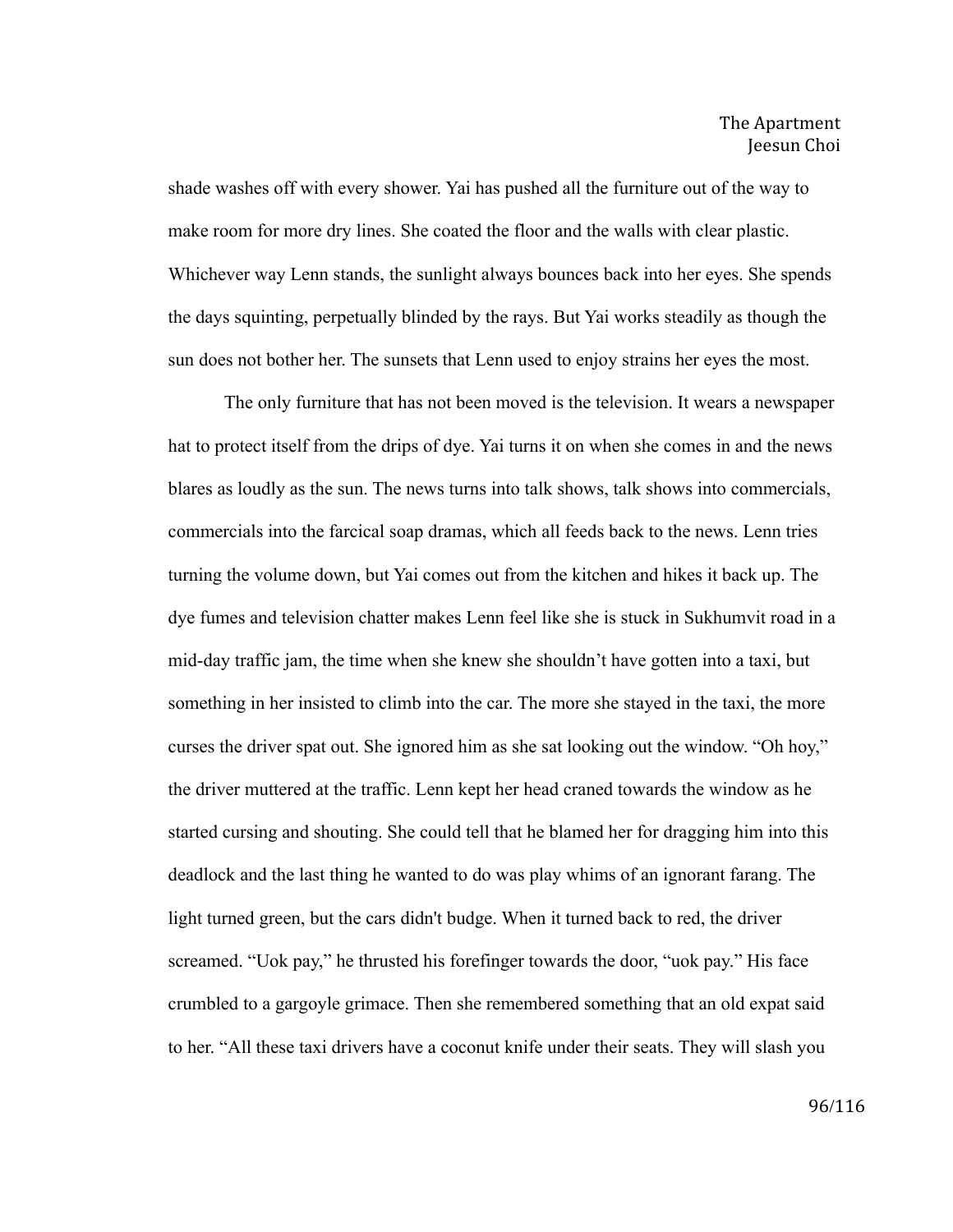if you aren't too careful." She got out the taxi as soon as she could.

She feels someone holding her steady. She fainted and Yai is supporting her body up. Yai tells her to stop. When Lenn comes to her own two feet, Yai starts to take away the pots. Lenn follows her to the balcony. She picks out the red strips and hang them on the line. Yai points towards the bedroom. But Lenn insists. If she can't bear through this, she is a lost cause. In the menial tasks, she has found the true monotony that she has been trying to emulate since the time she walked out of the hostel. The work feels pure, the state of penance in which she is unaware of its monotonousness, the kind that sweeps her off her feet. To even think of breaking the pattern will bring the carefully expanded structure down, its potency lost in the unnecessary reality. But once in it, it is impossible to think a thought beyond the confines and it is fine to play it safe, to be nice to yourself if you are in a foreign place, a place that you never wanted to live in the first place. You make it as bearable as you possibly can. Decorate and make frivolous, a nice international switch-up, a global citizen-building opportunity in which you can glorify in the world that you have created for yourself and for your like-minded commune.

When Lenn was twelve she bugged her mother to take her to a drawing competition hosted by the board of Swiss Tourism. In the ballroom, tables with crayons and postcards of Switzerland dotted the floor. The only guideline of the competition was that you had to use the images in the board's promotional materials. The kids with name tags pinned to their chests were already working away on their drawings. Lenn circled the ballroom multiple times looking for the registration table, but all she found were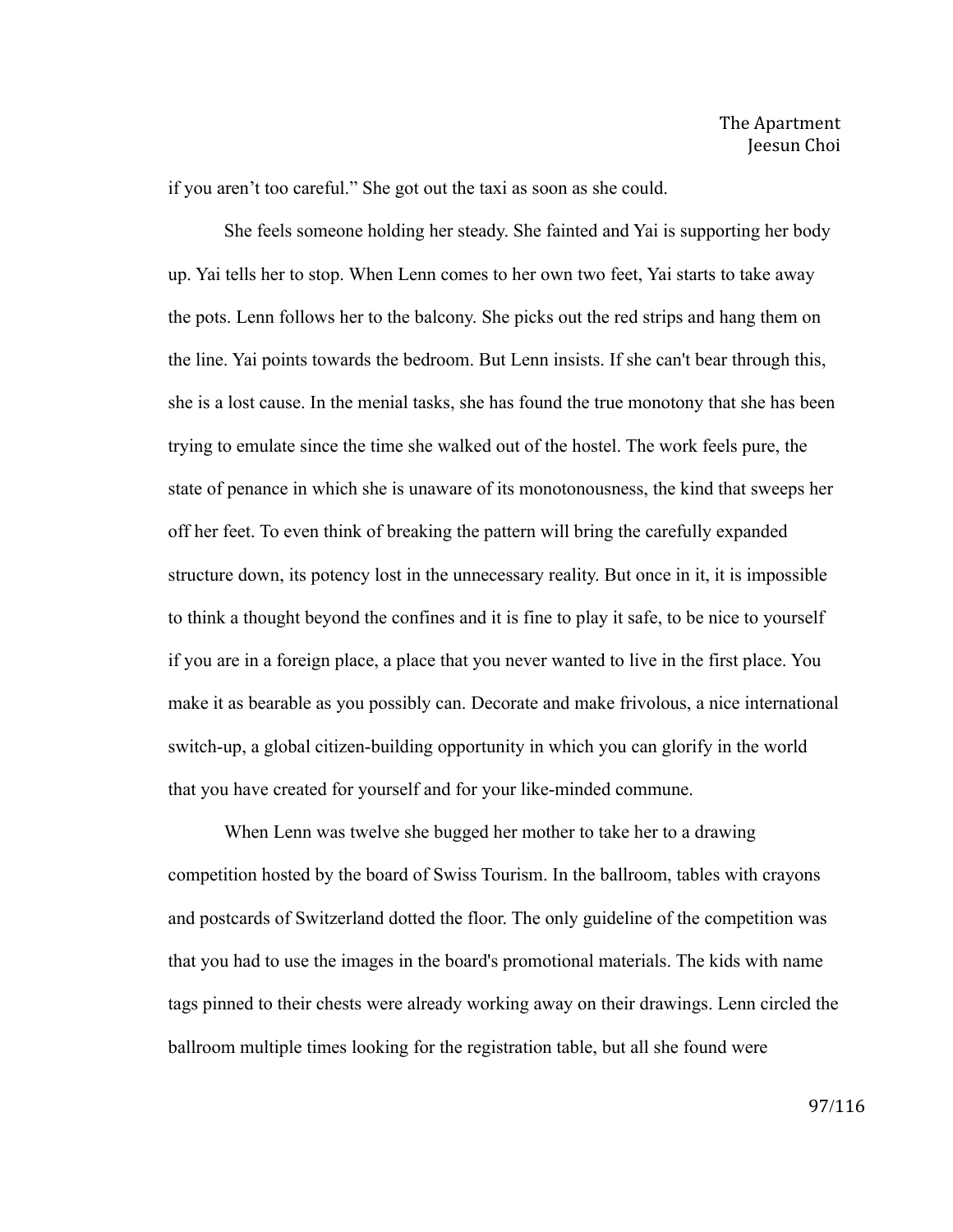volunteers giving out instructions in Thai. So she just slipped into a seat with a plain white paper laid out on the table. Only a few promo booklets remained unclaimed and Lenn chose a picture of three men playing a Swiss Alpine Horn. She drew a rolling green hill and placed them on the slopes with the horn and using her imagination added a log cabin to the left. When she stepped back after drawing it in, the house looked so small that it came across as a dog house rather than a cabin. Nonetheless, she submitted it and waited in the hotel lobby for the competition results to come out. She circled the centerpiece that stood in front of the spiral staircases, an autumnal vine with coloring trees bearing oranges. A thin film of dust coated the fruits. In fear of being escorted out by the hotel security, she tried to act like a hotel dweller, dragging her flip-flops across the floor, looking lost and sleepy at the same time. Three hours later, the results were announced. About fifty pictures lined the wall. She didn't place, not even in the age division. In the taxi home, she realized that she has never registered and her drawing probably got lost in the pile of scratch papers and rough drafts. She had spent the whole day and nothing had come out of it.

"Lenn?"

Jon stands by the front door, his hair swept to the side, his shirt pressed and his shoes clean. He looks so out of place that she can't even place him in the forest of strips hung out to dry and the stench of the dye.

Suddenly, glass shatters. Lenn turns around and sees Yai standing by the kitchen door, her arms shaking. Glass shards and fragments scatter around her feet. She starts to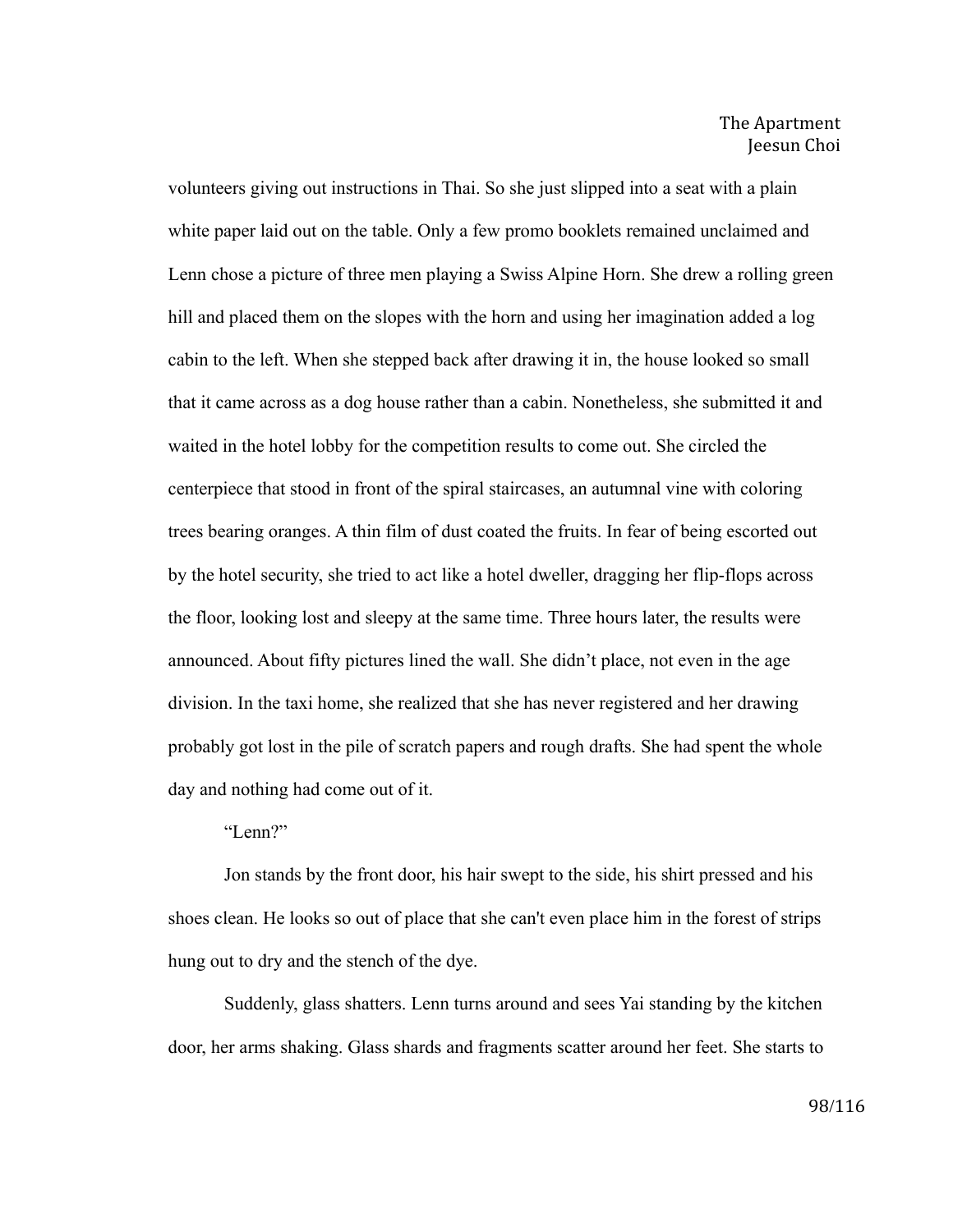shout at Jon, her finger pointed to his face and her feet stippling on the floor glistening with broken glass. Lenn tells her to stop, but Yai yells and it's nothing like Lenn has heard before. Her voice covered in cankers and sores hurtle out of her mouth, filling the apartment with misery. When Lenn looks back to Jon, she sees that his face has drained of color. He swallows a few times, trying to gain back some self-control.

"She has dementia," he says, "Her family contacted me to send her back to Buriram."

Jon talks over Yai's shouting, trying to calm her down. Lenn grabs the broom and scrapes the glass into the dust pan. Drops of blood lines across the floor. Jon get Yai to sit on the couch and Lenn takes the chance to wipe down the floor.

"Who is she?" Lenn asks.

She sees bags under his eyes. He rubs his eyes hard. "She raised me and my brothers. And took care of this apartment."

Yai starts to cry, grabbing her knees. Lenn brings a bowl of water and white cloth strips from the kitchen. Jon washes her feet and looks for shards in her feet.

"I've been trying to tell you," Lenn says, "She was here when we were."

"Yeah," he tries to pinches out a fragment from the sole of her feet, but she cries harder. In panic, he lowers her foot back down in the bowl. "I don't know what to do."

Lenn comes over the sees the foot. Yai's wailing subsides. Carefully, Lenn holds the shard between her finger nail. It slips, but on the second try she gets a grip and pulls it out. Jon looks relieved. Yai sobs into her shirt sleeve as Lenn wraps a fresh cloth around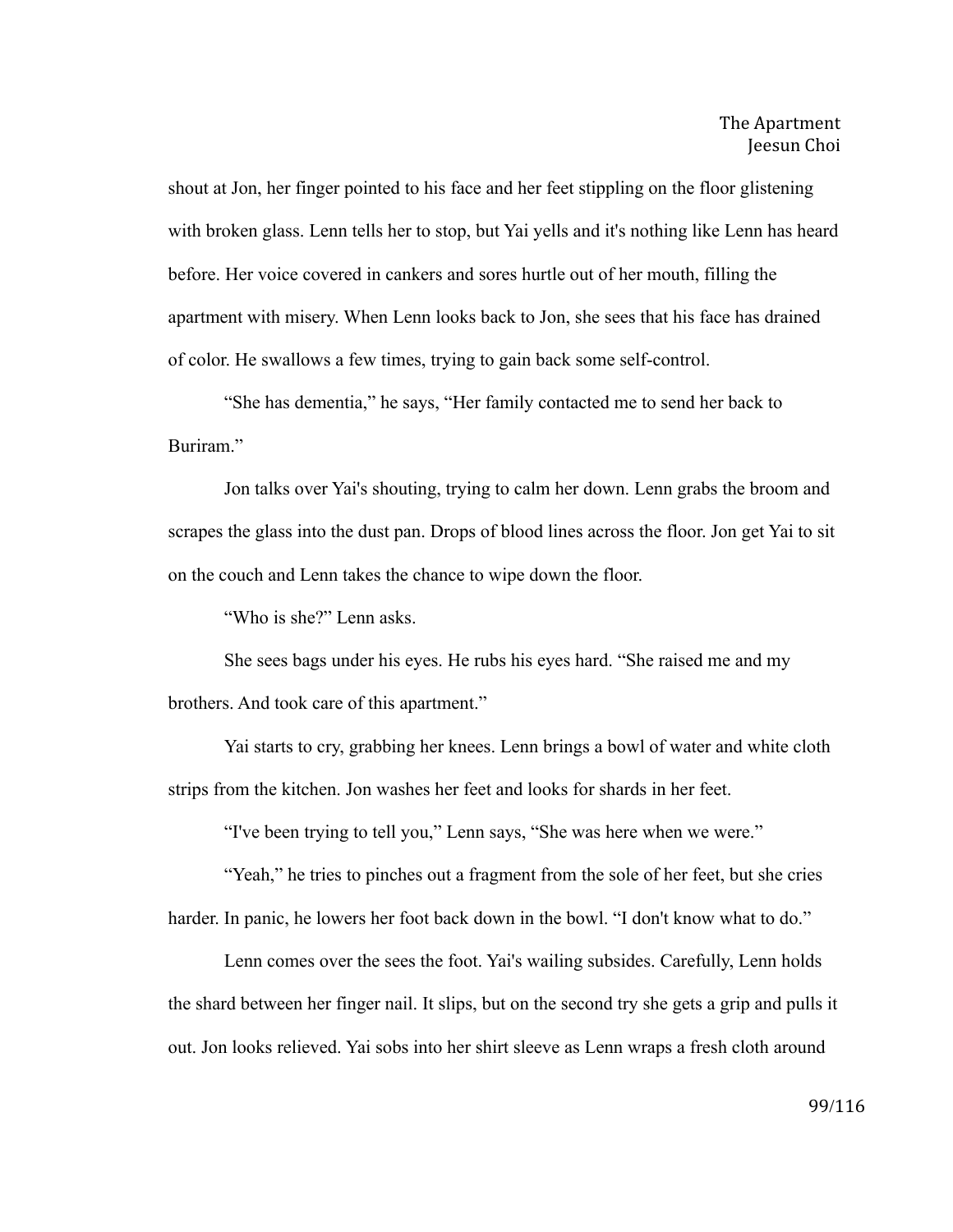her foot.

"I have to get her on the nine o'clock bus," Jon says.

Lenn glances at the clock. It reads eight. "That's crazy. She can't go."

He grabs his hands together, "Her family is desperate. She's been missing for over two weeks."

He finds her shoes and slips it on her feet. Lenn feels her face heat up again, but she can't say anything. Frustration itches her throat, but his presence calms her.

"How long have you been here?" He asks.

"I don't know"

He leads Yai to the elevator . Yai shouts in protest as Jon leads her down the corridor, her limbs thrashing about. She keeps trying to run back to the apartment, but Jon holds her down firmly. The elevator door opens and Lenn persuades Yai to get in. When the door closes, she finally recognizes who he is. "Jon," she says. She ruffles his hair and smoothes his cheek. He smiles back, uneasily. By the lobby door, a car waits for them. The driver comes out and opens the passenger door for them. Jon makes sure that Yai sits in the middle and tells the driver to go ahead. The car pulls out of the apartment complex.

When they drive onto the Sukhumvit road, the car instantly gets jammed in the traffic. The cars stall along the three-lane road, the motorcy drivers more aggressive than ever, barging in between the cars and bellowing curses through their helmet screen. Jon's driver shouts "oh ho" as he brakes to avoid a motorcy. He eventually finds his way onto the highway, but it takes thirty minutes to get up the slope. The whole of Bangkok is out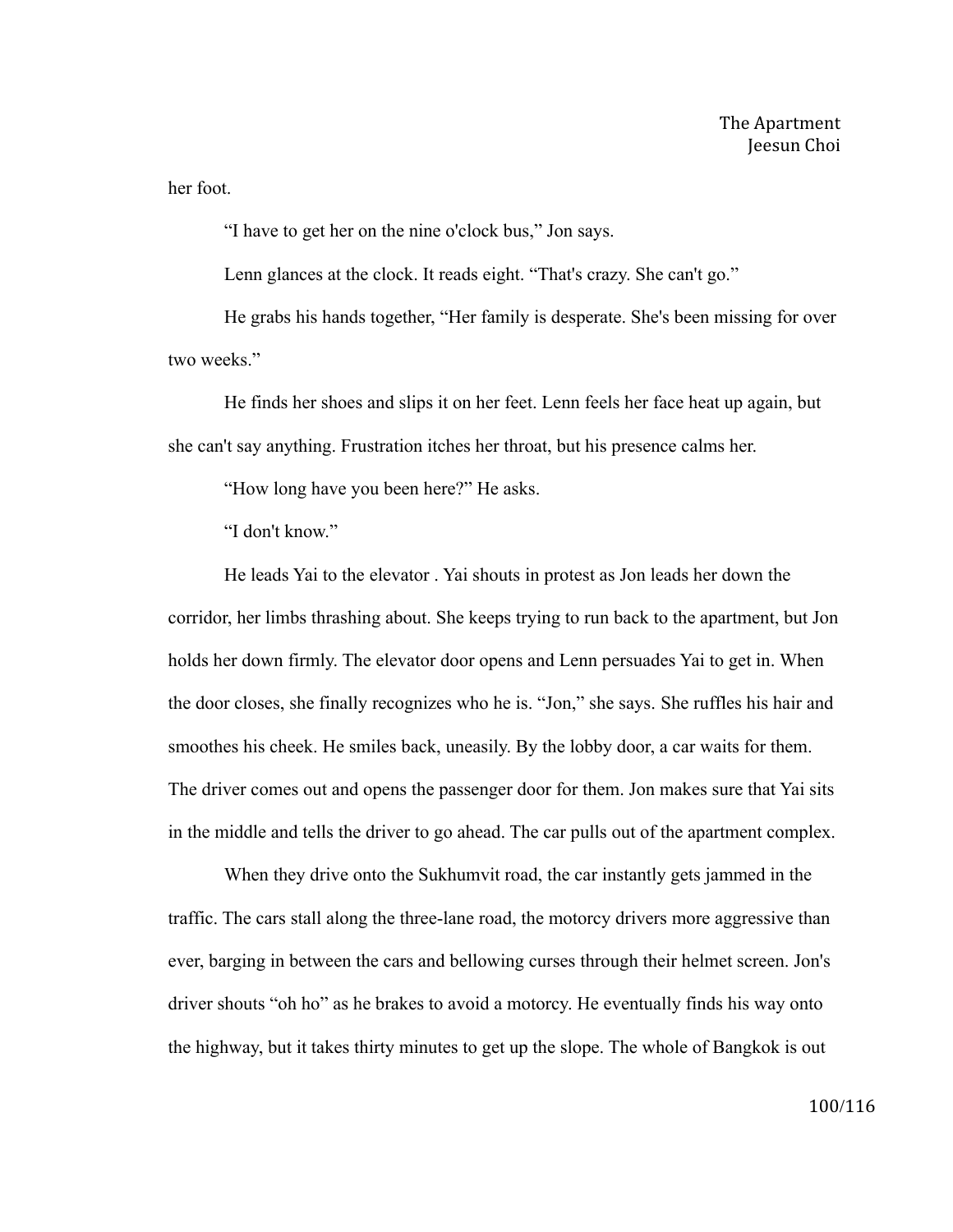tonight, trying to get ahead of each other to the highway leading out of the city.

"Where are we going?" she asks.

"Northern bus terminal," Jon replies.

Their driver tries to accelerate once it gets on the highway, but other cars keep cutting into their lane. The driver curses and honks. He commentates on the reckless driving as he speeds up and Lenn can feel the vacuum that speeding cars in the adjacent lanes create, that stillness in the motor. Her lips open and close and try to feel out the time to utter the words she's been meaning to say for a while.

"I'm sorry."

He looks at her blankly, counting the syllables, the meaning per line. He has forgotten about it long time ago and is now trying to remember the apologies that she owes him or the ones that he owes her, but he is not the kind to keep tally. But she is, she has kept track of everything, all the negligible things that he ever said and how she reacted to all of that. For Lenn, the apology was not just an offer to "forgive and forget", it was her way of returning to the issues that he tried to bury. She has tossed the the lasso and now it tightens around his body. If he wants to get out, he needs to cut through her tactic as quickly as he can.

"That's alright," he says.

The car starts to descend the highway. Jon's tone throws her off. She didn't expect to just take the apology so off-handedly, but now they are driving into a part of town that she has never been to, the billboards with politicians' faces rising like fire around her. The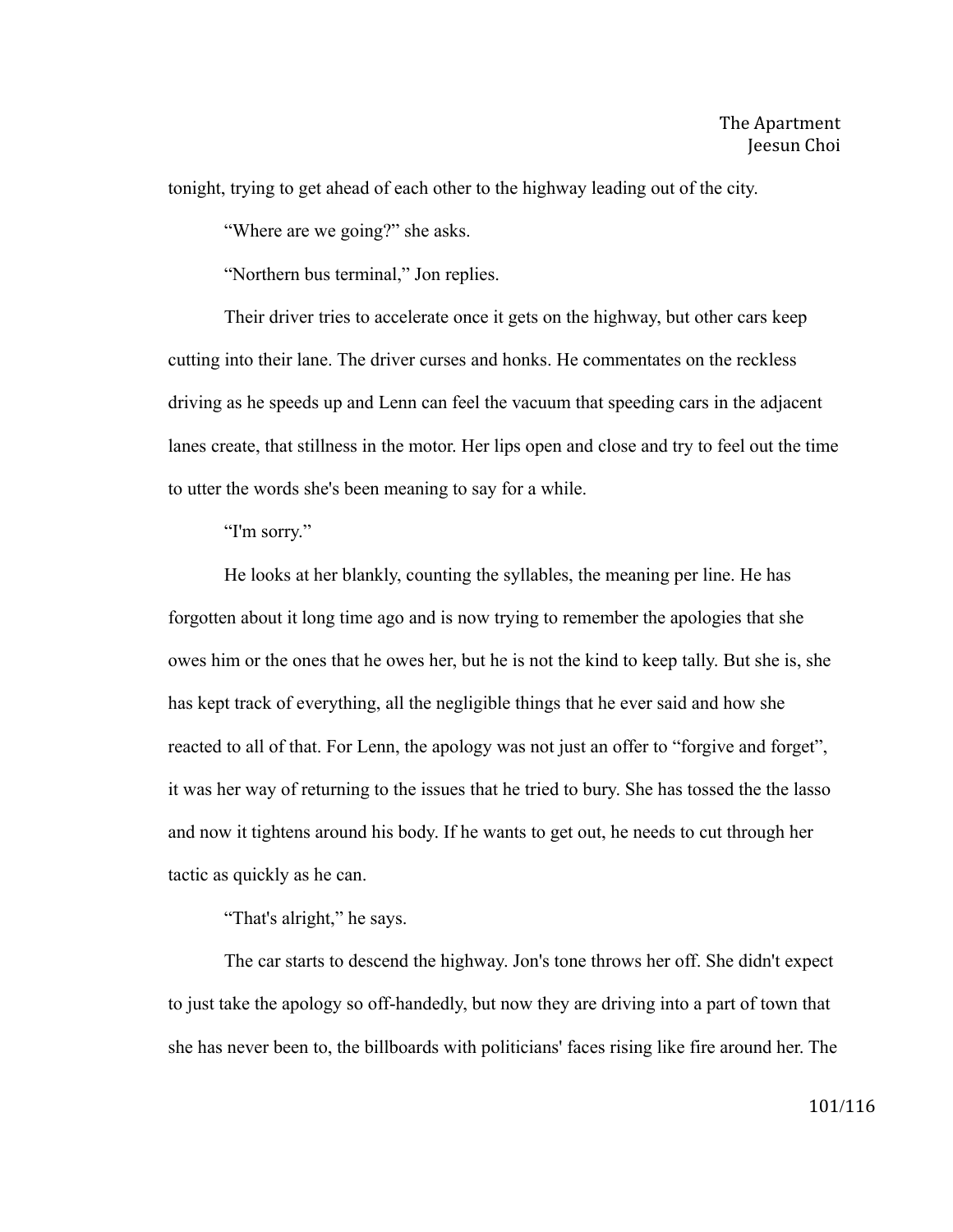car careens the corners and slips into the side streets.

Before she can gather enough words to reply, the car pulls into the Northern Bus Terminal. Travelers with luggage, kids and boxes wound with plastic ropes overwhelm the car. The vehicles slowly curve around the passenger drop-off where a moon-like clock hangs above the counters. They have twenty minutes.

Jon helps Yai out of the car and Lenn catches her balance on the other side. The ticket counter line moves swiftly. With a purchased ticket, they run over to Departure Gate Number 2 at the end of the terminal. The crowd parts to make way for the hobbling woman and two farangs and the people wonder what their story is. When they reach the bus, Jon spots the bus conductor and gives him careful instructions about Yai, but he takes in Jon's stalling Thai with his arms crossed. Yai holds Jon's face in her hands. He tries to make her understand that she needs to get on the bus. The conductor belts himself into the driver's seat and looks down at them as he pops a gum into his mouth. She finally agrees to get on the bus and he helps her get a seat by the window. He comes out of the bus and stands next to Lenn, who has been watching Yai waving from her window seat. They wave back. Soon the bus revs up, honks three times and pulls out of the terminal. Four other buses follow it out of the gate.

Lenn wraps her arm around Jon. He looks at her surprised, but does not pull away. With the last bus for the night out of the terminal, the crowd dissipates and the counter grates starts to crash close. They retrace their steps through now a vacated corridor and back to the ticket counter. Their arms tangle.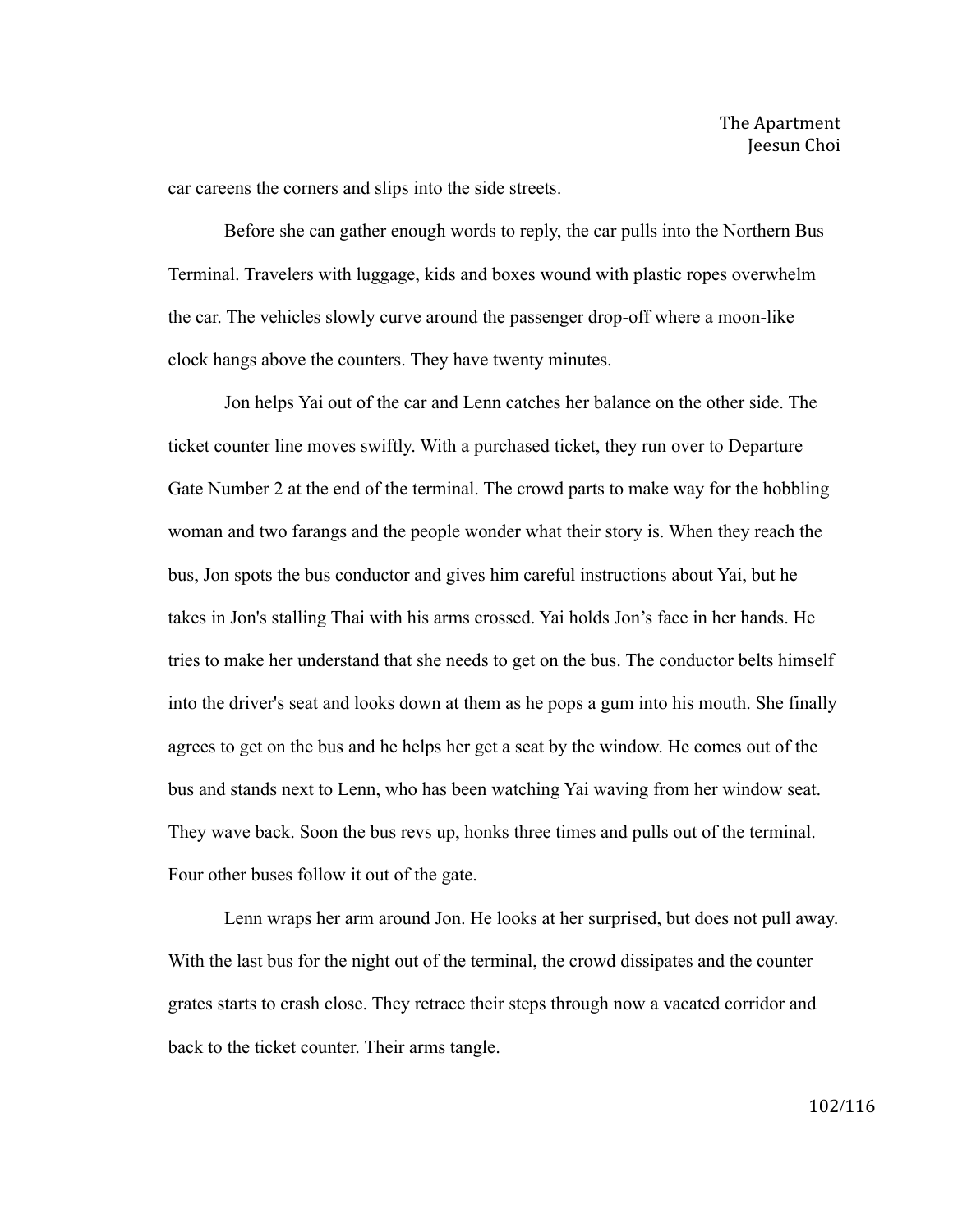When they recover from the whirlwind, Jon takes out his phone and gives the driver a ring. He doesn't pick up so Jon hangs up and tries again and again.

"What is he doing," he mutters.

They scan the lot to spot the car. "It's the black BMW." Jon says. If it is here, it would take no longer than a minute to find it among all the run-down Hyundais. They grumble past Jon and Lenn and swing the jarring headlights into their eyes.

Jon walks in agitated circles, dialing his driver again and again. He hangs up again and immediately reconnects to the call.

"Let's take a taxi." Lenn places her hand on his shoulder. He stuffs the phone into his pocket. They walk onto the road, emptier than the terminal, a few motorcys trailing past. Lenn counts the street lamps to calm herself. They walk fast to disguise to each other, the emptiness they have never seen before in Bangkok.

In the distance, they spot a taxi. Jon shouts and waves his arm. The driver idles by his car and coughs up phlegm. He grinds it into the ground with his slippers and spits again.

Jon speaks to the man in Thai. He spits out a ball, which lands by Jon's shoes. Jon patiently waits for an answer.

"One thousand baht," the man barks.

Before Lenn can say anything, Jon speaks. "Okay." The man leaps into the driver's seat. He starts the car and Jon and Lenn slide into the backseat.

He drives manically. Along the empty streets, he doesn't stop for lights and insists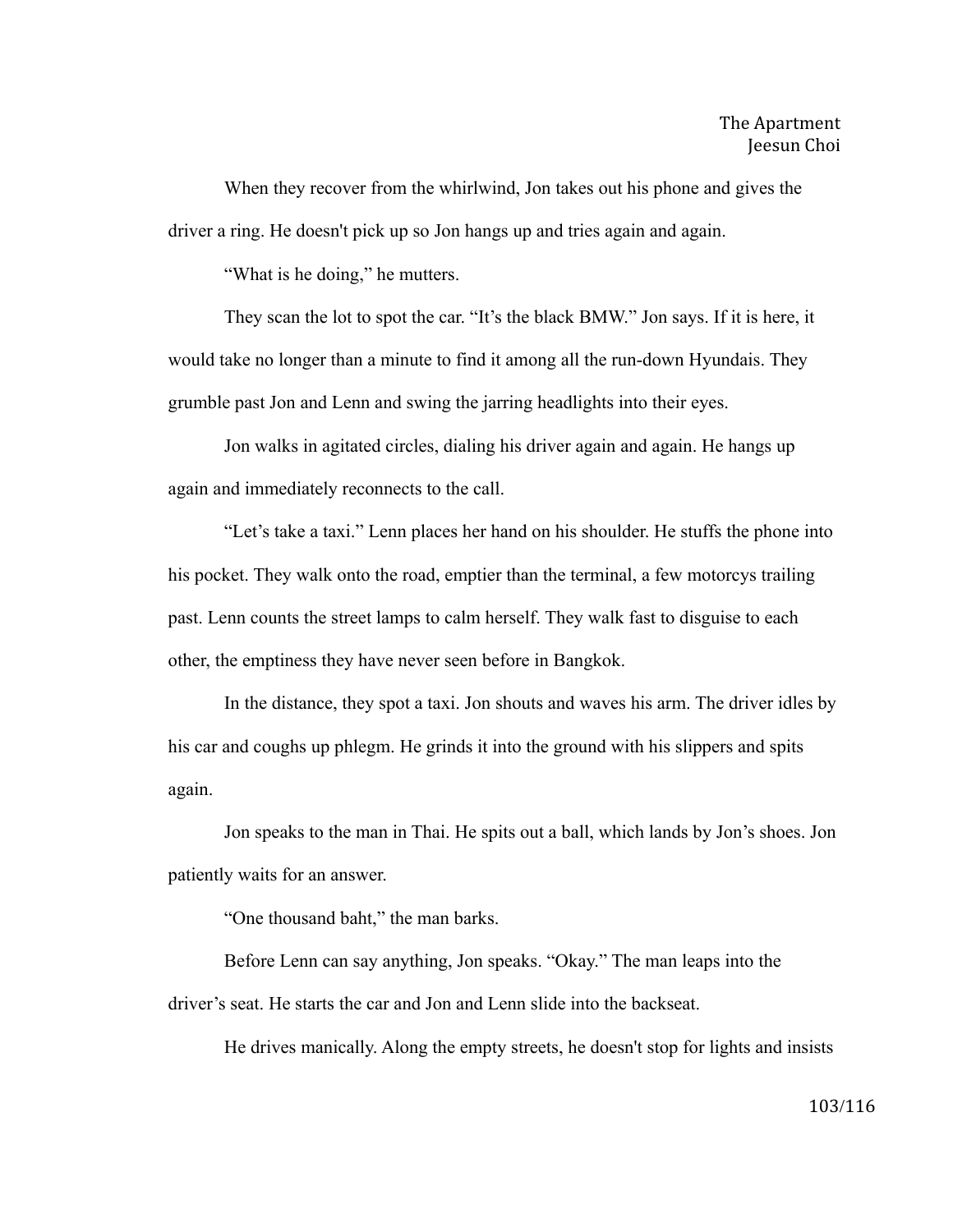on a straight line. He avoids the highway entrance and takes Thoet Damri all the way down. Palm trees line Thoet Damri road in picturesque prettiness, unlike the Bangkok that she knows. The taxi hurtles over the small stream bridges and speed bumps. The palm trees turn into bigger, dark-barked trees that lushly spread themselves along the road.

By a big intersection, roads merge and the idle countryside look turns into a proper metropolitan. But still no one is on the road. No cars, no late night wanderers that stretch out the conscious hours of the day. Their fear melts away and they start to feel invincible in this crumbling taxi that breaks all civil laws and civil logic. Jon reaches for Lenn's hand and smiles. It's so ridiculous. They hang on tight.

Suddenly, the radio crackles. The driver twists the knobs until he can make sense out of the static noise. As more words tumble out of the box, the driver mutes his breath. A scratchy, monotonous voice announces something, but the tone is so stylized that it sounds like another language. But Jon and the driver understand. The driver immediately pulls up at the next alley, stops driving and listens with great intent. Suddenly, he kills the engine and yells.

"Finished. Get out."

Lenn turns to Jon. He grabs the back of the driver's seat and talks fast. His tongue trips over the Thai that isn't coming to him as quickly as he needs it to. The driver repeatedly shouts the three words. "Finish get out finish get out finish get…" His voice rattles the amulets dangling from his rearview mirror. Jon gets out of the car and Lenn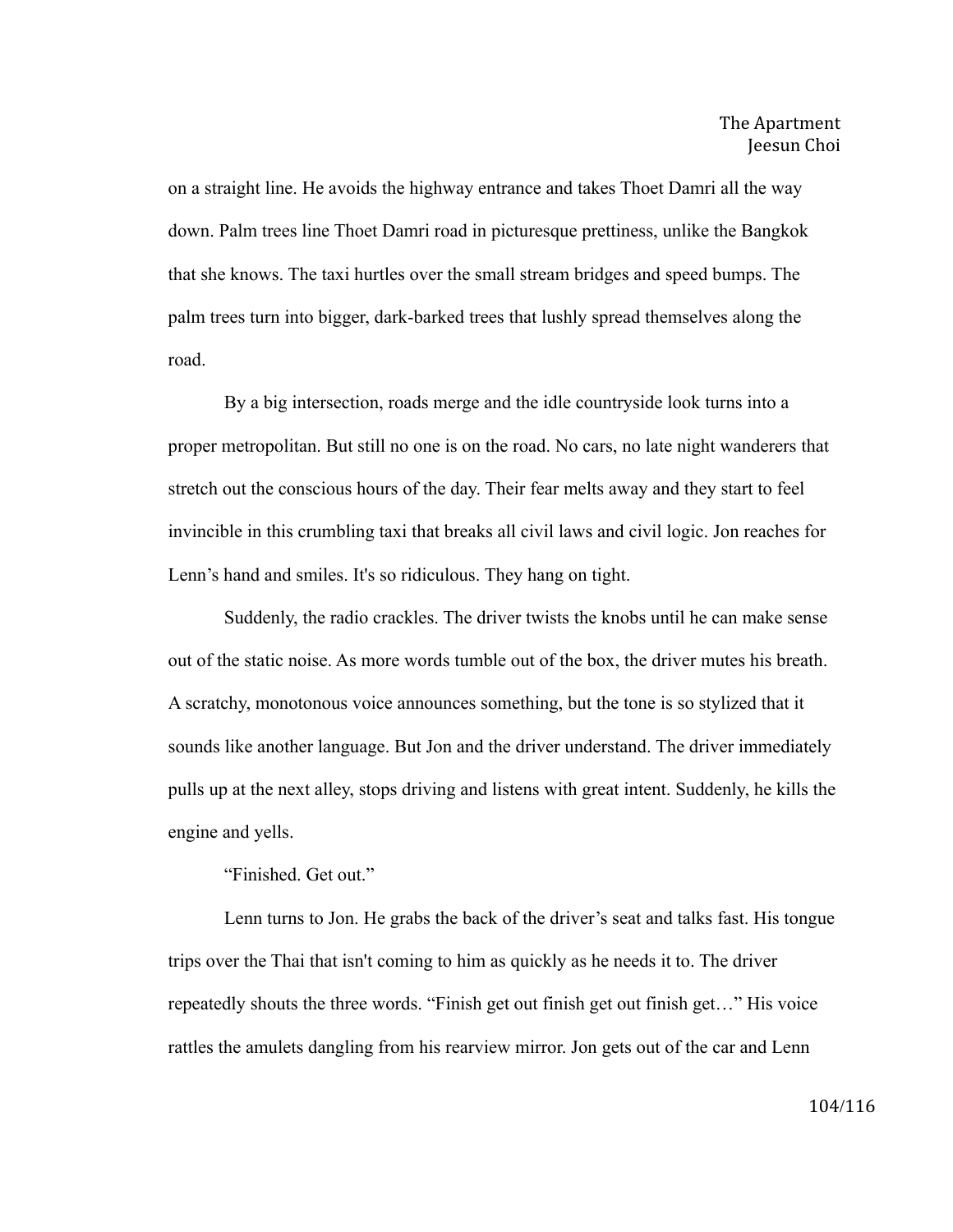follows him. The taxi spins around and speeds back up the road.

"What's happening?" Lenn asks.

"I couldn't," Jon stops himself, "the words were, I'm not sure. There is a military involved, but I could have heard wrong."

He feels for his phone, but it's no longer there. He pats around his pants, but doesn't find anything. "Fuck." He mutters. It's gone with the taxi.

They abandon the soi. The streets gleam with the Seven Eleven store sign, traffic light and working street lamps. On the road, they hesitate which way to go.

"We're near the city center. Maybe we'll find a taxi there." Jon says.

It makes sense. They decide to do something that, at the very least, makes logical sense because to do anything else would be rash. Lenn hears rumbles in the distance and Jon hears it too, but they don't talk about it. They speed up so much that they are almost running and now they can't stop. They hear the rumbling and the traffic grow and they run towards it.

As they turn another corner, they bump into a man. A college student in his uniform, but he is missing the shiny belt with the university's insignia. Stains on his shirt glisten in the low light. When he sees Jon and Lenn properly, he speaks in a gathered voice.

"Klap baan."

Jon tries to talk to the guy, but he brushes them away and retreats around the corner.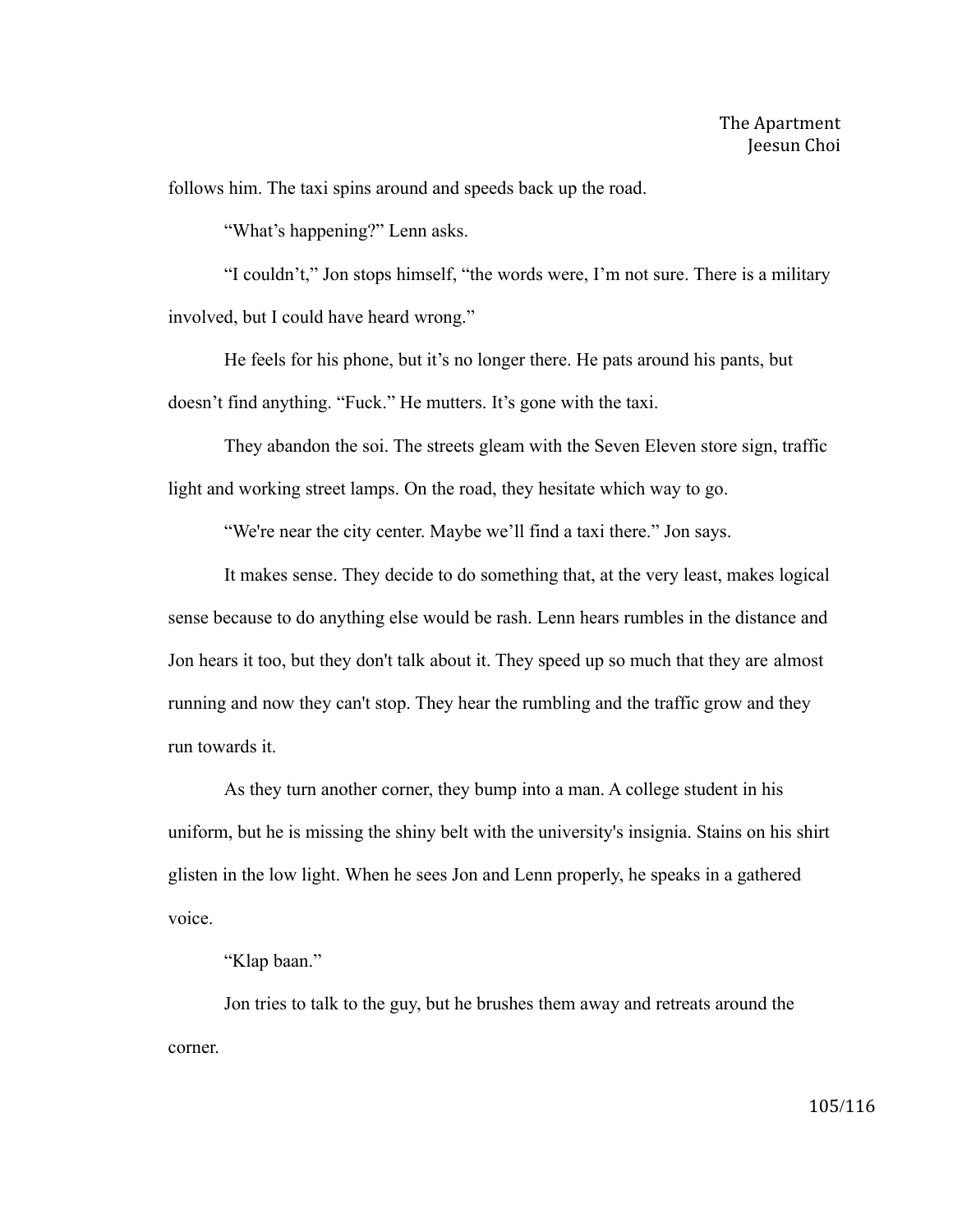"Maybe we go back," Jon suggests, but Lenn walks up to the concrete wall lined with the Thai flags and the yellow flags of the king. Where was the student coming from and why the dark stains?

When she turns her head to the left, she sees a soldier walking back and forth at the point where the wall turns a corner. He holds a rifle in his hand. Jon yanks Lenn back, but she cranes her head around the corner. Tanks, soldiers and military vehicles are lining the walls the letting some pull through the gates. Soldiers shroud themselves in the heavy helmets and draw rifles across their chests.

Jon pulls Lenn away and retreats back into the alley. Lenn reaches out to stop him, but he is already too far. She runs to catch up. He ducks, slides and cuts through the houses and sois. She is about to lose him.

All of a sudden, a soldier appears at the end of the stretch. Jon stops, but his shoes provide no traction. He skids and falls on his back. Rifle against his chest, eyes shaded by the helmet, he takes a step towards them. Lenn pretends that she hasn't seen the soldier and helps Jon up, who scrambles up as quickly as he has fallen. The soldier comes up to them without hesitation. He shouts something to them. The sound of the engines drowns him out. He repeats as he draws in. Lenn sees that the soldier is young, right around his mid-twenties.

"No Thai," Lenn says. The soldier comes less than two meters away. "I understand no Thai."

The soldier's expression does not change. "Passport?"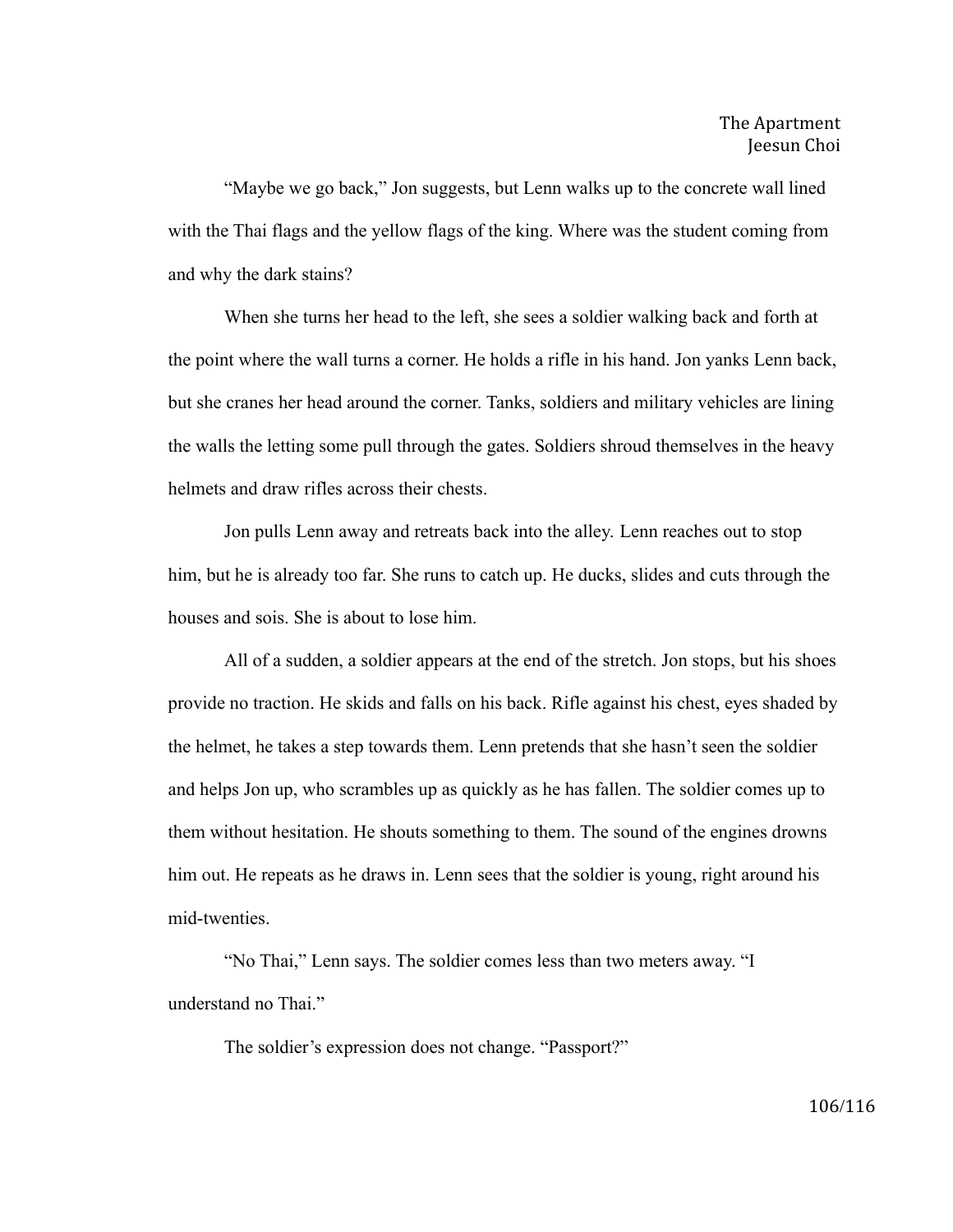Lenn shakes her head. Jon reaches into his pocket and takes out his wallet. He extracts his driver's license and hands it over to the soldier. He looks at it and reads the name.

"Jon Hayes Wichasak?"

Jon nods.

"American or Thai?"

Jon hesitates and says, "American."

The soldier's eyes narrows, "Go home. Quick." He turns around and walks off.

They start to walk, but in their disorientation, they are not sure where they are going. They hear the rumble of tanks and makes sure to keep a street or two away from the sound. Jon clenches onto his driver's license as he walks. The soi opens out onto a deserted main road, lined one side by a park. They can barely hear the rumbles now. They look around for a taxi, but give up even before they start. They walk and the night gets darker.

They walk in backward circles and hear the rumble of military vehicles converging away from them. The soldier's order, to go home, rings in their years as they push the pavement underneath their feet to propel themselves towards that home with locked doors and air conditioning. But the more they walk, the more they get tangled in the sois and the sub

.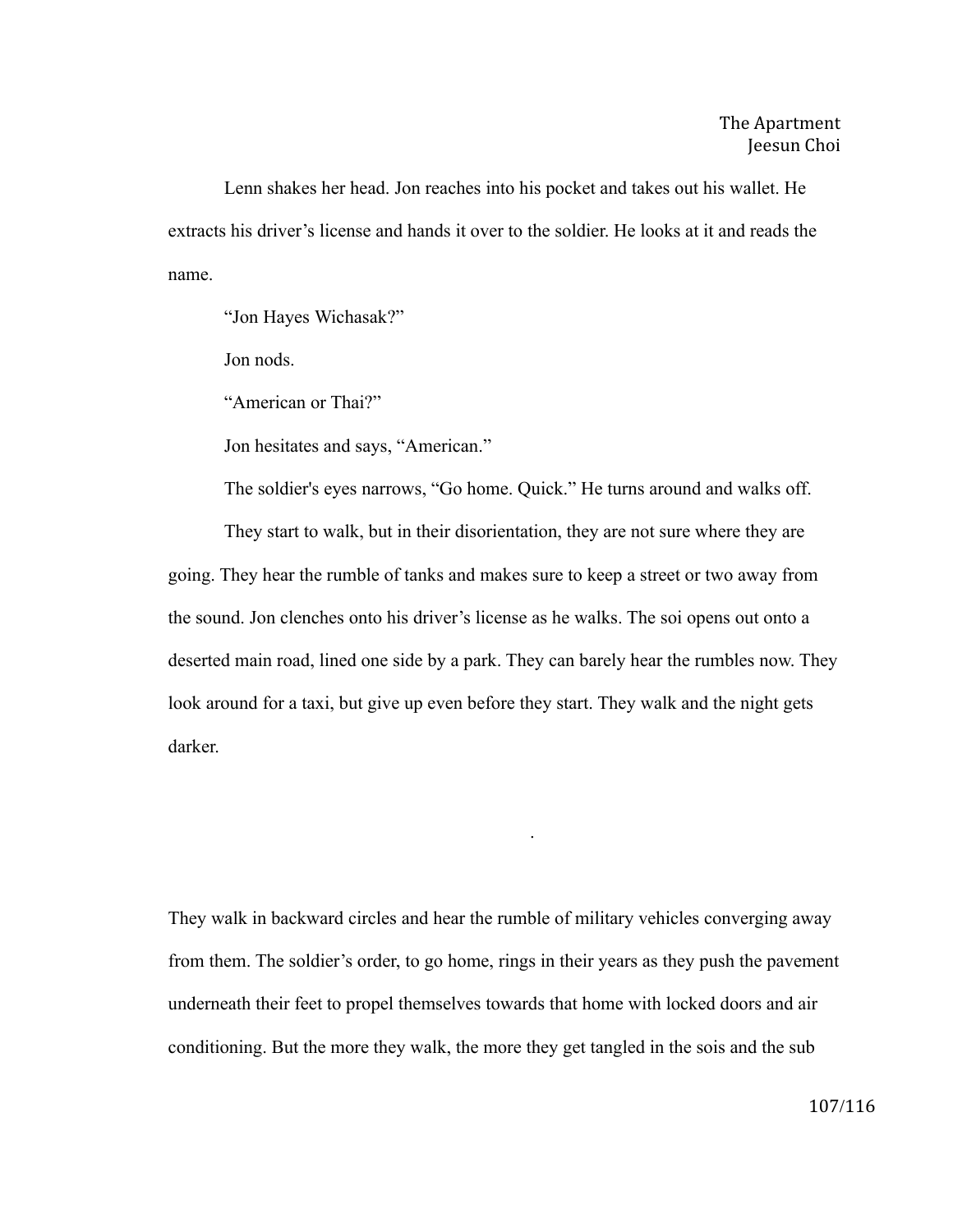sois that cut into dead ends, splice into intersections and spit them out in the same spot, two streets away from the armed soldiers ordering them home. The reality of martial law, the demands of the state and the necessary documentation bears on them as they try to walk out from the circle. But in this moment, when there isn't a map drawn in either of their minds, when the ink bleeds over the same streaks of pavement, none of them dares to disagree or disappoint. They anchor themselves in the belief that they will get home.

They come to a four-way street. The roads is like a swimming pool drained completely of it chlorine water to scrub out the bottom. The traffic light casts colored rings in their eyes. Lenn and Jon stand in the middle. They feel as rigid as the metal grates drawn across shops selling gold, motorbikes, household goods and PVC pipes. It hurts them to hold the city so bare, like a crack in the skin that bursts layers of capillaries into a mess of blisters and stings. It opens its crevice even wider and folds its skin over Lenn and then Jon, a film over their eyes wrapping them tighter into cocoons. The city, like a spider, spins them around and around.

A noise from the crowd wakes her up. Last night, after wearing themselves out on the concrete road, they sat down on the bus bench and fell asleep. But they were woken up by a soldier, who prodded them off the bench. Lenn muttered in English. Jon looked around for the license that was in his hands. But he has lost it. He looked through his

.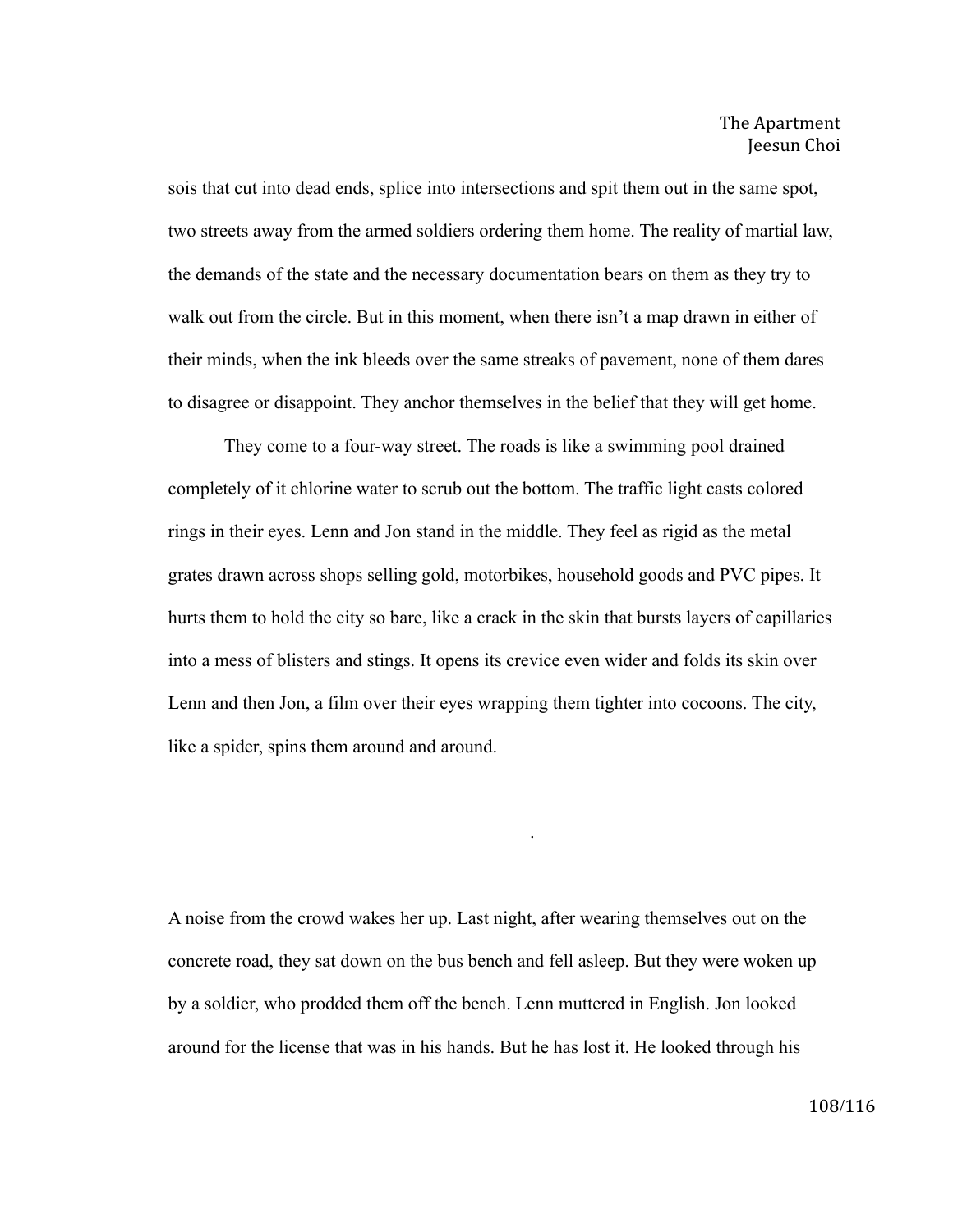wallet again and found a membership card to California WOW Xperience. Lenn couldn't even understand why he would bother showing them a gym membership card, but it did have his face and his name. The soldier glanced at it and told them to go home. He spoke better English than the other soldier. He told them that there was a curfew in place.

They stumbled along the road and found a side street that let out onto another major road . The next bus stop they saw, they sat down. They kept telling themselves that they had to keep walking, but the bodies started crashed. She collapsed on the bus bench and Jon next to her on the floor, curled against the plastic screen of green tea advertisement.

Lenn forces herself to sit up as soon as she hears the noise, realizing how harsh the sunlight is. A group of twenty or so people in assortments of pajamas and yellow shirts walk by them. The children point their fingers and the adults shush them. Lenn shakes Jon by the shoulders. He groggily gets up.

The symbol of the king is stitched above the breast on the yellow shirts that the people are wearing.. It looks like they are on an outing as a family with grandfather and grandkids in tow. More people emerge from the buildings and join the growing crowd.

Jon leans against the screen, his eyes dunking deeper behind his eyelids. He kneads his face with his hands, deep wrinkles rolling along the sides. It pains them to stand up, but they force each other to walk and they follow the crowd at a distance.

They reach an intersection in which people are creating a hubbub. As they draw closer, Lenn sees two tanks and a Humvee stationed right at the intersection with mass of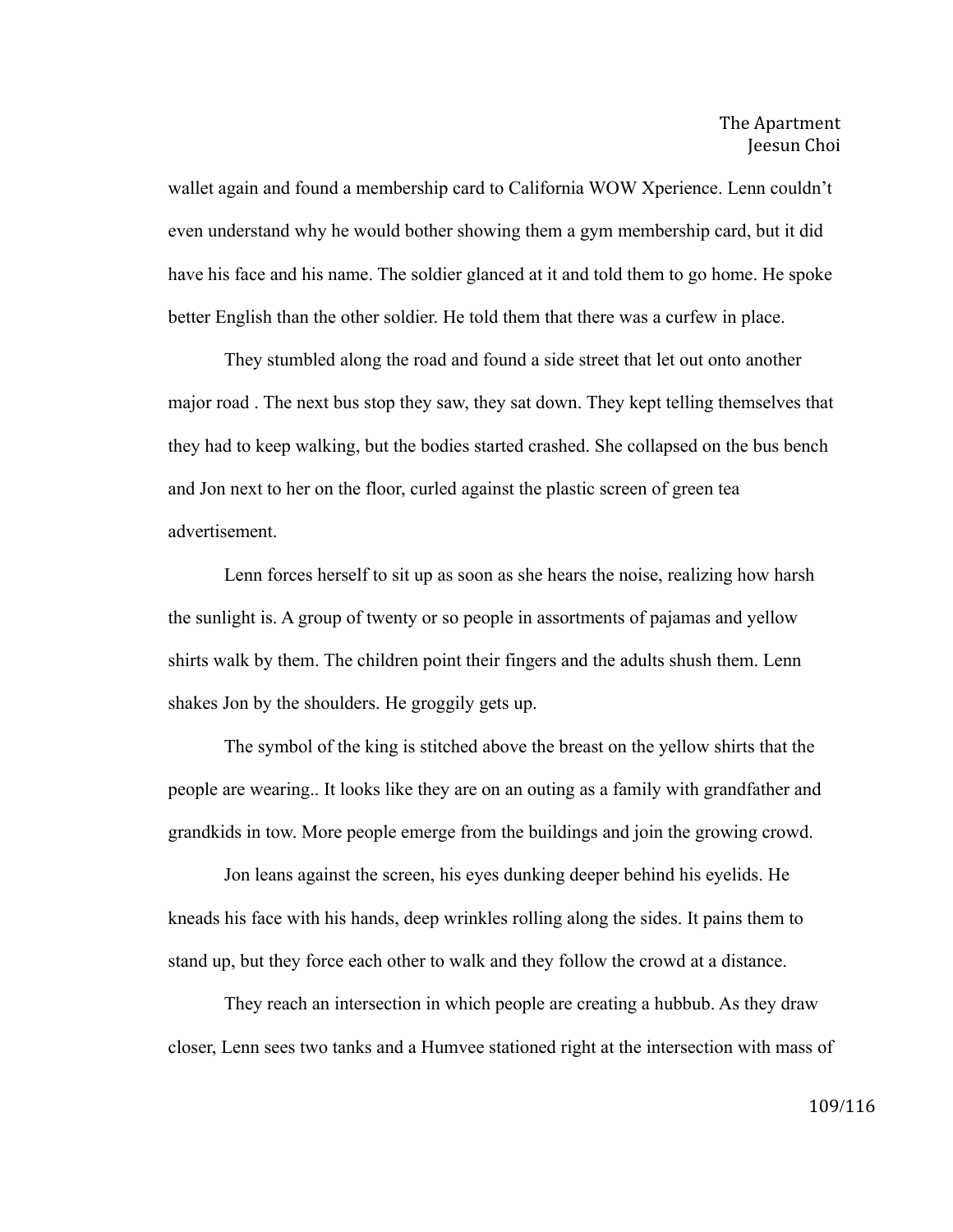people congregating. Soldiers take pictures with the people, smiling and holding out their rifles. A soldier on the tank tries to control the crowd. After he gets the people to take a few steps back, he reaches down and helps pull up a child. He holds her steady and the cameras snap. The child sneezes and everyone laughs. The soldier speaks to the child and pinches his nose. He gets more laughs and cameras flash more rapidly. The soldier hands him over to his parents, who wai as they hug their child close. The mother checks the photo on the camera before they walk away.

The crowd passes another child over to the soldier. He cracks a joke and everyone laughs and claps. This child is a lot older, verging towards a girl. Lenn gets closer to the tank. When the soldier helps the girl turn around, Lenn immediately recognizes her. Those straight bangs and round green eyes. People coo and exclaim "narak" as they whip their cameras out. Mali smiles. She seems very composed. A lady next to Len nudges her, "Luuk kreung, chai mai" and giggles as she snaps more pictures. Towards the left hand side, a crew of photographers clicks their shutters for the media. Mali deepens her dimples and the crowd cheers. The soldier asks her questions. She says "kha" in her highpitched voice. He throws back his head and laughs. Someone retrieves her from below and she disappears into the crowd again. Lenn tries to track where she went with her eyes, but she loses her very quickly.

"Who was that?" Jon says.

Lenn doesn't know how to explain.

"People are still going crazy for luuk kreung," he murmurs, "I'm going to ask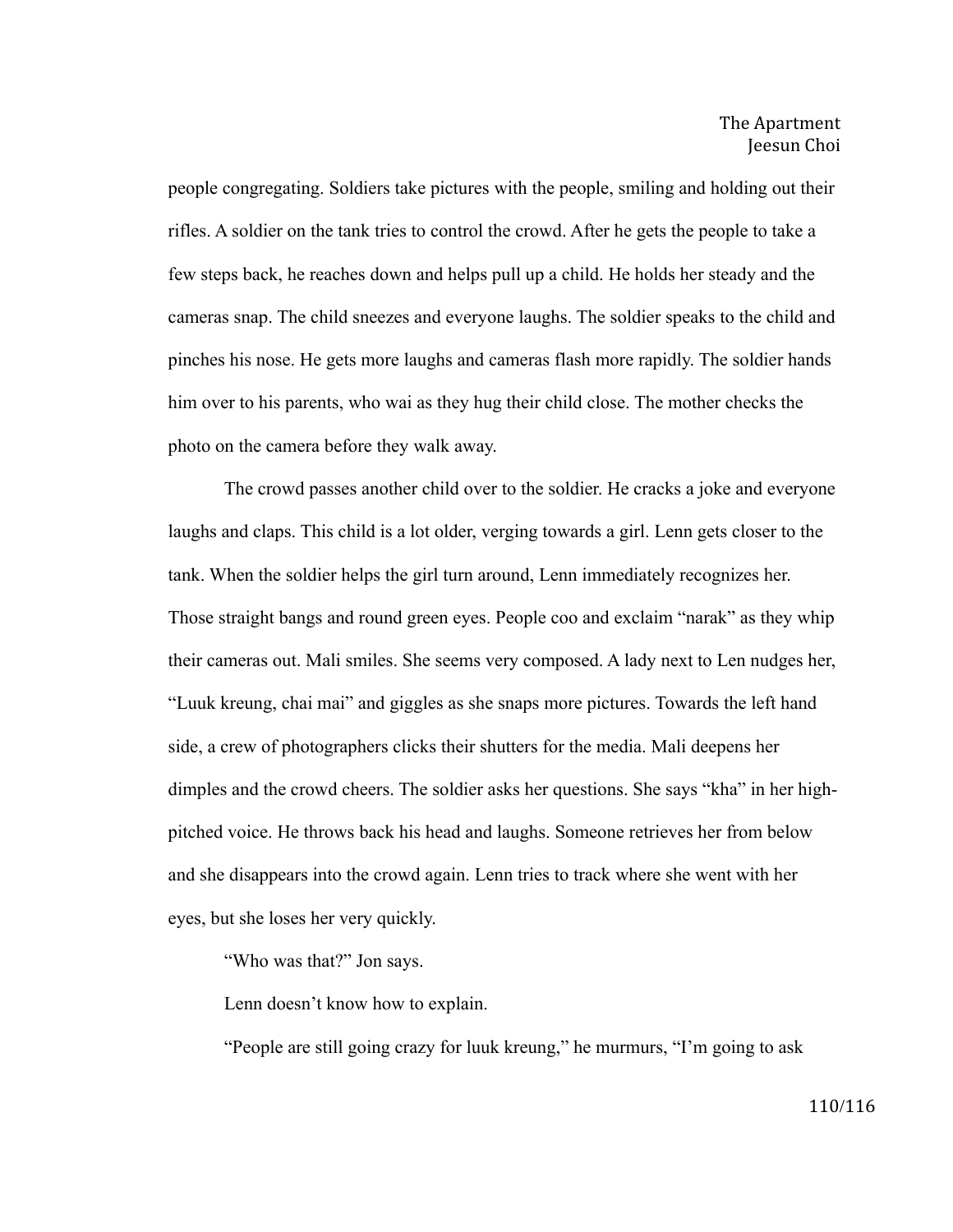someone here if we could find a taxi around here."

The crowd hangs around for the next thing exciting to happen. A teenager in her pajamas hands a rose over to a soldier by the tank and he accepts it with a perfunctory bow. Many have layered the yellow shirt over their pajamas. The king precedes over this military intervention and they seem to believe that everything is going to be fine.

"Good news. This lady's husband is a taxi driver. He will be able to get us to Sukhumvit in no time," Jon laughs a little. It seems out of place and he scratches his arm. "The roads are empty."

The lady smiles at Lenn and takes them back to her house. She keeps asking Jon questions. As expected, Lenn catches "luuk kreung" somewhere in the conversation. The lady peeks at his shoes and clothes and wonders a little about him. She glances back at Lenn, trying to figure out if she was mixed as well.

She slides open a metal gate and reveals a stilted house with the taxi parked below it. She gestured them to wait in the yard. She climbed the stairs for her husband. He came out throwing the driver shirt over his white sleeveless shirt. He flashes them a smile. He turns on the car and drives up to them. They climb in and feel the hours of standing and walking in their legs.

"Four hundred baht. Dai mai?" The taxi driver asks. Lenn sighs. Jon takes out his wallet and counts the bills he has in his wallet. Jon nods. The driver chuckles, "Dai, dai dai" as he steps on the gas. Jon tells him the address and he says "Dai!" again. As he takes a left onto an empty street, he smirks.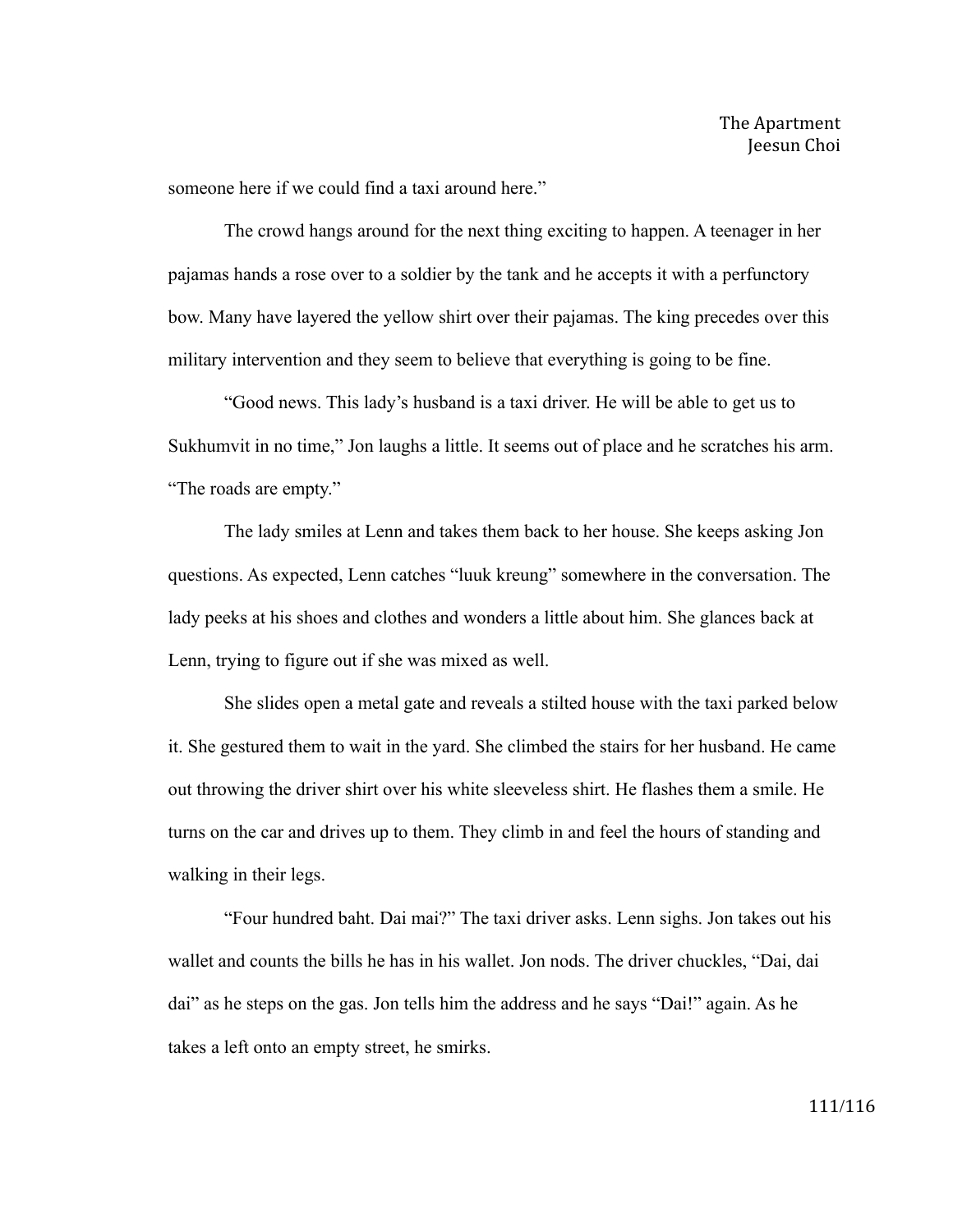Lenn leans against the car window the entire way to the apartment. Things keep on passing him and she is baffled by them all. The oil stations, office buildings, pedestrian bridges, heaped aluminum in the blaring heat, sans people. She fights to keep her eyes wide opened, documenting everything that they pass. The car makes a sharp turn and makes her head swing towards Jon. Jon is looking at her, his eyes mottled with confusion. "What are we doing?"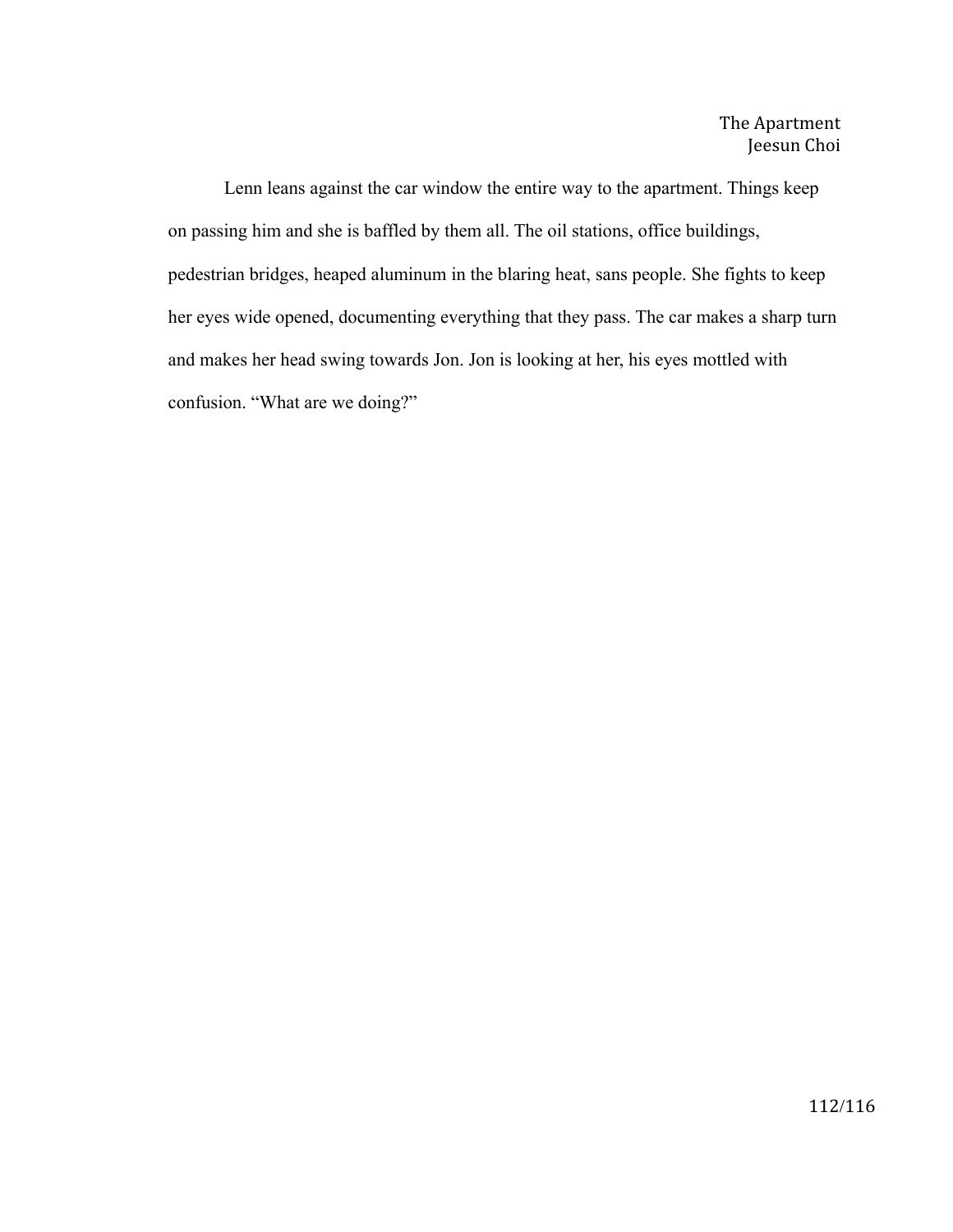Lenn glances at the train station's clock, the hour arm pointing to one. She has been meaning to email Ella that she is coming to Australia, but never did. Now she was in Sydney with Ella's address scribbled on a piece of paper tucked in her back pocket. Lenn plans to stand in front of her apartment building and wait for her. What she will say or do, she hasn't thought of, but it'll come to her when she sees Ella.

People stroll down the Chalmer Street with flip flops and shorts, taunting the winter. Lenn's head tries to adjust to the time difference, but the sun is unrelenting. The dry warmth tinge people's faces and freckles emerge. She stood in the shade of the station wondering what she should be doing.

As soon as they got back to the apartment, Jon's phone was bombarded with calls from his friends and family. His parents called in panic and Jon walked around the living room saying, "I'm okay mom, I'm okay," and that he wasn't alone, his friend was with him. They just realized that the coup had happened when they tried to turn on the news. He asked them if they knew what happened to Khun Thongchai, the driver. They didn't know either, but he did have a tendency to disappear when they need the car the most. They should have hired someone else before the coup because now there was no way for Jon to get to Huahin. "I don't need to be in Huahin. It's safe in Bangkok." No matter how much Jon protested, his parents insisted on sending their driver up to Bangkok, pick him and his friend up and bring them down to Huahin. They didn't want their son to be in

VI.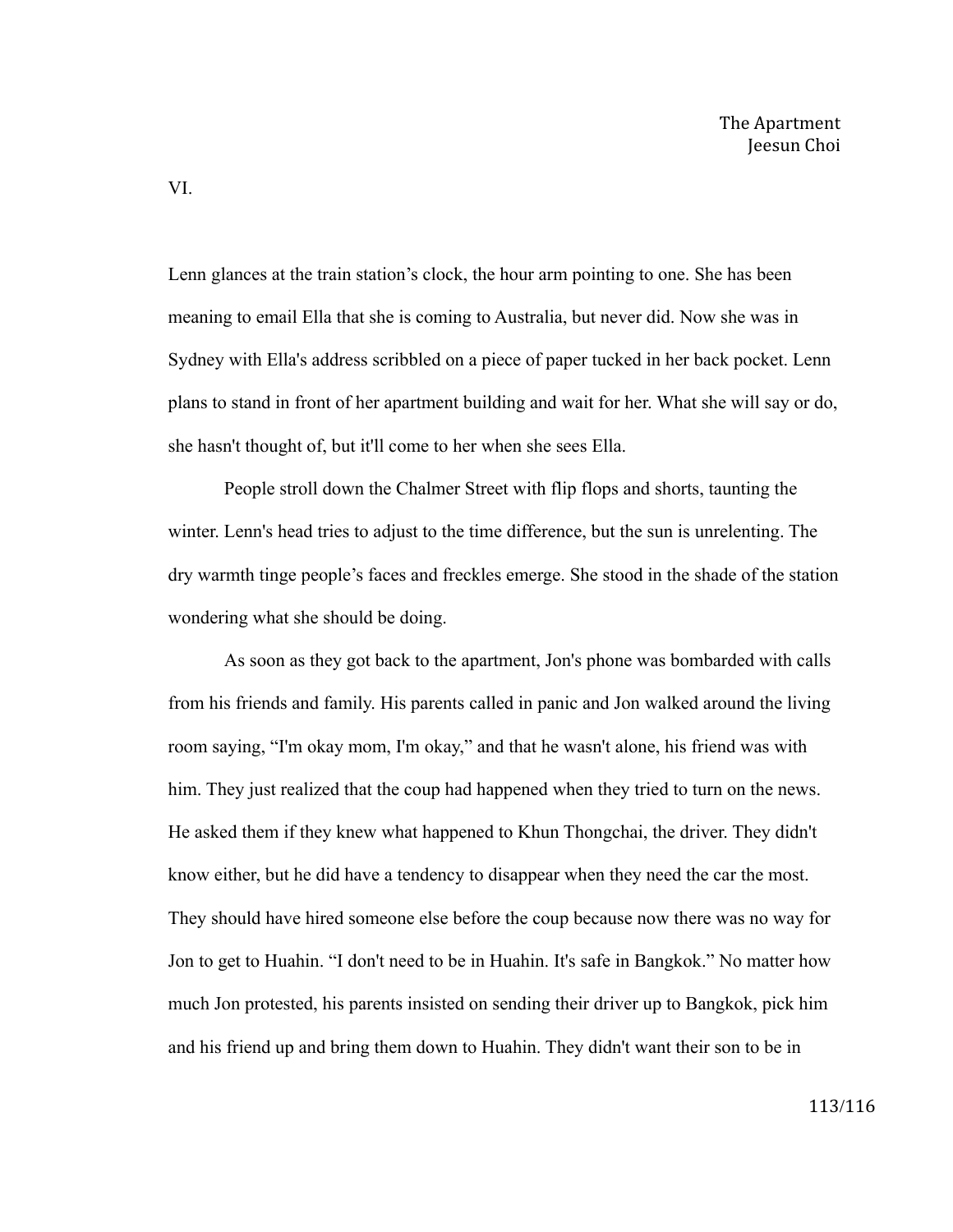danger. With a sigh, Jon gave in. But Lenn didn't want to go to Huahin. "My parents are nice people, just a little exacting," he said. If she went, she would be pulled into that comfort zone where she can spend days in the air-conditioner and lull herself with books and conversations until the storm passes. The storm always was an excuse to stay in, who would want to get wet in the acid rain and have their hair fall out. Staying in, soaking in pools and taking showers, Lenn had already done this. Jon saw her grow resolute on the opposite corner of the couch. This was her way of coping and the only way he could help her was, to let her be. He wished that she could see that the expat community was how he dealt with his sense of self. Of course they frustrated him and at times he would give everything to be alone, but these people gave him the backbone for him to ride that delicate line between nature and nurture and ethnicity and nationality. Without the community, he would never have been able to claim his experience as his own. Others would have seen him insincere, shallow and assuming. He knew that to change the insularity and brashness of expats, it would take time, but Lenn also knew that the only thing that expats didn't have was time. No coup or fire could ever speed up the change. They both understood this.

"What do you want to do?" Jon asked.

"I want to go to Sydney."

"Wouldn't it make more sense to go back to Chicago?"

If Lenn didn't go to Australia now, she would never be able to. She needed to see Ella before it got too late. Jon was adamant in paying for her flights, so much so it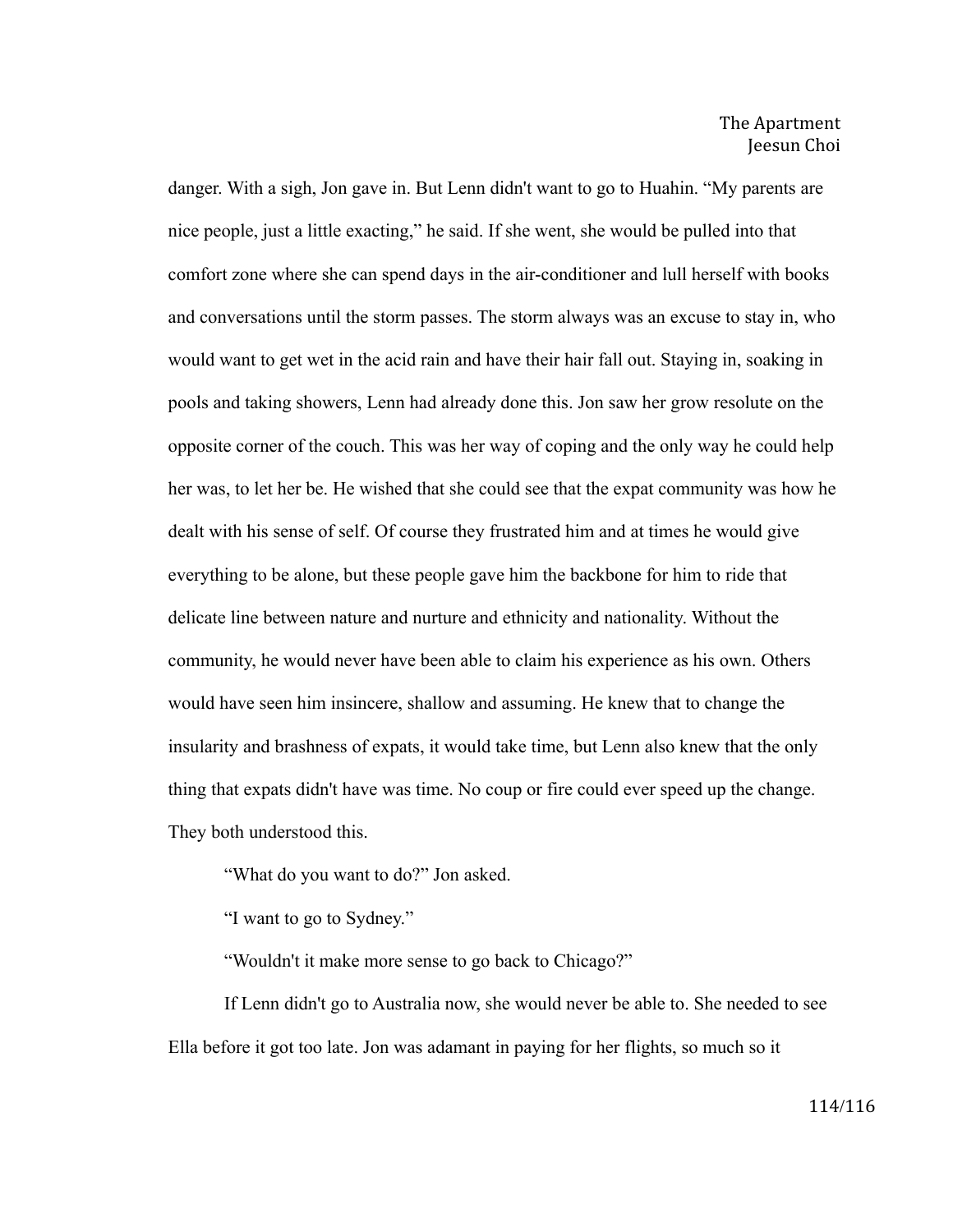seemed like he wanted to get rid of her. But his motive didn't matter to her now. He had enough miles to take a spin around the globe and they were expiring in a week anyways. He offered to connect the Sydney flight to Chicago, but she resisted. She will find a way alone. But she did owe him, more than she can ever say with words, because without him, she would have never been able to leave Thailand.

A breeze wafts through the Central Station. It curls up against Lenn's left cheek, beaten with the sun's rays. A thirst suddenly hits Lenn and she pops into a convenient store and buys a bottle of orange juice for two dollars. The sourness tingles her taste buds.

She has four hours to kill. Lenn picks up a bus map from a closed counter. Lines crawl all over the page. Downtown Sydney has a jagged edge with harbors and alcoves. But the eastern side is smooth, curving and meandering all the way down. A drop of water from the condensation of the bottle falls on the map. It leaves a wet stain. When she takes a close look, the stained area reads Coogee Beach. A red line crawls out of the Coogee Beach into the Central Station. Number 372. She decides to take it.

The bus pulls up and she flag it down. The bus shoots down the Anzac Parade and rides the deserted road lining the parks. Then it curbs into the suburbs, stopping for old men with windbreakers. It climbs a hill and on top, the ocean opens up in front of Lenn. She takes a breath in. The shock of blue fills the dip between the sky and the land.

The beach is deserted. Lenn traces the white sands to the dry green mound looking over the sea. At the top, the sea opens up. The water is so transparent in the sun